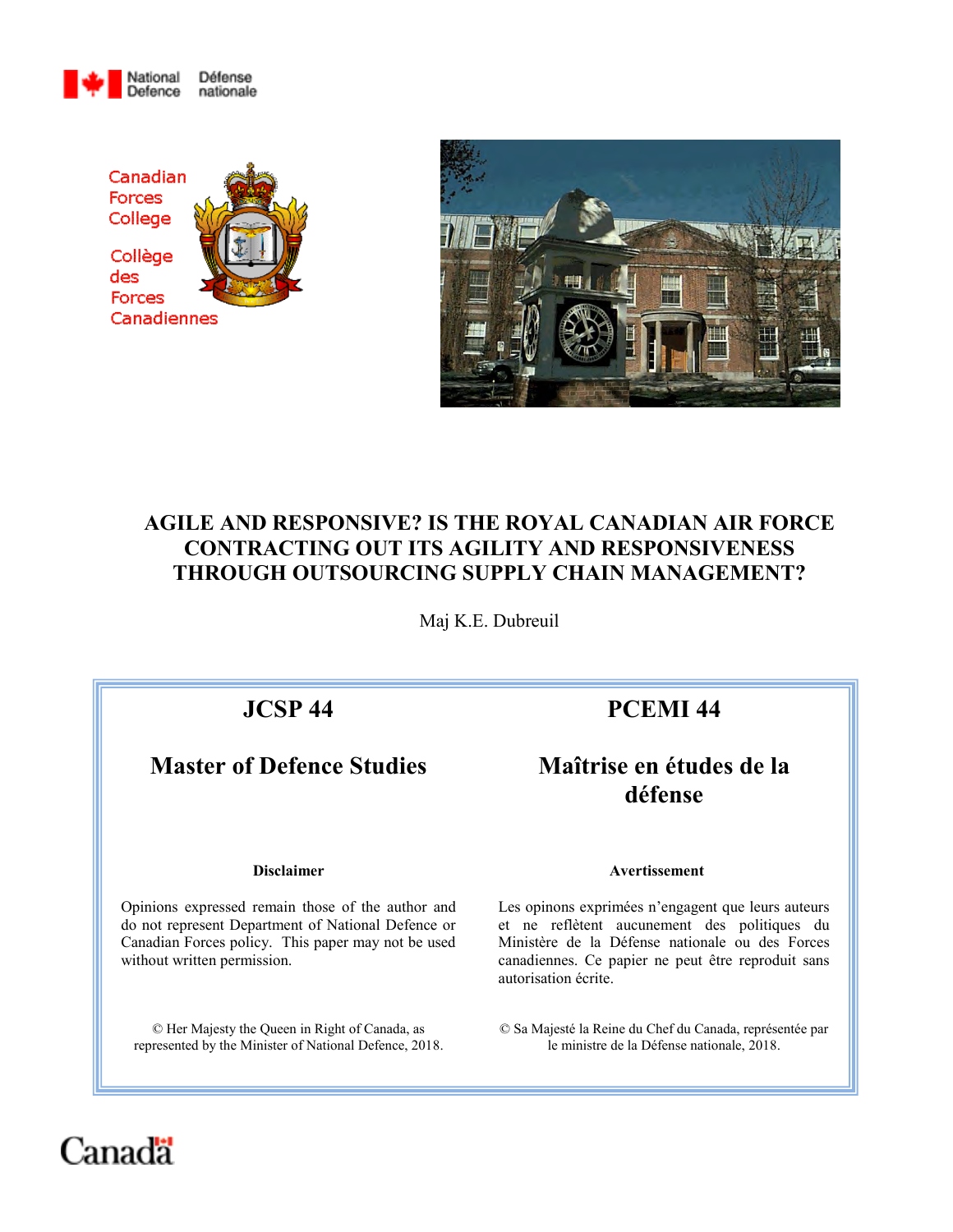## CANADIAN FORCES COLLEGE – COLLÈGE DES FORCES CANADIENNES JCSP 44 – PCEMI 44  $2017 - 2018$

# MASTER OF DEFENCE STUDIES – MAÎTRISE EN ÉTUDES DE LA DÉFENSE

## **AGILE AND RESPONSIVE? IS THE ROYAL CANADIAN AIR FORCE CONTRACTING OUT ITS AGILITY AND RESPONSIVENESS THROUGH OUTSOURCING SUPPLY CHAIN MANAGEMENT?**

Maj K.E. Dubreuil

*"This paper was written by a student attending the Canadian Forces College in fulfilment of one of the requirements of the Course of Studies. The paper is a scholastic document, and thus contains facts and opinions, which the author alone considered appropriate and correct for the subject. It does not necessarily reflect the policy or the opinion of any agency, including the Government of Canada and the Canadian Department of National Defence. This paper may not be released, quoted or copied, except with the express permission of the Canadian Department of National Defence."*

*"La présente étude a été rédigée par un stagiaire du Collège des Forces canadiennes pour satisfaire à l'une des exigences du cours. L'étude est un document qui se rapporte au cours et contient donc des faits et des opinions que seul l'auteur considère appropriés et convenables au sujet. Elle ne reflète pas nécessairement la politique ou l'opinion d'un organisme quelconque, y compris le gouvernement du Canada et le ministère de la Défense nationale du Canada. Il est défendu de diffuser, de citer ou de reproduire cette étude sans la permission expresse du ministère de la Défense nationale."*

Word Count: 20,838 Compte de mots: 20,838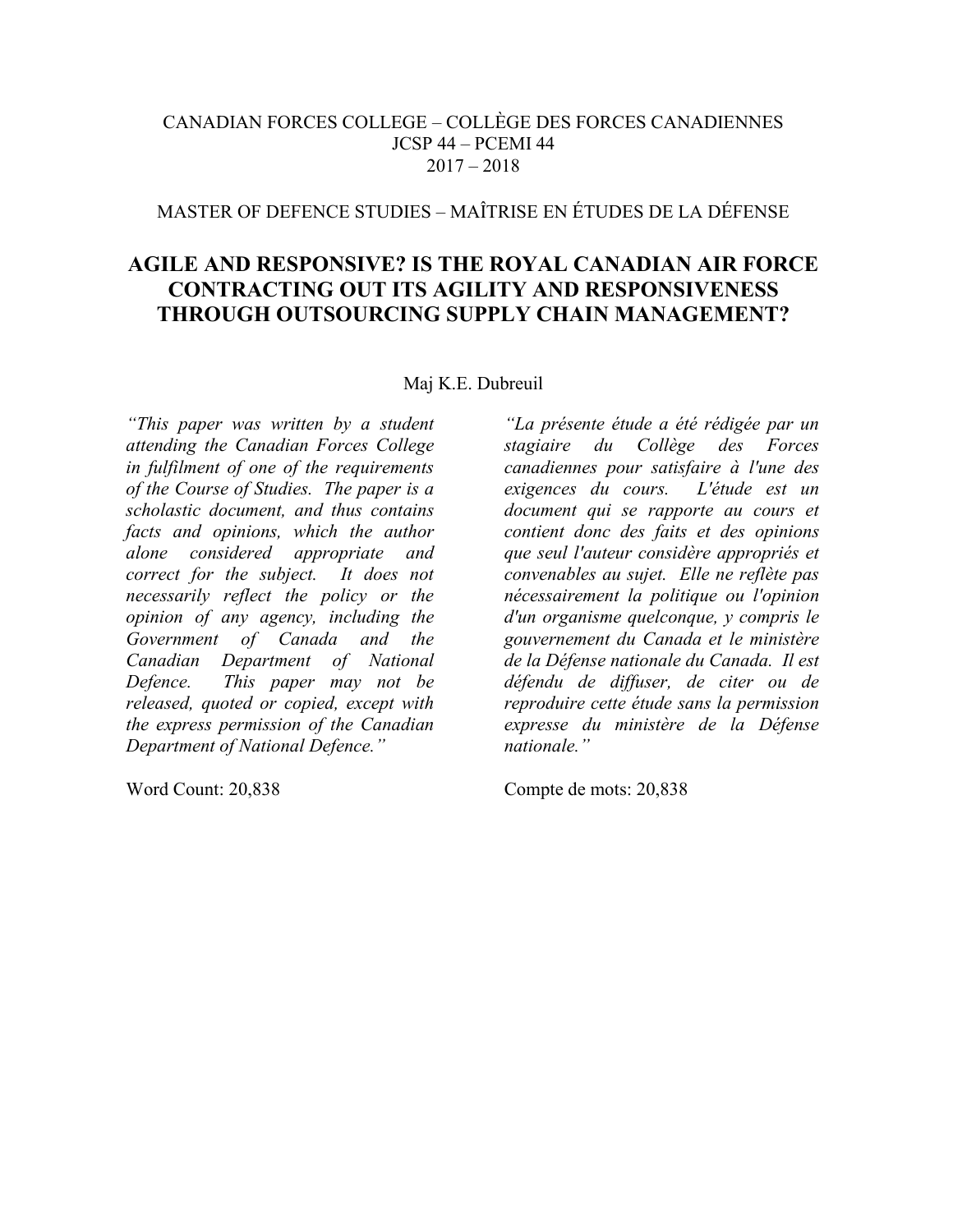# **TABLE OF CONTENTS**

| Chapter 1: Introduction                                                                        |
|------------------------------------------------------------------------------------------------|
|                                                                                                |
|                                                                                                |
|                                                                                                |
| Chapter 2: RCAF Air Power and RCAF Support Framework                                           |
|                                                                                                |
|                                                                                                |
| 21 <sup>st</sup> Century Air Power and Support Requirements to Meet the New Era of Conflicts16 |
|                                                                                                |
|                                                                                                |
| <b>Chapter 3: CAF Contracting Frameworks</b>                                                   |
|                                                                                                |
|                                                                                                |
|                                                                                                |
|                                                                                                |
| Optimized Weapons System Management Contracting Framework39                                    |
|                                                                                                |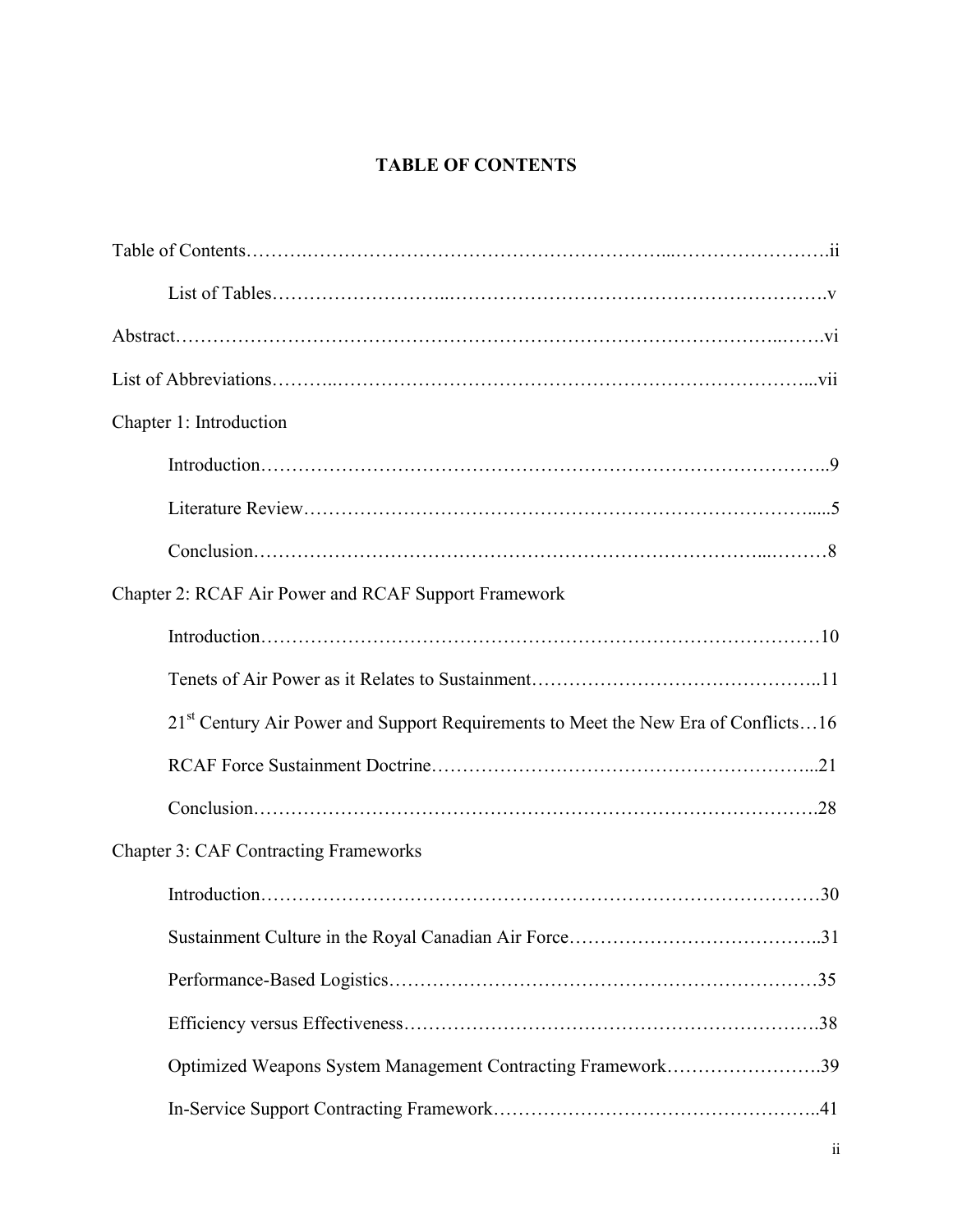| Aerospace Engineering Program Management Maintenance Data46    |
|----------------------------------------------------------------|
|                                                                |
| Chapter 4: Aircraft Spares Support for RCAF Operational Fleets |
|                                                                |
|                                                                |
|                                                                |
|                                                                |
|                                                                |
|                                                                |
|                                                                |
|                                                                |
|                                                                |
|                                                                |
|                                                                |
|                                                                |
|                                                                |
|                                                                |
|                                                                |
|                                                                |
|                                                                |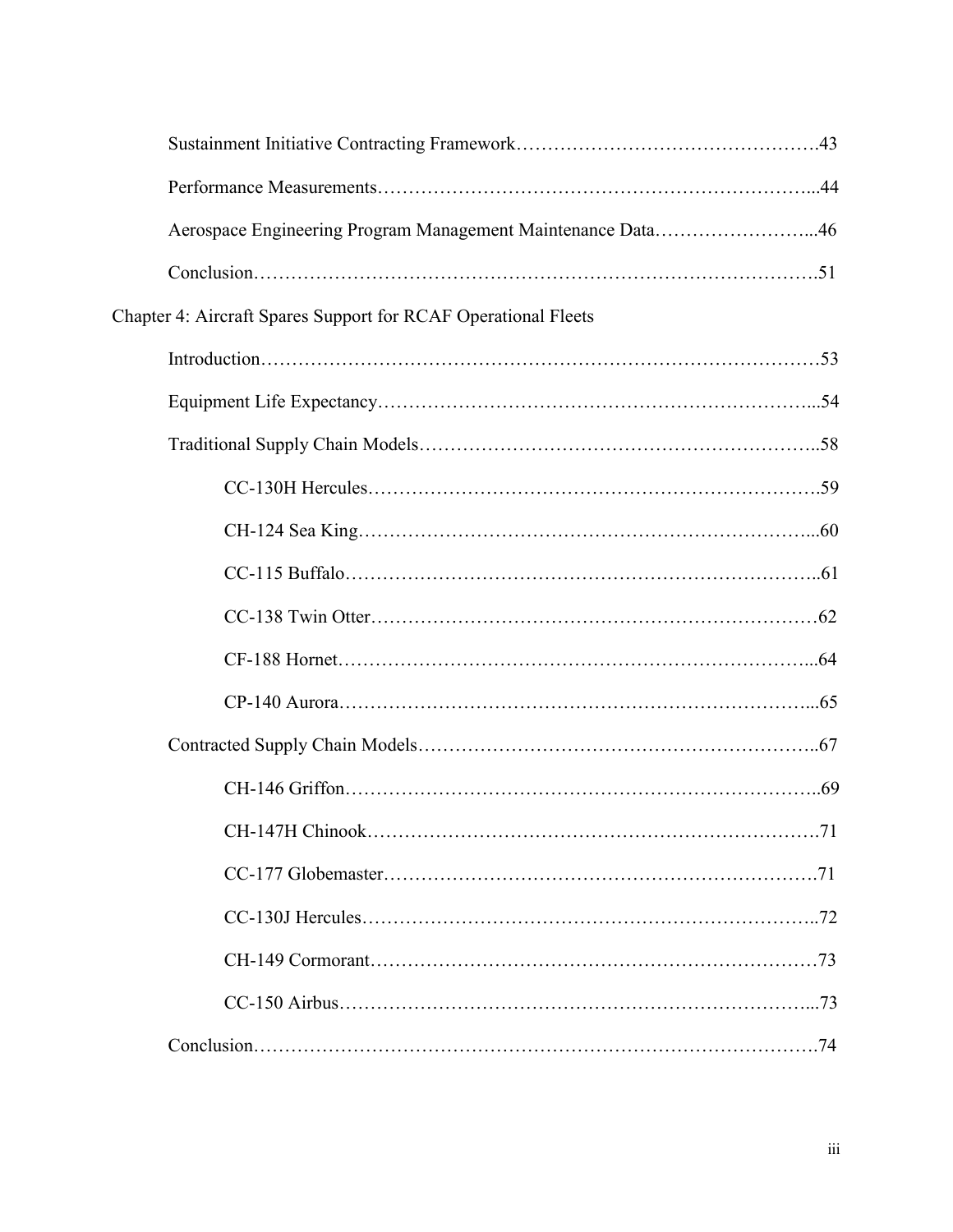# Chapter 5: Conclusion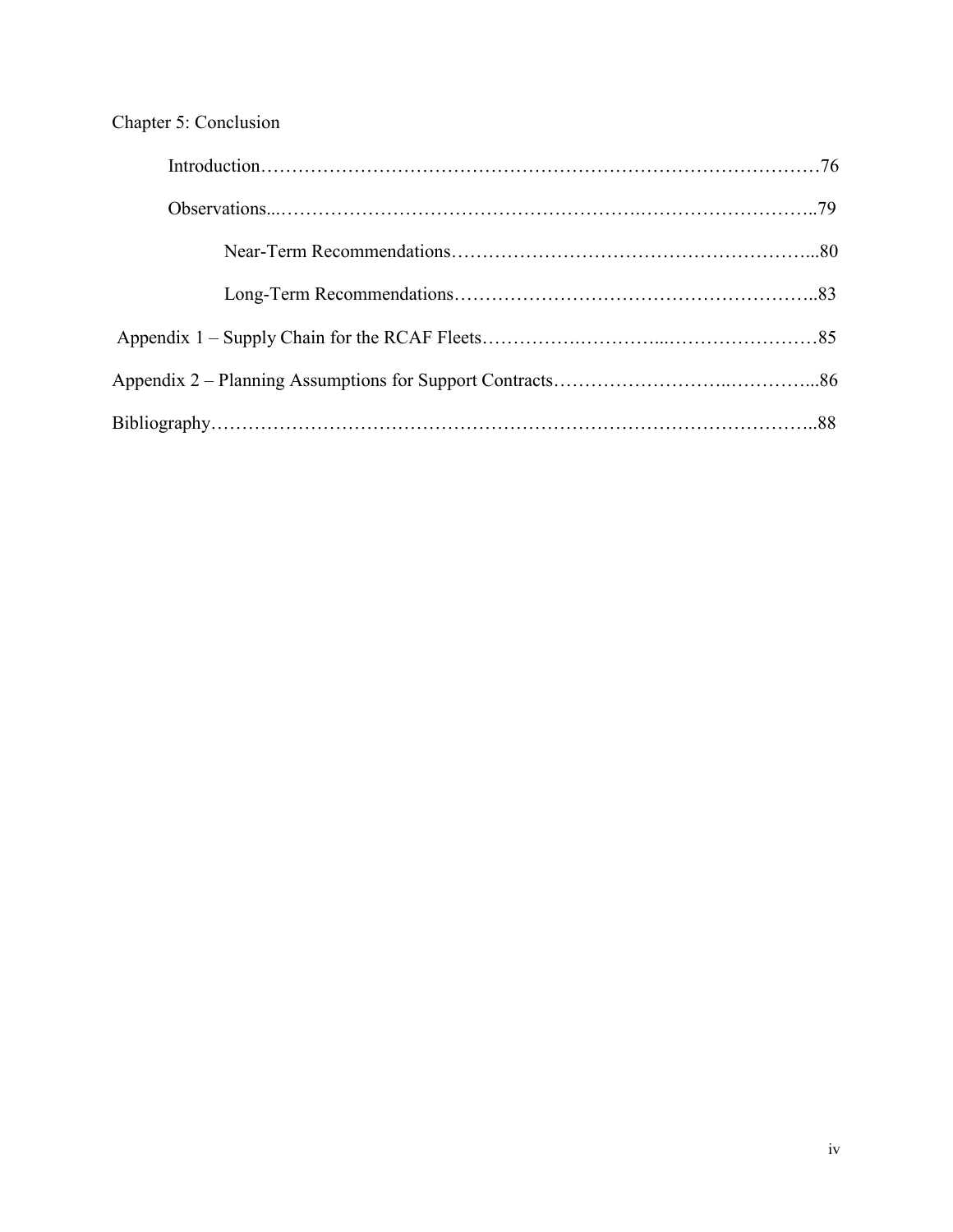# **List of Tables**

| Table 4.1 – Average Serviceability Percentage Rates by Fleet from FY10/11 to FY16/1763  |  |
|-----------------------------------------------------------------------------------------|--|
| Table 4.2 – Average Cost by Fleet (incl Vote 5 and Ops Costs) from FY10/11 to FY16/1770 |  |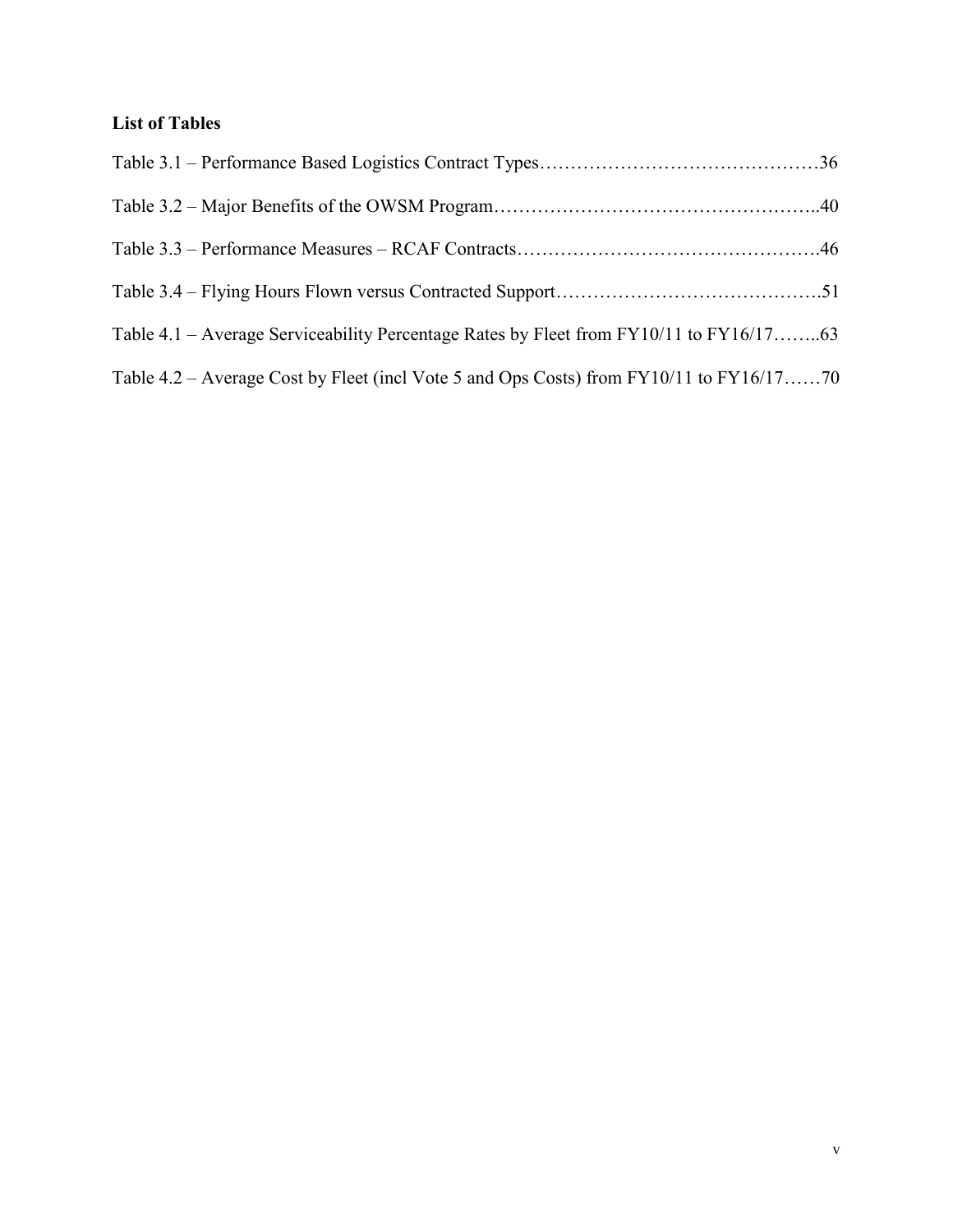#### **ABSTRACT**

The Royal Canadian Air Force (RCAF) has continued to display an inability to adequately support its various aircraft platforms. The aircraft spares support to the RCAF is a persistent challenge that burdens leadership and oftentimes impinges on the ability of Canada's air force to support and sustain deployed operations. The supply system underperforms and struggles to have the right part, in the right location at the right time. The RCAF has witnessed several iterations of spares support frameworks in recent history in an attempt to diminish the capability gaps that are experienced; yet, disparity still exists between what is being developed versus what is required to meet Canada's air power missions.

The RCAF supply community has found itself in a position where its expertise and *raison d'etre* is being contracted out with a view of gaining efficiencies and diminishing costs, but with minimal input from the supply community for these long-term and often vastly divergent decisions. To date, it has not been abundantly clear if these anticipated proficiencies are truly being realized as the CAF does not have the capability to easily measure this type of success or failure. Without adequate metrics the CAF is essentially making blind decisions in the hope that operational performance will increase. This paper will argue that current contracted supply chain practices are, in general, jeopardizing the RCAF's operations but if developed and applied appropriately and with the correct performance measures, contracted aircraft spares support can have positive advantages for the RCAF and help enable its mission.

 The RCAF has an opportunity to better the supply support that is currently offered to its platforms to increase its ability to project air power. Sustainment is the foundation to all command functions. Strategic vision from one sustainment command will allow the RCAF to prioritize and repair the identified supply chain weaknesses that leave the RCAF vulnerable. Currently, the RCAF is on a path toward outsourcing its agility and responsiveness because it does not adequately develop and manage its existing aircraft spares contracts. Contracted supply chains have a place in the RCAF; however, they must be better developed and managed. This cannot be a subjective decision based on opinion alone. Additional rigour must be applied to all spare support contracts because of the high indirect stakes that exist, and ultimately impact the RCAF's ability to achieve its mission.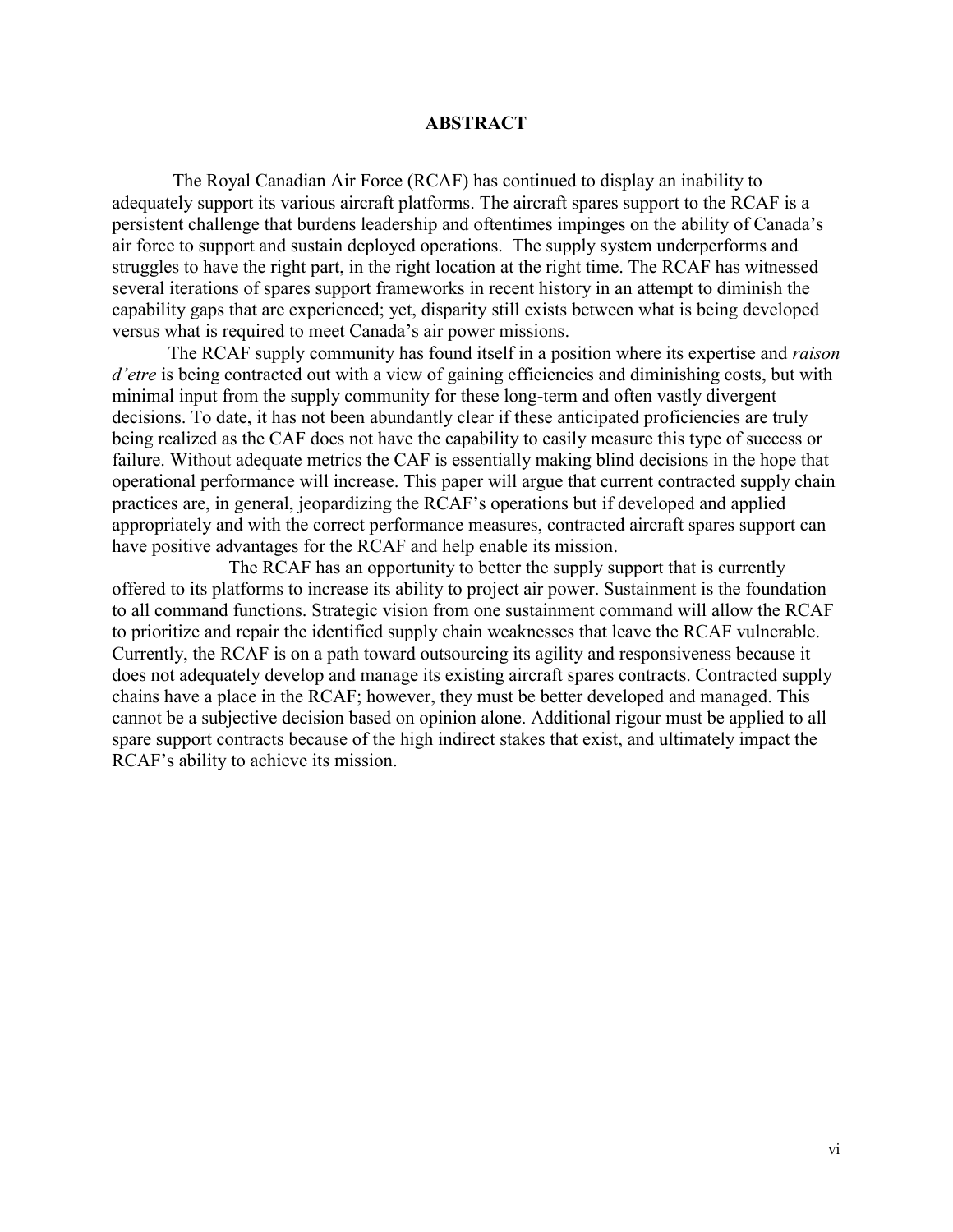#### **LIST OF ABBREVIATIONS**

- ADM(Mat) Assistant Deputy Minister (Materiel)
- CAF Canadian Armed Forces
- CDS Chief of Defence Staff
- CJOC Canadian Joint Operations Command
- CLSSA Cooperative Logistics Supply Support Arrangement
- CWO Chief Warrant Officer
- DGAEPM Director General Aerospace and Engineering Program Management
- DND Department of National Defence
- DRMIS Defence Resource Management Information System
- GoC Government of Canada
- ISR Intelligence, Surveillance, and Reconnaissance
- ISSCF In-Service Support Contracting Framework
- LCMM Life-Cycle Materiel Manager
- MOB –Main Operating Base
- MSS Mission Support Squadron
- NATO North Atlantic Treaty Organization
- NCM Non-Commissioned Member
- NDHQ National Defence Headquarters
- OEM Original Equipment Manager
- OWSS Optimized Weapons System Support
- OWSM Optimized Weapons System Management
- PA Procurement Authority
- PAV Primary Air Vehicle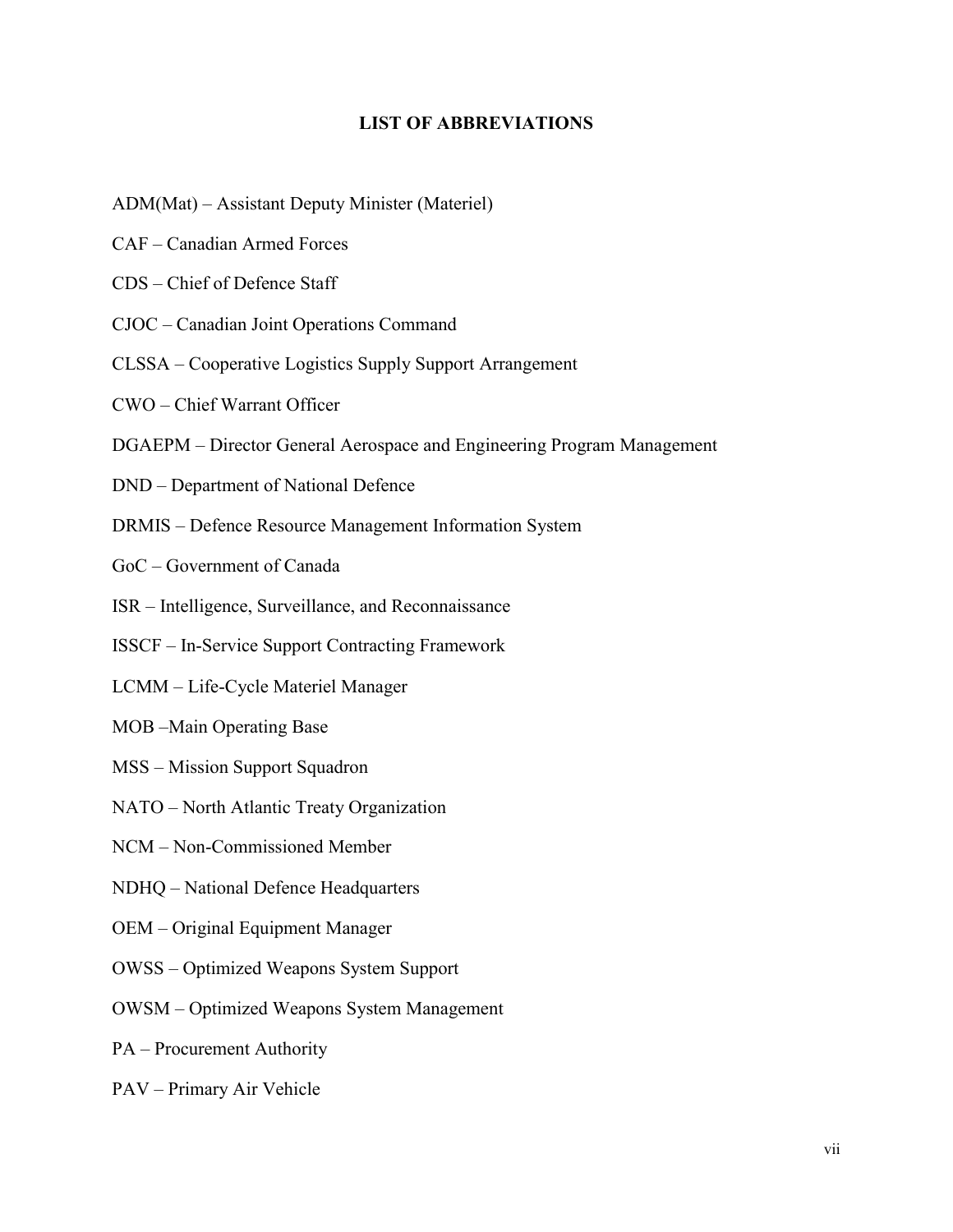PY – Person Year

- RAAF Royal Australian Air Force
- RCAF Royal Canadian Air Force
- SI Sustainment Initiative
- SSE Strong. Secure. Engaged.
- USAF United States Air Force
- USG United States Government
- YFR Yearly Flying Rate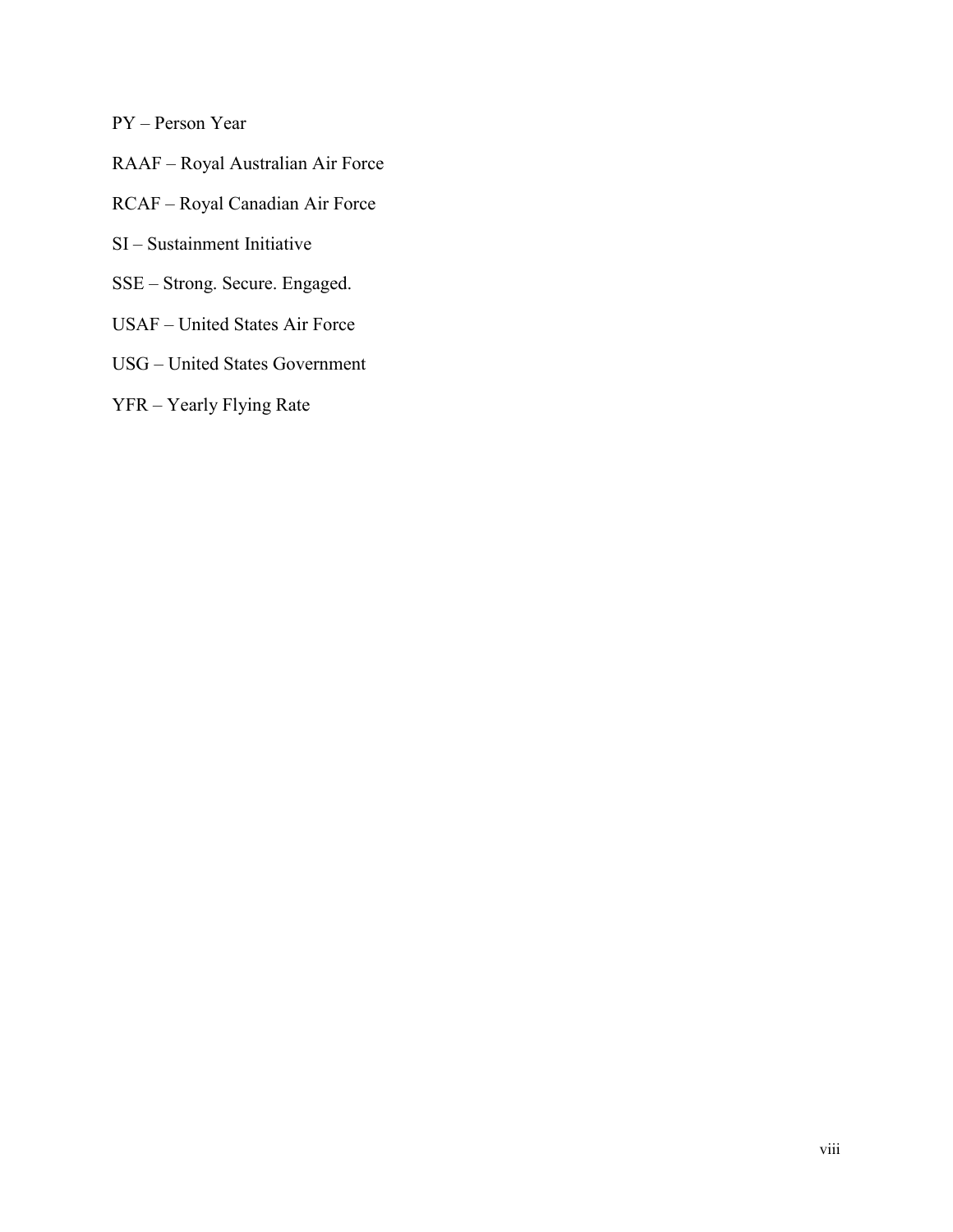#### **CHAPTER 1: INTRODUCTION**

*The line between disorder and order lies in logistics.* 

- Sun Tzu

The Royal Canadian Air Force (RCAF) has continued to display an inability to adequately support its various aircraft platforms. The aircraft spares support to the RCAF is a persistent challenge that burdens leadership and oftentimes impinges on the ability of Canada's air force to support and sustain deployed operations. The supply system underperforms and struggles to have the right part, in the right location at the right time. The RCAF has witnessed several iterations of spares support frameworks in recent history in an attempt to diminish the capability gaps that are experienced; yet, disparity still exists between what is being developed versus what is required to meet Canada's air power missions. How much aircraft spares support should be outsourced to commercial industry? Is it important to maintain a particular level of requisite knowledge within the Canadian Armed Forces (CAF)? What is the optimal balance between efficiency and agility? How should contractor performance be measured? These are all critical questions that need to be examined to create a support construct that is a force multiplier which allows the RCAF to be relevant, agile, and responsive to defence operations.

 It could be argued that the main priority for any air force supply organization is to provide world-class support to aircraft weapons systems; thus, aircraft spares is a fundamental element of a supply organization. A supply squadron needs to be empowered with the ability to meet the higher commander's mission by equipping maintenance organizations with the right part, in the right location, at the right time. If a supply squadron is not charged with this

1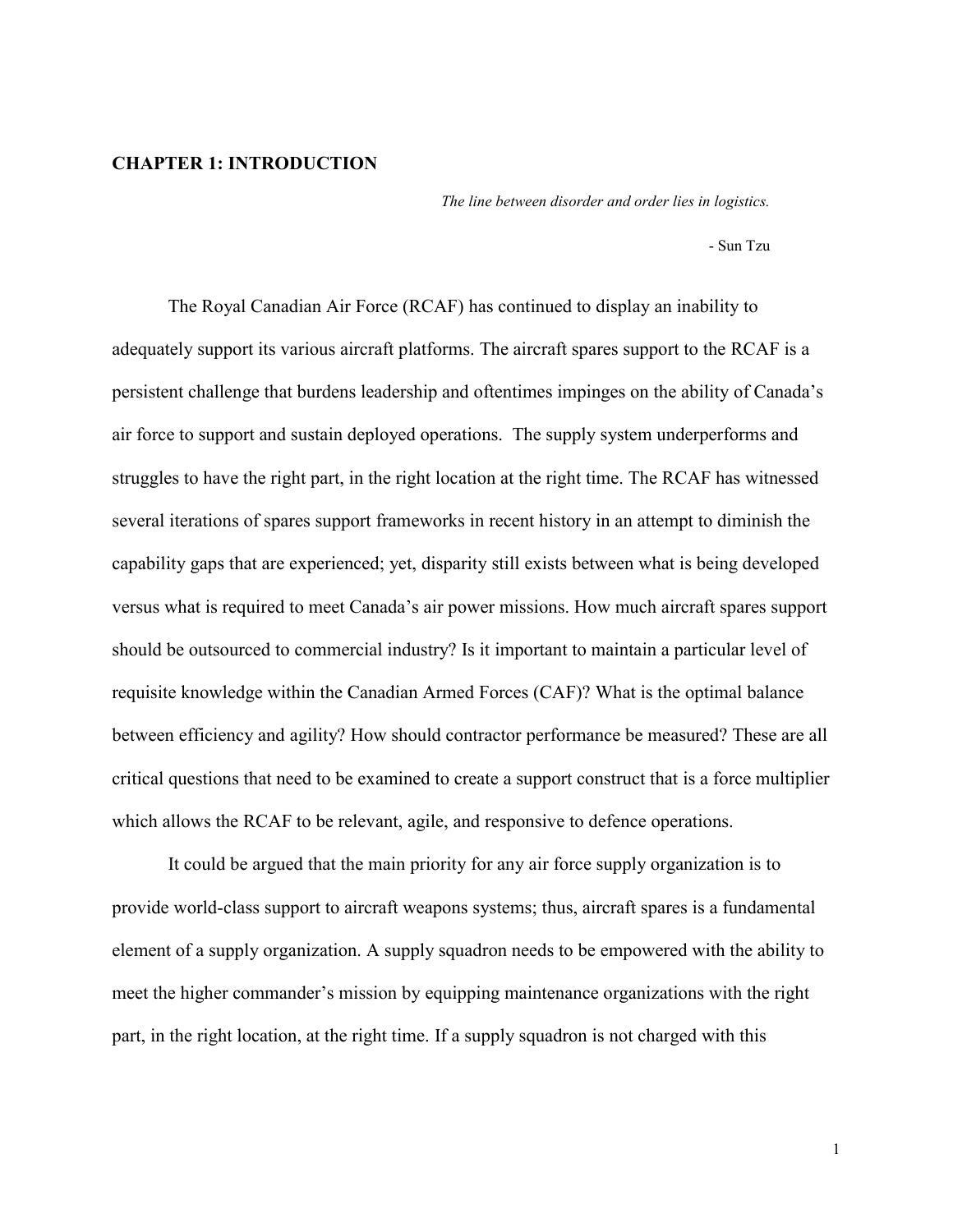responsibility they are not truly performing an integral military function that directly supports operations and are perhaps more focused on domestic operations.

 The CAF continues to experience fiscal constraint which has increased the appeal of contracting support from defence industry, which is in direct contrast to the new defence policy. *Strong Secure Engaged* plans for a significant increase to the RCAF's current inventory of aircraft, yet it makes no mention of any of the support frameworks required to sustain each of these new capabilities. In fact, the Defence Renewal initiative's goal is to generate savings while creating a lean and efficient organization.<sup>1</sup> This is a five year initiative from 2013 to 2018, whereby the government expects hundreds of millions in defence reinvestment opportunities by streamlining training, maintenance and materiel, information and technology, infrastructure personnel practices, and management systems. Under paragraph 7.2 Maintenance and Materiel, is where the largest reinvestment opportunity of between \$280 million and \$450 million is expected. Within the Defence Renewal Charter it is recognized that, "Defence is having difficulty predicting the demand for spare parts and other components in an efficient manner."<sup>2</sup> Thus the shortcomings of the CAF supply chain are acknowledged; however, it is difficult at this stage to determine if enough is being done to actually increase the efficiency of the supply chain for the long-term. The charter continues to confirm that there are, "inefficiencies in the way Defence manages its broad range of materiel and maintenance related contracts."<sup>3</sup> This was the impetus of the Sustainment Initiative contracting framework that will be discussed in more detail in chapter three.

Within the Department, and Director General Aerospace and Engineering Program Management (DGAEPM) in particular, there is an expectation that the privatization of the supply

<sup>&</sup>lt;sup>1</sup>Department of National Defence, *Defence Renewal Charter* (Ottawa: DND, 2013), 4.

<sup>2</sup>Department of National Defence, *Defence Renewal Charter* (Ottawa: DND, 2013), 12.

<sup>3</sup>Department of National Defence, *Defence Renewal Charter* (Ottawa: DND, 2013), 12.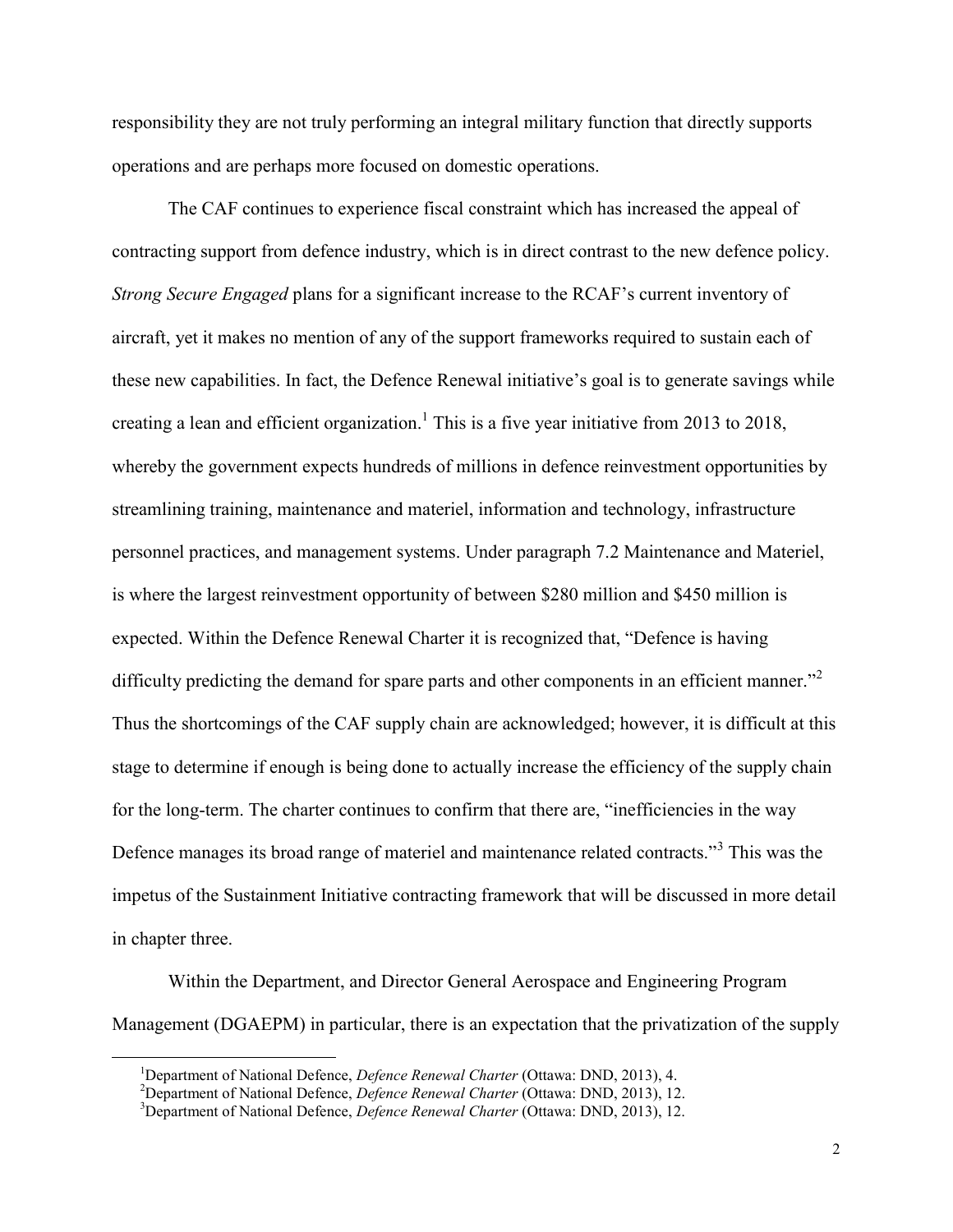chain will increase efficiency and reduce costs; thus creating an opportunity to have an increased level of aircraft availability. So much so, that all new contracts following the new contracting framework are being directed to include supply chain management in contract proposals. Yet, the RCAF still experiences continued frustrations with its support construct that creates operational implications and erodes the trust in the supply chain. The RCAF must objectively evaluate potential opportunities to provide increased support to operations through assessing the current obligatory contracting framework models with a thorough focus on in-service support for the supply chain.

 The RCAF supply community has found itself in a position where its expertise and *raison d'etre* is being contracted out with a view of gaining efficiencies and diminishing costs, but with minimal input from the supply community for these long-term and often vastly divergent decisions. To date, it has not been abundantly clear if these anticipated proficiencies are truly being realized as the CAF does not have the capability to easily measure this type of success or failure. Without adequate metrics the CAF is essentially making blind decisions in the hope that operational performance will increase.

This paper examines the need for military supply specialists to provide direct support to operations through aircraft spares support and how best to leverage the capabilities of industry to meet the RCAF mandate. A better understanding of the requirements of the supply chain is gained through examining the tenets of airpower and analyzing how the RCAF support framework aligns with these tenets and the requirements of  $21<sup>st</sup>$  century air power. The RCAF mission and the support framework will be compared and contrasted to determine if the support framework aligns with the ultimate mission of the RCAF. This study will be valuable for the RCAF because it currently cannot accurately measure total supply chain performance based on

3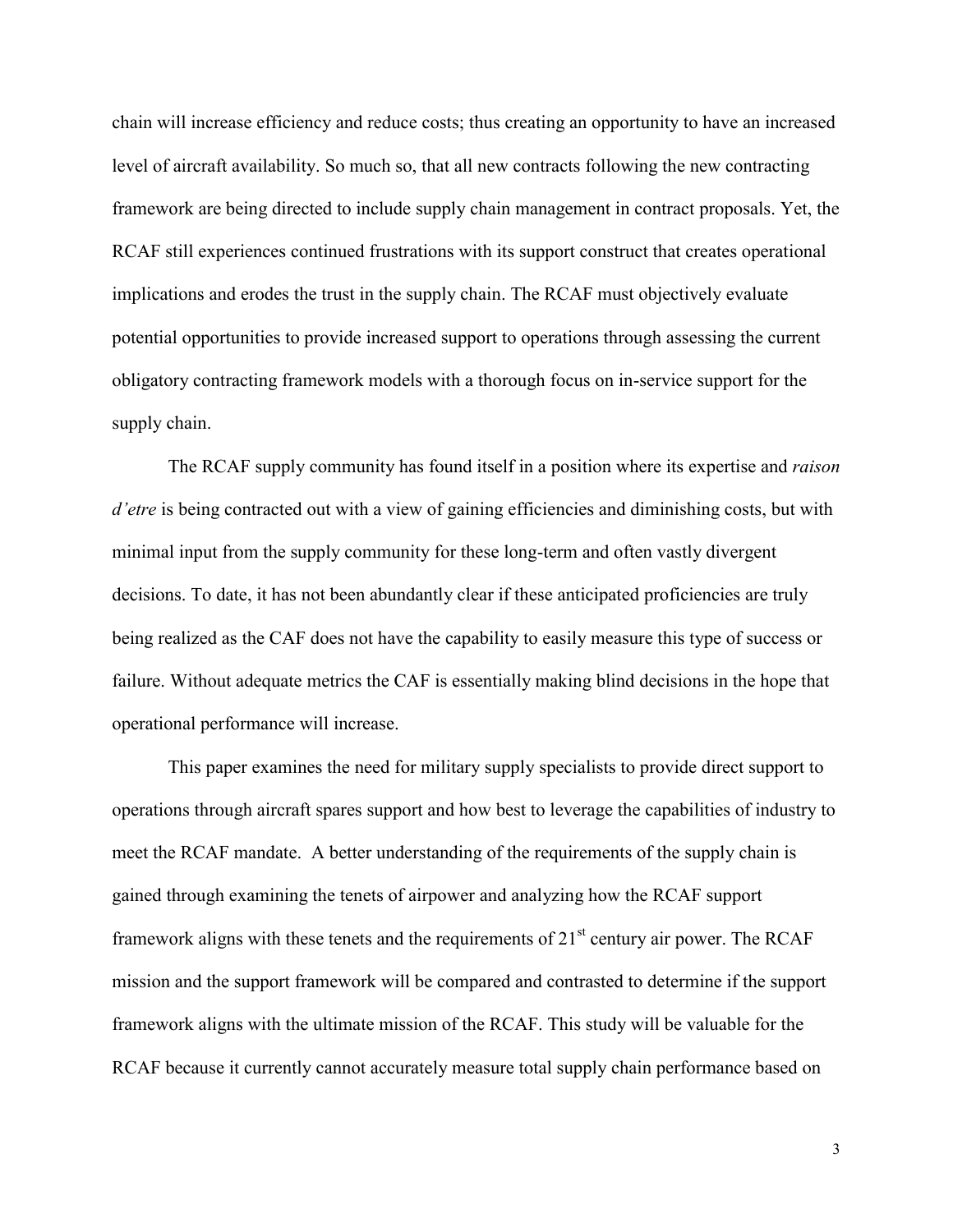timely and cost-effective delivery of materiel and logistics services to operational customers. Without this data, uninformed decisions are made that impacts the performance of the supply chain for many decades. RCAF supply chain management needs to be streamlined in order to meet the needs of its war fighter.

 This paper will argue that current contracted supply chain practices are, in general, jeopardizing the RCAF's operations but if developed and applied appropriately and with the correct performance measures, contracted aircraft spares support can have positive advantages for the RCAF and help enable its mission. To achieve this there needs to be more standardization across the various fleets' support contracts to gain efficiencies in first and second line support and to ensure that end-users are better educated on the elements and requirements of the contract. More specifically, open dialogue needs to occur between the weapons system management (WSM) staff that manage the contract and the support staff that execute the contract to ensure that the contractor is meeting its contractual obligations but more importantly, that the contract is written in such a way that allows for flexibility and agility for support staff to execute in a manner that enhances the RCAF's mission.

Ultimately, a centralized supply authority is required to create a concerted effort across the CAF, and RCAF, and ensure not only that the supply community is focused toward the same goals but that its ambitions are being championed. To come to this conclusion, this paper will explore published literature on alternate service delivery before it examines the RCAF tenets of aerospace power and compares those to sustainment principles. The paper will then outline the three major contracting frameworks currently employed in the RCAF and how performance based logistics and efficiency versus effectiveness impact these frameworks, underlining the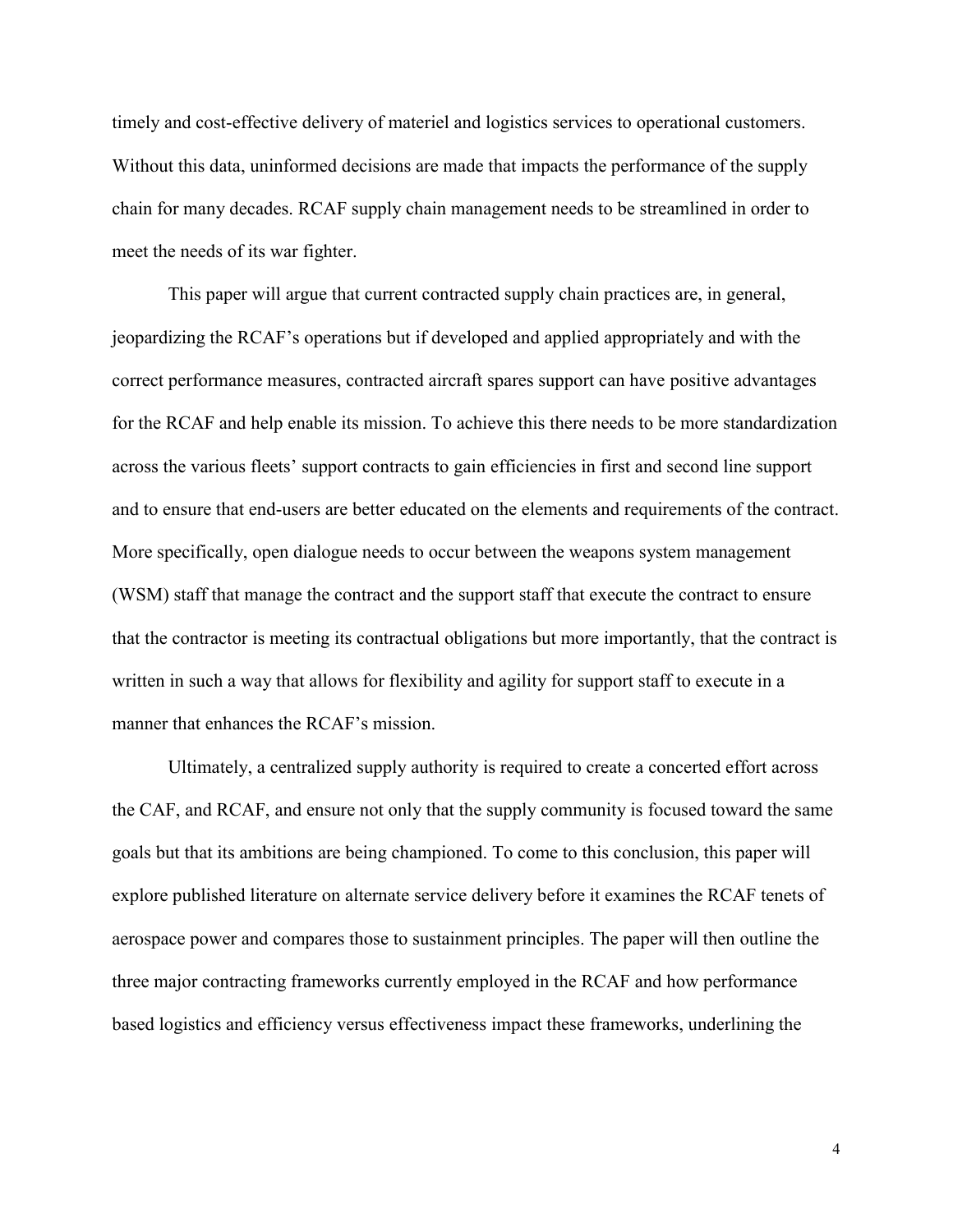importance of performance metrics. The concept of equipment life expectancy will be unpacked as well as the type of supply support that exists for each of the operational fleets in the RCAF.

Within the CAF, the RCAF is the leader in contracting spares support, holding 14 spares support contracts. As of fiscal year 2014/2015, the CAF had \$1.4 billion comprising of approximately 187,000 line items of government owned materiel at industry, while the RCAF held \$1 billion and 153, 389 line items;<sup>4</sup> or 72% of all government owned materiel for the CAF. The RCAF employs contracted supply chains in many areas and for various fleets. This structure, the level of contracted support, and how the contract is arranged will be discussed in chapter four to gain a thorough understanding of the intricacies of the support in the RCAF supply chain. Finally, several recommendations will be provided to assist the RCAF in minding the gap it currently faces when comparing its support expectations to its current level of service.

#### **Literature Review**

 $\overline{a}$ 

 The author's career and experiences as a supply officer for the past 14 years will be leveraged in this paper. This experience includes various positions within a Wing Supply organization, including Systems Control Officer, Materiel Control Officer, and Officer Commanding Supply and Food Services, A4 Logistics at 1 Wing headquarters, Wing Logistics Officer of Joint Task Force Afghanistan - Air Wing, and supply operations officer in DGAEPM. In the most recent position, there was significant daily involvement in contracted supply support within DGAEPM which provides significant foundational knowledge with how current contracts are managed and the challenges that are faced from a supply chain perspective. These professional insights are essential to this study because the formal literature on contracted supply for military air forces, particularly in Canada, is marginal.

<sup>4</sup>Director General Materiel Systems and Supply Chain, *Government Owned Materiel Project: Project Charter.* (National Defence Headquarters: Version 0.9), June 2016, 2.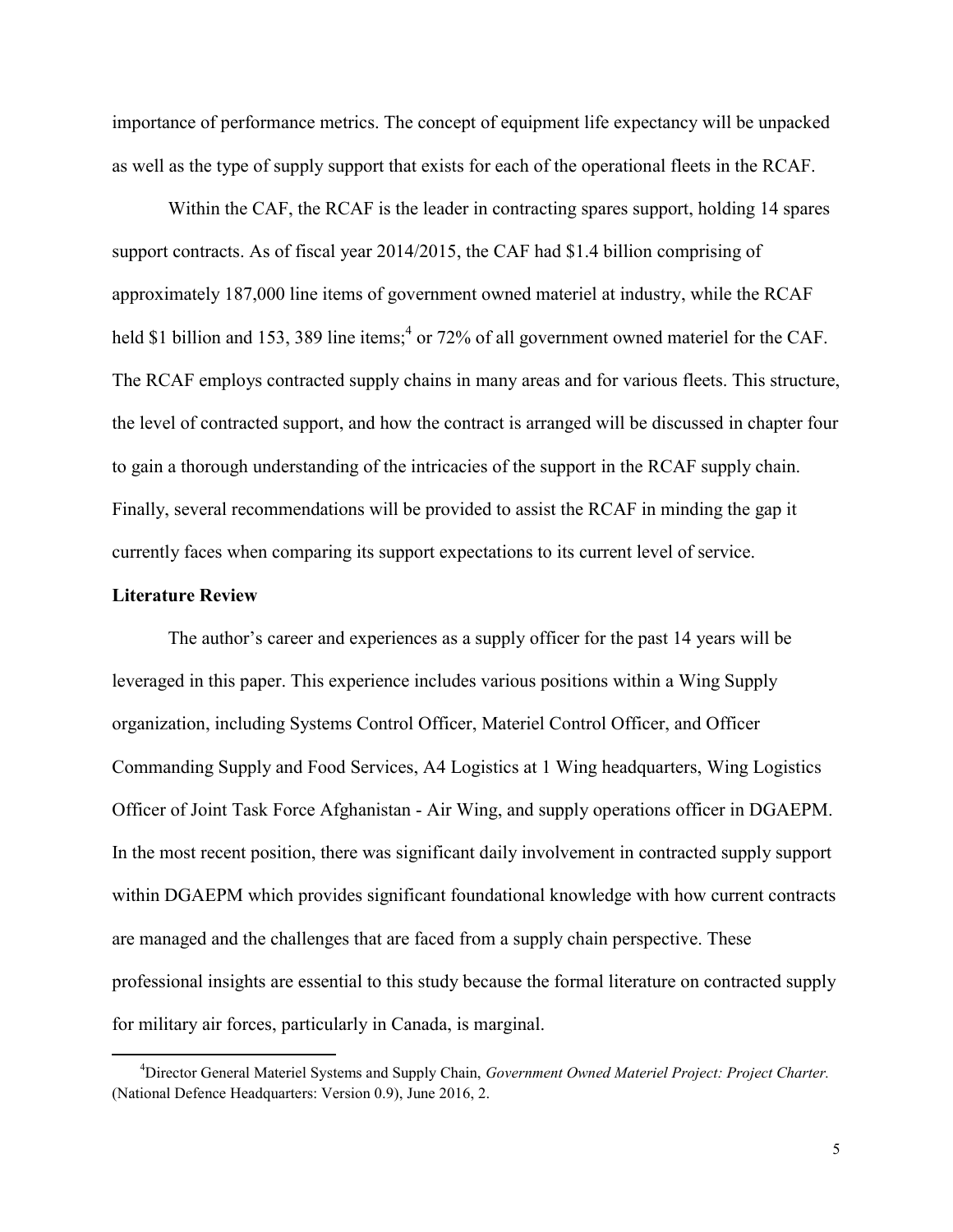Although there has been a significant amount of literature discussing the government procurement process, there is an obvious gap of formal literature on Canadian military supply chain management. Andre Tchokogue, Jean Nollet, and Julie Fortin discuss outsourcing in general in the Department of National Defence in their journal article, "Outsourcing Canadian Armed Forces logistics in a foreign theatre*.*" Although this article is looking at all logistics functions in a theatre of operations, the conclusions are still very relevant to a contracted supply chain. The authors echo what Davids, Beeres & Van Fenema, Glas, Hofmann & Ebig all mention in that the largest challenge faced by the Armed Forces is to determine how to use available resources very efficiently.<sup>5</sup> There are several resources that accolade outsourcing military logistics<sup>6</sup> but the perceived improved performance must also be weighed with poorlyimplemented contracts and the repercussions, in addition to poor performance indicators that ultimately disallow the RCAF to accurately assess the level of service it is receiving. The article also demonstrates the change in culture towards institutionalizing logistics outsourcing through the increase in private contractors being hired for various logistics activities.

 The risks identified with outsourcing include a potential loss of control over some activities, a loss of internal skills and competencies, potential for delayed responses during high tempo operations, and lack of flexibility for commander's mobilized resources. These are all significant risks that should be assessed when determining contracted support frameworks. The authors situate that the two main collaboration phases of any contract negotiation are the formation phase and the implementation phase; consequently, the RCAF must apportion

<sup>&</sup>lt;sup>5</sup>Andre Tchokogué Jean Nollet, and Julie Fortin. "Outsourcing Canadian Armed Forces Logistics in a Foreign Theatre," *Canadian Journal of Administrative Sciences / Revue Canadienne Des Sciences De L'Administration* 32, no. 2 (Jun, 2015) : 113.

<sup>&</sup>lt;sup>6</sup>Scott Campbell, "Civilians on Operations - Canada Can Learn from the Past" (Joint Command and Staff Program, Canadian Forces College, 2010), 2. Robert Getso, "Department of Defense Civilian Contractors and the Global War on Terrorism" (master's thesis, Excelsior College, 2009), iv. Thomas Johnson, Mickey Howard, and Joe Miemczyk, "UK Defence Change and the Impact on Supply Relationships" *Supply Chain Management: An International* Journal 14 no . 4 (2009): 273.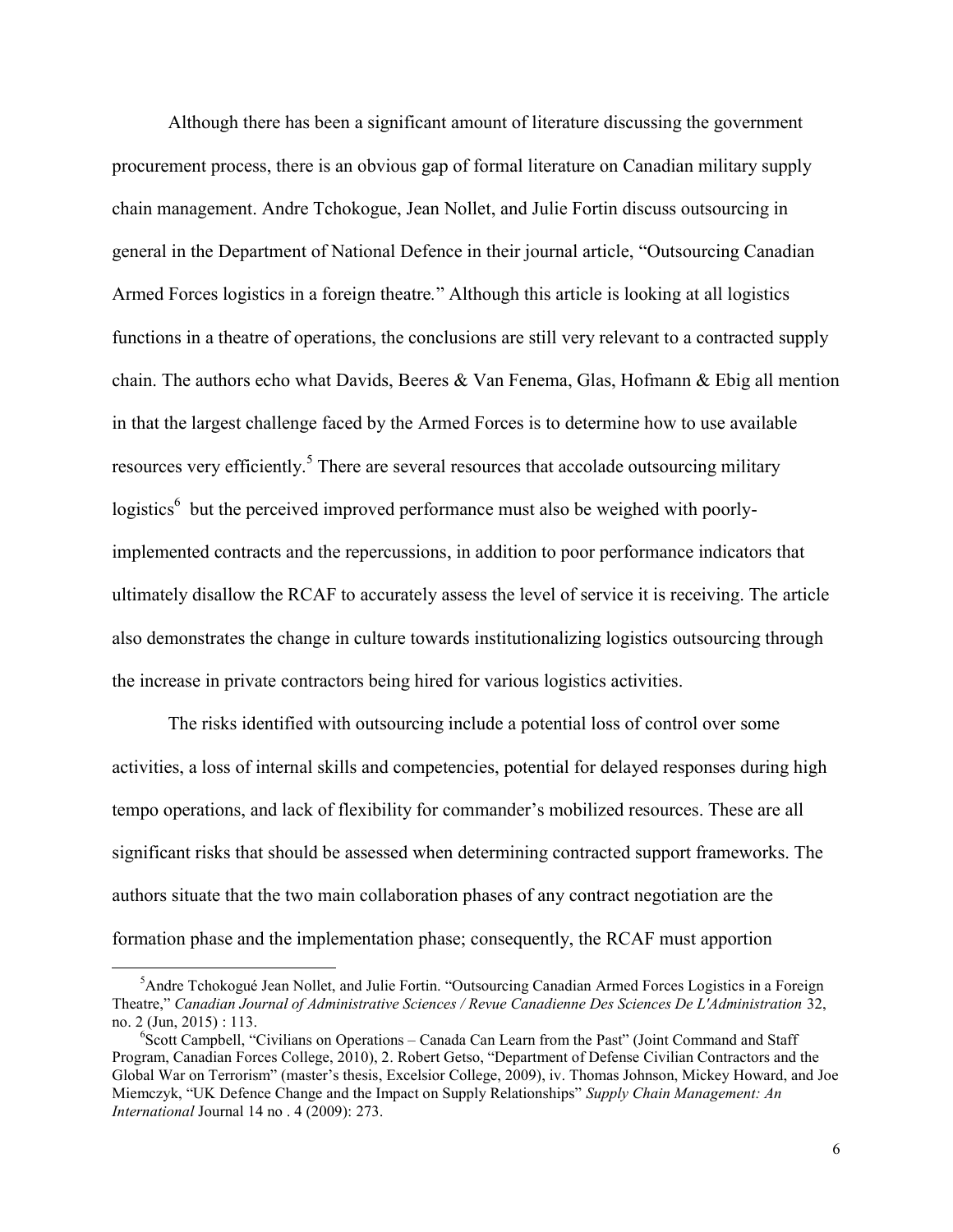sufficient resources to both of these phases to ensure the necessary expertise is available to develop a strong framework foundation. These authors contend that strategic vision is lacking when developing support contracts as a result of limited knowledge in matters of outsourcing.

 Most writings on alternate support delivery (ASD) tend to come from the United States but this is a country whose emphasis on effectiveness versus efficiency is quite different, and perhaps almost exactly opposite of Canada's approach. Due to the sheer size of the United States Air Force and the number of aircraft platforms it operates, America's negotiating power with defence industry commands attention and is not something DND will achieve based on its comparatively smaller size. In the early 2000s there was a strong push to outsource all nonessential activities when Secretary of Defense, Donald Rumsfeld streamlined Office of Management and Budget Circular No. A-76 report that forced the government to compare costs of outsourcing to doing the work in-house.<sup>7</sup> A defence outsourcing task force determined in 1996 that the US could save an estimated \$7-12 billion per year through outsourcing, while a second task force concluded that outsourcing could save the department as much as \$30 billion per year. This analysis does not deem that the military was not providing quality support, but rather, that it could seldom match the efficiency of the private sector.<sup>8</sup> Notwithstanding, the United States Department of Defense has identified that outsourcing still must be entered into carefully, even with financial pressures from the Pentagon. In fact, the pendulum has swung the other way with the Obama administration who charged the DoD with hiring a larger workforce through insourcing, deeming the DoD had degraded its in-house expertise to unacceptable levels and the

 $7$ Karla Marquis, "Insourcing and Outsourcing for U.S. Department of Defense IT Projects: A Model" CSC Papers, 2011, 2, last accessed 8 April 2018, http://www.dtic.mil/dtic/tr/fulltext/u2/a549027.pdf.

<sup>8</sup>Loren B. Thompson, "Defense: Outsourcing: The Coming Revolution" *Sea Power* 40, no. 2 (Feb 1997): 32.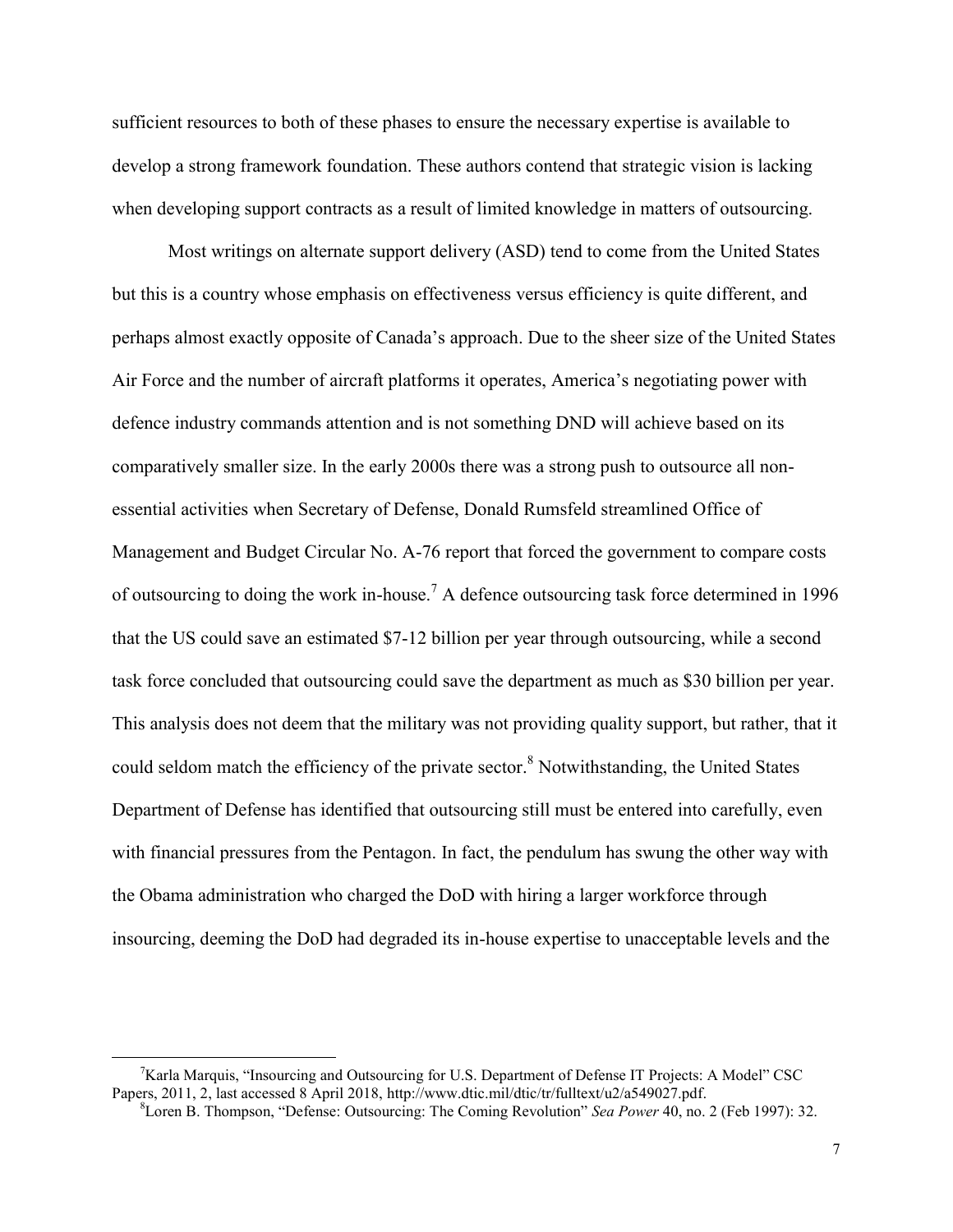organization was too reliant on contractors.<sup>9</sup> The moratorium on outsourcing DoD positions has been rejected by the House of Commons as recently as Fall 2017, although an agreement could not be reached amongst the house representatives on if outsourcing was truly a cost-saving measure $10$ 

In his article *War is Not a Commercial Function,* Jayson Spiegel discusses these funding pressures and that the appeal of contractors to mitigate costs is directly related to logisticians. There are opinions that there should only be trigger pullers and contractors on the battlefield but Spiegel challenges that with the thought that too much effectiveness is at stake when one focuses too much on economic drivers. As Jonathan Figg alludes to in his article *Outsourcing: A runaway train*, transferring processes, and ultimately risks, can derail even the most steadfast organization. He goes on to attest that, "the allure of outsourcing as a quick fix to budgetary woes or organizational inefficiencies may blind management to the potential dangers of shipping an internal process to third-party contractors."<sup>11</sup> It could be argued that this is exactly the situation that the RCAF currently faces when determining supply chain management support for an existing or new capability. The RCAF was forced onto a contracted solution as a result of fiscal restraint in the mid-1990s and it could be argued that it was not well-positioned to execute this enduring task. Figg concedes that outsourcing can prove beneficial, and be a force enabler, so long as independent internal audits are continuously conducted; something that is currently lacking within the Department.<sup>12</sup>

<sup>&</sup>lt;sup>9</sup>Karla Marquis, "Insourcing and Outsourcing for U.S. Department of Defense IT Projects: A Model" CSC Papers, 2011, 2, last accessed 8 April 2018, http://www.dtic.mil/dtic/tr/fulltext/u2/a549027.pdf.

 $10<sup>10</sup>$ Charles S. Clark, "House Rejects Outsourcing of Federal Jobs in Vote to Block Revival of Circular A-76," *Government Executive,* last modified 28 July 2017, http://www.govexec.com/contracting/2017/07/house-rejectsoutsourcing-federal-jobs-vote-block-revival-circular-76/139829/

<sup>11</sup>Jonathan Figg, "Outsourcing: A runaway train" *The Internal Auditor* 57, no. 3 (Jun 2000): 49.

<sup>&</sup>lt;sup>12</sup>Although each contracting authority is required to perform regular performance reviews, there is no independent auditing function where an organization that is at arm's length of the contract reviews the entire supply chain processes and performances.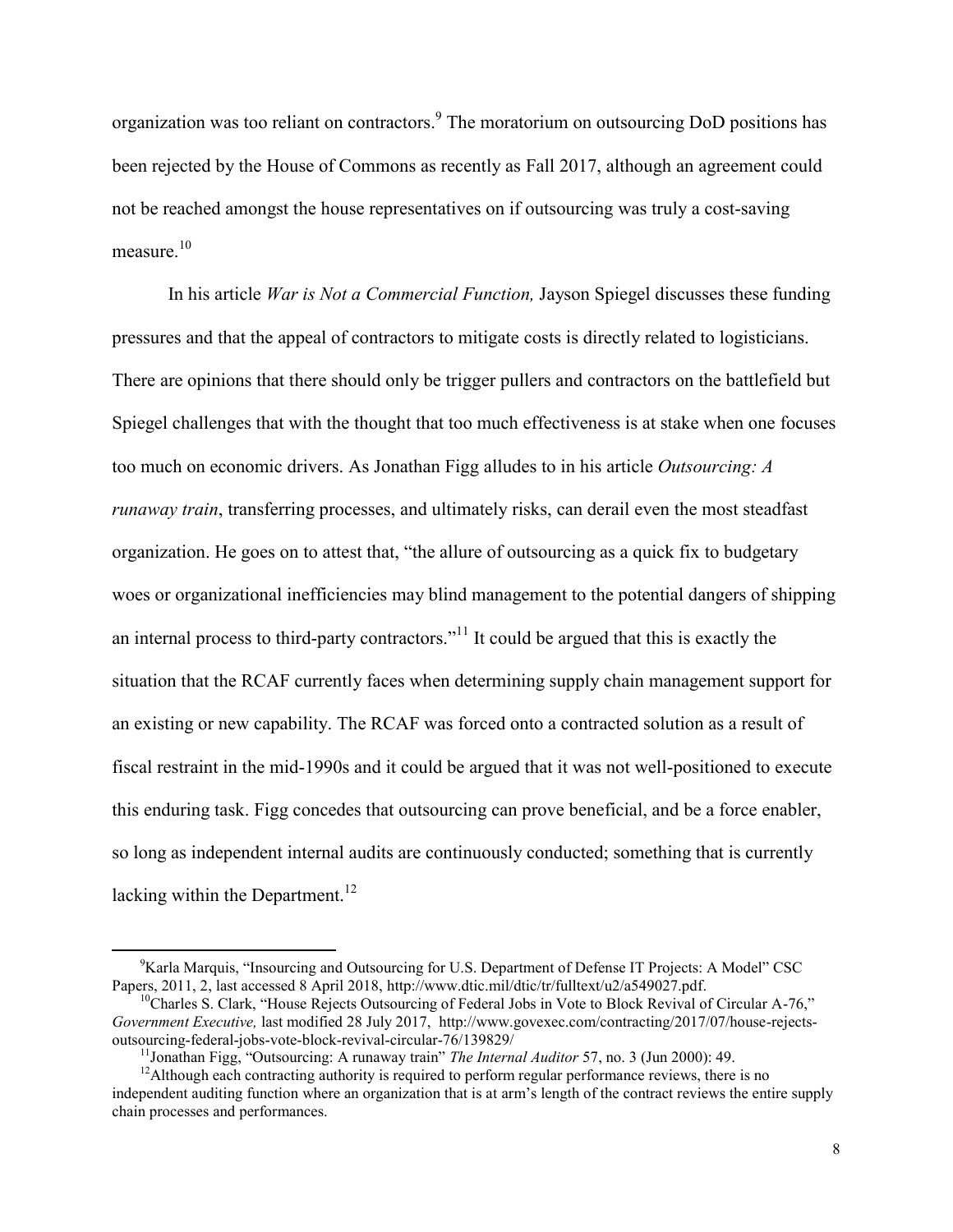## **Conclusion**

Given the various pundits' opinions on outsourcing military services, one can find corroborating evidence for whichever solution one desires. However, what remains clear, whether one insources or outsources, sound contract development with supply experts engaged early, married with performance management and internal audits are the foundation to a successful contracting framework. However, to better understand how to implement optimal outsourcing, one must first have a clear understanding of the RCAF's current application of both air power and sustainment.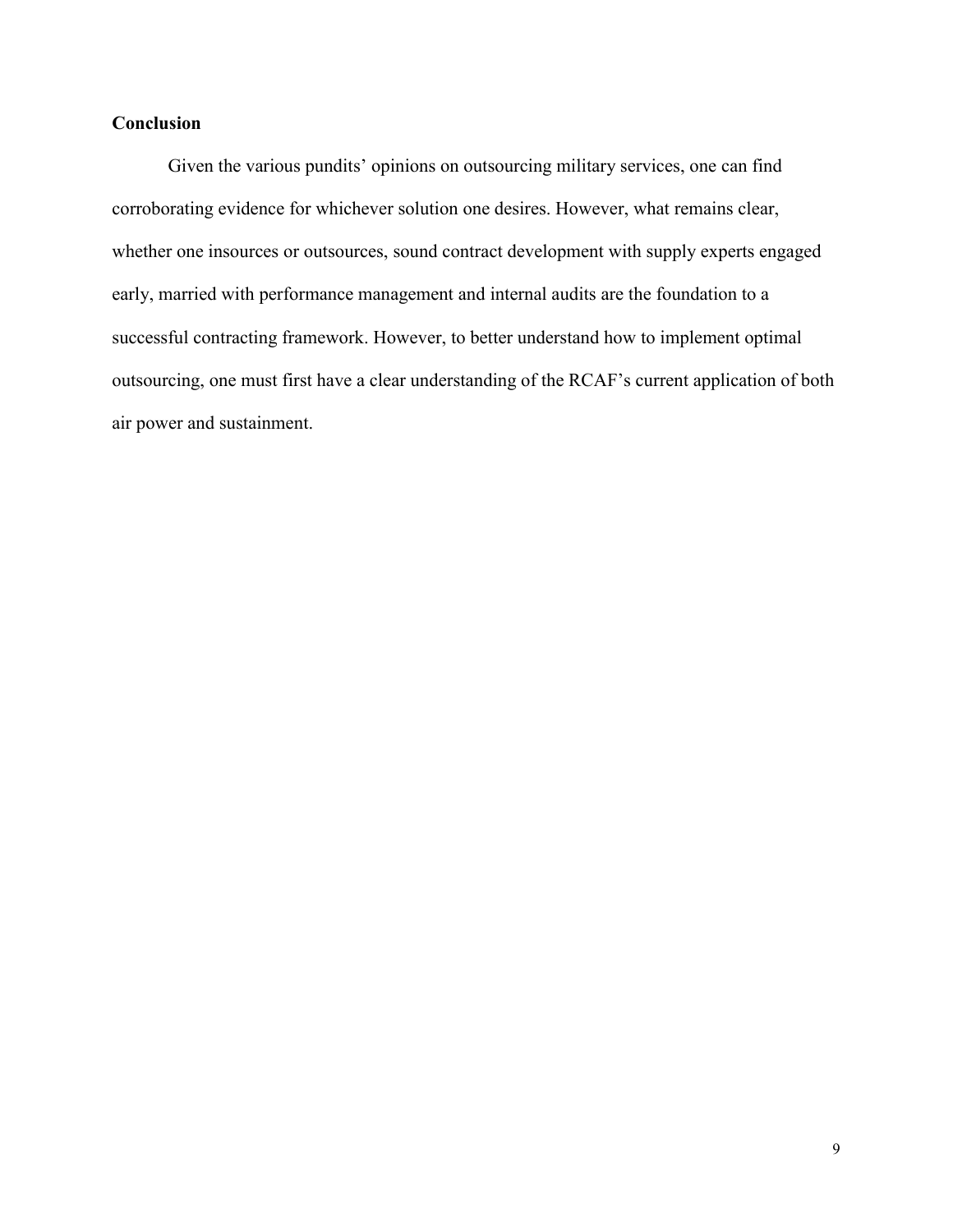#### **CHAPTER 2: RCAF AIR POWER AND RCAF SUSTAINMENT**

*Mission: The Air Force will provide the Canadian Armed Forces with relevant, responsive and effective airpower to meet the defence challenges of today and into the future. Vision: An agile and integrated air force with the reach and power essential for Canadian Armed Forces operations.* 

-*Air Force Vectors*

In today's world and the context of conflict in the  $21<sup>st</sup>$  century, the ability for any military force to be agile and flexible is vital to achieve operational objectives and this is no different for the RCAF. The underpinning of the RCAF is the ability of its forces to have relevant, responsive and effective air power that is both agile and integrated.<sup>13</sup> Consequently, the supply chain must be equally agile and flexible to enable operations and ensure that the operators can execute their planned missions. RCAF Doctrine asserts that, "[s]ustainment is the bridge that connects the nation's support capacity to its combat capability.<sup>14</sup> Thus, support staff must be cognizant of the desired effect and operational imperatives to ensure that support priorities are aligned with operational priorities.

Supply chain management principles<sup>15</sup> have remained relatively unchanged in the  $21<sup>st</sup>$ century; however, the reach<sup>16</sup> of any military has substantially increased. As a result, the supply system needs to become more robust in order to support a force that rapidly deploys to multiple locations.

<sup>13</sup>Department of National Defence, A-GA-007-000/AF-008, *Air Force Vectors – Abridged Version* (Ottawa: DND Canada, 2014), iv.

<sup>&</sup>lt;sup>14</sup>Department of National Defence, B-GA-400-000/FP-001, Canadian Forces Aerospace Doctrine,  $3<sup>rd</sup>$  Edition (Ottawa: DND Canada, 2016), 39.

<sup>15</sup>Department of National Defence, B-GL-005-400/FP001, *Canadian Forces Joint Publication – CFJP 4-0 Support, 1st Edition.* (Ottawa: DND Canada, 2016), 1-3. CAF Support Doctrine outlines the principles of support as: foresight, economy, flexibility, simplicity, cooperation, self-sufficiency, visibility, responsiveness, and survivability. By focusing on these tenets, supply experts will be optimally positioned for support to successful operations.

 $^{16}$ Department of National Defence, B-GA-400-000/FP-001, Canadian Forces Aerospace Doctrine, 3<sup>rd</sup> Edition (Ottawa: DND Canada, 2016), 14. The CAF Aerospace Doctrine defines reach as when aerospace power can be projected globally, unimpeded by surface features such as mountain barriers or water expanses.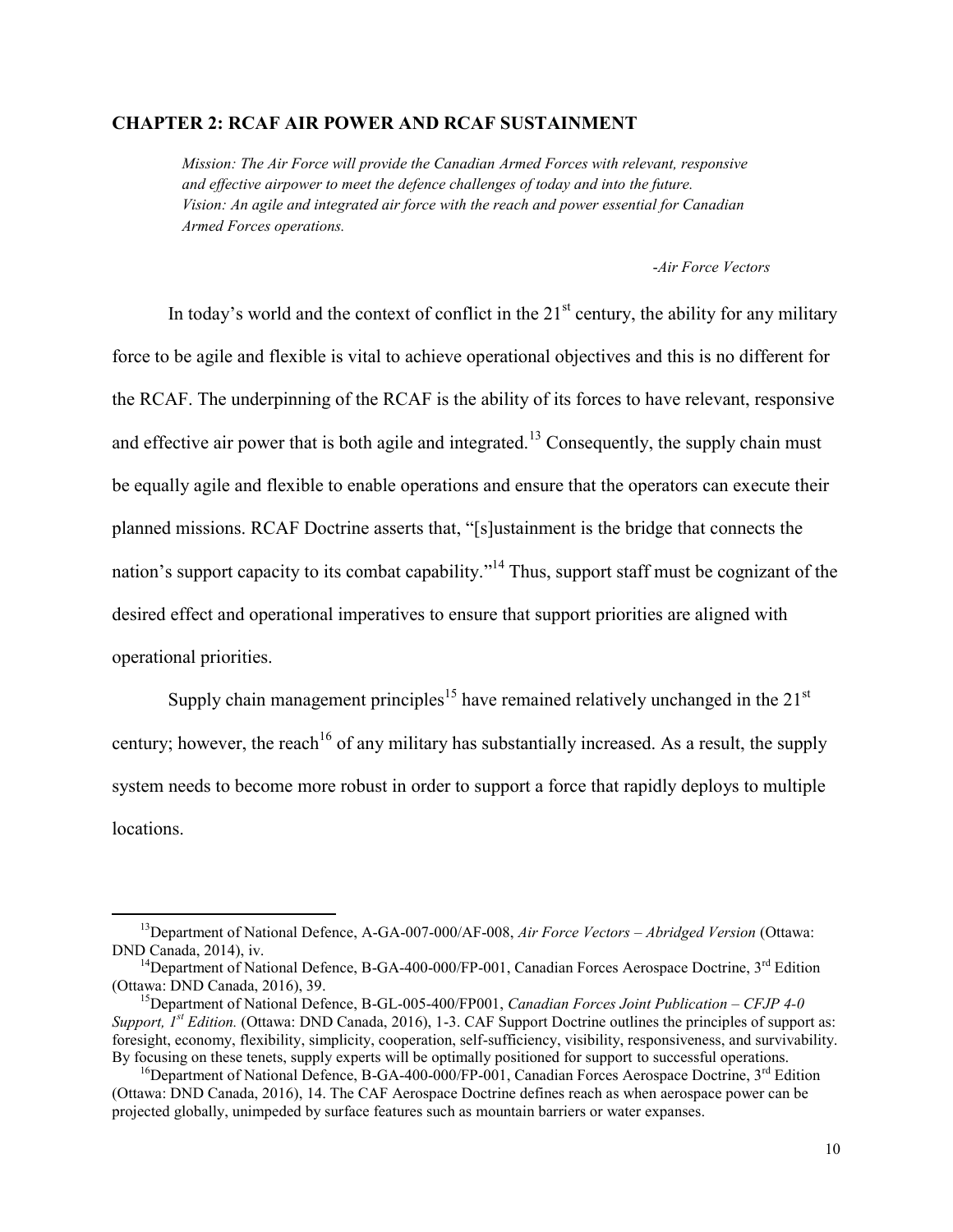#### **Tenets of Air Power as it Relates to Sustainment**

The RCAF abides by seven tenets which enhances the employment of air power through unity of effort. Each tenet provides a unique perspective for all airmen and airwomen to adhere to; however, RCAF sustainment does not necessarily follow the same tenets to meet operational objectives for the air force, which will be analyzed.<sup>17</sup>

#### Centralized Control and Decentralized Execution

 Centralized control and decentralized execution is the ideal command and control construct for most western military air forces. According to Canadian Forces Aerospace Doctrine, "Centralized control gives coherence, guidance, and organization to the employment of air power."<sup>18</sup> This is achieved through one aerospace commander who has the authority to assign assets to best meet the mission. Moreover, this commander has control to redistribute assets as necessary to ensure the most efficient use of resources. This charges one individual with a comprehensive view and the requisite authority to make decisions in order to meet changing situations. On the other hand, "decentralized execution allows commanders at all levels to apply their expertise and understanding of local conditions for mission accomplishment, while also fostering initiative and situational responsiveness in a dynamic environment."<sup>19</sup> This gives latitude to commanders to make decisions as circumstances change in order to maintain avenues for success.

 From a sustainment perspective, it could be argued that a decentralized control and *decentralized* execution model is employed. Logistics does not have its own command structure and thus does not have one authority that controls assets and makes decisions at an operational or

 $17$ Of note, synergistic effects will not be discussed because it is less relevant to sustainment.

<sup>18</sup>Department of National Defence, B-GA-400-000/FP-001, *Canadian Forces Aerospace Doctrine*, 3rd Edition (Ottawa, DND Canada, 2016), 17.

<sup>19</sup>Department of National Defence, B-GA-400-000/FP-001, *Canadian Forces Aerospace Doctrine*, 3rd Edition (Ottawa, DND Canada, 2016), 17.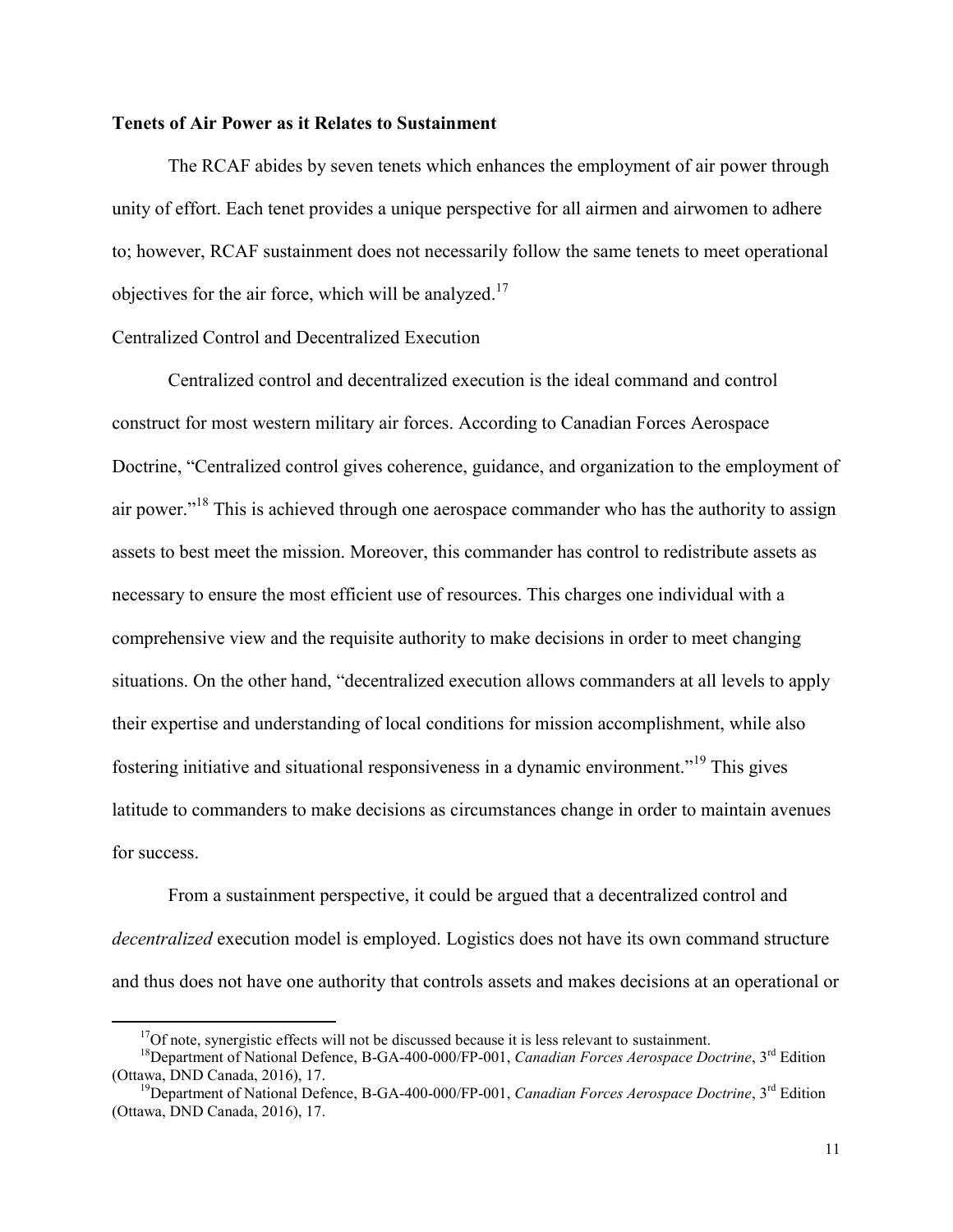strategic level for the entire supply chain. It could be argued that the Strategic J4 within the Strategic Joint Staff could play this role; however, the position is still relatively new and authorities of this magnitude have not yet been assigned. Additionally, the CAF employs the Joint Operational Support Group (JOSG) but this unit has a deployed focus and thus is subordinate to Canadian Joint Operations Command (CJOC). Instead, logisticians report to their operational chains of command but are responsive to many other agencies that develop and implement policies. This stands true within 1 Canadian Air Division (1 CAD), the RCAF's operational headquarters. This can be a challenge because oftentimes personnel at the tactical level do not have the breadth of knowledge required from a pan-air force perspective yet are making local decisions that will impose on the RCAF's ability to support operations. For instance, Wings have the latitude to implement supply support solutions as they see fit as is demonstrated at 4 Wing Cold Lake where there exists only minimal second line supply support.<sup>20</sup> Although this sounds like the underpinning of an agile organization, it creates significant operational level challenges due to the varied support structures.

Decentralized command is also a challenge during deployed operations as we are not necessarily 'training like we fight.' According to the RCAF Sustainment Doctrine, "Air Force sustainment champions the well-known axiom "'train as you fight – fight as you train,'" as this represents the optimal approach to sustainment for aerospace and other military operations.<sup>"21</sup> If strategic guidance was provided for all logistics units to adhere to, there would be an opportunity to experience an economy of effort especially because non-logisticians in the chain of command

<sup>&</sup>lt;sup>20</sup>4 Wing does not provide a centralized High Priority Requisition (HPR) cell as most Wings and bases do. This means that the WComd does not have one agency to provide a pan-Wing picture of sparing pressures. Nor does the Wing have a centralized agency to inject concerns to 1 CAD or DGAEPM. This is a concern for an aging fleet whose supply chain is exhausted and will only further erode with the proposed ELE extension.

<sup>21</sup>Department of National Defence, B-GA-406-000/FP-001, *Canadian Forces Aerospace Sustain Doctrine* (Ottawa: DND Canada, October 2011), 26.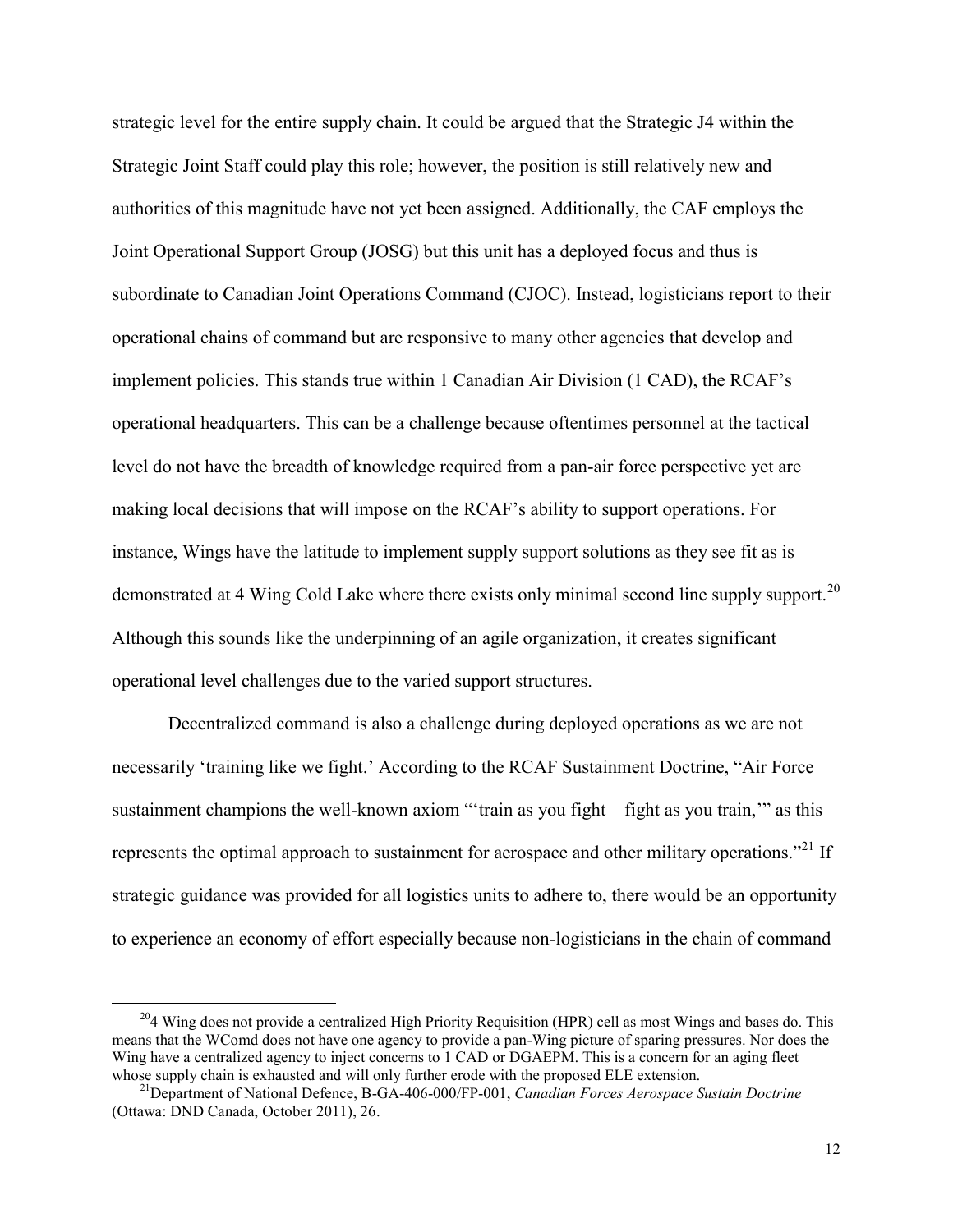would not have the latitude to disregard logistical requirements. Additionally, due to the multiple supply chains that exist within the RCAF there is always a requirement for CJOC to develop a unique concept of support for deploying each aircraft type. This was seen when providing support to the CH-147D Chinook in Afghanistan and is currently being developed for the CH-147F in Mali.  $^{22}$ 

Moreover, decentralized control creates the potential for additional support structures. Having centralized control of the logistics chain would provide logisticians the support to influence and implement changes that may not otherwise be given a priority if it is always in competition with operational priorities. Moreover, this would better replicate the "train as you fight motto" because in a deployed setting there is always a Joint Task Force Support Component (JTFSC); but this equal-footed support organization does not exist at the operational or strategic level.

#### Flexibility and Versatility

 $\overline{a}$ 

Flexibility and versatility are critical imperatives for any military in the  $21<sup>st</sup>$  century where one faces a broad range of adversaries from any corner of the globe. Canadian doctrine states, "Inherently flexible and uniquely versatile, air resources can be quickly and decisively shifted from one objective to another..."<sup>23</sup> Consequently, it is equally critical for the supply chain to be flexible and versatile. It must be capable of responding to the changing operating environment in a short timeframe with minimal impact to operations. Yet, time and again, the supply chain proves that it is not flexible nor is it versatile. It can be argued that moving to a contracted supply chain structure further limits the flexibility and versatility of the RCAF supply

<sup>&</sup>lt;sup>22</sup> Lyndon Crowder, Director Air Procurement 8-3, DGAEPM, email correspondence with author, 24 April 2018.

<sup>&</sup>lt;sup>23</sup>Department of National Defence, B-GA-400-000/FP-001, *Canadian Forces Aerospace Doctrine*, 3<sup>rd</sup> Edition (Ottawa, DND Canada, 2016), 17.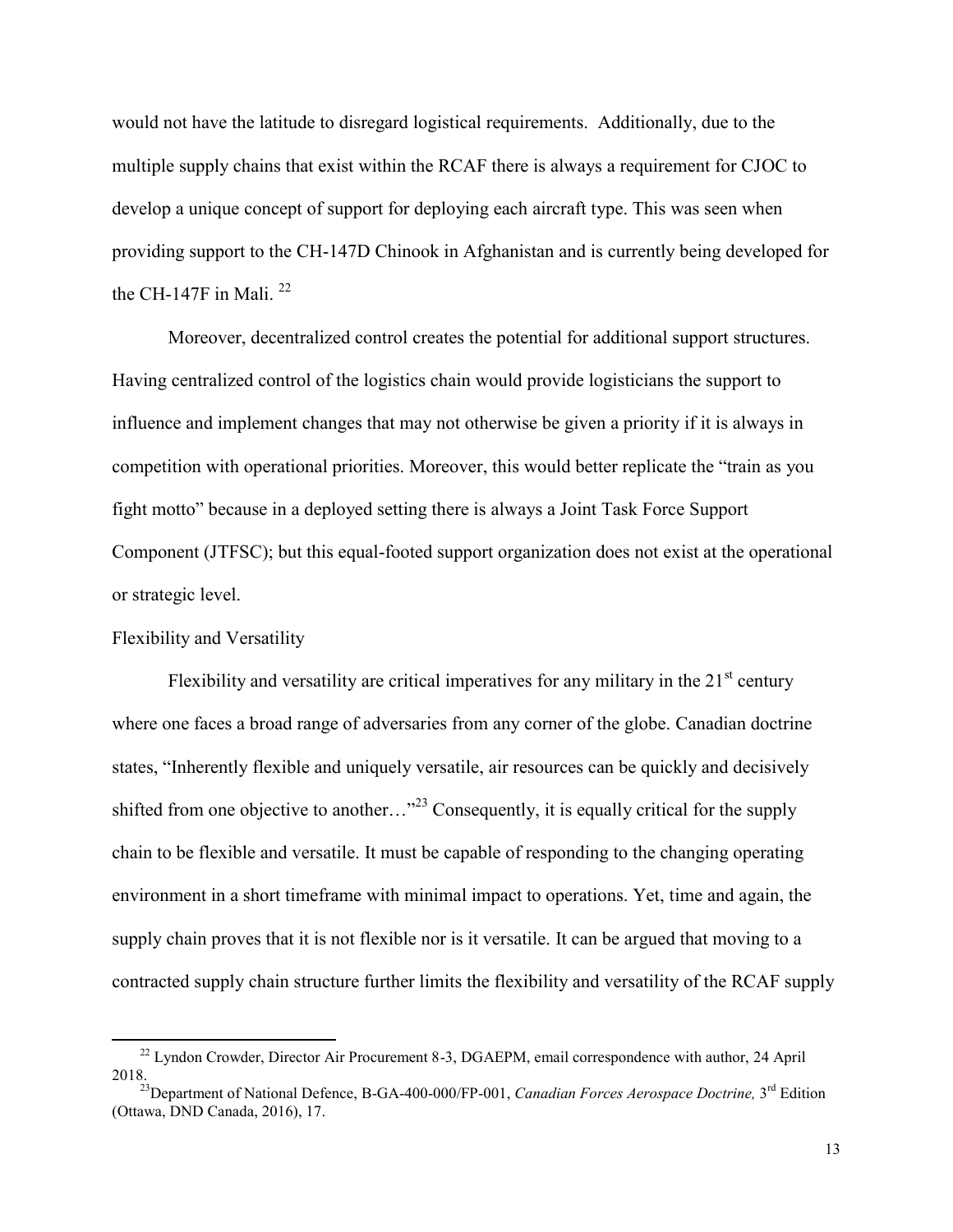chain. The nature of our contracts severely limits our ability to change support structures on a moment's notice. For instance, the CC-150 Airbus contract did not initially allow for a deployed operations scenario. When the contract was initially let, the intent for this platform was for passenger and cargo operations, thus there were no contract conditions for continuous operations in a high threat environment when the fleet was modified to provide an air-to-air refuelling capability. As a result, contract amendments were initiated to reflect the re-rolling of this platform to operate in a high-threat environment. Additionally, the costs associated with deploying this fleet must be considered when developing a contract because they increase the contract cost exponentially. $^{24}$ 

#### Persistence

 $\overline{a}$ 

Persistence is an important tenet because it ensures that influence can be projected for the duration required. RCAF doctrine attests that "[t]he persistent employment of aerospace power gives a commander influence and presence in an air environment."<sup>25</sup> From an RCAF supply chain outlook persistence is important to ensure lines of communication<sup>26</sup> are well-established and can endure the length of the mission. When we look at contracted supply support, persistence can often be a weakness because contracts are often focused on supporting domestic operations. There have been instances where the CAF must interject to ensure persistence is achieved. For instance, most aircraft support contracts will stipulate that the contractor is obligated to ship aircraft spares anywhere the RCAF is operating. However, contractors do not

 $24$ This figure is classified. The deployed support costs are a contract addendum determined on a case by case basis founded on the threat, tempo and requirements. These costs are over and above any costs associated with the original contracting framework but are still believed to be more cost effective than deploying equivalent military personnel to perform the same functions.

<sup>&</sup>lt;sup>25</sup>Department of National Defence, B-GA-400-000/FP-001, *Canadian Forces Aerospace Doctrine*, 3<sup>rd</sup> Edition (Ottawa, DND Canada, 2016), 17.

<sup>&</sup>lt;sup>26</sup>Department of National Defence, B-GA-406-000/FP-001, *Canadian Forces Aerospace Sustain Doctrine* (Ottawa: DND Canada, October 2011), 82. Line of communication are defined as, "All the land, water, and air routes that connect an operating military force with one or more bases of operations, and along which supplies and reinforcements move.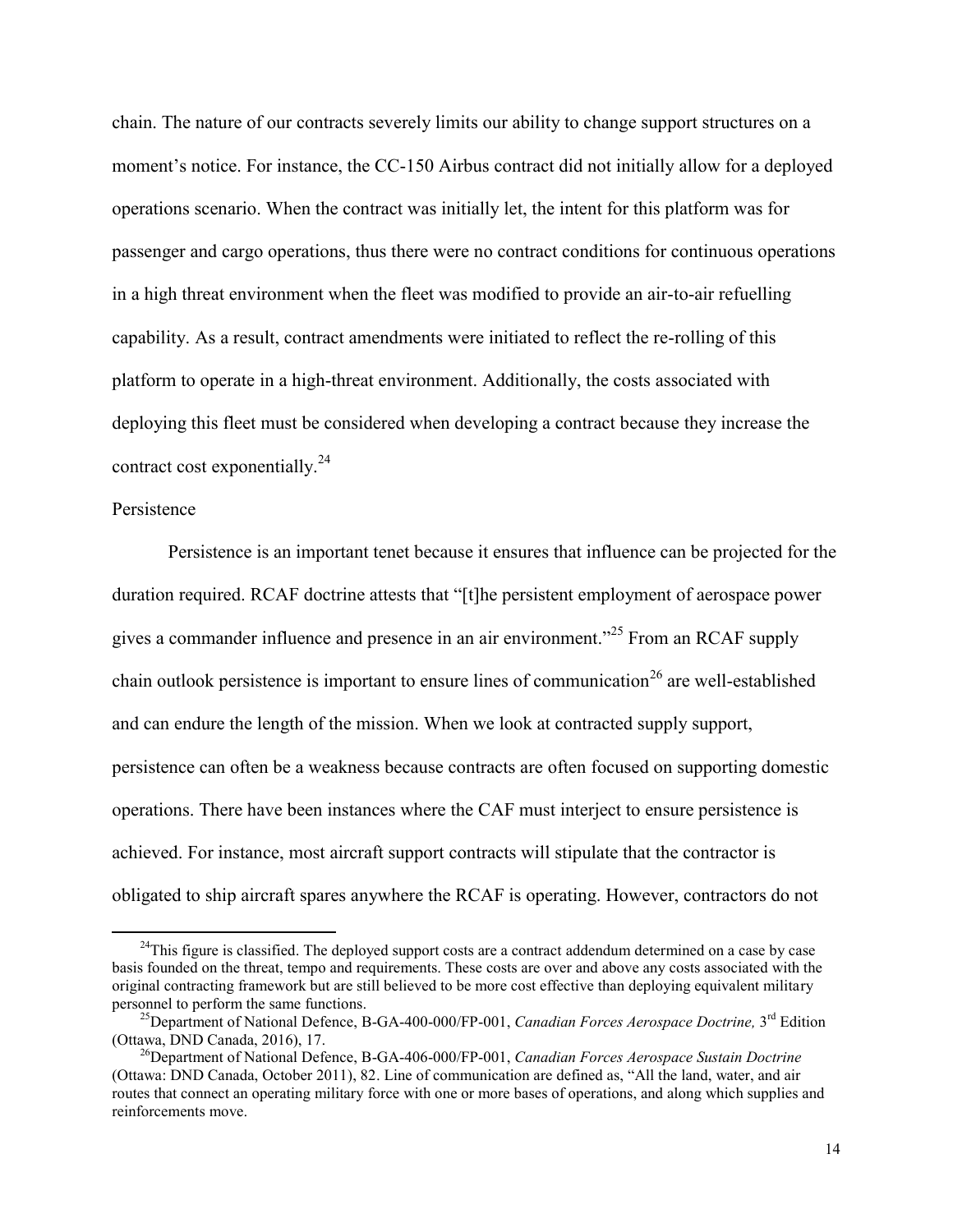have the same customs clearances afforded to the CAF thus there are often significant delays when transporting spares into a theatre of operations. As a result, the CAF lines of communication are often used to mitigate any shipping delays. This means that there is potential for the RCAF to pay for shipment of aircraft spares twice: through the base contract but also when executing the shipment through its own lines of communication.

#### **Concentration**

To achieve sustainment success, there must be a concentration of effort to ensure that all entities are working towards the same goals and have consistent priorities. "Effective employment of air power must achieve concentration of effort and guard against fragmentation of effort in attempts to fulfill the competing demands of the operation."<sup>27</sup> Due to the decentralized control and decentralized execution of the supply chain, concentration of effort is absent in the RCAF. The priorities that exist for each RCAF unit is extremely vast and thus priorities are different. Moreover, because one central command for oversight of the supply chain does not exist, there have been occurrences of organizations working on similar initiatives in stovepipes. All supply organizations that support the RCAF have the same inherent mission of providing the best possible aircraft support to operations; however, this is not capitalized on because the RCAF lacks concentration of effort.

#### Priority

 $\overline{a}$ 

Setting priorities is essential for any command to ensure that limited resources are properly assigned as well as ensuring that all organizations are working toward the same endstate. "Because of limited air resources, prioritization of demands is essential for optimization of

<sup>&</sup>lt;sup>27</sup>Department of National Defence, B-GA-400-000/FP-001, *Canadian Forces Aerospace Doctrine*, 3<sup>rd</sup> Edition (Ottawa, DND Canada, 2016), 17.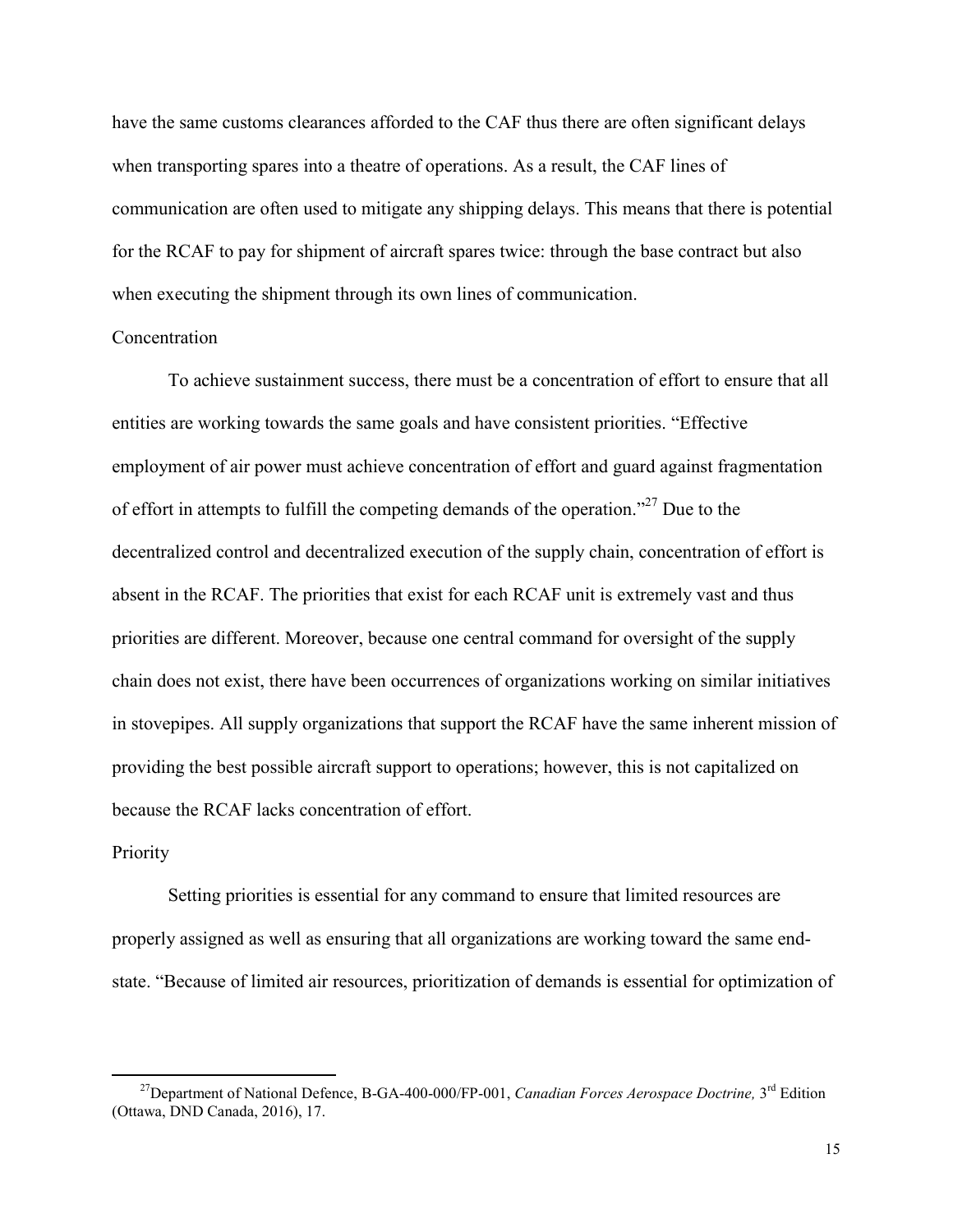air power employment."<sup>28</sup> Prioritization is so unique to each unit again because of the decentralized control within the community. Each support organization has its own purview to set priorities without perhaps appreciating the bigger picture. Historically, logisticians at the tactical level are not well-read on operational priorities thus further creating an opportunity for misalignment and perhaps even jeopardizing the mission.

#### Balance

 $\overline{a}$ 

Through the contracting of the supply chain the RCAF must balance the goal of persistence with the business aspect of developing, executing, and managing a contract. It is questionable whether these tenets of air power are factored into the decision process for any contract in support of an RCAF aircraft platform. With the new Sustainment Initiative, the four tenets that are adhered to are: performance, value for money, flexibility and economic benefits.<sup>29</sup> It could be argued that the focus with the current contracting framework is on business acumen rather than projecting air power and this misalignment is impacting the RCAF's ability to be efficient.

#### **21st Century Air Power and Support Requirements to Meet the New Era of Conflicts**

Canada's 2017 defence policy, *Strong Secured Engaged* (SSE) is the most robust modernization of defence spending Canada has witnessed in several decades and promises to increase the defence budget from \$18.9 billion in 2016-17 to \$32.7 billion by 2026-27, an increase of over 70 percent.<sup>30</sup> The new defence policy states "Canadians want a military that is agile, highly trained, superbly equipped, capable and professional. [SSE] delivers exactly that."<sup>31</sup>

<sup>&</sup>lt;sup>28</sup>Department of National Defence, B-GA-400-000/FP-001, *Canadian Forces Aerospace Doctrine*, 3<sup>rd</sup> Edition (Ottawa, DND Canada, 2016), 17.

<sup>&</sup>lt;sup>29</sup>Government of Canada, "The Sustainment Initiative: How government is modernizing defence procurement," Last modified 03 February 2017, https://www.canada.ca/en/department-national-

defence/news/2017/02/sustainment-initiative-government-modernizing-defence-procurement.html.

<sup>30</sup>Department of National Defence, *Strong. Secure. Engaged.* (Ottawa: DND Canada, 2017), 43.

<sup>31</sup>Department of National Defence, *Strong. Secure. Engaged.* (Ottawa: DND Canada, 2017), 33.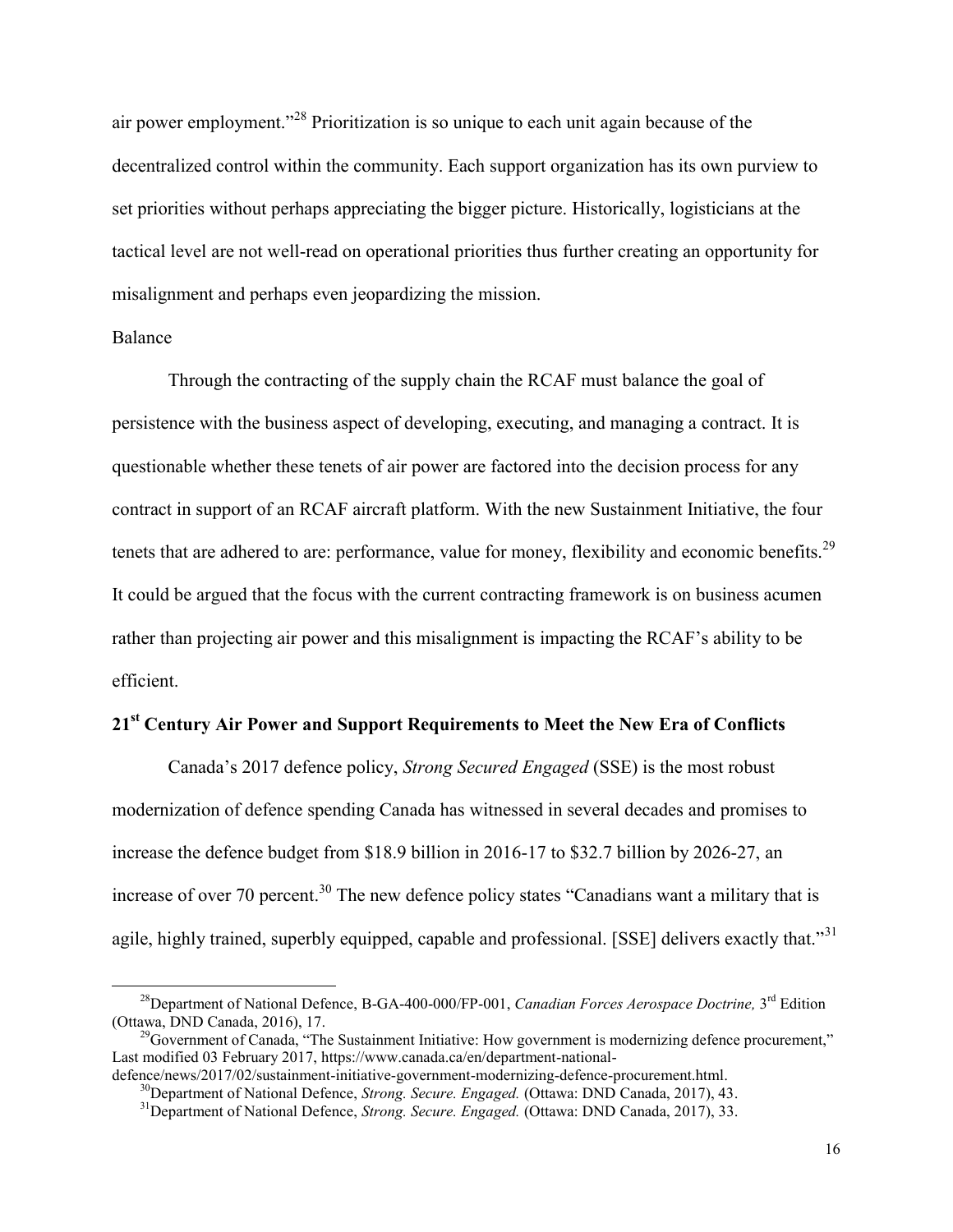It is argued that although this may be the case when focused strictly on the platforms and their capabilities, when looking at the CAF supply chain, it lacks all of these facets, particularly being agile and superbly equipped. The supply chain is too cumbersome to be agile and it struggles to have adequate technology and equipment in place to foster agility.

The new defence policy marks the first plan to fund the sustainment portion of new platforms rather than just the initial acquisition costs.<sup>32</sup> This is a necessary decision to increase supply support to all RCAF platforms and provides an opportunity to increase long-term responsiveness; however, it must be understood that this decision impacts platforms specifically and not the supply chain writ-large. Thus there needs to be a mechanism that will address weaknesses in the supply chain whereby the CAF, and thus the RCAF, can benefit and gain efficiencies.

SSE promises the addition of at least three piloted platforms to RCAF inventory.<sup>33</sup> Although this will assist the RCAF in meeting its strategic operational imperatives, there has been an absence of in-depth analysis of how these fleets will be supported and the overall impact on the RCAF, and CAF, supply chain. Currently, the RCAF struggles to adequately support its 13 operational fleets<sup>34</sup> and this will only be intensified with the addition of new fleets and, most likely, new contracted support frameworks.

Canada's defence policy has a new approach to defence: anticipate, adapt, and act.<sup>35</sup> SSE expresses that Canada will "…adopt a new approach to defence – one that values the ability to anticipate new challenges, adapt to changing circumstances, and act with exemplary capability

 $\overline{a}$ 

 $34$ For the purposed of this study, operational fleets are defined as any fleet that would operate outside of Canada expect for the CT-114 Tutor and CC-144 Challenger as they do not perform a typical operational role.

<sup>32</sup>Department of National Defence, *Strong. Secure. Engaged.* (Ottawa: DND Canada, 2017), 44.

<sup>33</sup>Department of National Defence, *Strong. Secure. Engaged.* (Ottawa: DND Canada, 2017), 39.

<sup>35</sup>Department of National Defence, *Strong. Secure. Engaged.* (Ottawa: DND Canada, 2017), 63.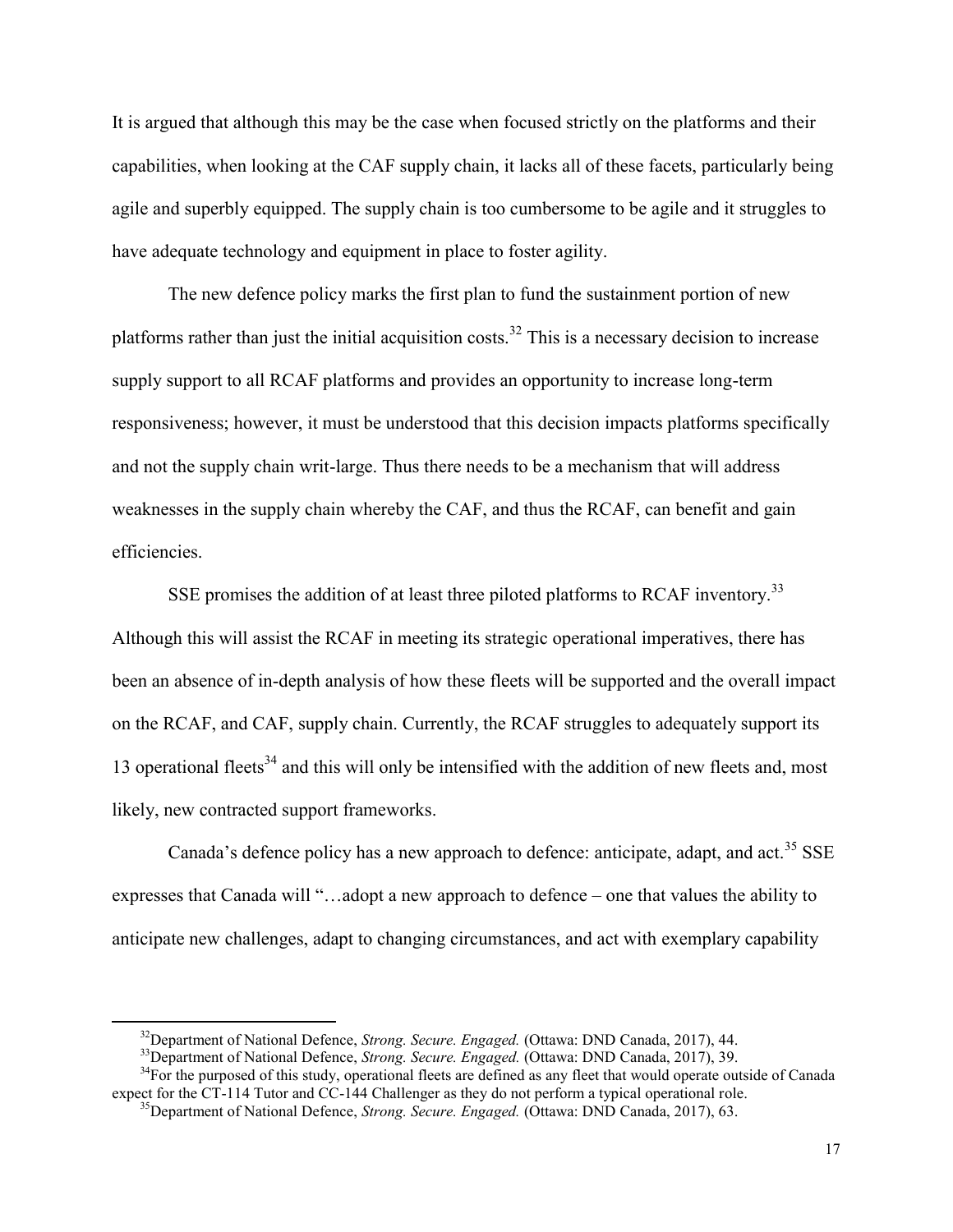and professionalism while supporting peace and security around the world."<sup>36</sup> Although this focus is used in direct relation to the complex security environment Canada currently faces, it should also be examined and applied from a sustainment perspective. In order to fully support Canada's defence policy, the supply chain must also be capable of anticipating, adapting and acting to optimize its support to operations. To date, it could be argued that the RCAF has only been able to anticipate sustainment challenges; that they have not yet been able to fully adapt and act. SSE emphasizes funding to ensure planned capabilities will continue to be funded even when political powers change. However, funding is just a portion of what is required for adequate supply chain support.

The CAF needs to *anticipate* the operational requirement and tempo that will be experienced with the additional fleets and complete a thorough analysis to outline any weaknesses or limitations in the supply chain to meet these mission imperatives. "The Defence team will improve its ability to provide timely information to decision-makers...,"<sup>37</sup> which has historically been an oversight within the CAF supply chain. As witnessed before with the addition of the fifth CC-177 for instance, when sustainment is not adequately planned or anticipated the RCAF cannot fully realize the expected capabilities. There was an expectation from a strategic perspective, that the fifth CC-177 would increase the RCAF's capability proportionately; however, the organization continues to be limited by the number of trained crews and maintenance personnel to operate and maintain this platform.<sup>38</sup> Although, this is not a

<sup>36</sup>Department of National Defence, *Strong. Secure. Engaged.* (Ottawa: DND Canada, 2017), 15.

<sup>37</sup>Department of National Defence, *Strong. Secure. Engaged.* (Ottawa: DND Canada, 2017), 15.

 $38$ Office of the Auditor General, "Chapter 7 Operating and Maintenance Support for Military Equipment – National Defence," Last accessed 20 March 2018, http://www.oagbvg.gc.ca/internet/English/parl\_oag\_201611\_07\_e\_41836.html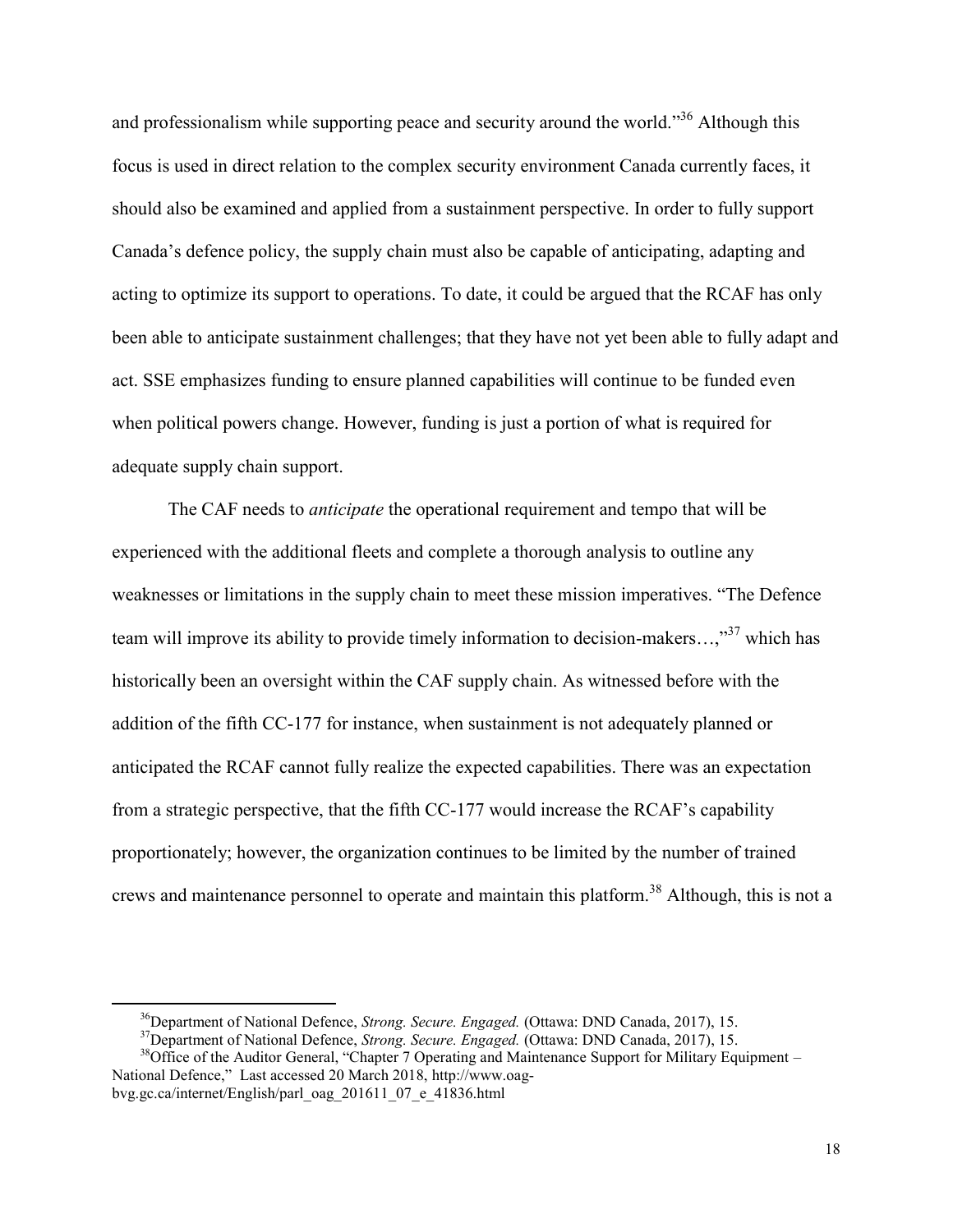supply chain issue it clearly demonstrates that support capabilities must be aligned with the operational appetite.

In general, the contracting process in Canada does not allow for a significant amount of anticipation and thus the Canadian Armed Forces has difficulty with being responsive to a changing environment. However, with the CH-148 Cyclone, the contract office has been able to identify shortfalls with the original contract that was developed and make small amendments to better meet the needs. Sikorsky, the contractor providing support to the CH-148, has not typically provided in-service support and could not accurately anticipate the level of effort required to meet the sustainment demands of the contract. As an example, Sikorsky could not support the training hours required to complete the initial cadre training for the RCAF pilots with their own resources as the company was originally obliged to support as per the contract. To mitigate the impact to the RCAF, the contract was amended to utilize two RCAF CH-148s to allow Sikorsky to complete this training. Although this example demonstrates that there is an ability to make contract amendments, even for large scale contractual changes, it must be acknowledged that there is a culture within DGAEPM that fears making contract changes because of the time and effort required, in addition to the possibility of the contractor wanting to renegotiate other terms of the contract. As a result, although necessary changes are anticipated, unless, contract changes are operationally imperative they do not often get executed.

The support systems must also be sufficiently dynamic and robust to *adapt* to the new operational tempo expected with the additional platforms and capabilities. "Adapting to the rapid pace of change in today's fluid security environment is fundamental to operational success."<sup>39</sup> The supply chain is struggling to support the fleets in the RCAF currently due to its lack of adaptability. Supply procedures and performance consistently lag behind operational needs

<sup>39</sup>Department of National Defence, *Strong. Secure. Engaged.* (Ottawa: DND Canada, 2017), 15.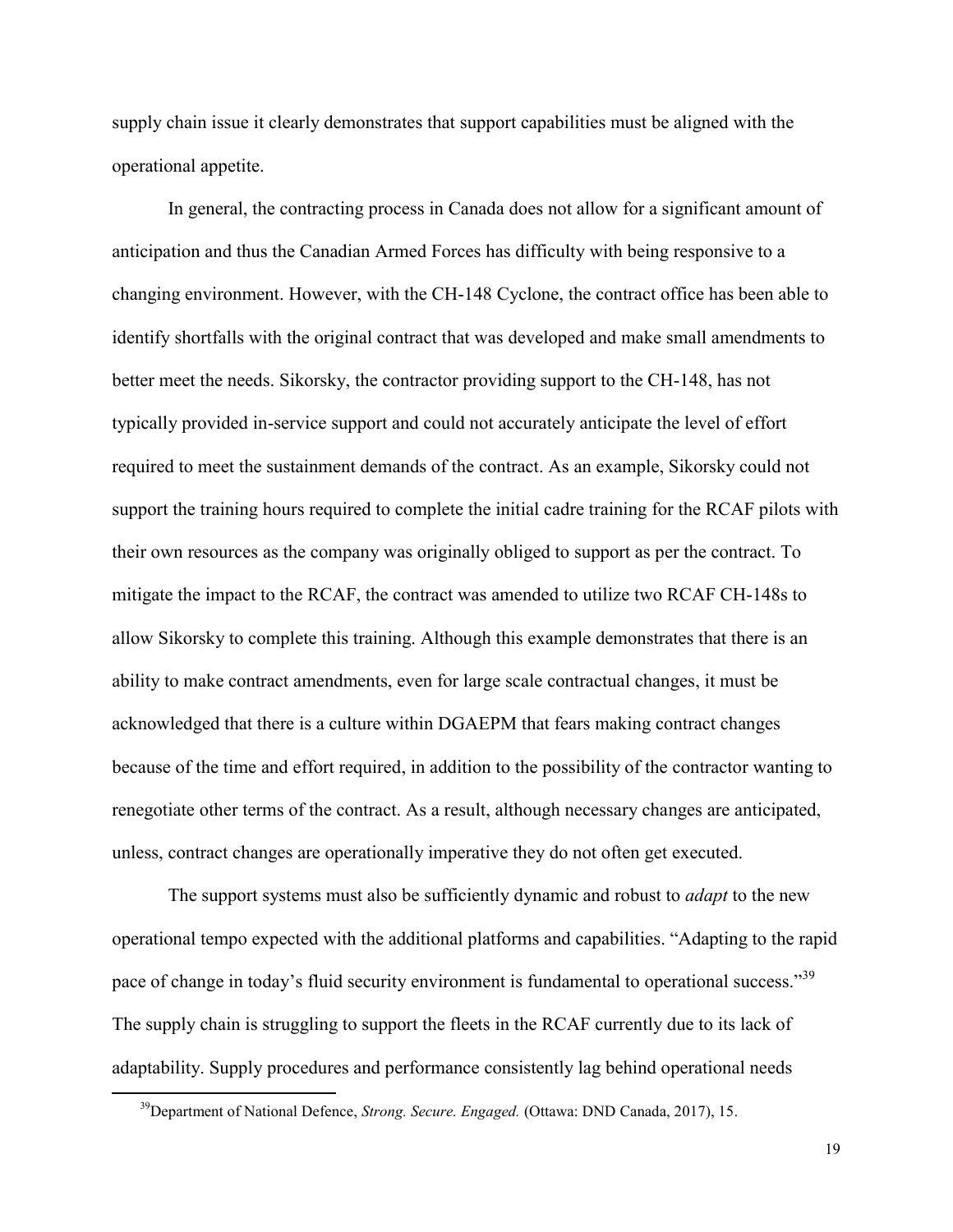which have driven the maintenance community to seek alternatives such as contracted support in an attempt to increase the responsiveness of the supply chain. As an example, although the need has been identified for over 20 years, the CAF still does not employ an automated barcode system across all its supply warehouses. There have been several analyses on the development of radio frequency identification (RFID) technology and its application for the CAF yet little progress has been made. For instance, in 2007, Canadian Operational Support Command  $(CANOSCOM)^{40}$  analyzed this technology but it is still not a capability that is adopted at most first or second line warehouses. From a contracted supply chain perspective, the CH-147 Chinook fleet has been struggling with data integrity with a high risk of double accounting for aircraft spares due to the cumbersome and costly interface between DRMIS and the contractor's IT system.<sup>41</sup> These are but two examples that demonstrate the slow progress seen from a supply chain perspective due to the low priority historically given to sustainment practices. Until this is addressed, the CAF will continue to experience a supply chain that is incapable of adapting to operational requirements.

Finally, and perhaps the most important aspect of this equation: *act*. Even if an organization is able to anticipate and adapt, it will not be successful without acting. "To act decisively with effective military capability is the ultimate goal of Canada's new approach to defence."<sup>42</sup> Due to the decentralized control of the CAF supply chain, the ability to act in a coordinated manner is curtailed. Level One (L1) organizations make decisions independently of other L1s often duplicating efforts or making decisions that impact another organization without

<sup>40</sup>Lam, Albert and Patricia Moorhead. *Future Utilization of RFID Technology in the DND Supply and Distribution System.* Ottawa, DND Canada, 2007. CANOSCOM has been revamped and now this function falls within the Canadian Joint Operations Command (CJOC).

<sup>&</sup>lt;sup>41</sup>Lyndon Crowder, Director Air Procurement 8-3, DGAEPM, email correspondence with author, 24 April 2018.

<sup>42</sup>Department of National Defence, *Strong. Secure. Engaged.* (Ottawa: DND Canada, 2017), 16.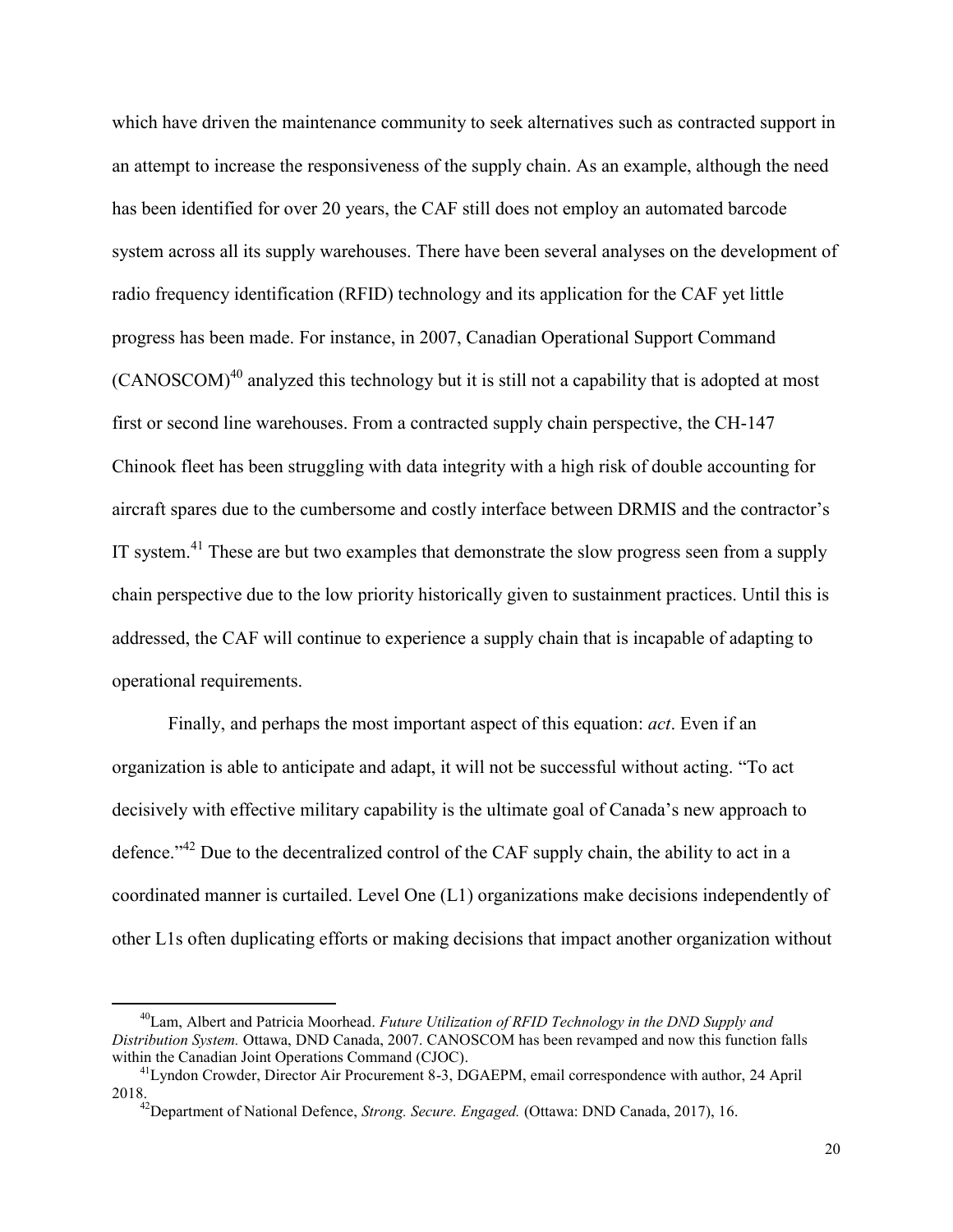their input. An example of this is where ADM(Mat) is responsible for the procurement and lifecycle management of all aircraft spares; they control the disposal of any unneeded equipment.<sup>43</sup> However, Canadian Materiel Support Group (CMSG), who falls within the CJOC L1 organization, is responsible for the storage of these aircraft spares and any expenses related to the warehousing.<sup>44</sup> As a result, if ADM(Mat) does not prioritize the disposal of obsolete spares, CMSG will incur unnecessary implications on financial and human resources. This creates the opportunity for a very inefficient and non-responsive supply chain due to the competing priorities within the various support silos.

#### **RCAF Force Sustainment Doctrine**

 $\overline{a}$ 

Sustainment in the RCAF is unique and varied and cannot be directly compared to requirements of the other operational commands. "The Royal Canadian Air Force is an agile and integrated force whose reach and power is essential to Canadian Armed Forces operations at home and abroad."<sup>45</sup> Consequently, a supply chain required to support this style of operational force needs to be equally agile and integrated. The RCAF is an environment where multiple supply chains exist due to the support structure of each platform that is operated; this creates a complex sustainment framework, where logisticians are not formally trained on this varied support construct and are required to learn on the job instead.

As Lieutenant-General J.J.C. Bouchard has attested, "when you have no relevant doctrine, the army and the navy do not understand what you do nor how hard it is to do it properly."<sup>46</sup> This same argument could be made for sustainment and the RCAF. The first RCAF

<sup>43</sup>Department of National Defence, B-GA-406-000/FP-001, *Canadian Forces Aerospace Sustain Doctrine* (Ottawa: DND Canada, October 2011), 33.

<sup>44</sup>Department of National Defence, B-GA-406-000/FP-001, *Canadian Forces Aerospace Sustain Doctrine* (Ottawa: DND Canada, October 2011), 36.

<sup>45</sup>Department of National Defence, *Strong. Secure. Engaged.* (Ottawa: DND Canada, 2017), 38.

<sup>46</sup>Department of National Defence, B-GA-400-000/FP-000, *Canadian Forces Aerospace Doctrine,* 2nd Edition (Ottawa, DND Canada, 2010), 33. Although this edition has now been revised and does not include this quite, it is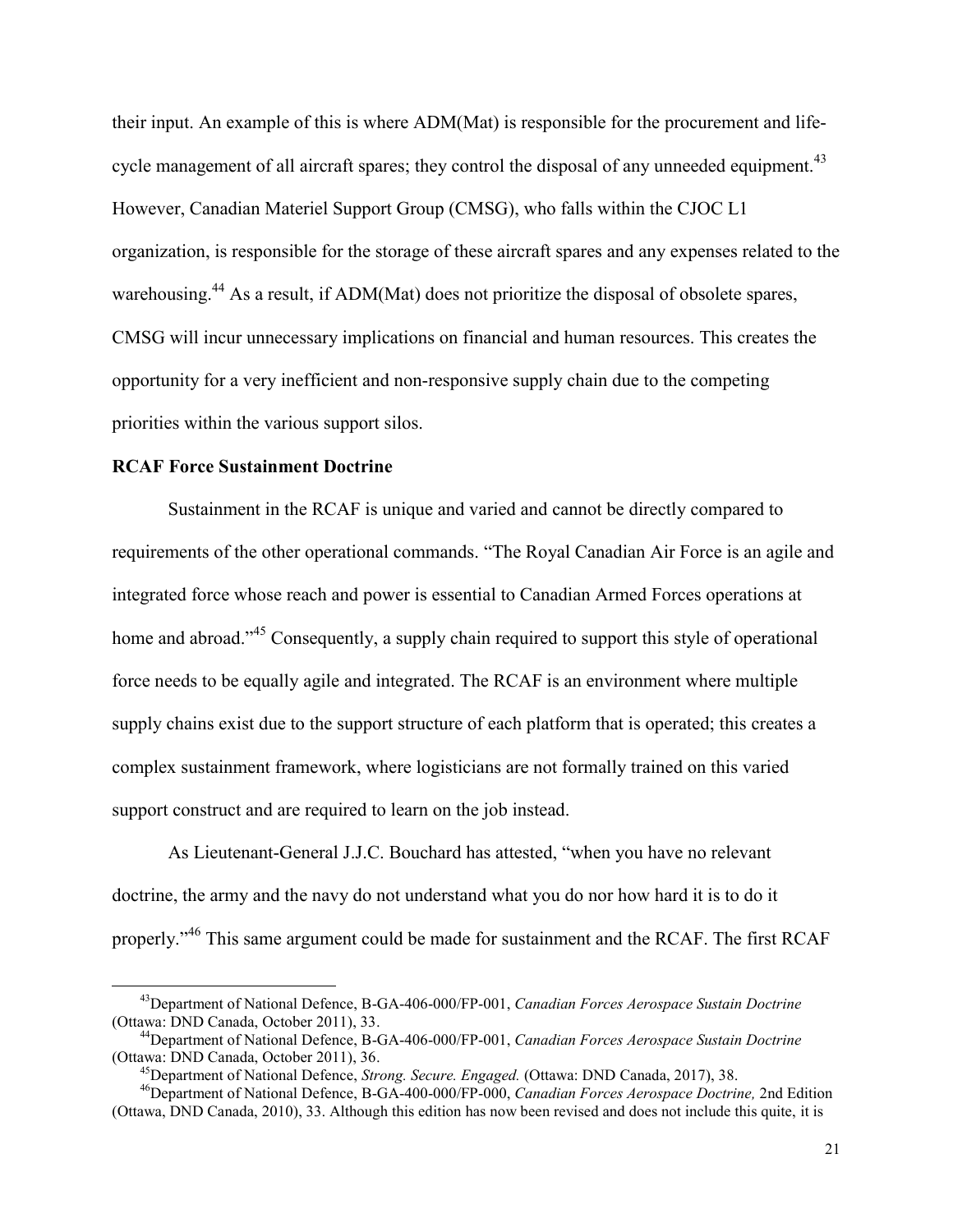sustainment doctrine manual was published in 2011; thus, until then, it was difficult for any air entity being supported by the RCAF to have an appreciation of RCAF sustainment capabilities; the strengths and weaknesses, opportunities and threats of the support framework.<sup>47</sup> Yet sustainment is arguably the foundation of all military operations; "within the CF, Sustain is understood to be the capability to maintain fighting power…In the Air Force, Sustain is the function that regenerates and maintains capabilities in support of operations."<sup>48</sup> Thus, it could be argued that sustainment is the foundation of all operations and requires adequate attention and resources to ensure that it is sufficiently established to support operations.

The RCAF doctrine adheres to nine defining principles that should guide the planning and conduct of sustainment: foresight, economy, flexibility, simplicity, cooperation, selfsufficiency, visibility, responsiveness, survivability.<sup>49</sup> It could be argued that the RCAF is not planning strategic sustainment with these principles in mind. The RCAF lacks an adequate IT system to allow them to have the foresight to properly plan and execute operations. This also hinders its ability to achieve economy because decision-makers lack reliable data to create a truly efficient supply chain. Moreover, through decentralized execution of the supply chain, this economy is difficult to realize. By ensuring that one of the four pillars of SI is flexibility, contracting teams must evaluate the flexibility of each sustainment contract. This evaluation should analyze the flexibility as it relates to air power and not solely on the flexibility of the

an important opinion that clearly outlines the challenges of providing a level of support if one or one's customers do not have a clear indication of their roles and responsibilities.

<sup>47</sup>Department of National Defence, B-GA-400-000/AF-000, *Out of the Sun: aerospace doctrine for the Canadian Forces* (Ottawa: DND Canada, 1997). This old doctrine manual did briefly describe supply sustainment for the RCAF but was limited in scope to a few short paragraphs.

<sup>48</sup>Department of National Defence, B-GA-406-000/FP-001, *Canadian Forces Aerospace Sustain Doctrine* (Ottawa: DND Canada, October 2011), 2.

 $^{49}$ It is worth noting that the characteristics of sustainment in the 2017 edition is quite different than the 2011 edition where there were five principles of sustainment: primacy of operations, economy, flexibility, simplicity, and cooperation. This change in doctrine aligns the RCAF with Canadian Army and NATO sustainment doctrine. One major difference from the first edition is the absence of primacy of operations within the sustainment principles; however, it could be argued that this principle is partially identified under the 2017 edition's foresight principle.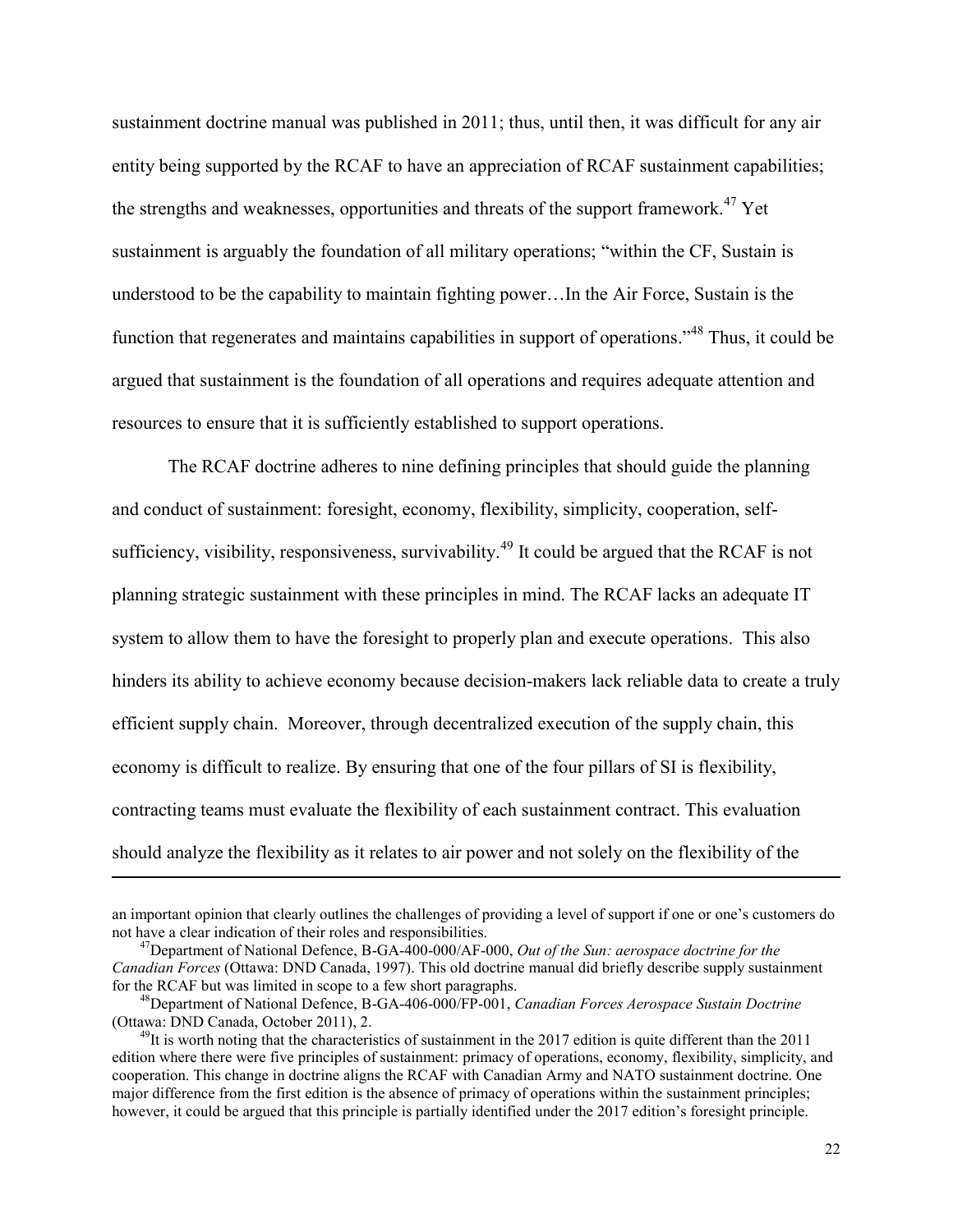contracting framework. Meaning, does the Commander have the ability to change supply chain processes based on the nature of the operation? In the case of a contracted supply chain, this is exceedingly difficult to achieve. The very nature in how the RCAF supply chain is constructed makes simplicity difficult to achieve. In comparison to the Royal Canadian Navy or the Canadian Army, as of January 2018 the RCAF has 32 contracted supply chains that can complicate the support framework domestically, but in particular, abroad. Cooperation becomes paramount in a deployed setting and "…is particularly important when the RCAF is involved in multinational or joint operations where national or service interests and competition for scarce resources have the potential to undermine relationships."<sup>50</sup> The importance of relationship building cannot be overlooked as it can be seen as the key to sustainment being a force enabler; if sustainers cannot fully understand the requirements of the mission it is increasingly difficult to anticipate the necessary support. Self-sufficiency is an important principle when the RCAF is the first element to arrive in theatre but it is a concept that becomes unclear when contracting support because of the various contractual obligations and the requirement for unique concepts of support. Although visibility is important for all materiel types, "this is particularly important for critical supplies such as ... aircraft spares.<sup>"51</sup> This principle becomes increasingly difficult to achieve when no one information system displays aircraft spares holdings for the entire RCAF; thus, information can be fragmented and difficult to collate in a theatre of operations with multiple supply chains and information systems. Responsiveness is critical to meeting the RCAF's mission but can be cumbersome with the traditional supply chain and the sometimes restrictive politics; however, this is only magnified with the addition of contracted supply chains

<sup>50</sup>Department of National Defence, B-GA-402-003/FP-001, *Royal Canadian Air Force Doctrine: Force Sustainment* (Ottawa: DND Canada, July 2017), 8.

<sup>51</sup>Department of National Defence, B-GA-402-003/FP-001, *Royal Canadian Air Force Doctrine: Force Sustainment* (Ottawa: DND Canada, July 2017), 9.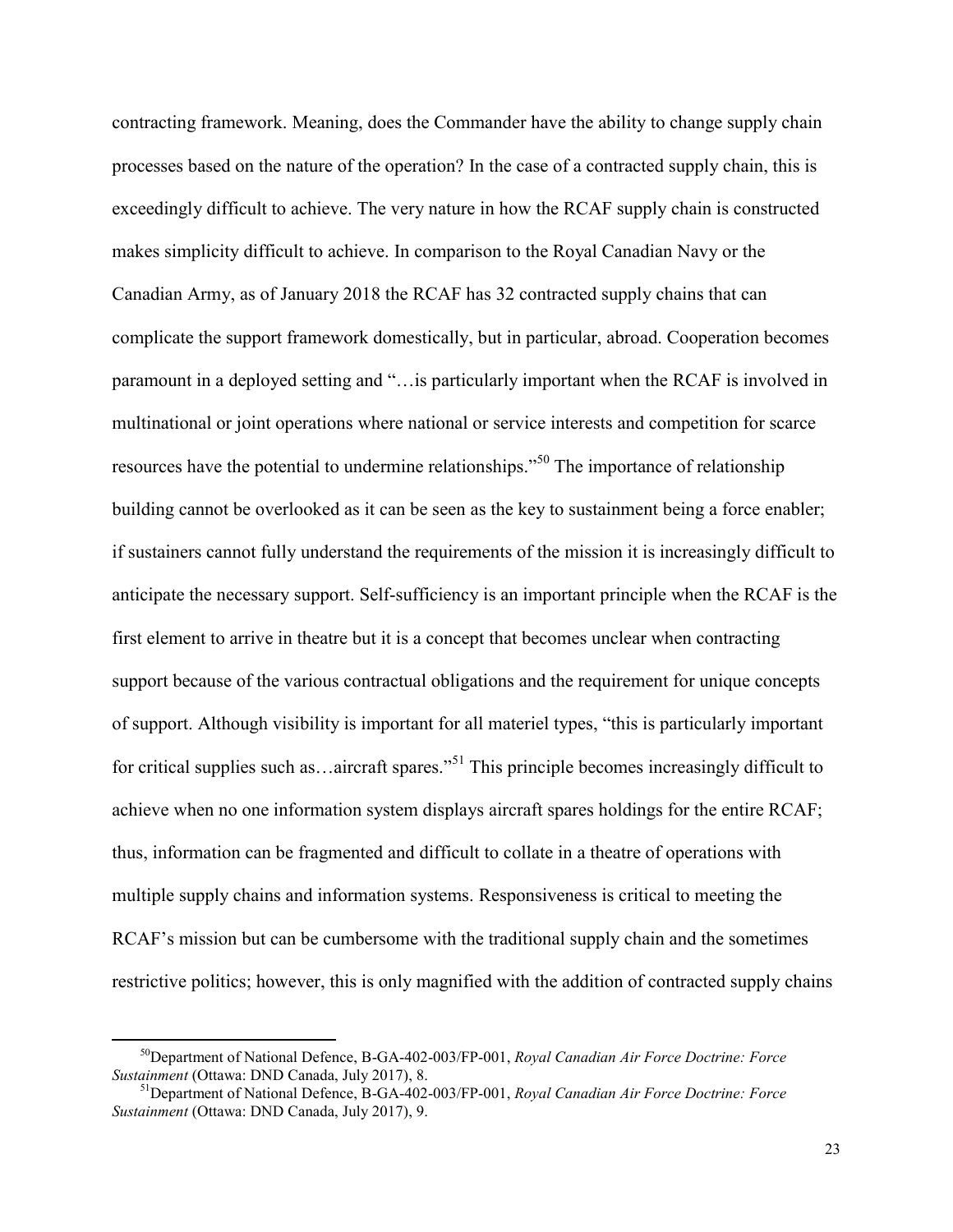where each contract has a different acceptable response time. This creates a system where the support to war becomes a political game versus an operational tool. Which begs the question as to whether this is the position the RCAF wants to find itself in? Finally, being able to meet operational needs in all types of environments is critical to supporting conflicts. Survivability is "...the capacity of the support framework to prevail in the face of potential or actual threats."<sup>52</sup> The fragility of the supply chain, given its many nodes, can create a complex endeavour in the face of adversity. To minimize this occurring, the RCAF supply community needs to be better educated on the various supply chains and how they are managed.

Consequently, when applying the current RCAF support framework to its own principles of sustainment, the RCAF is not meeting its own thresholds. The RCAF will not be able to align itself with the 2017 Force Sustainment doctrine unless it injects into the contracting process to better align contracted support with sustainment objectives.

Characteristics have also been identified in the RCAF Sustain Doctrine that should be incorporated in all sustainment components, but the relative importance will vary depending on the circumstances faced; they are: robustness, agility, scalability, integration, and reliability.<sup>53</sup> Robustness

A robust supply chain that is capable of meeting the operational imperative is a critical asset that needs to be pursued. "Sustainment personnel must embrace the expeditionary fighting spirit, which includes effective leadership and requires a robust training regime, thus enhancing overall performance in the most demanding of conditions."<sup>54</sup> The supply technicians in the CAF

<sup>52</sup>Department of National Defence, B-GA-402-003/FP-001, *Royal Canadian Air Force Doctrine: Force Sustainment* (Ottawa: DND Canada, July 2017), 9.

<sup>53</sup>Department of National Defence, B-GA-402-003/FP-001, *Royal Canadian Air Force Doctrine: Force Sustainment* (Ottawa: DND Canada, July 2017), 9.

<sup>54</sup>Department of National Defence, B-GA-406-000/FP-001, *Canadian Forces Aerospace Sustain Doctrine* (Ottawa: DND Canada, October 2011), 9.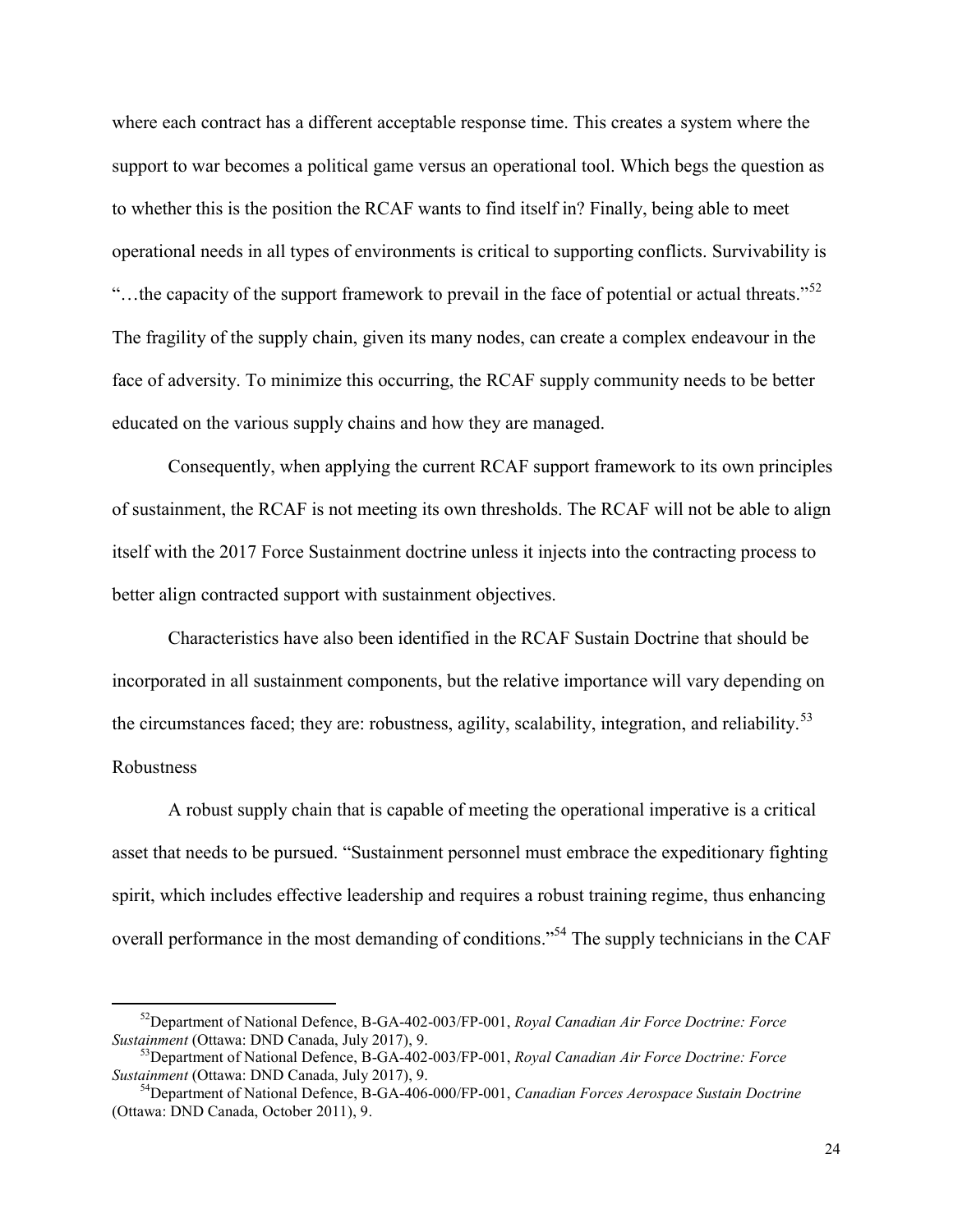do embrace the 'fighting spirit' and will do what is required to get the job done; however, the CAF lacks adequate formal training on the unique RCAF supply chains which can hinder response times.

#### Agility

An agile supply chain is a necessary component in aerospace power in the  $21<sup>st</sup>$  century. Air force operations are so dynamic and reactive; the supply chain must be equally agile in order to keep pace with operations. One must appreciate that "[t]hrough responsive speed of action and complimentary reaction, agility in sustainment permits aerospace operations to withstand the unexpected."<sup>55</sup> Although, in general, the supply chain can be agile when necessary, it is often criticized for not being able to meeting the changing demands of its customers. This is evidenced by the desire to contract the supply chain for many RCAF fleets; "[f]or much of the RCAF fleet, parts management has been turned over to contractors in the form of either OWSM or ISSCF contracts."<sup>56</sup> The customers – the aerospace engineers – have not been historically satisfied with the delivery and support from the CAF supply chain and are thus choosing to contract the support with the expectation of creating a more agile supply chain.

#### Scalability

 $\overline{a}$ 

The current Air Expeditionary Wing concept is predicated on the ability to scale the resources to meet the needs of the deployment.<sup>57</sup> RCAF Force Sustainment doctrine opines that "[s]calability of the sustainment organization and plan, including personnel and materiel, permits resources to be efficiently reduced or increased in size or extent to adjust to a changing

<sup>55</sup>Department of National Defence, B-GA-406-000/FP-001, *Canadian Forces Aerospace Sustain Doctrine* (Ottawa: DND Canada, October 2011), 9.

<sup>56</sup>Chief of Review Services, *Evaluation of Aerospace Equipment Maintenance* (Ottawa: CRS Canada, February 2013), 19.

<sup>57</sup>Department of National Defence, B-GA-406-000/FP-001, *Canadian Forces Aerospace Sustain Doctrine* (Ottawa: DND Canada, October 2011), 78.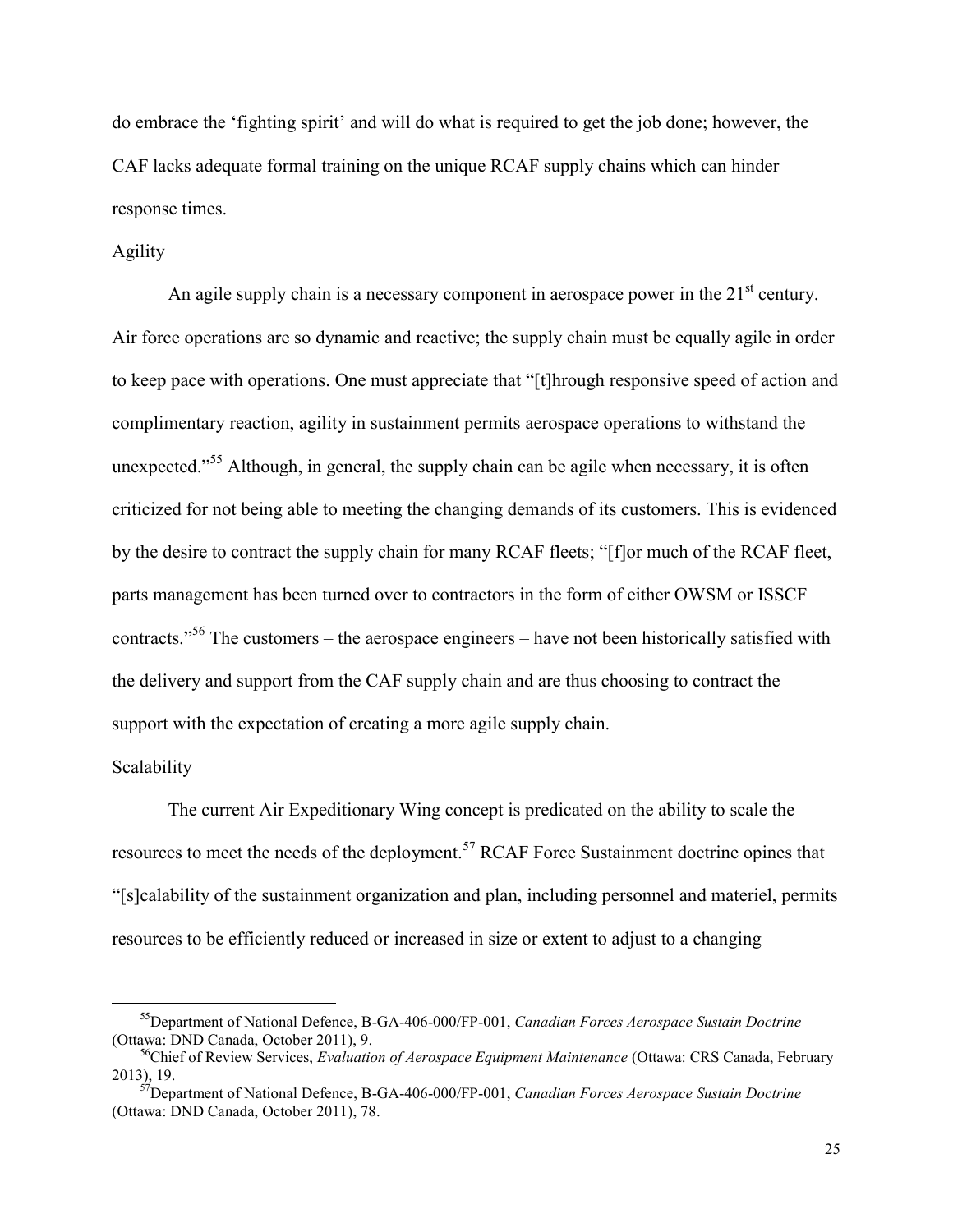operational tempo and threat."<sup>58</sup> As such, it is important for the RCAF to continue to tailor its supply chain to the specific operation. This is a characteristic that the RCAF currently embraces but can be limited by the support requirements of a contracted supply chain. In fact, contracts can often dictate the number of resources and personnel that the RCAF must deploy to a theatre of operations to satisfy the terms of the contract and ensure performance expectations are not compromised.

#### Integration

Although it is important domestically, the requirement for an integrated supply chain is magnified in a deployed setting. With the advent of a scalable AEW, it becomes important for each distinct supply chain to become truly integrated in order to gain efficiencies. The RCAF defines integration as "…the characteristic that brings together or incorporates diverse sustainment parts into a common team, system, or service…Integration creates synergistic effect...whereby the net benefit is much greater than its constituent parts."<sup>59</sup> This can be difficult when the RCAF employs many supply chain models and that, as mentioned previously, these models are not formally trained. Further, a decentralized control structure, as seen currently in the CAF, restricts its ability to achieve integration. As a result, it can be difficult for support personnel at the operational level to have the requisite knowledge to develop optimal courses of action to support any given operation.

#### Reliability

 $\overline{a}$ 

Having a reliable supply chain is imperative. "Reliability is the characteristic that ensures the consistency and dependability of sustainment effects…It results from the effectiveness of the

<sup>58</sup>Department of National Defence, B-GA-402-003/FP-001, *Royal Canadian Air Force Doctrine: Force Sustainment* (Ottawa: DND Canada, July 2017), 10.

<sup>59</sup>Department of National Defence, B-GA-402-003/FP-001, *Royal Canadian Air Force Doctrine: Force Sustainment* (Ottawa: DND Canada, July 2017), 9.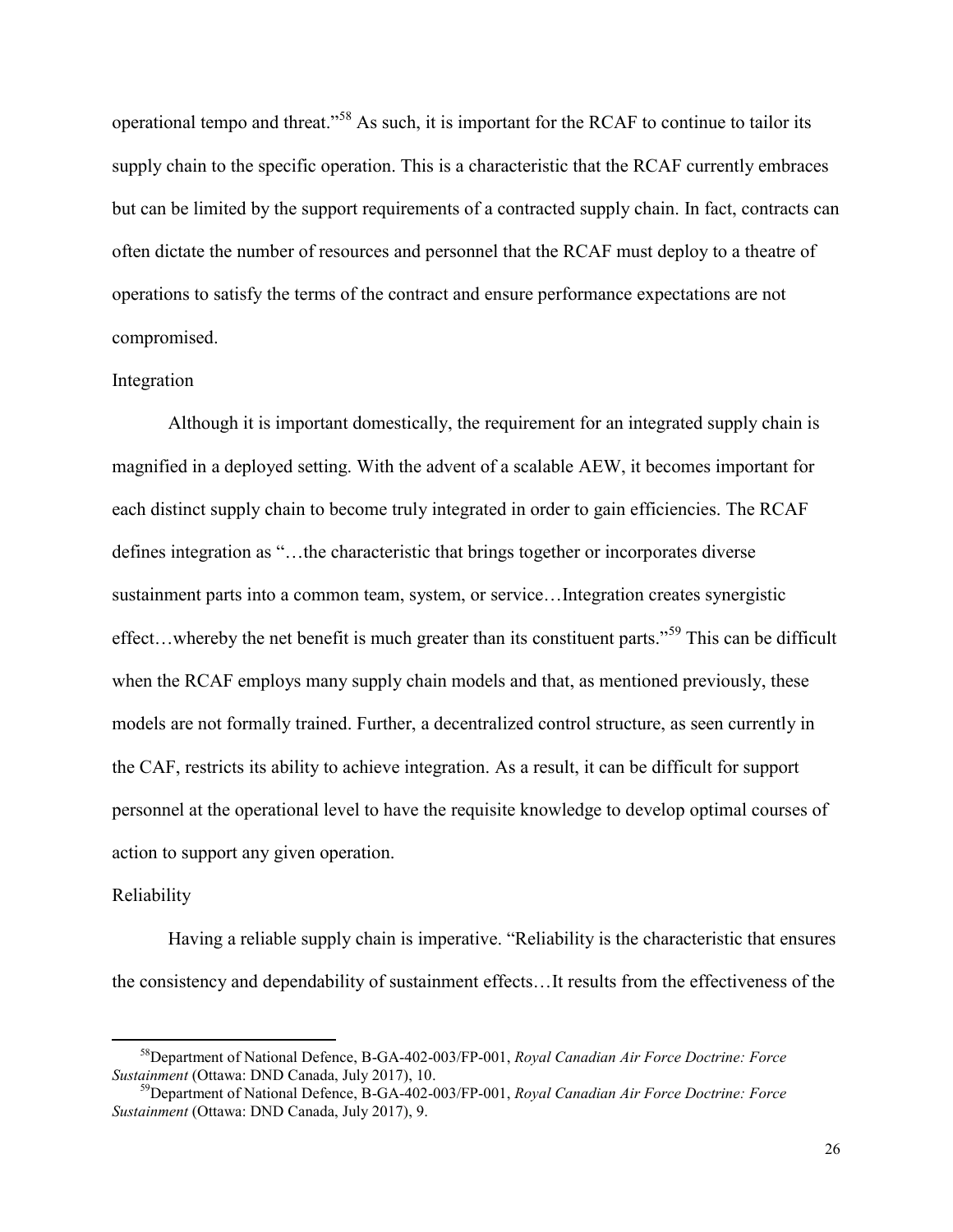sustainment team…, the dependability of infrastructure, materiel, and services, as well as the trustworthiness of information."<sup>60</sup> Again, the contracting of most of the RCAF supply chains demonstrates the distrust customers have in the supply chain. Additionally, in a theatre of operations, the perception that the supply chain was unreliable prevailed. As an example, during Operation ATHENA in Kandahar, Afghanistan, "…when items were identified as particularly high priority by the user in-theatre, those responsible for getting them to Kandahar did not rely on the supply chain, but instead made phone calls back to Canada to ensure that items were flagged and shipped right away."<sup>61</sup> This further indicates that customers do not perceive the supply chain as reliable and have a lack of trust in the current system. Considerable adjustments need to be implemented to gain the trust of the RCAF or the engineering community will continue to contract the supply chain.

#### **Conclusion**

 $\overline{a}$ 

The RCAF supply chain is becoming irrelevant because it cannot adequately meet the five RCAF Sustain Doctrine principles or the seven RCAF tenets of air power nor can it meet the sustainment characteristics. This shortcoming is primarily due to its lack of flexibility, simplicity, agility, and reliability. Each of these facets needs to be scrutinized in further detail to determine the most appropriate course of action that will increase the ability of the RCAF supply chain to support operations. As it stands, the RCAF supply chain will be incapable of adequately supporting the desired end-state of *Strong, Secure, Engaged* because the support systems and lack of integration do not allow for an all-encompassing system. In response to the failing supply chain, DGAEPM is defaulting to contracted spares support in the hope of increasing the

<sup>60</sup>Department of National Defence, B-GA-402-003/FP-001, *Royal Canadian Air Force Doctrine: Force Sustainment* (Ottawa: DND Canada, July 2017), 10.

<sup>61</sup>Office of the Auditor General. *Chapter 2 Support to Overseas Deployments.* (Ottawa: OAG Canada, May 2008), 11.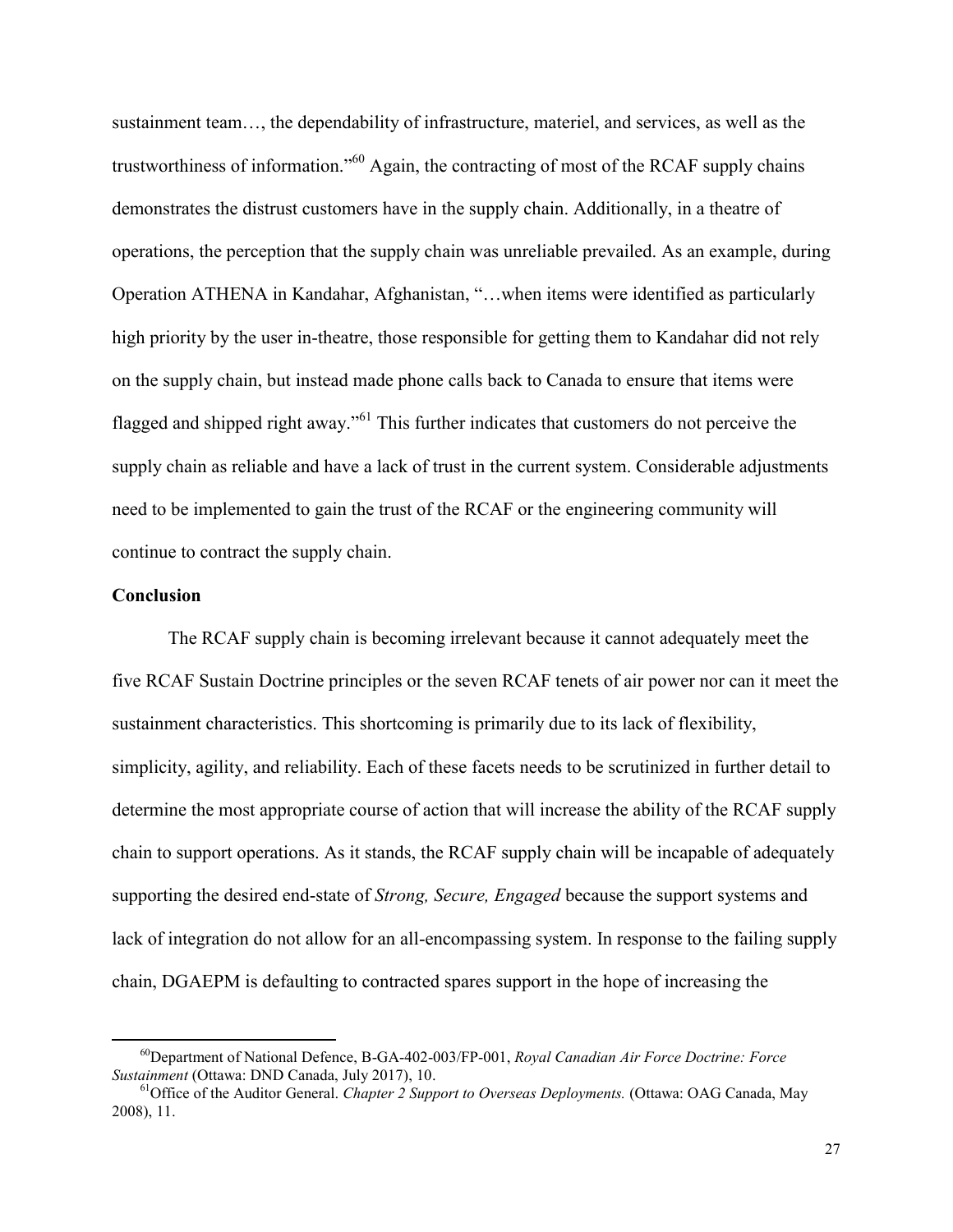responsiveness of the RCAF supply chain. Exploring the sustainment culture in the RCAF, as well as the parameters of performance-based logistics and efficiency versus effectives, we can better understand and analyze the contracting frameworks in the RCAF.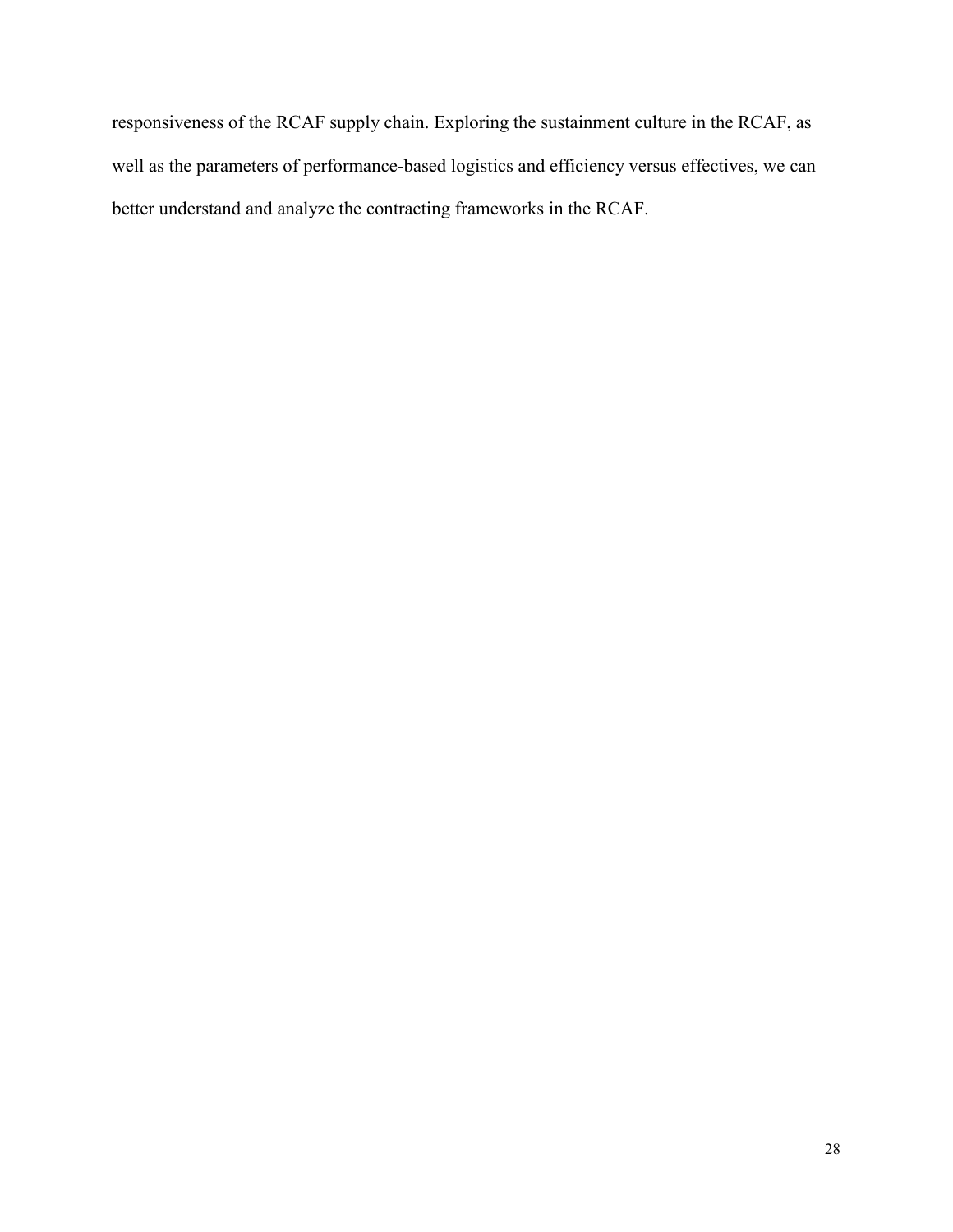# **CHAPTER 3: CAF CONTRACTING FRAMEWORKS**

*The only security upon which sound military principles will rely is that you should be master of your own air.* 

-Winston Churchill, *First Lord of the Admiralty – March 1914*

# **Introduction**

 $\overline{a}$ 

Contracting in the Canadian Armed Forces has continued to evolve over time, due to financial constraints as well as changing operational requirements. Until the 1990s the CAF performed almost all aircraft spares support for all platforms; however, it was determined that this was not sustainable and thus various contracting frameworks have since been explored. The RCAF has taken the lead on contracted spares support, as it currently has 14 aircraft spares contracts. The initial contract framework applied within the CAF was Optimized Weapons System Management (OWSM), which was later replaced by In-Service Support Contracting Framework (ISSCF) due to the desire to manage fewer contracts per platform. As recently as January 2018, ISSCF was replaced by the Sustainment Initiative (SI) with the view to balance performance, value for money, flexibility, and economic benefit.<sup>62</sup> Both OWSM and ISSCF have been criticized for not optimizing value for money which provided the avenue for change and the implementation of the SI contracting framework.

 Although the RCAF currently employs all three contracting frameworks, each contract style is predicated on performance measurements to allow DND to determine the best value for money; which seems to be the most important facet for all contracting frameworks. However, the RCAF must ensure that the expected fiscal efficiency does not negatively impact operational requirements. From a military standpoint, performance and operational effectiveness will always remain the priority when purchasing or supporting any air force fleet. Although many appear to

 $62$ Public Works and Government Services Canada, "Defence Procurement – Sustainment Initiative," last modified 19 October 2016, https://buyandsell.gc.ca/policy-and-guidelines/policy-notifications/PN-118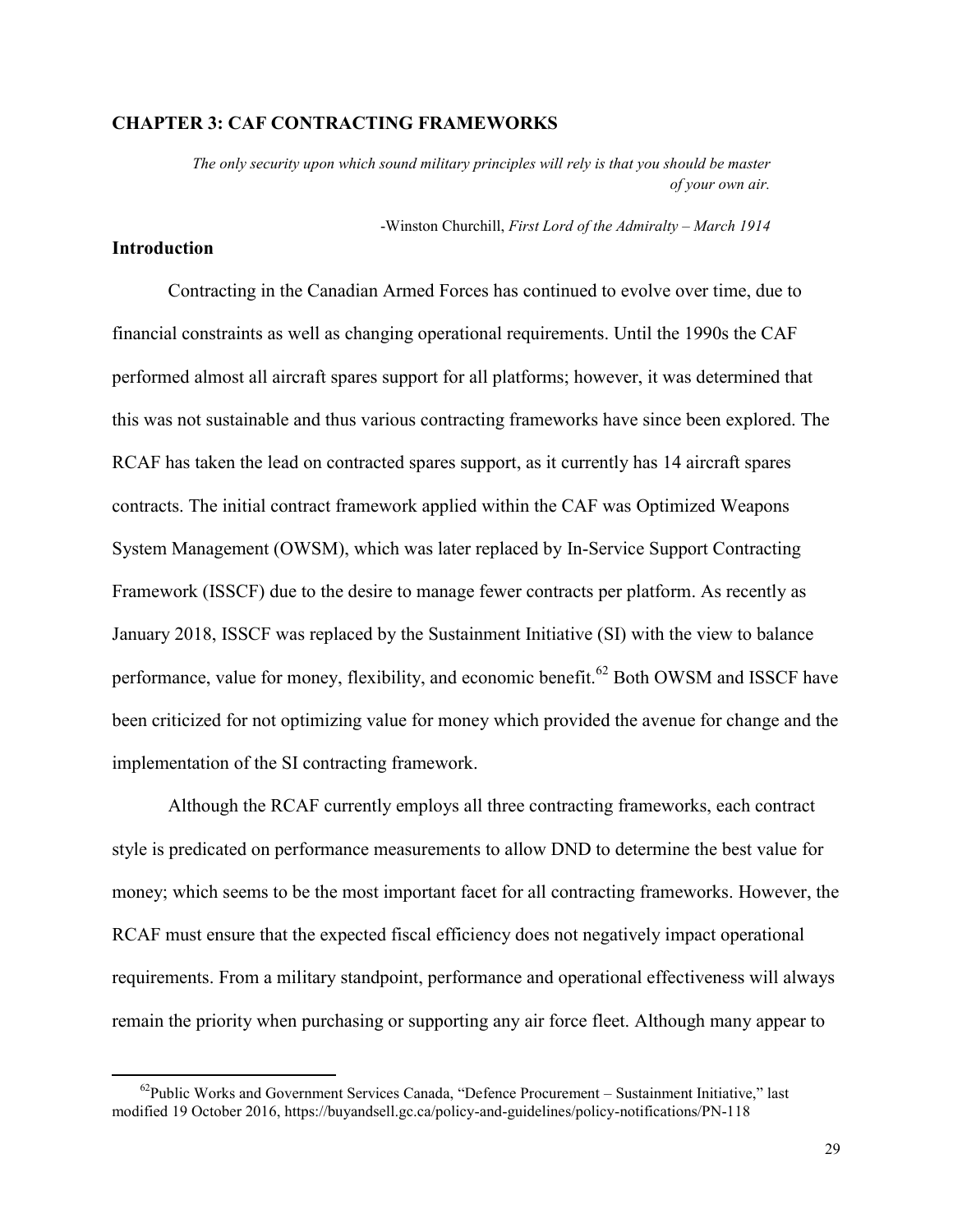understand the balance required, it could be argued that the indirect operational impacts are not necessarily acknowledged. This is the biggest weaknesses for each framework as the RCAF has significant challenges to overcome before it can assess contract performance on a continuous cycle. This chapter will review the current sustainment culture in the RCAF and how it is impacting the support provided to its air force platforms. It will also look at performance based logistics and how it can be applied in a military concept and the three contracting frameworks DND has implemented since the 1990s. The importance of performance metrics will be applied to our current contracting frameworks to determine how successful the RCAF is at evaluating contracting successes or failures. Finally, this chapter will discuss the balance of efficiency versus effectiveness and how this dialogue applies in a military concept and how it supports the attainment of strategic goals.

#### **Sustainment Culture in the Royal Canadian Air Force**

 $\overline{a}$ 

Military culture is the foundation that influences attitudes, actions and priorities. In his book, *Understanding Military Culture: A Canadian Perspective,* Allan English attests that military culture, which is based on values, beliefs, attitudes and behaviours, is often more influential to how an armed force operates than perhaps their own doctrine. He reasons that one must modify attitudes in order to instill change.<sup>63</sup> This is a significant challenge to surpass for CAF sustainment culture because, for decades, the culture in the RCAF has been that supply has a hard time meeting requirements.

Sustainment doctrine is a relatively new concept for the CAF and the RCAF in that the first joint sustainment publication was promulgated only in 2010 while the first RCAF

<sup>63</sup>Allan D. English, *Understanding Military Culture: A Canadian Perspective,* Montreal, Que: MQUP, 2004. *eBook Collection (EBSCOhost)*, EBSCO*host* (accessed March 27, 2018), 5.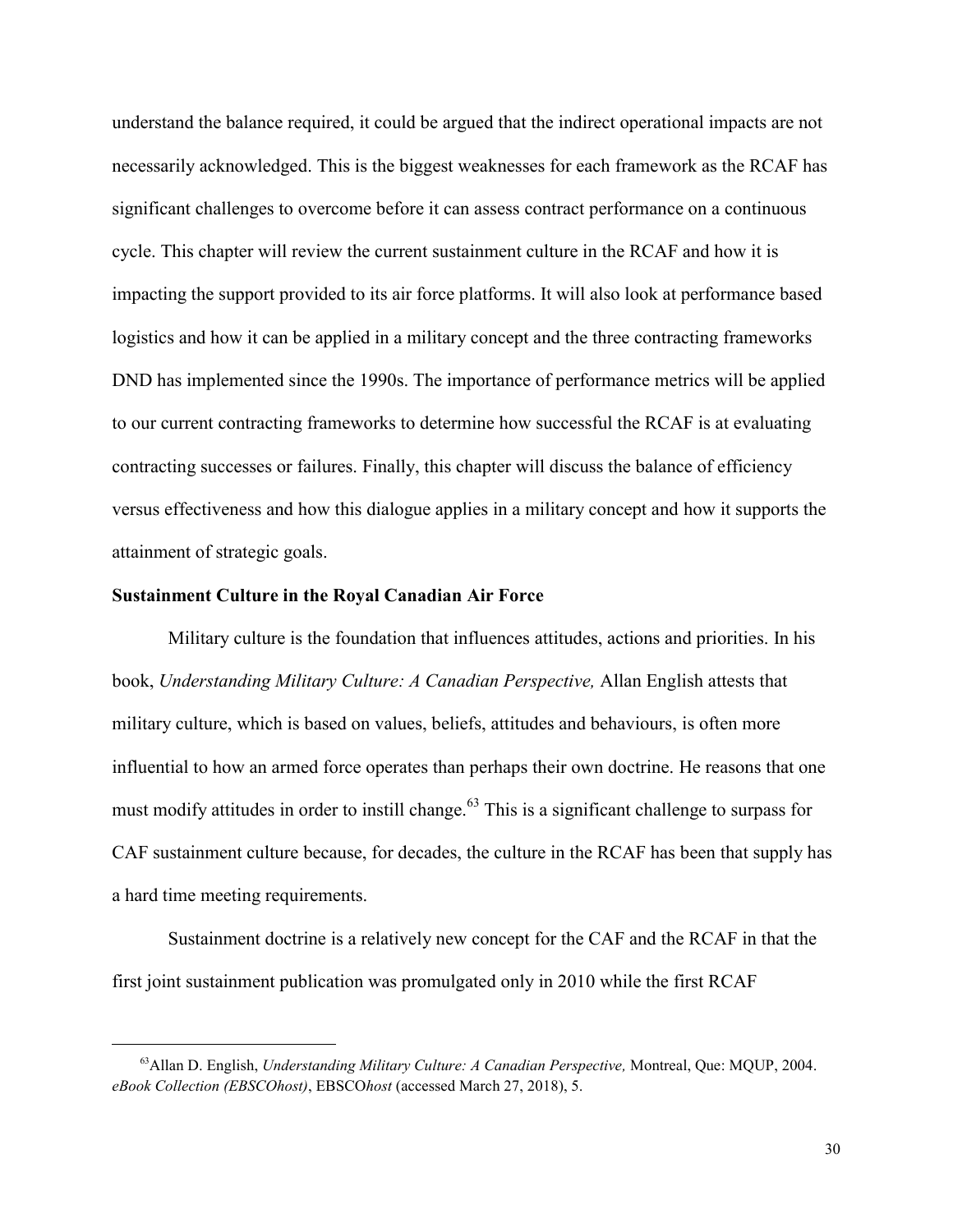sustainment doctrine manual was promulgated in 2013. This demonstrates the lack of priority given to sustainment and that it has been military culture as English suggests, that has been driving sustainment for the CAF and RCAF. Supply support, in general, in the RCAF has not been a priority in recent years. This may be due to the fact that there have been too many competing priorities, or the operational tempo may have been too demanding, or perhaps there has never been a large enough appetite to take on such a demanding challenge. No matter the reason, the lack of focus on the supply chain combined with an attitude of expecting the supply chain to just meet the demands required to support the RCAF has been detrimental to the community's ability to support operations. Supply units have been challenged to meet operational tempos because they can often be impeded by rigid policies and contracts or unmanaged expectations.

As an example of the CAF's lack of priority on supply practices, supply personnel are currently incapable of generating a report to determine a unit's ability to meet supply demands. In 2014, the RCAF was the last environment to deliver a new information management system to manage supply, referred to as Defence Resource Management Information System (DRMIS).<sup>64</sup> Although this system is new and expected to be quite robust, the reporting abilities of DRMIS leaves the RCAF supply community is a less responsive position than that of the early 2000s. Currently, there are no tools that report on number of demands received, turnaround times to fill demands, both regular priority and high priority demands, or missed lines of tasking due to parts unavailability, to name a few. Nor is there an ability to see spare parts demands by fleet to determine if the support concept for that specific fleet is adequate. Without simple reports such as these, the supply community has little ability to evaluate its performance or forecast future

<sup>&</sup>lt;sup>64</sup>Government of Canada, "Defence Resource Management Information System In-Service-Support", last accessed 4 April 2018, http://www.forces.gc.ca/en/business-defence-acquisition-guide-2015/joint-and-othersystems-899.page.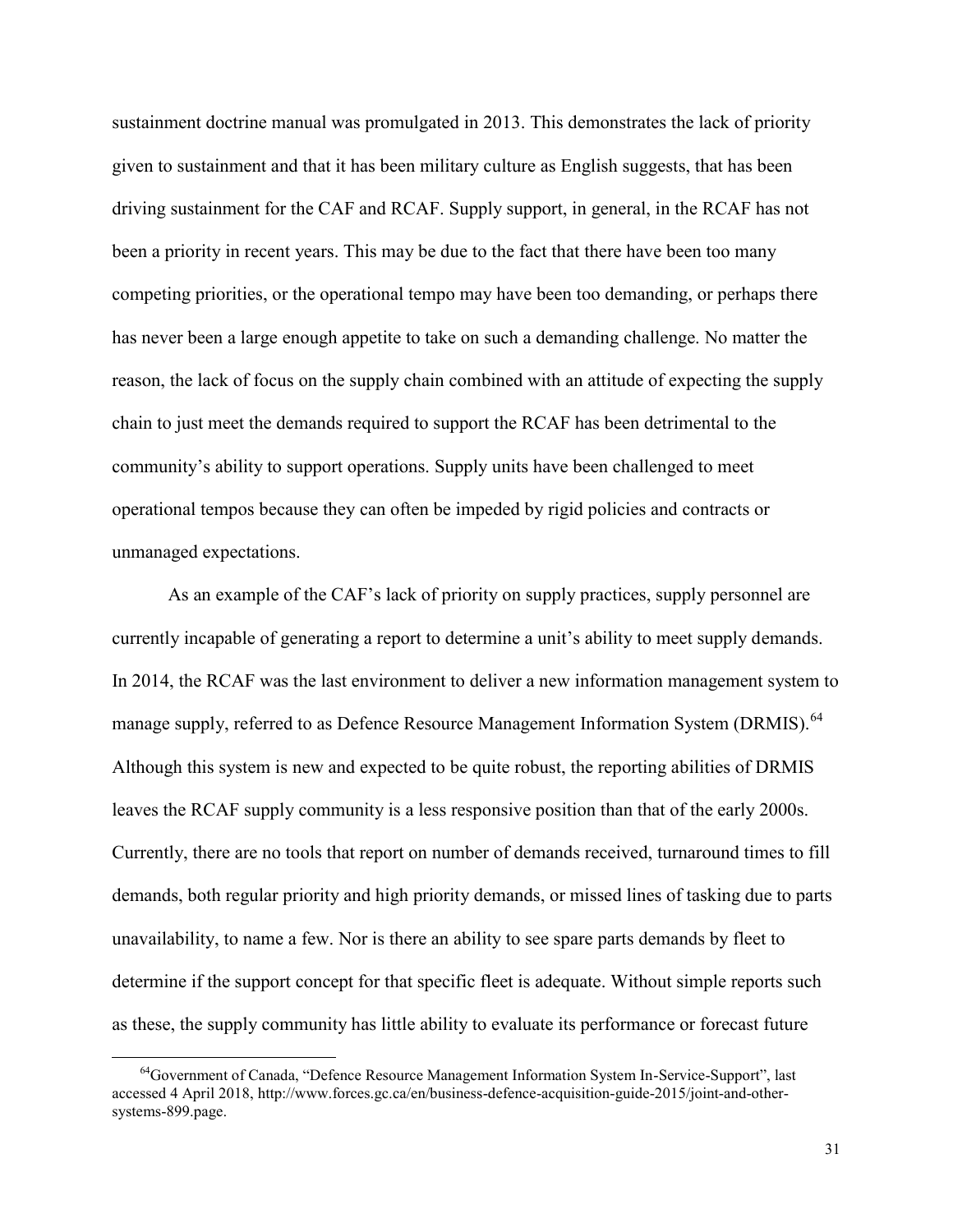requirements. The community is in a constant state of reacting to requests which impacts its ability to address systemic issues or increase performance. How can one increase one's performance if one cannot determine one is failing? How does one address the concern of one's customers who are unsatisfied with one's inventory levels or turnaround times without the necessary reporting tools to analyze the situation? The current situation is not a result of a lack of motivation by the supply community. In fact, the level of professionalism demonstrated by this community is the key to any level of success the RCAF enjoys. Not a single person in the supply chain wants to see it fail, so it does not fail. This does not mean though that it is providing premier support or that supply experts are afforded the tools to offer the best service possible; the system is failing the front line supply specialists because they lack the tools to provide top-notch customer service. This needs to change for the RCAF to remain agile and responsive**.**

This challenge is magnified by the way the civilian supply chain industry has adapted to technology and people are accustomed to quick delivery times and having almost anything they desire at their fingertips. Looking at well-regarded supply chain experts, such as Walmart or FedEx, customers can track their orders anywhere in the world from their personal smartphones. Their warehousing systems make use of automatic re-ordering of a product from the distribution centre or even the manufacturer.<sup>65</sup> Customers of the defence supply chain expect a similar level of service. Yet, in the RCAF, this is not the case. It is acknowledged that a military supply chain cannot be fully modeled from industry best-practices due to political and operational constraints, as well as security concerns; however, there is certainly room for improvement based on current information system capabilities.

 $^{65}$ Ken Mills, "Logistics: Reducing Friction Through Understanding, Integration, and Ownership" (Joint Command and Staff Programme Course Paper, Canadian Forces College, 2014), 49.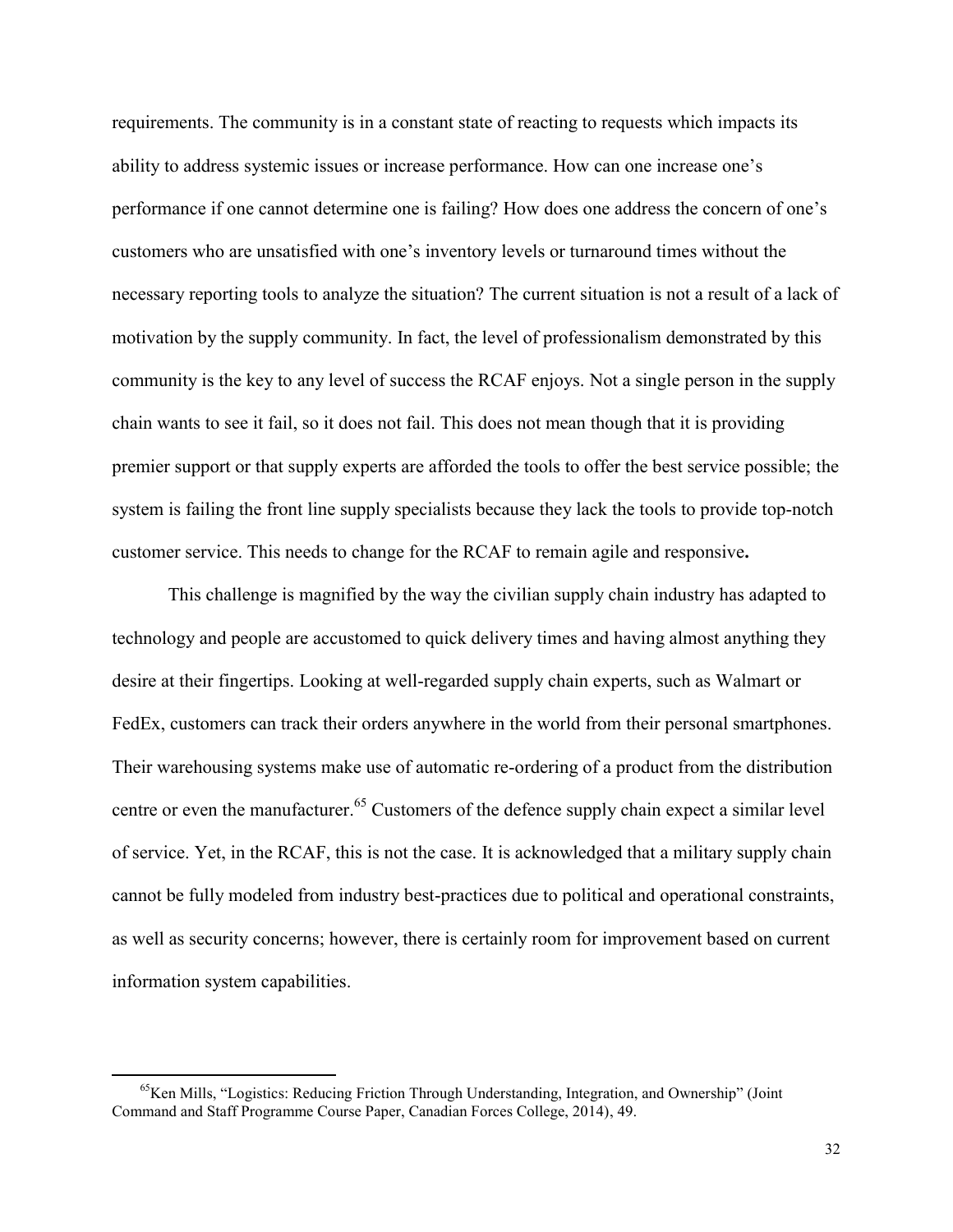Since the mid-1990s, the RCAF has shown a desire to move away from the traditional aircraft support model whereby it sometimes employed upwards of 100 contracts to support a single fleet.<sup>66</sup> The new method was designed to increase efficiency and responsiveness of the supply chain. As demonstrated in a recent OAG audit, "National Defence recognized that the traditional approach had often resulted in unsatisfactory performance and poor contractor accountability, which put at risk the availability of military equipment."<sup>67</sup> With this, the OWSM model was developed and implemented; and now we are seeing the third reinvention of contracted spares support through the Sustainment Initiative. As the Chief of Review Services' report on Aerospace Equipment Management notes, "The management of spare parts has been an issue for many years and has been reported previously by CRS Audits, the Auditor General, and the Public Accounts Committee."<sup>68</sup> As such, various methods have been explored and reworked based on changing priorities and updated information. "Concerns exist with parts availability, storage and disposal, and the effectiveness of the inventory control system,"<sup>69</sup> which run the full gamut of the supply chain. Although, ADM(Mat) has formally acknowledged these issues as recently as 2013,<sup>70</sup> there has not been adequate movement to close the gap and regain trust from all aircraft spares customers.

Alternate service delivery is an attractive option for the RCAF due to the human resource challenges it continues to face. There continues to be pressure to reduce civilian positions, professional services contractors, and military personnel, yet the requirements to support existing

 $66$ Office of the Auditor General, "Chapter 5 – Maintaining and Repairing Military Equipment," Last Accessed 25 February 2018, http://www.oag-bvg.gc.ca/internet/English/parl\_oag\_201111\_05\_e\_35937.html#hd4b.

<sup>&</sup>lt;sup>67</sup>Office of the Auditor General, "Chapter 5 – Maintaining and Repairing Military Equipment," Last Accessed 25 February 2018, http://www.oag-bvg.gc.ca/internet/English/parl\_oag\_201111\_05\_e\_35937.html#hd4b.

<sup>68</sup>Chief of Review Services, *Evaluation of Aerospace Equipment Maintenance* (Ottawa: CRS Canada, February 2013), 16.

<sup>69</sup>Chief of Review Services, *Evaluation of Aerospace Equipment Maintenance* (Ottawa: CRS Canada, February 2013), 16.

<sup>&</sup>lt;sup>0</sup>Chief of Review Services, *Evaluation of Aerospace Equipment Maintenance* (Ottawa: CRS Canada, February 2013), 16.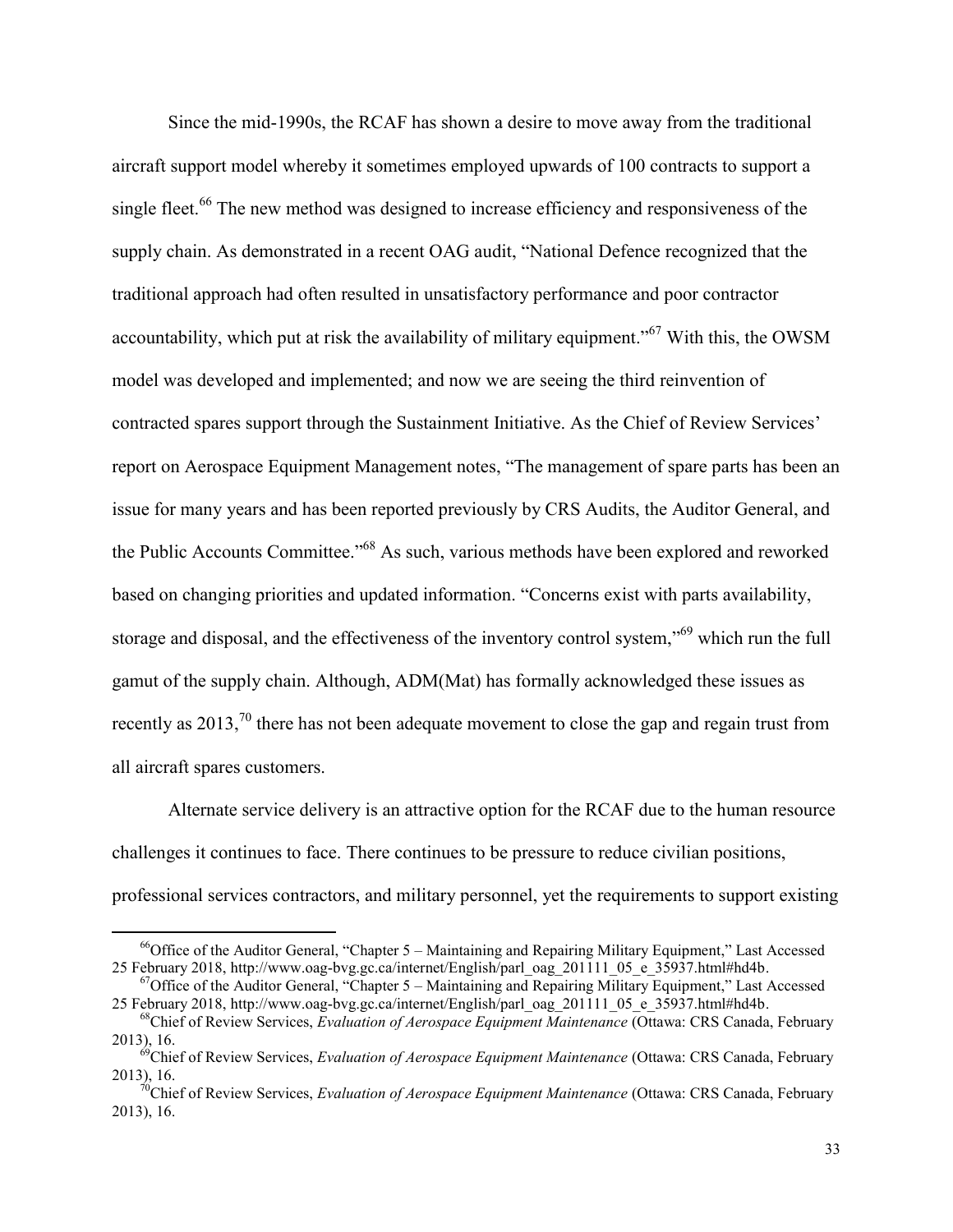fleets and introduce new ones remain,  $<sup>71</sup>$  creating juxtaposition in the sustainment environment</sup> whereby they are often expected "to do more with less." However, even with the clear knowledge that contracted support has historically been the only viable option due to military personnel shortages, well-defined parameters and expectations must be developed to ensure that each contract is performing as expected. On average, fleets that have their supply chain contracted have increased turnaround time for parts demands;<sup>72</sup> however, the financial costs and the support to operations of this marginal increase in support has not been given a priority.

#### **Performance-Based Logistics**

 $\overline{a}$ 

Performance-based logistics has become a common theme for many military forces because it transfers more responsibility and risk to the contractor and thereby encourages increased efficiency. Research performed on United States Department of Defense support contracts identified that, "support expenditures of a weapon system, including logistics, exceed the costs of development and production by two or three times."<sup>73</sup> It would be fair to expect the same to be true for CAF contracts because it has already been noted in Office of the Auditor General reports that the cost of in-service support is often far exceeding the initial acquisition costs and that the CAF has been poor at accurately forecasting these costs.<sup>74</sup>

In response to the significant life cycle costs, the early 1990s saw the CAF following support frameworks of other militaries, such as the US, and implementing a performance based

<sup>71</sup>Chief of Review Services, *Evaluation of Aerospace Equipment Maintenance* (Ottawa: CRS Canada, February 2013), 29.

<sup>&</sup>lt;sup>72</sup>Greg Gagne, Data Analysis and Information Reporting Team Lead, DGAEPM, email correspondence with author, 7 January 2018. See table 4.1 – Average Serviceability Percentage Rates by Fleet from FY10/11 to FY16/17 on page 68.

<sup>73</sup>Andreas Glas, Erik Hofmann, and Michael Eßig, "Performance-Based Logistics: A Portfolio for Contracting Military Supply" *International Journal of Physical Distribution & Logistics Management* 43, no. 2 (Mar 8, 2013): 105.

 $74$ Office of the Auditor General, "Chapter 7 Operating and Maintenance Support for Military Equipment – National Defence," Last accessed 20 March 2018, http://www.oagbvg.gc.ca/internet/English/parl\_oag\_201611\_07\_e\_41836.html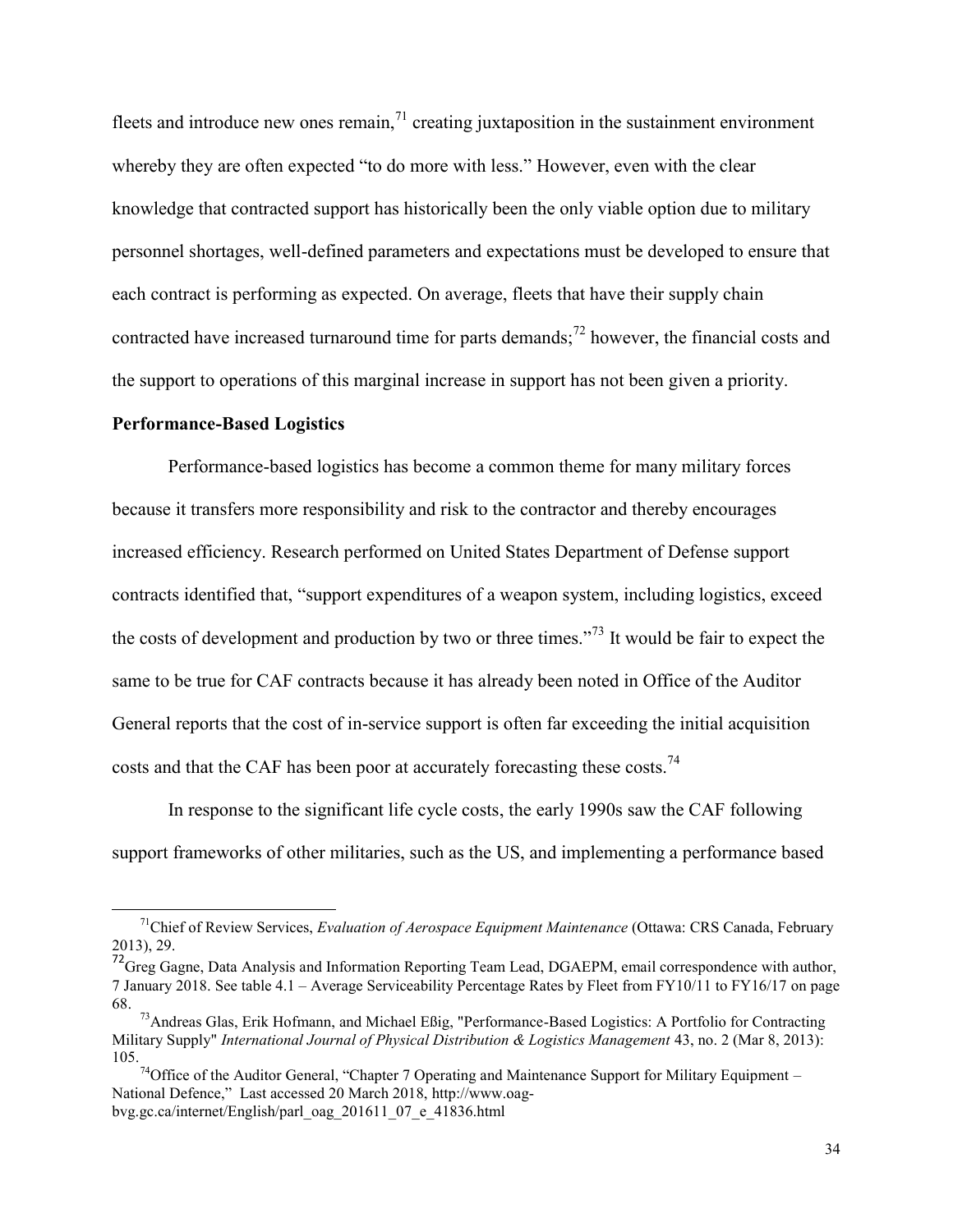logistics approach for its contracts. As Andreas Glas, Erik Hofmann, and Michael Eßig note, this type of contracting framework is "addressing the problems of extraordinary support costs for complex product systems such as aircraft, infrastructures and weapon systems in defence supply chains."<sup>75</sup> Nevertheless, the CAF is still trailing behind with possessing robust in-house knowledge on developing smart supply chain contracts. As seen in the DoD, "…practitioners lack appropriate instruments for PBL management..."<sup>76</sup> In order to excel at managing PBL frameworks, the CAF must arm its experts with adequate tools to meet the government's expectations of sound contracting stewardship, which in addition to in-depth training, includes cost-effectiveness, visibility of assets, and performance measurement tools.

With a PBL-type contract, the contractor inherits more of the risk, whereas in contrast with previous contracting models, DND was assuming the majority of the risk. This shift towards PBL contracts is a move to encourage contractors to improve efficiency in order to increase their profit margin, as seen in table 3.1.

<sup>75</sup>Andreas Glas, Erik Hofmann, and Michael Eßig, "Performance-Based Logistics: A Portfolio for Contracting Military Supply" *International Journal of Physical Distribution & Logistics Management* 43, no. 2 (Mar 8, 2013): 97.

<sup>&</sup>lt;sup>76</sup>Andreas Glas, Erik Hofmann, and Michael Eßig, "Performance-Based Logistics: A Portfolio for Contracting Military Supply" *International Journal of Physical Distribution & Logistics Management* 43, no. 2 (Mar 8, 2013): 98.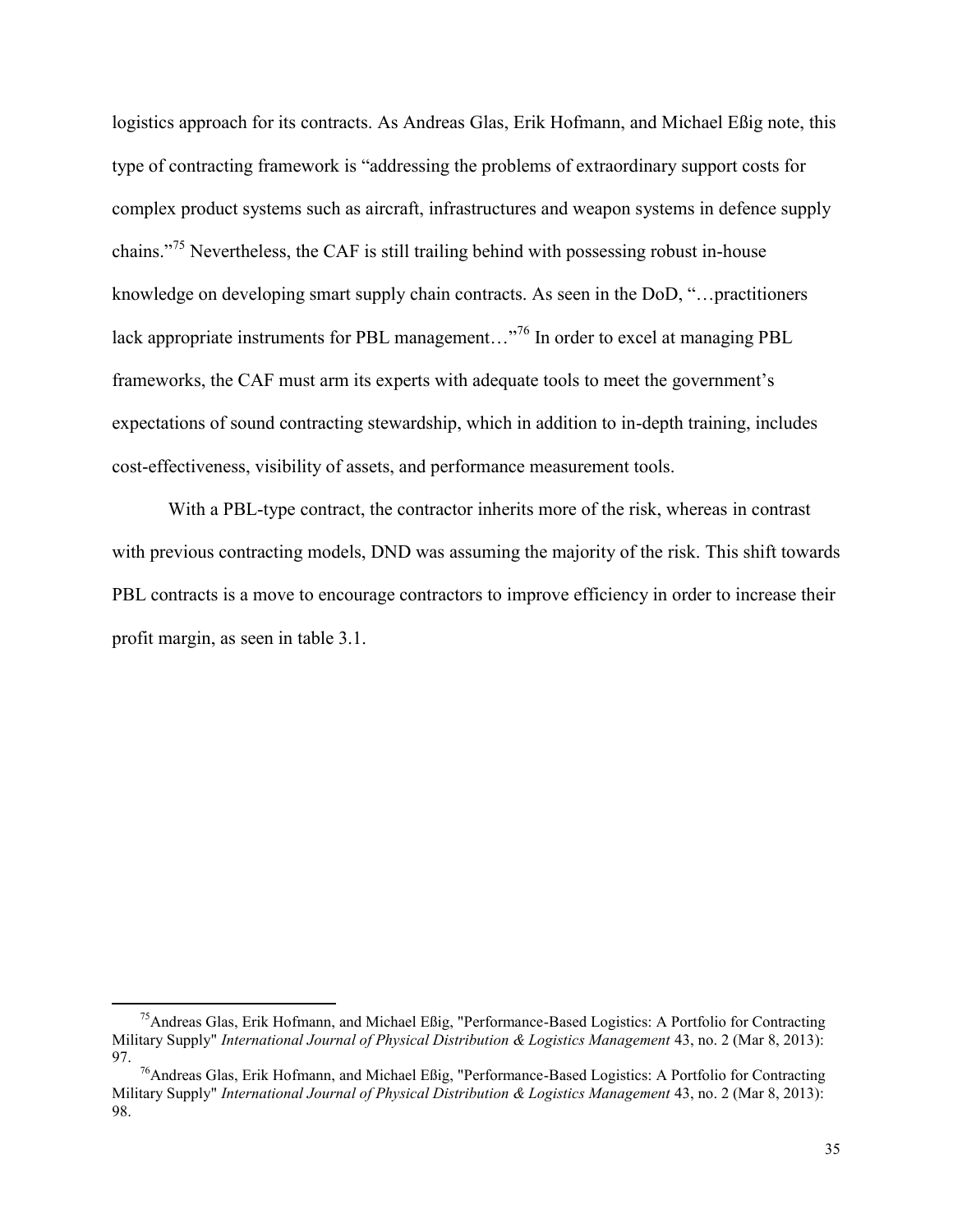| Contract<br>pricing<br>Demand<br>definition                      | Cost-plus                                                                                                             | Cost-plus<br>incentive fee                    | (variable price)                                | Pay for performance Fixed price incentive | Fixed price                                 |  |  |  |
|------------------------------------------------------------------|-----------------------------------------------------------------------------------------------------------------------|-----------------------------------------------|-------------------------------------------------|-------------------------------------------|---------------------------------------------|--|--|--|
| Activity-<br>based<br>demand<br>definition                       | Non-PBL<br>"Consumption-based contracting" (Kim et al., 2010)<br>"Input-based pricing" (Hünerberg and Hüttmann, 2003) |                                               |                                                 |                                           |                                             |  |  |  |
| Performance-<br>based<br>demand<br>definition                    | Non-PBL                                                                                                               | <b>PBL</b><br>in the wider sense.<br>(Type B) | <b>PBL</b><br>in the narrower sense.<br>Type A) | PBL<br>in the wider sense.<br>Type C)     | PBL<br>in the wider sense<br>(Type D)       |  |  |  |
| <b>Distribution</b><br>of risk<br>in the defense<br>supply chain | <b>Customer (military)</b><br>covers risks.                                                                           |                                               |                                                 |                                           | Cimmator (service provider)<br>covers risks |  |  |  |

**Table 3.1 – Performance Based Logistics Contract Types** 

Source: Glas, Hofmann, and Eßig, "Performance-Based Logistics: A Portfolio for Contracting Military Supply", 103.

PBL works to better align military supply support with that of civilian industry. Yet, it must be appreciated that "…the "first mile" of military logistics is very similar to private sector logistics, that "last mile" is completely different."<sup>77</sup> The CAF must ensure that it employs PBL smartly to ensure that the contract can still support it in that "last mile." In contrast to civilian industry where profit margins drive all decisions, "…the military acts in unstable and dangerous conditions while simultaneously trying to reach several military, political, and economic objectives. Economy and efficiency are, thus, somewhat secondary or side conditions of military tasks…."<sup>78</sup> However, economy and efficiency are key drivers in funding military contracts and thus military activities.

<sup>77</sup>Andreas Glas, Erik Hofmann, and Michael Eßig, "Performance-Based Logistics: A Portfolio for Contracting Military Supply" *International Journal of Physical Distribution & Logistics Management* 43, no. 2 (Mar 8, 2013): 98.

<sup>78</sup>Andreas Glas, Erik Hofmann, and Michael Eßig, "Performance-Based Logistics: A Portfolio for Contracting Military Supply" *International Journal of Physical Distribution & Logistics Management* 43, no. 2 (Mar 8, 2013): 98.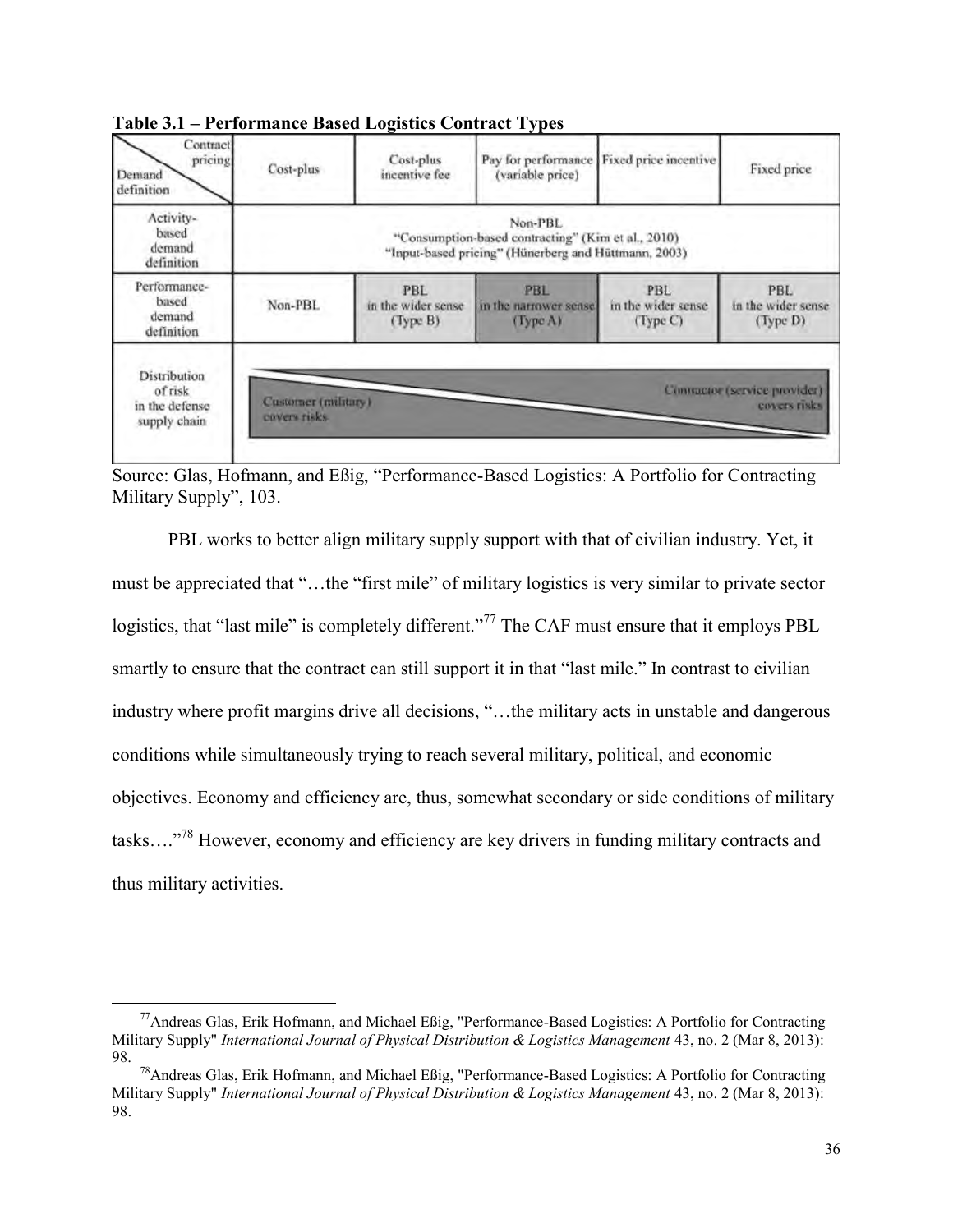# **Efficiency versus Effectiveness**

 $\overline{a}$ 

As with any military, the RCAF receives its annual budget based on the government's priorities. This requirement to be responsive to the political needs of the country results in a continuous need to balance efficiency and effectiveness. Efficiency is deemed fiscally responsible, which is addressed in the SI framework's pillars of value for money and economic benefits. Comparatively, effectiveness relates directly to the ability to meet military needs and operations, which is addressed in performance and flexibility in the SI framework. One could argue that these two attributes are on a competing scale and further argue that the Government of Canada currently prioritizes efficiency over effectiveness because cost is the primary driver when planning and decision-making. To achieve successful military operations, effectiveness must be at the forefront.<sup>79</sup> The challenge for the RCAF is to convince the government of this priority. As respected military writer Stephen Biddle notes, "Military effectiveness thus lies at the heart of key policy debates. From the fate of major weapons programs to the size or makeup of the military budget, the defense debate centers on the creation of effectiveness." <sup>80</sup> While this disjointed view exists, it will be difficult for the CAF to be adequately resourced for the operations that are expected of them. This necessitates an examination of each of the Canadian approaches to contracting frameworks, which are all very much entrenched in politically driven outcomes.

<sup>&</sup>lt;sup>79</sup>Noel Young, "Efficiency and Effectiveness – Military Myth or Necessity?" (Joint Command and Staff Programme Course Paper, Canadian Forces College, 2015), 29.

<sup>80</sup>Stephen Biddle, "Military Effectiveness," *The International Studies Encyclopedia.* Denemark, Robert A. Blackwell Publishing, 2010.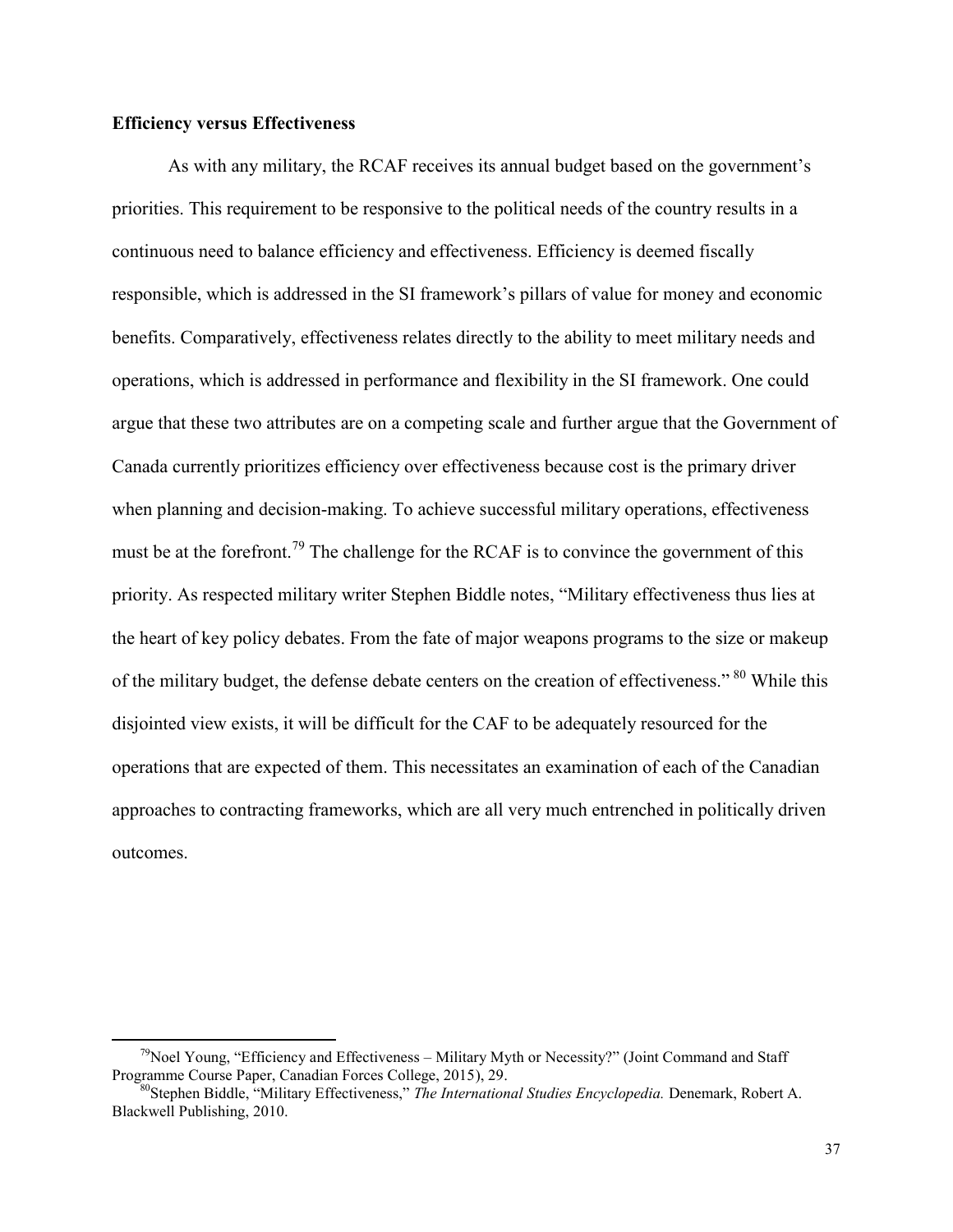### **Optimized Weapons System Management Contracting Framework**

With the advent of optimized weapon system management (OWSM) in  $2002<sup>81</sup>$ , the RCAF saw the first modern framework adopting the concept of contracted support, also referred to alternate service delivery. This concept is a, "strategic contract framework that ensures maintenance and support remain at the highest level of effectiveness and efficiency for the life of the aircraft."<sup>82</sup> This begs the question of how effectiveness and efficiency is balanced in the RCAF if, as previously mentioned, they are competing characteristics on opposite ends of the spectrum. The CAF is not yet prepared to prioritize one characteristic over another and thus the support community is left to try and meet the expectations of the organization.

 Table 3.2 outlines the anticipated benefits of the OWSM approach when it was unveiled. The expectations were quite ambitious and DND was not in a position to properly evaluate if, how or when it realized any of the anticipated benefits. There is a strong focus on defence industry and increasing its competitive advantage both nationally and internationally. This strategic benefit does not necessarily align with operational performance and can even hinder it. Although this is not necessarily a valid concern for the Government of Canada, it must still be acknowledged when evaluating the effectiveness of the RCAF at that same strategic level. This concept was also focused on savings, in both financial and human resource. Since the advent of the OWSM concept has DND been able to evaluate the realization of these savings? Or has the desire to measure its success been replaced by fear of failure?

<sup>&</sup>lt;sup>81</sup>National Defence and the Canadian Armed Forces, "Optimized Weapons System Management for the CC130 Hercules Fleet Airframe," last modified 25 October 2005,

http://www.forces.gc.ca/en/news/article.page?doc=optimized-weapon-system-management-for-cc-130-herculesfleet-airframe/hnocfod6.

 $82$ National Defence and the Canadian Armed Forces, "Optimized Weapons System Management for the CC130 Hercules Fleet Airframe," last modified 25 October 2005,

http://www.forces.gc.ca/en/news/article.page?doc=optimized-weapon-system-management-for-cc-130-herculesfleet-airframe/hnocfod6.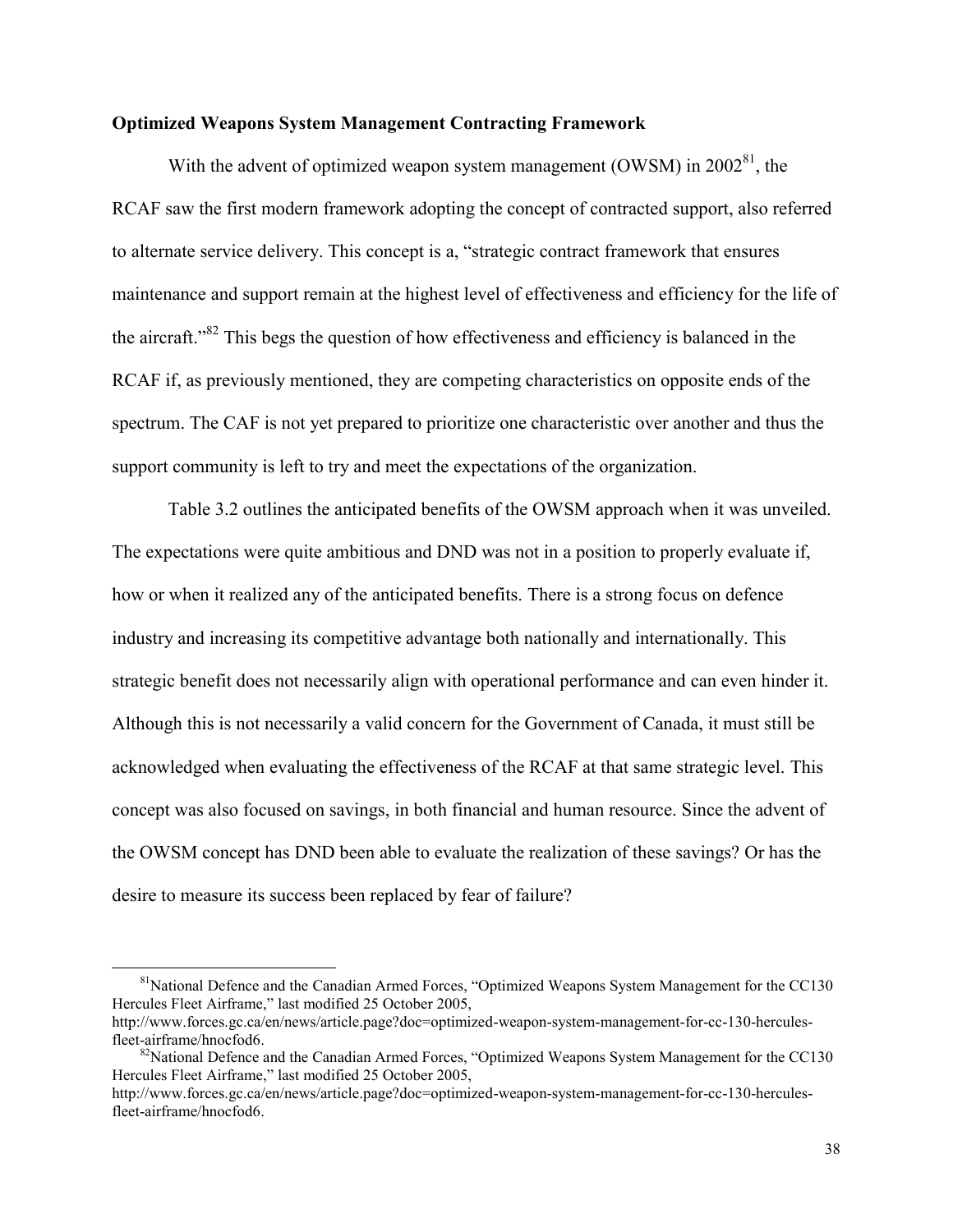| Contractor responsibility and    | Longer term contracts hold industry accountable to the levels of performance   |  |  |  |
|----------------------------------|--------------------------------------------------------------------------------|--|--|--|
| accountability                   | and service promised in the bid and contract development phases.               |  |  |  |
| <b>Focus on required</b>         | The Department of National Defence (DND) receives a better service through     |  |  |  |
| performance and                  | regular evaluation of the companies' performance standards and by providing    |  |  |  |
| operational outputs              | them with incentives to optimize their performance as well as penalties for    |  |  |  |
|                                  | failing to meet requirements.                                                  |  |  |  |
| Cost-savings to the              | Potential reduction in aircraft fleet support costs of 15 per cent.            |  |  |  |
| <b>Canadian Forces</b>           |                                                                                |  |  |  |
| <b>Aircraft operational</b>      | Optimized maintenance and support performance leads to faster turn-around      |  |  |  |
| availability                     | times for aircraft, directly resulting in an increase in operational fleet     |  |  |  |
|                                  | availability.                                                                  |  |  |  |
| <b>Availability of DND</b>       | By transferring the management of a large number of maintenance and support    |  |  |  |
| manpower                         | contracts to industry, DND members will be available to focus on new and       |  |  |  |
|                                  | future projects.                                                               |  |  |  |
| <b>Canadian defence industry</b> | Foreign nations will be interested in how DND can maintain and support         |  |  |  |
| global competitiveness           | aircraft faster and at less cost and potentially seek business with those same |  |  |  |
|                                  | companies.                                                                     |  |  |  |
| The level of cooperation         | Fostering a relationship based on collaboration and teamwork.                  |  |  |  |
| between DND and defence          |                                                                                |  |  |  |
| industry                         |                                                                                |  |  |  |

**Table 3.2 Major Benefits of the OWSM Program** 

Source: National Defence and the Canadian Armed Forces, "Optimized Weapons System Management for the CC130 Hercules Fleet Airframe," last modified 25 October 2005, http://www.forces.gc.ca/en/news/article.page?doc=optimized-weapon-system-management-forcc-130-hercules-fleet-airframe/hnocfod6

The OWSM approach has three separate support contracts to maintain a single fleet: the

airframe and its related components (primary air vehicle), the avionics system, and the

propulsion system. When implementing the contract support for the CC-130H fleet in 2005 it

was believed that, "[b]y implementing this highly responsive, long-term maintenance and

support program, OWSM allows National Defence to leverage the best of both military and

Canadian aerospace resources while meeting the demands of Canada's Air Force."<sup>83</sup> Yet, one

could argue that since DND does not have adequate performance measurement tools, it is

difficult to determine how responsive the program is and how well it is meeting the demands of

the RCAF.

 $83$ National Defence and the Canadian Armed Forces, "Optimized Weapons System Management for the CC130 Hercules Fleet Airframe," last modified 25 October 2005,

http://www.forces.gc.ca/en/news/article.page?doc=optimized-weapon-system-management-for-cc-130-herculesfleet-airframe/hnocfod6.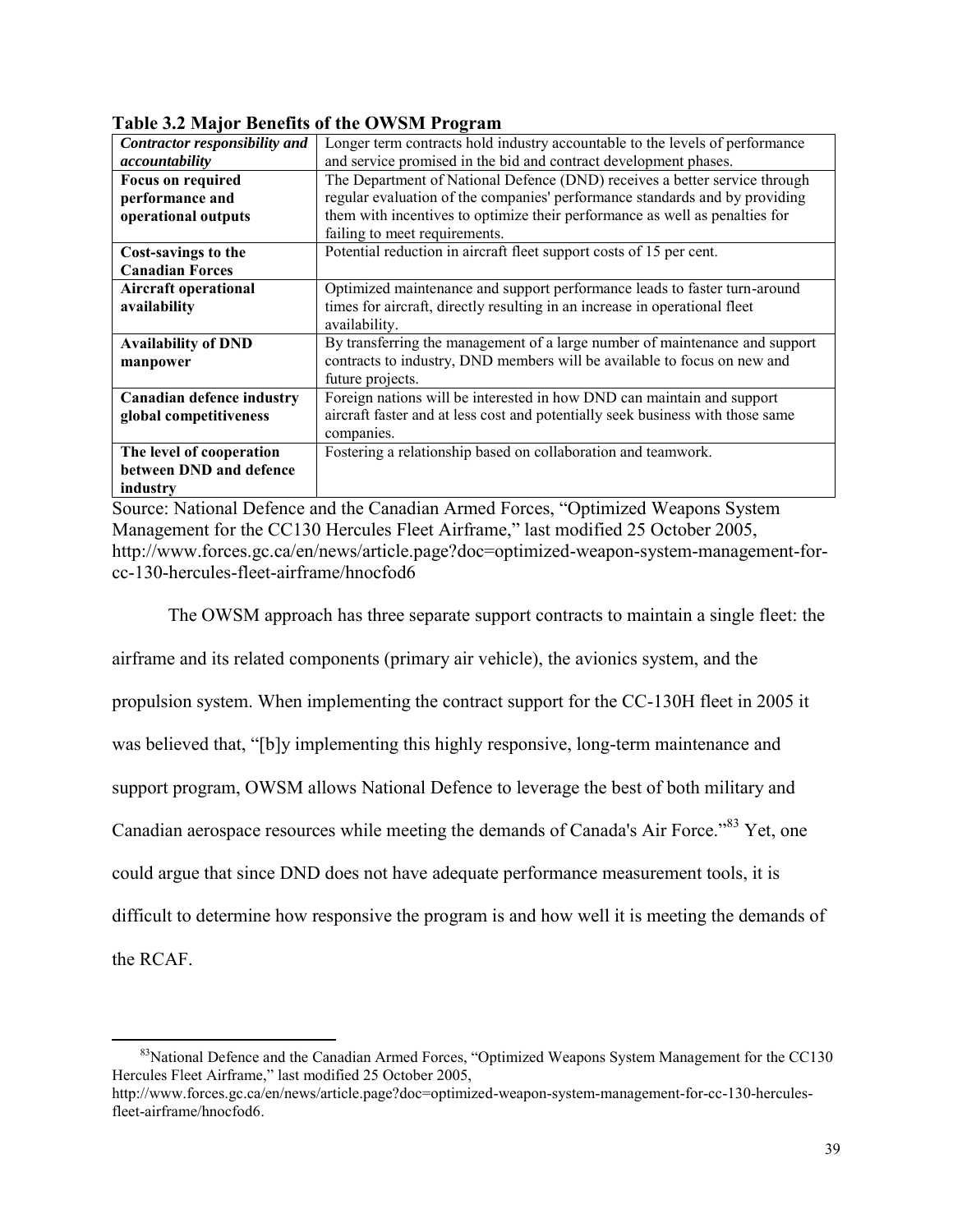OWSM was a result of not having the in-house expertise to meet RCAF operational demands after the Force Reduction Program in the 1990s.<sup>84</sup> This was a performance based approach that was new to the RCAF contracting system that also focused on outcome and incentives.<sup>85</sup> As a result, this supply chain decision was based out of necessity rather than sound business acumen. Such decisions have implicated the support to the RCAF for almost three decades.

# **In-Service Support Contracting Framework**

 $\overline{a}$ 

In-Service Support Contracting Framework (ISSCF) was the Government of Canada's second iteration to implement a contracting framework whereby the OEM is selected to manage the in-service support of the corresponding fleet. The DAOD that outlined the procurement and management of ISS for CF platforms was rescinded in 2015 thus it is difficult to objectively evaluate the direction and expectations against the outcome of this framework. However, a 2013 CRS audit indicates that, "[m]etrics for ISSCF contracts, for the most part, seem to be developed in isolation."<sup>86</sup> This creates a supply chain that is difficult to assess at the operational level and thus difficult to determine if the contracting framework is meeting the original intent: to increase efficiency and reduce costs. This audit also indicated that five years after implementation it was still unclear whether the ISS contracting framework was actually providing value for money. Some of the observations made during a 2013 CRS audit indicated the weakness of contracting with the Original Equipment Manufacturer (OEM) because, "...although the contractor had extensive in-depth experience as a manufacturer, it had limited experience as a support provider.

<sup>84</sup>Chief of Review Services, *Evaluation of Aerospace Equipment Maintenance* (Ottawa: CRS Canada, February 2013), 30.

<sup>85</sup>Chief of Review Services, *Evaluation of Aerospace Equipment Maintenance* (Ottawa: CRS Canada, February 2013), 4.

<sup>86</sup>Chief of Review Services, *Evaluation of Aerospace Equipment Maintenance* (Ottawa: CRS Canada, February 2013), 22.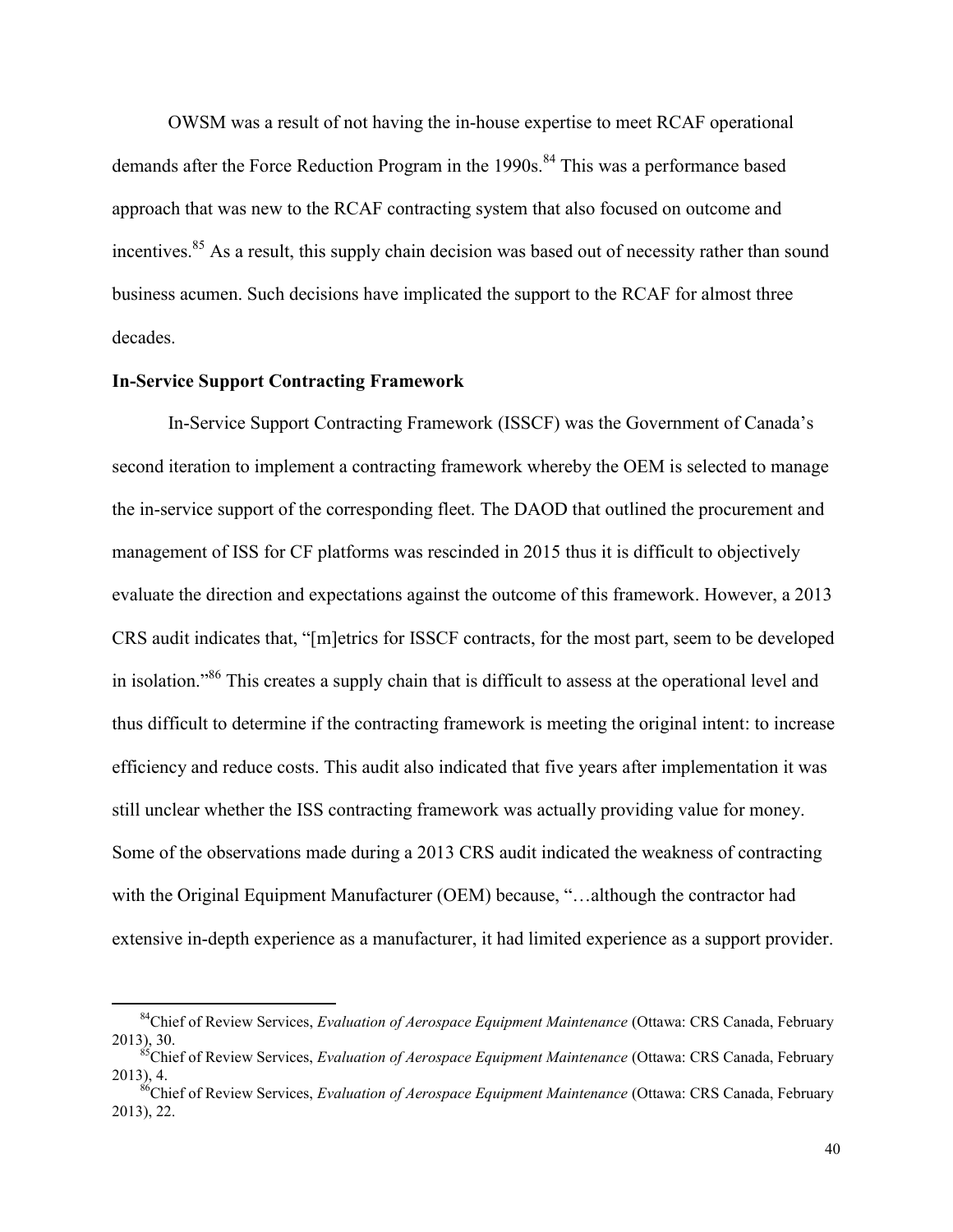This inexperience manifested itself to the CF in the form of the OEM being a contractually rigid service provider."<sup>87</sup> This is currently being discovered with the CH-148 Cyclone where the contractor is struggling to meet the aircraft spares obligations set out in the contract because as the OEM, Sikorsky's focus has historically been on maintenance rather than supply chain management. Moreover, the RCAF does not have a significant amount of experience in developing in-service support contracts and often struggles to clearly outline the supply requirements. For instance, when discussing the concept of support for the T-56 and F-404 engine contracts, it was challenging for ADM(Mat) to articulate the supply process requirements to the contractors, Standard Aero and Magellan, respectively. In this instance, due to how the contract was structured and the relatively new requirement for all government owned material to be managed in DRMIS, it was unclear on exact procedures the contractor would perform in the management system. Standard Aero is an example of a contractor that is not familiar with providing in-service support thus creating a situation where delays in support to operation are anticipated. Magellan, in comparison, has sub-contracted out the supply chain management to Peraton (formally known as Harris Canada) who is very familiar with supply chain management for DND.<sup>88</sup>

 The challenges with ISSCF are not unique to Canada. "In fact," as the Chief of Review Services report on equipment maintenance notes, "…the Australians have reverted from their ISSCF-life contract for the CC130J to an OWSM-like one."<sup>89</sup> Militaries need to constantly evaluate its contracting frameworks, but more importantly, they need to have the desire to make significant changes if a particular contract is not providing optimal results. The CAF did realize

<sup>87</sup>Chief of Review Services, *Evaluation of Aerospace Equipment Maintenance* (Ottawa: CRS Canada, February 2013), 29.

<sup>&</sup>lt;sup>88</sup>Scott Snow, Director Air Procurement 3-2, DGAEPM, email correspondence with author, 23 March 2018.

<sup>89</sup>Chief of Review Services, *Evaluation of Aerospace Equipment Maintenance* (Ottawa: CRS Canada, February 2013), 29.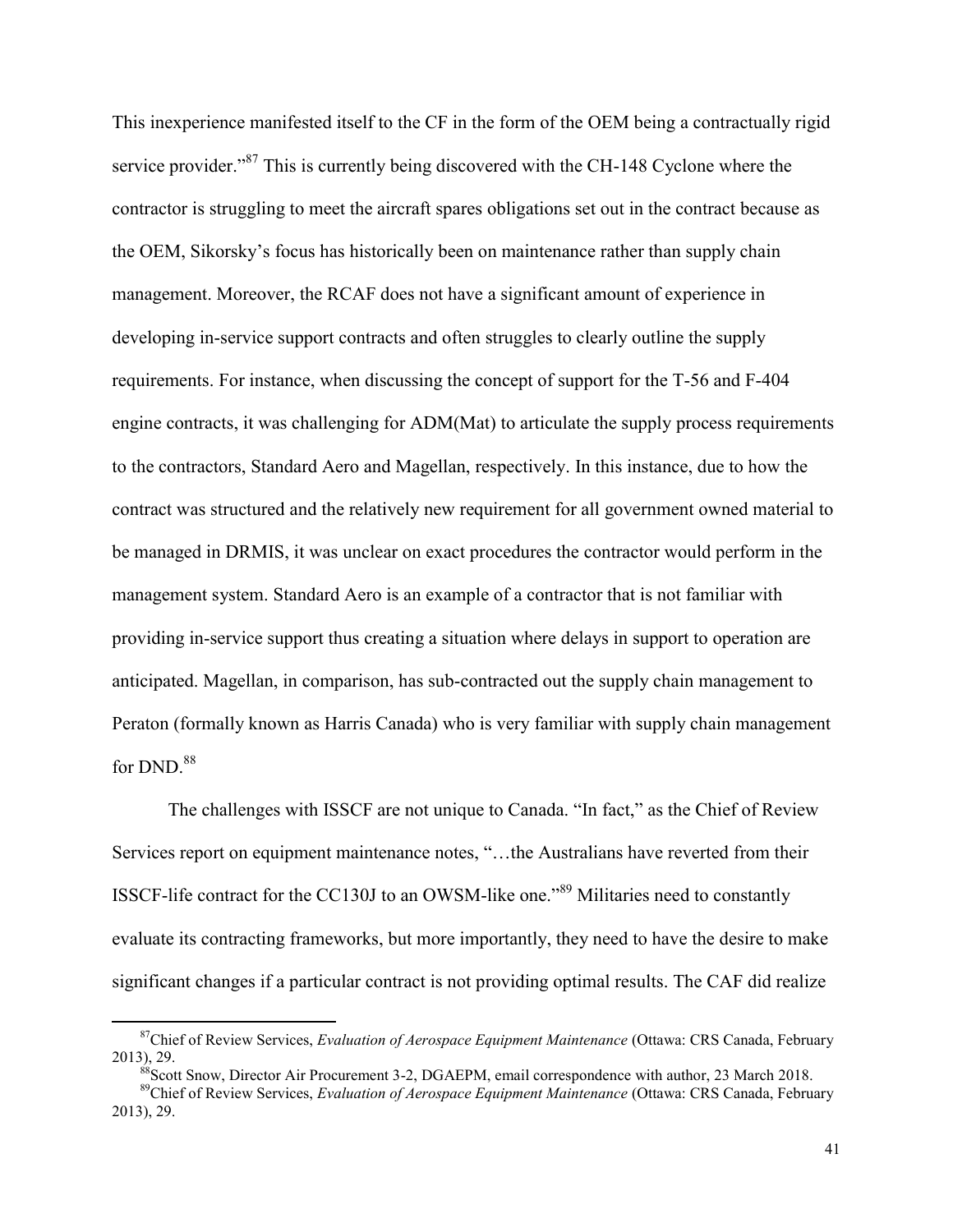that ISSCF was also not providing optimal results and thus recently implemented a third contracting framework iteration, the Sustainment Initiative.

# **Sustainment Initiative**

 $\overline{a}$ 

The Government of Canada recognized the weakness in its procurement process and introduced the Sustainment Initiative (SI) that reached its steady state in January  $2018<sup>90</sup>$  The CAF was responding to weaknesses identified in audits whereby it was recommended that "[a] review of the ISSCF contract framework mechanisms be conducted to ensure the ability to manage costs and performance are maximized over the long term."<sup>91</sup> However, since the SI is still so new the success of creating contracts that better identify costs and performance is yet to be demonstrated. The goal of this initiative is to, "use innovative procurement practices to receive best value for Canadian taxpayers,"<sup>92</sup> not necessarily maximizing operational effectiveness. In contrast to the previous contracting models, the SI is focused on four principles to maximize value: performance, value for money, flexibility, and economic benefit. It could be argued that the approach is focused on a business solution and does not necessarily have a primacy of operations focus. Perhaps this is the weakness of the ensuing RCAF support structure. Contracts are generated with a focus on financial viability without factoring in the strategic needs of the user; thus the tenets of air power. Moreover, this framework attests that it is based on contracting best practices but it is still unclear how these best practices were determined. Can a military effectively balance air power with financial restrictions without severely impacting operations? How is this balance struck?

 $90P$ ublic Works and Government Services Canada, "Defence Procurement – Sustainment Initiative," last modified 19 October 2016, https://buyandsell.gc.ca/policy-and-guidelines/policy-notifications/PN-118.

<sup>91</sup>Chief of Review Services, *Evaluation of Aerospace Equipment Maintenance* (Ottawa: CRS Canada, February 2013), A-3/3.

 $^{92}$ Public Works and Government Services Canada, "Defence Procurement – Sustainment Initiative," last modified 19 October 2016, https://buyandsell.gc.ca/policy-and-guidelines/policy-notifications/PN-118.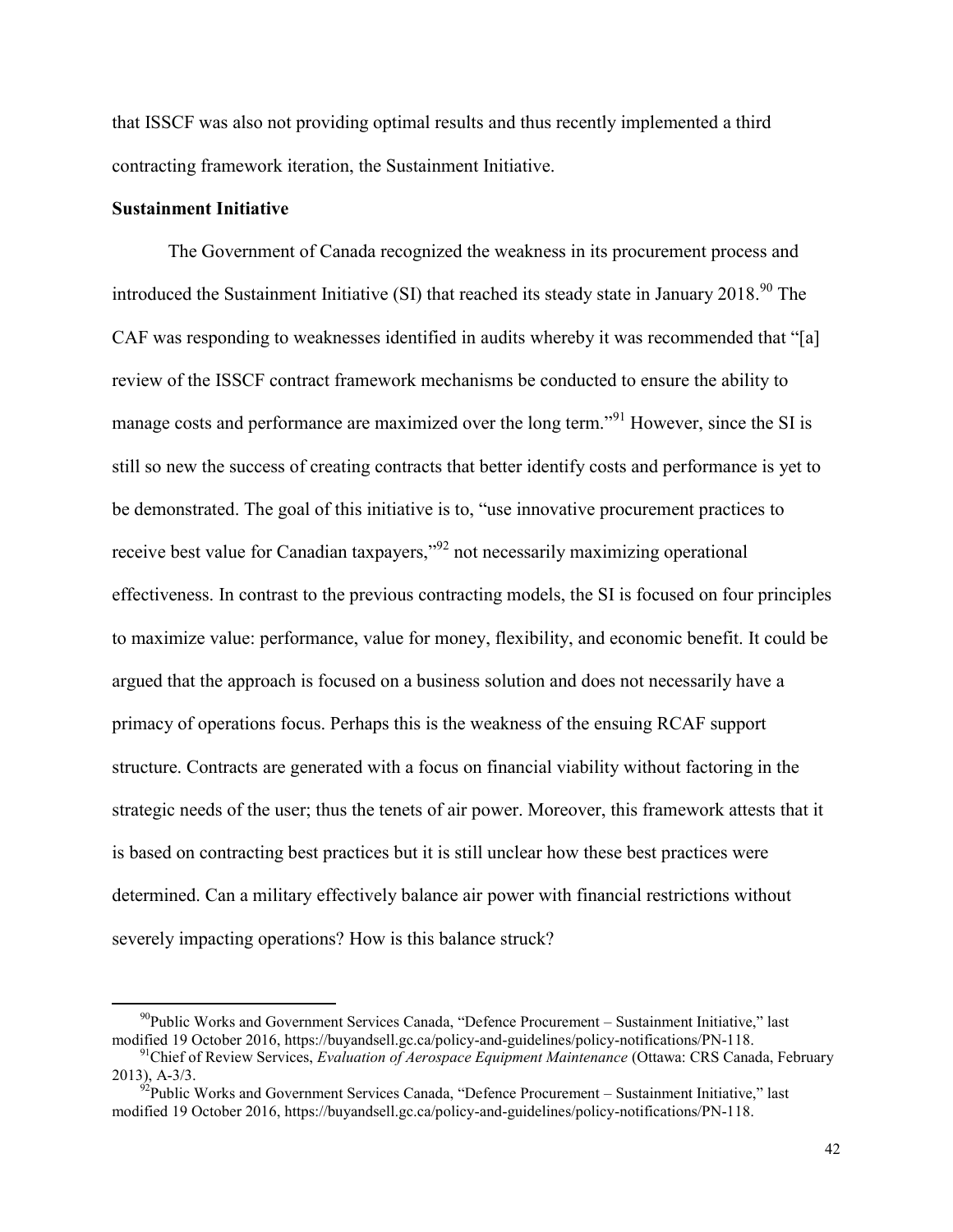### **Performance Measurements**

 $\overline{a}$ 

 Performance metrics are critical for any organization, military or civilian, to evaluate how effective they are. Performance measurements are the impetus for change. Without accurate and reliable data an organization cannot make informed decisions nor can they determine if their performance is optimal. Although this is particularly true for profit-seeking businesses, it cannot be overlooked for military organizations. If anything, armed forces should be acutely aware of their performance at any given time in order to confidently respond to conflicts.

The RCAF has seven operational fleets that rely on industry contracts for supply support, and each has different performance metrics that are used to evaluate the performance of the contractors and ensure they are meeting agreed upon standards and timelines.<sup>93</sup> Oftentimes, the performance metrics that are developed in the contracting phase are not compatible with the support systems that are used meaning the metrics cannot be evaluated. This is a significant oversight of the contracting process which demonstrates the lack of emphasis applied to the support framework during the initial contracting phase. To increase the opportunity to properly evaluate the performance of its contractors, the RCAF should determine one standard set of metrics for each platform to analyze. This concentration of effort will increase the efficiency of the supply chain and allow for an opportunity to have a focused effort on specific measurement data, thus significantly increasing the possibility of properly measuring the performance of the RCAF's contractors.

Currently, the RCAF's method of assessing contractor in-service support performance is ad hoc at best. As noted in a CRS audit, "[m]etrics to determine how well parts are supplied are difficult to identify…The ADM(Mat) materiel management system does not appear to have

<sup>93</sup>Chief of Review Services, *Evaluation of Aerospace Equipment Maintenance* (Ottawa: CRS Canada, February 2013), 21.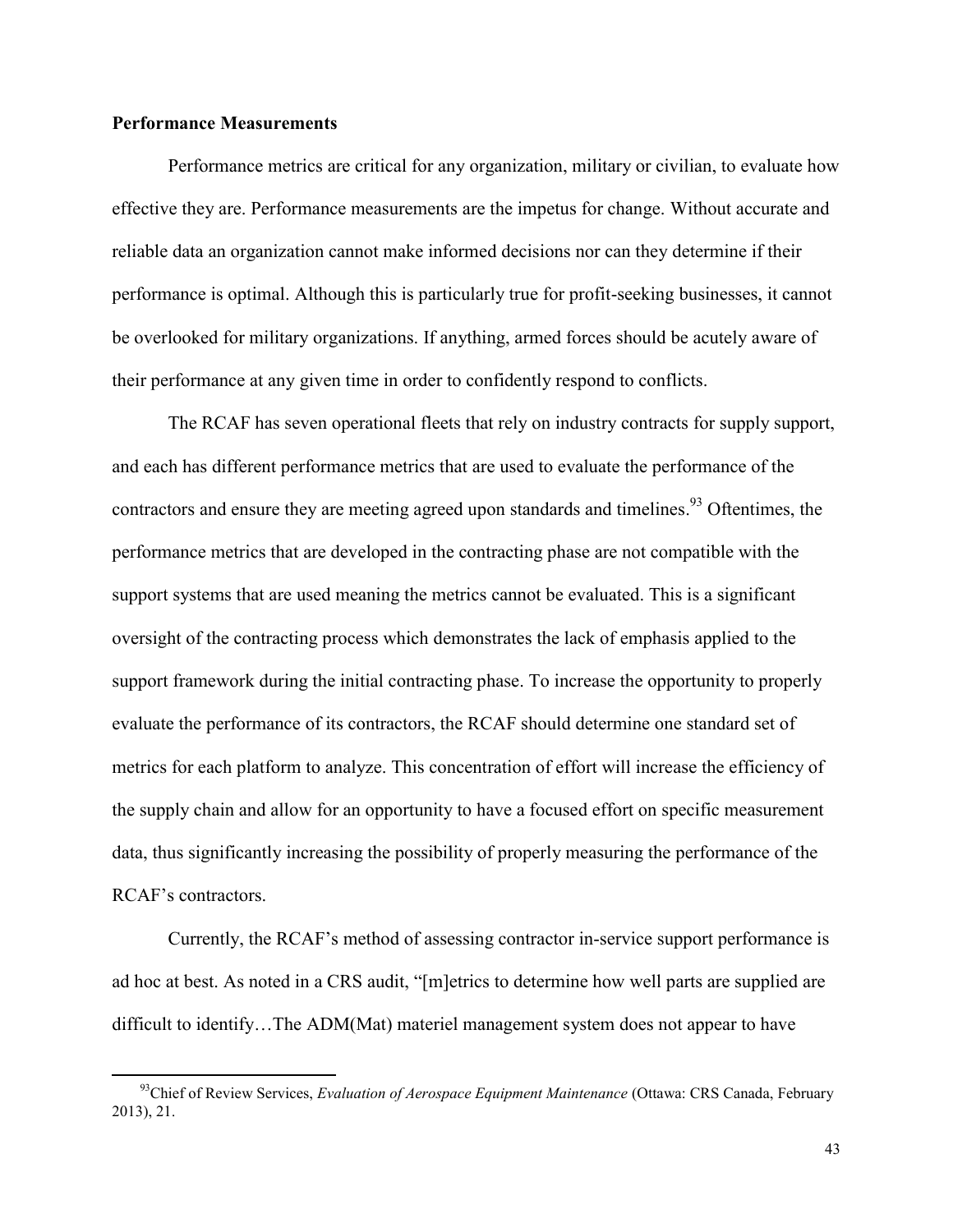timely metrics to make it a useful tool, nor does it easily allow for tracking of spare parts."<sup>94</sup> As a result, it is difficult to assess whether the service support contracts being entered into are creating efficiency for the RCAF. Until the RCAF can develop timely metrics for all contracts, the performance management system will continue to be ad hoc.

It is not a new phenomenon that performance metrics must be given a higher priority. In fact, the 2013 CRS Evaluation of Aerospace Equipment Maintenance audit recommended that "[p]erformace metrics must be better understood, used more consistently, standardized where possible, and included in all major contracts. Staff must be trained in their use."<sup>95</sup> Although progress is being made with the business intelligence project for DRMIS reporting, this will be a difficult challenge for the RCAF to overcome due to its various supply chains with varied IT systems to manage spare parts.

 The table below from a 2013 CRS audit shows the disparity in the number of performance metrics that are used across five platforms in the RCAF. There is the CC-130H OWSM contract that has 14 performance metrics, compared to the CC-130J ISSCF contract that has 3 performance metrics. Although different in size, these aircraft perform the same function yet the desired metrics to demonstrate if the contractor is able to meet support requirements are quite different. One might suspect that this disparity is a result of the evolution from an OWSM framework to an ISSCF framework; however, the fully outsourced CH-149 has 9 distinct performance metrics. The lack of similarity of metrics being used increases the difficulty to both manage the contract and ensure that the metrics can be accessed and assessed in the given supply chain IT system.

<sup>94</sup>Chief of Review Services, *Evaluation of Aerospace Equipment Maintenance* (Ottawa: CRS Canada, February 2013), 16.

<sup>&</sup>lt;sup>5</sup>Chief of Review Services, *Evaluation of Aerospace Equipment Maintenance* (Ottawa: CRS Canada, February 2013), vii.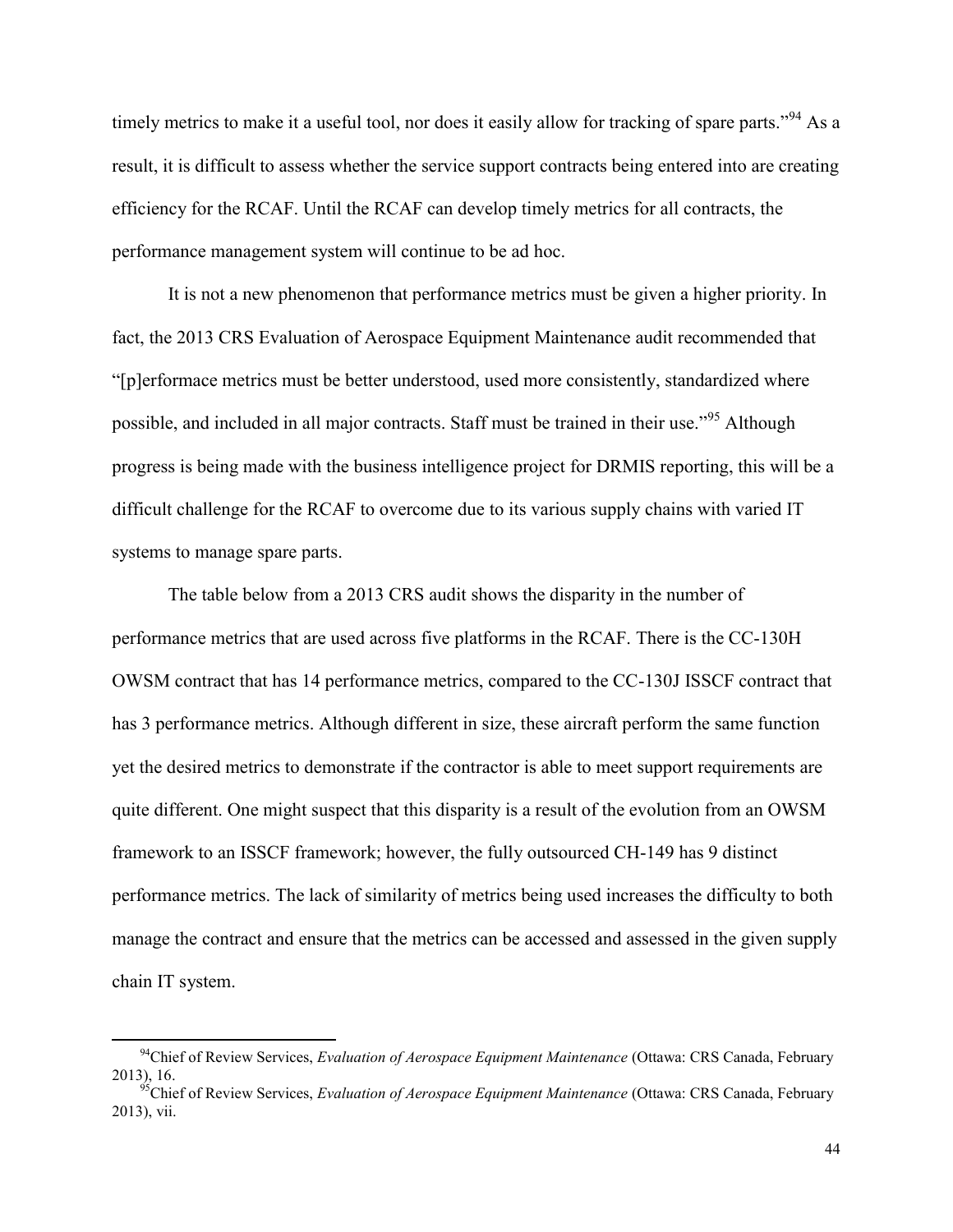| <b>Air Frame</b> | Contract<br><b>Type</b> | Number of<br>Performance<br><b>Measure Metrics</b> | Committee      | <b>Incentive</b> | <b>Penalty</b> |
|------------------|-------------------------|----------------------------------------------------|----------------|------------------|----------------|
| <b>CF188</b>     | <b>OWSM AVS</b>         | 3                                                  | Yes            | Yes              | N <sub>0</sub> |
| <b>CC130H</b>    | <b>OWSM PAV</b>         | 14                                                 | Yes            | Yes              | Yes            |
| <b>CC130J</b>    | <b>ISSCF</b>            | 3                                                  | N <sub>0</sub> | N <sub>0</sub>   | Yes            |
| CC177            | <b>ISSCF</b>            | 7                                                  | USAF-led       | Yes              | Yes            |
| CH149            | Outsourced              | 9                                                  | Yes            | N <sub>0</sub>   | Yes            |

**Table 3.3 Performance Measures – RCAF Contracts**

Source: Chief of Review Services, *Evaluation of Aerospace Equipment Maintenance,* 21.

### **Aerospace Engineering Program Management Maintenance Data**

One of the most desirable key performance indicators is availability of aircraft. According to the Office of the Auditor General, availability is the, "proportion of time during a stated period that a type of military equipment is in an operable state (not undergoing maintenance) in relation to the total time it is needed for operations."<sup>96</sup> Additionally, DGAEPM tracks the serviceability of all aircraft where DND performs the maintenance. As a result, the serviceability data for the CH-149 Cormorant and the CC-150 Airbus are not readily accessible as this is tracked on the contractor's systems. It should be noted that for an aircraft to be deemed serviceable in any 24 hour time period there must not be a maintenance work order open, even if it does not prevent the plane from flying. Consequently, the data does not truly show serviceability rates as a first line unit would report to 1 Canadian Air Division, for instance, but it does provide an accurate depiction for comparison of maintenance levels required for each platform.

 $\overline{a}$ <sup>96</sup>Office of the Auditor General, "Chapter 7 Operating and Maintenance Support for Military Equipment – National Defence," Last accessed 20 March 2018, http://www.oagbvg.gc.ca/internet/English/parl\_oag\_201611\_07\_e\_41836.html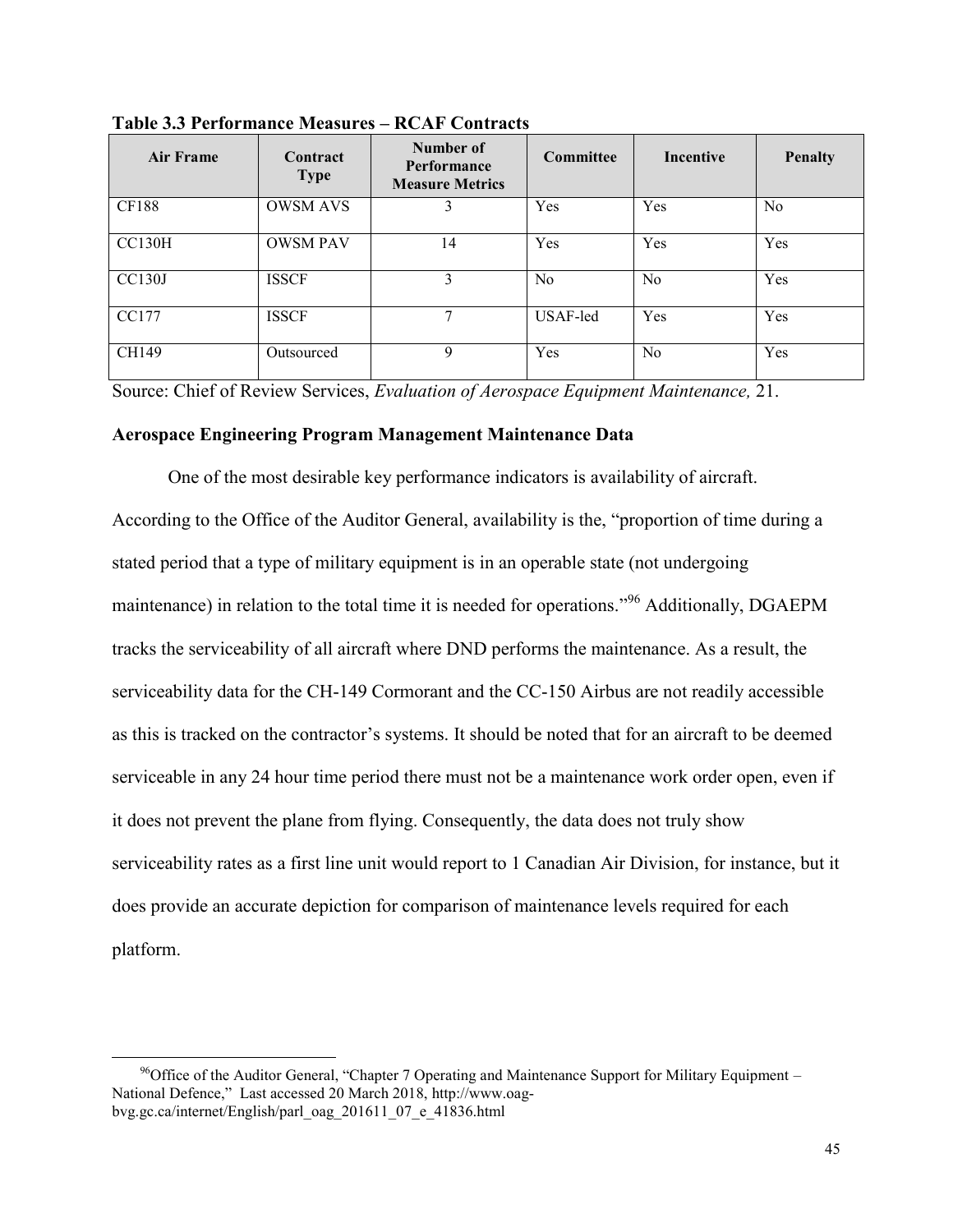Oftentimes, what is not appreciated is that the in-service support costs of an aircraft will exceed initial acquisition costs over the equipment life expectancy (ELE) of the platform. For instance, based on the 40-year ELE, the in-service support of the CC-130J is USD\$4.87 billion whereas the initial acquisition costs was CAD\$1.4 billion.<sup>97</sup> Looking at the CC-177 Globemaster aircraft, the initial acquisition cost was CAN\$1.6 billion with the in-service support expected to be US\$1.76 billion over the 37 year estimated ELE.<sup>98</sup> This is a unique in-service support contract because the support model is based on a foreign military sales contract where Canada has bought into a world-wide support framework. The CH-148 Cyclone, the newest fleet in RCAF inventory, had an initial acquisition cost of CAN\$1.9 billion and has an estimated in-service support cost of CAN\$6.3 billion over the expected 25 year ELE. In 2013, the RCAF started to receive its CH-147F Chinook helicopters with an acquisition cost of CAN\$1.2 billion and an estimated in-service support cost of US\$2 billion over its estimated 25 year equipment life expectancy.<sup>99</sup>

What does this mean? More effort and emphasis needs to be placed on developing comprehensive contracts. Moreover, the RCAF and ADM(Mat) must thoroughly and regularly evaluate performance to ensure that they continue to experience a high value for money while still focusing on operational primacy.

The Assistant Deputy Minister (Materiel) manages the National Procurement (NP) program, which is the largest support budget within DND. This program purchases spare parts

 $97$ Office of the Auditor General, "Chapter 7 Operating and Maintenance Support for Military Equipment – National Defence," Last accessed 20 March 2018, http://www.oagbvg.gc.ca/internet/English/parl\_oag\_201611\_07\_e\_41836.html

 $^{8}$ Office of the Auditor General, "Chapter 7 Operating and Maintenance Support for Military Equipment – National Defence," Last accessed 20 March 2018, http://www.oagbvg.gc.ca/internet/English/parl\_oag\_201611\_07\_e\_41836.html

<sup>&</sup>lt;sup>9</sup>Office of the Auditor General, "Chapter 7 Operating and Maintenance Support for Military Equipment – National Defence," Last accessed 20 March 2018, http://www.oagbvg.gc.ca/internet/English/parl\_oag\_201611\_07\_e\_41836.html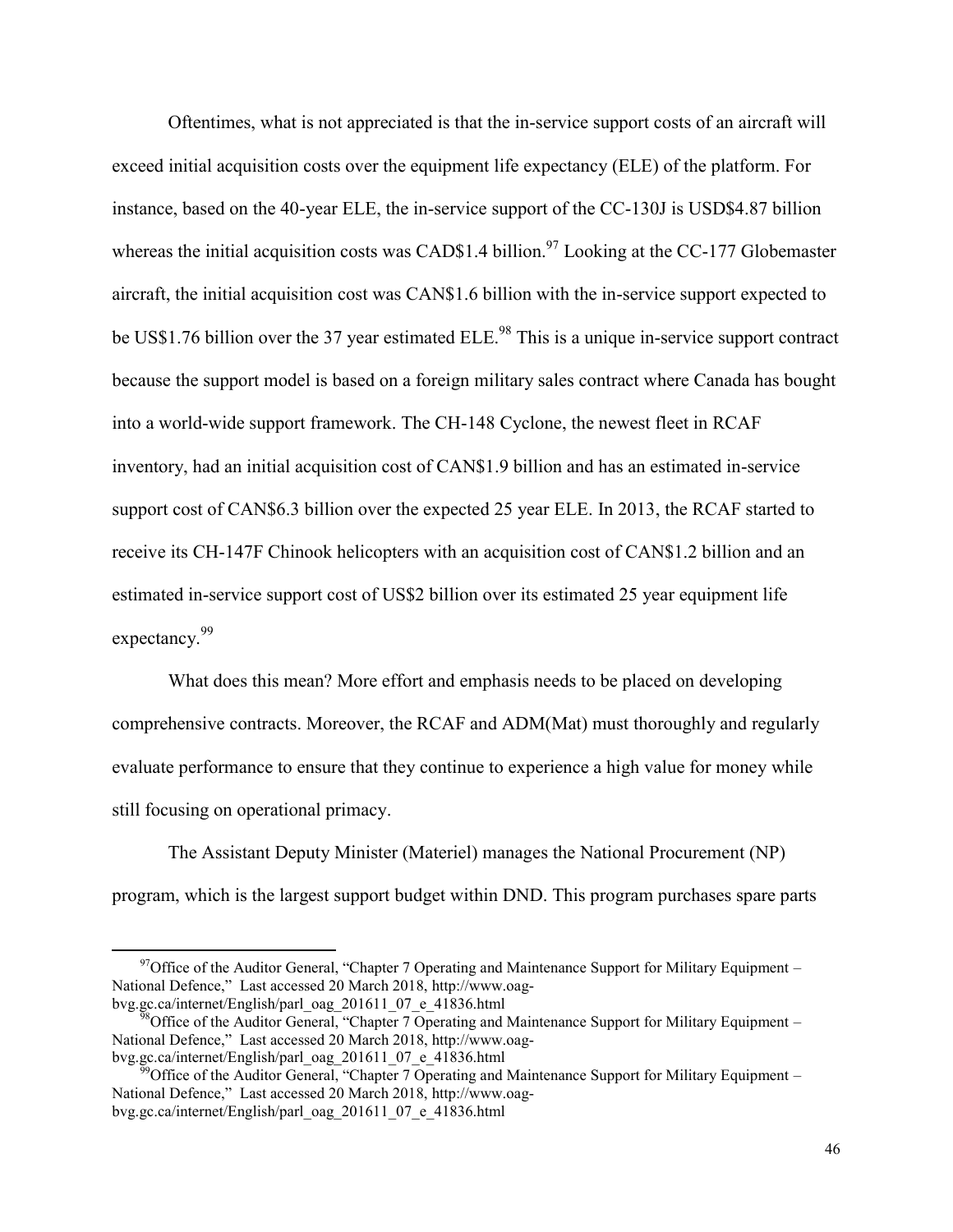and manages contracts with industry and foreign governments for maintenance. As of 2016, the NP program had, "…an annual budget of \$2.5 billion, or approximately 13 percent of National Defence's overall budget."  $100$  As a result, it is critical that ADM(Mat) manages the budget wisely. However, the OAG has observed on more than one occasion, that DND does not manage its support contracts in a proficient manner:

[The OAG] found that National Defence did not adequately manage support in a cost-effective manner and paid for a higher level of service than it used. National Defence had made some initial planning assumptions that overestimated equipment use, underestimated support costs, and under-resourced personnel requirements.<sup>101</sup>

With the implementation of the Sustainment Initiative program, DND is providing an opportunity to address this shortcoming; however, the program is still so new that it will be several years before the viability of the new contracting framework can be objectively assessed. When looking at OWSM, the expectation was that this framework would improve the value for money for all in-service support contracts by way of receiving more support for equal costs. However, by 2014 it was determined, "…this contracting framework was no longer the default for support contracts. However, existing contracts negotiated under the framework will still be in effect for decades, and our findings apply to any contracting framework or approach." $102$  This begs the question if this will be the outcome of the Sustainment Initiative in due course as well. Nevertheless, this demonstrates the need for creating a well-articulated contract from the outset because it is enduring for several years and sometimes decades. In developing an in-service

<sup>&</sup>lt;sup>100</sup>Office of the Auditor General, "Chapter 7 Operating and Maintenance Support for Military Equipment – National Defence," Last accessed 20 March 2018, http://www.oagbvg.gc.ca/internet/English/parl\_oag\_201611\_07\_e\_41836.html

<sup>&</sup>lt;sup>01</sup>Office of the Auditor General, "Chapter  $\overline{7}$  Operating and Maintenance Support for Military Equipment – National Defence," Last accessed 20 March 2018, http://www.oagbvg.gc.ca/internet/English/parl\_oag\_201611\_07\_e\_41836.html

<sup>&</sup>lt;sup>102</sup>Office of the Auditor General, "Chapter  $\overline{7}$  Operating and Maintenance Support for Military Equipment – National Defence," Last accessed 20 March 2018, http://www.oagbvg.gc.ca/internet/English/parl\_oag\_201611\_07\_e\_41836.html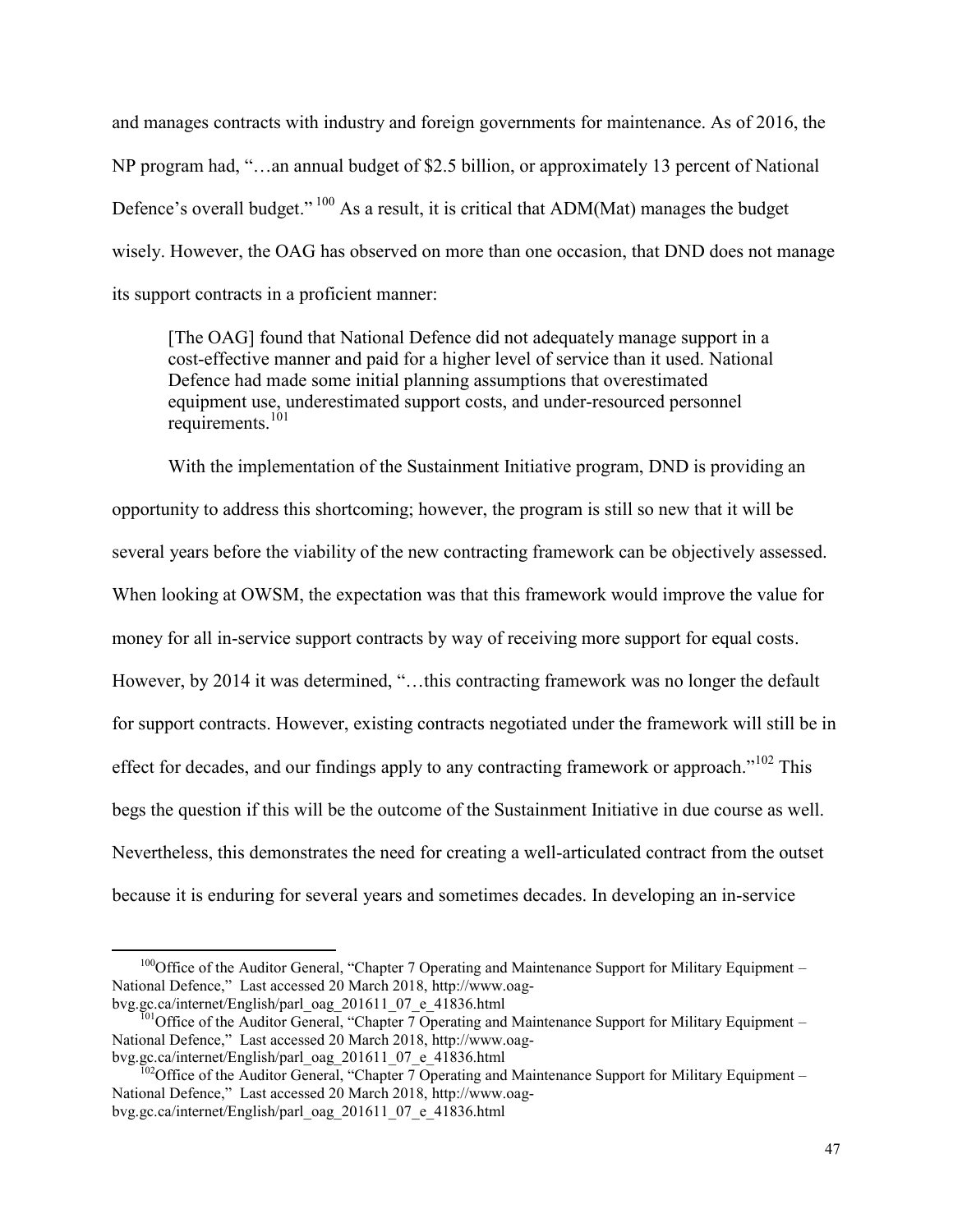support contract, DND needs to improve its estimates for total support costs. A recent OAG audit also found that "National Defence did not estimate the total costs to support the equipment over its expected life. Although National Defence monitored actual expenditures for maintaining equipment, we found that it did not monitor total support costs…against its estimate of full lifecycle costs." <sup>103</sup> In addition to creating a comprehensive support contract, DND must ensure that a contract is developed in a way that can be responsive to changing circumstances over time.

Another risk of contracting supply support is that there is an ability for weapons system managers to reallocate in-year funds on activities outside in-service support.<sup>104</sup> Due to fiscal restraints and competing pressures it can be easy to transfer funding for supply chain activities to seemingly higher priority items because, typically, the impact is not immediately felt.<sup>105</sup> One could even argue that perhaps the impacts are never truly appreciated if we cannot truly measure the performance of said contractors.

A 2016 OAG audit outlined the assumptions of the RCAF when developing support contracts and the actual situation and follow-on impact to the forces. This report discusses four main false assumptions that have negatively impacted the RCAF, outlined in appendix 2. For instance, it was assumed that the support costs for new platforms would be similar to the platform it was replacing. When comparing the support contract for the CH-148 Cyclone to that of the CH-124 Sea King, the support for the Cyclone is expected to cost two to three times that of the Sea King. Or, looking at the CC-130 Hercules fleet, the support per hour flown for the J-

<sup>&</sup>lt;sup>103</sup>Office of the Auditor General, "Chapter 7 Operating and Maintenance Support for Military Equipment – National Defence," Last accessed 20 March 2018, http://www.oagbvg.gc.ca/internet/English/parl\_oag\_201611\_07\_e\_41836.html.

<sup>&</sup>lt;sup>04</sup>Office of the Auditor General, "Chapter  $\overline{7}$  Operating and Maintenance Support for Military Equipment – National Defence," Last accessed 20 March 2018, http://www.oagbvg.gc.ca/internet/English/parl\_oag\_201611\_07\_e\_41836.html.

 $105$ The author witnessed this while working at DGAEPM where a WSM team had not funded stock verifications for several years in a row because it did not place a high priority on this task because the impact to operations is often intangible.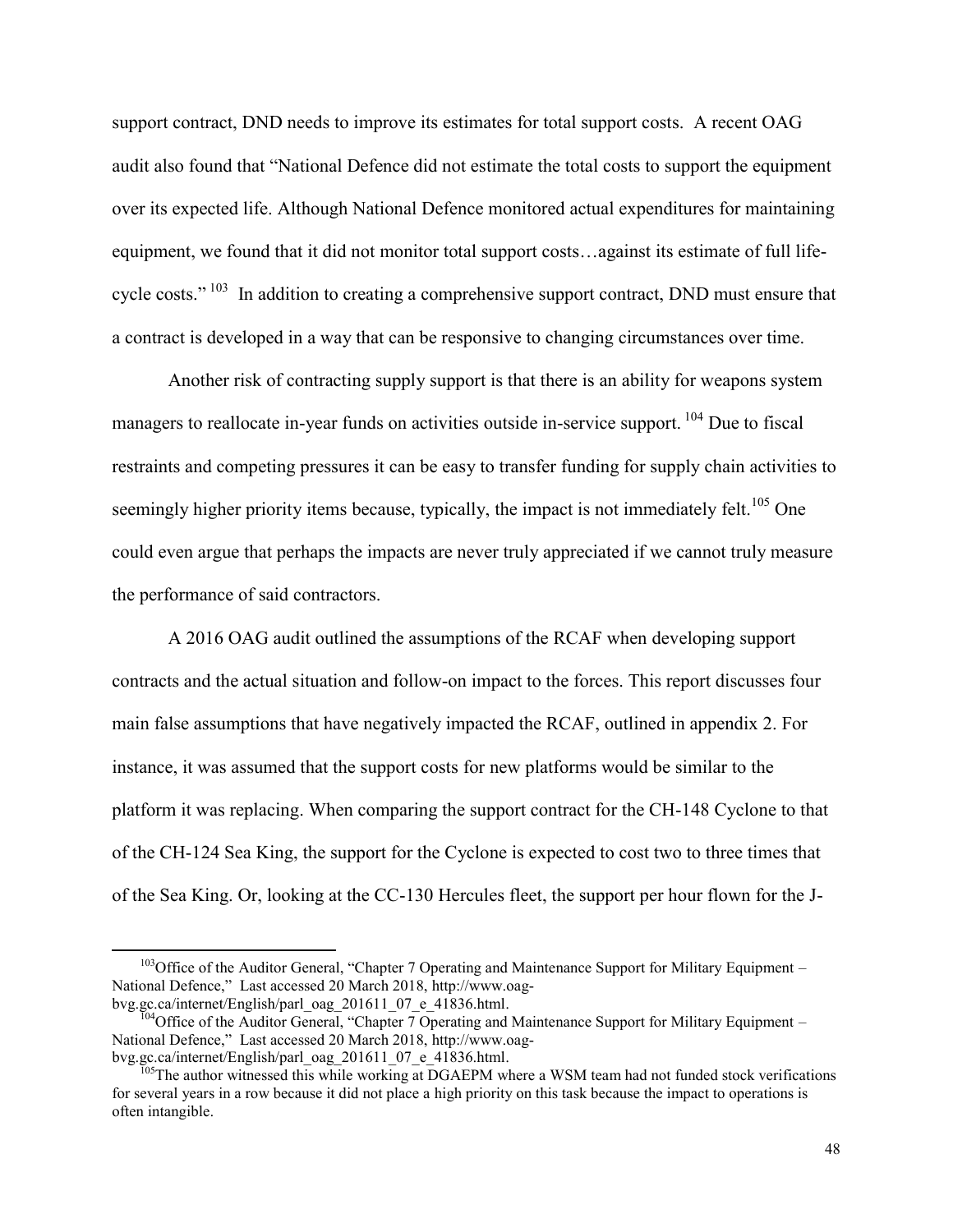model is \$18,000 compared to \$11,000 for the H-model, thus adding additional funding pressures for all RCAF platforms. Another assumption that was critically misidentified was that replacement platforms would operate at the same rate as the legacy fleets; this misrepresentation caused significant overpayments for the CH-147H, CC-130J and CC-177 resulting from funding and personnel constraints. The RCAF could not meet the personnel or training requirements for any of these fleets and thus paid for services that were not realized.<sup>106</sup>

This same OAG report demonstrates a weakness in how support contracts are developed. In table 3.4, the data indicates that for the three most recent fleets that have been received, the RCAF has paid for contracted support that it did not use based on the yearly flying rate (YFR) that was used. For the CC-130J and the CH-147F, ADM(Mat) contracted for YFR rates that were unachievable due to training and manning challenges. However, due to the inflexible nature of the contracts, ADM(Mat) was caught paying for services that were not rendered. There appears to be a disconnect between ADM(Mat) and the environments in that, although contracts were developed to support a specific initial flying rate, the RCAF had severe challenges to meet this rate with qualified pilots and maintenance technicians.<sup>107</sup> This is a significant event whereby DND's shortsightedness and inability to refocus its personnel had detrimental impacts on the overall success of the RCAF.

Without have specific financial data to determine the delta between the contracted support and actual hours flown, the table below clearly shows that in the case of the CC-130J and the CH-147F Chinook this delta is more than half of the contract support that was funded by

<sup>&</sup>lt;sup>106</sup>Office of the Auditor General, "Chapter 7 Operating and Maintenance Support for Military Equipment – National Defence," Last accessed 20 March 2018, http://www.oagbvg.gc.ca/internet/English/parl\_oag\_201611\_07\_e\_41836.html.

<sup>&</sup>lt;sup>07</sup>Office of the Auditor General, "Chapter  $\overline{7}$  Operating and Maintenance Support for Military Equipment – National Defence," Last accessed 20 March 2018, http://www.oagbvg.gc.ca/internet/English/parl\_oag\_201611\_07\_e\_41836.html.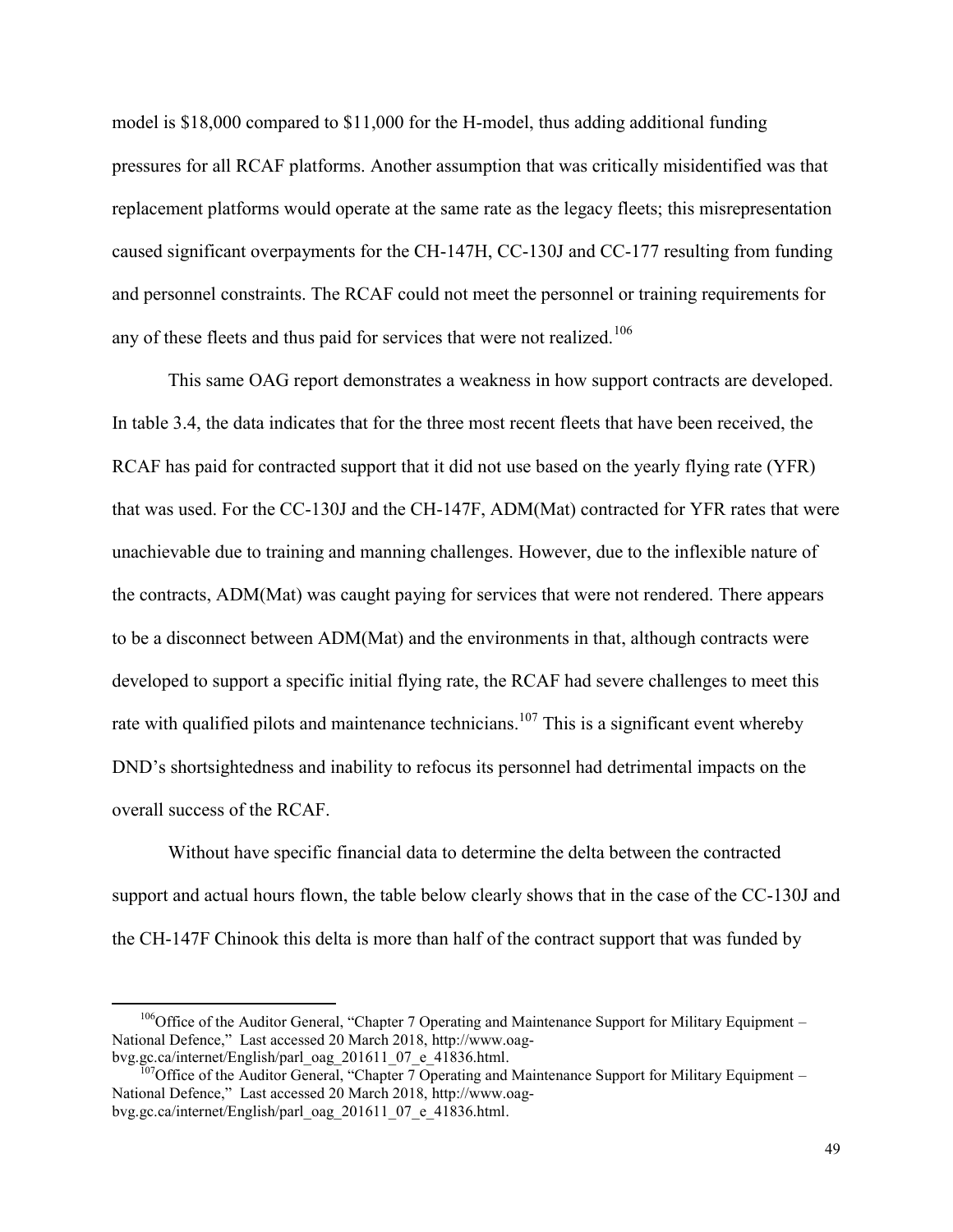DND. When looking at the CC-177 one could argue that perhaps the delta is less alarming because the RCAF is not maintaining the aircraft and the fleet is small comparatively.



**Table 3.4 – Flying Hours Flown versus Contracted Support**

Source: Office of the Auditor General, "C*hapter 7 Operating and Maintenance Support for Military Equipment – National Defence.* 

 It should be noted; however, that due to the headlong approach to delivering the three most recent fleets, the RCAF has made adjustments to how it will deliver the CH-148 Cyclone. It is allocating significantly less YFR for the initial roll-out of this platform because the RCAF has acknowledged that manning continues to be its weakness when delivering a new capability.<sup>108</sup> This demonstrates that perhaps the RCAF is positioning itself to better deliver on the additional capabilities expected with the introduction of the most recent defence policy.

### **Conclusion**

 $\overline{a}$ 

Every contract for RCAF aircraft spares is unique with varied levels of contracted support creating a complex supply chain. The impact of its inability to generate comprehensive support contracts is still being evaluated; but a focus on efficiency over effectiveness will continue to hamper the RCAF's ability to remain agile and responsive. DND has received

<sup>&</sup>lt;sup>108</sup>John Alexander, Integrated Logistics Support Manager, Maritime Helicopter Project, email correspondence with author, 18 January 2018.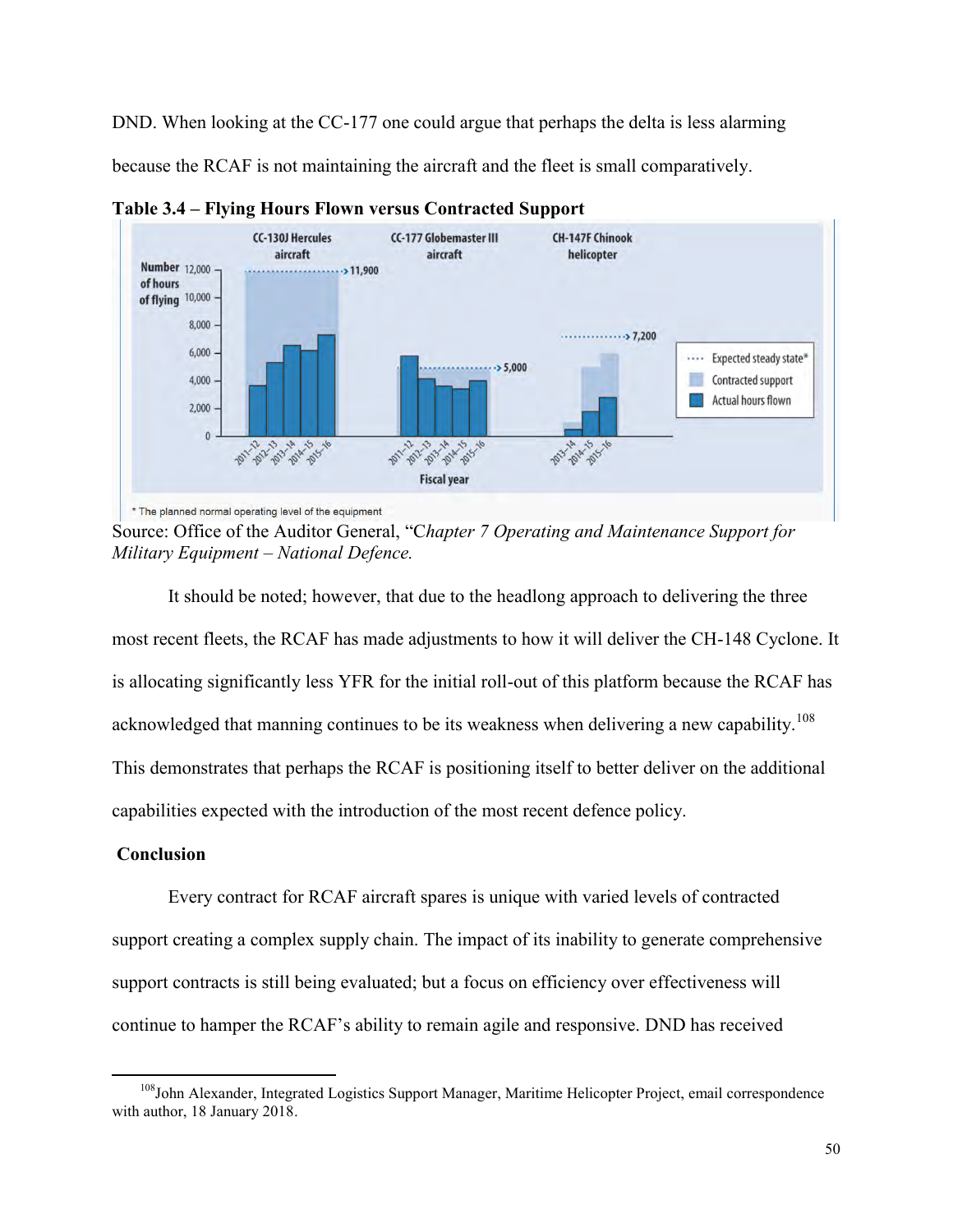criticism on its competence to develop adequate contracting mechanisms to support its aircraft platforms, which has resulted in its third iteration of a contracting framework. It is too early to determine if the Sustainment Initiative will mitigate many of the challenges that the RCAF experiences with its OWSM and ISSCF contracts. But, with a focus on best value for Canadian taxpayer dollars, one could anticipate that it will fall short of meeting the principles of sustainment, and ultimately operational effectiveness. However, one could argue that the trust in the RCAF supply chain has continued to dwindle since the advent of contracted support in the 1990s. This could be correlated to the lack of flexibility or perhaps responsiveness of some contractors. But this could also be a result of rapidly increased expectations of a supply chain that is almost immediately responsive to demands, as seen in civilian industry.

The sustainment culture in the RCAF must change before the environment can truly experience a more efficient supply chain. The current lack of trust in the supply community forces decisions that limit supply's ability to respond to customer's demands. With the aggressive timeline and appetite of the new defence policy, it will be imperative for the sustainment culture in the RCAF to improve. First, one must gain insight on how the RCAF is currently supporting each of its fleets and how platforms employ a traditional versus contracting supply chain model.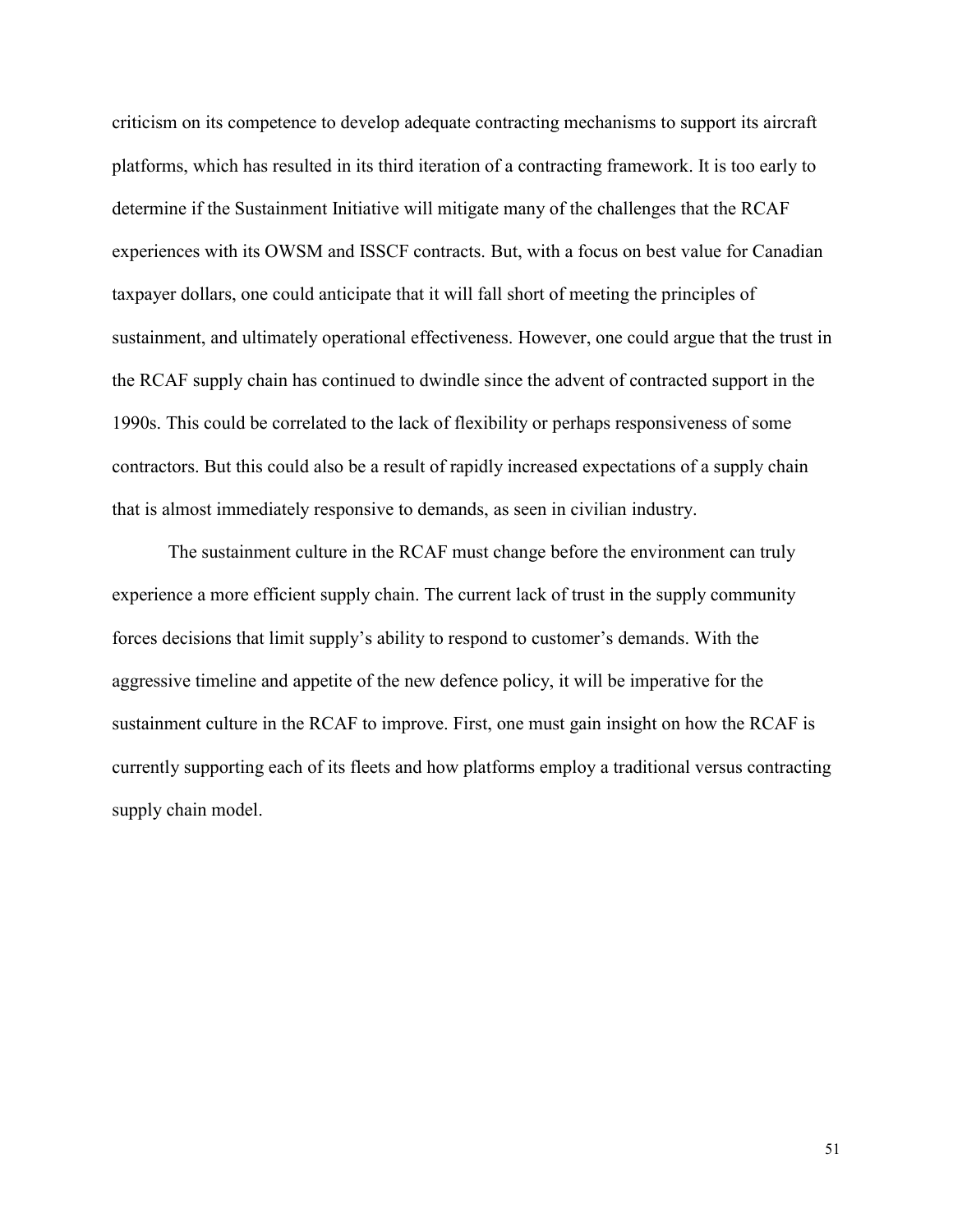### CHAPTER 4: AIRCRAFT SPARES SUPPORT FOR RCAF OPERATIONAL FLEETS

*You will not find it difficult to prove that battles, campaigns and even wars, have been won or lost primarily because of logistics.* 

*-*General Dwight D. Eisenhower, Supreme Allied Commander – Europe, World War II

#### **Introduction**

 $\overline{a}$ 

As of January 2018, of the 13 operational fleets in the RCAF inventory, seven have contracted supply support over 14 alternate support delivery contracts; meaning there is a minimum of 15 separate supply chains to support, which directly impact first and second line supply on Canadian air wings.<sup>109</sup> The vastness of the supply chain compared to the number of personnel assigned to manage it, married with the decentralization of the CAF supply chain creates a complex situation that no one organization can influence, change or optimize. Of the six operational fleets that have supply chains managed by CAF personnel, two are in the process of being replaced by fleets that have contracted spares support. An additional two platforms are working on contracting their major aircraft spares program, known as Primary Air Vehicle (PAV). The final two fleets are fully supported by the CAF for aircraft spares but experience significant supply chain issues due to the age of the aircraft. This chapter will review the concept of equipment life expectancy and how the RCAF's employment of this model impacts supply chain management. This chapter will then consider each of the traditional supply chain models in the RCAF, as well as the contracted supply chain models; outlining yearly flying rates (YFR) and serviceability statistics for most fleets and determining anomalies of each supply chain and any impact this might have on overall performance of the supply chain.

<sup>&</sup>lt;sup>109</sup>Appendix 1 provides an overview of each RCAF fleet and how aircraft spares are supported.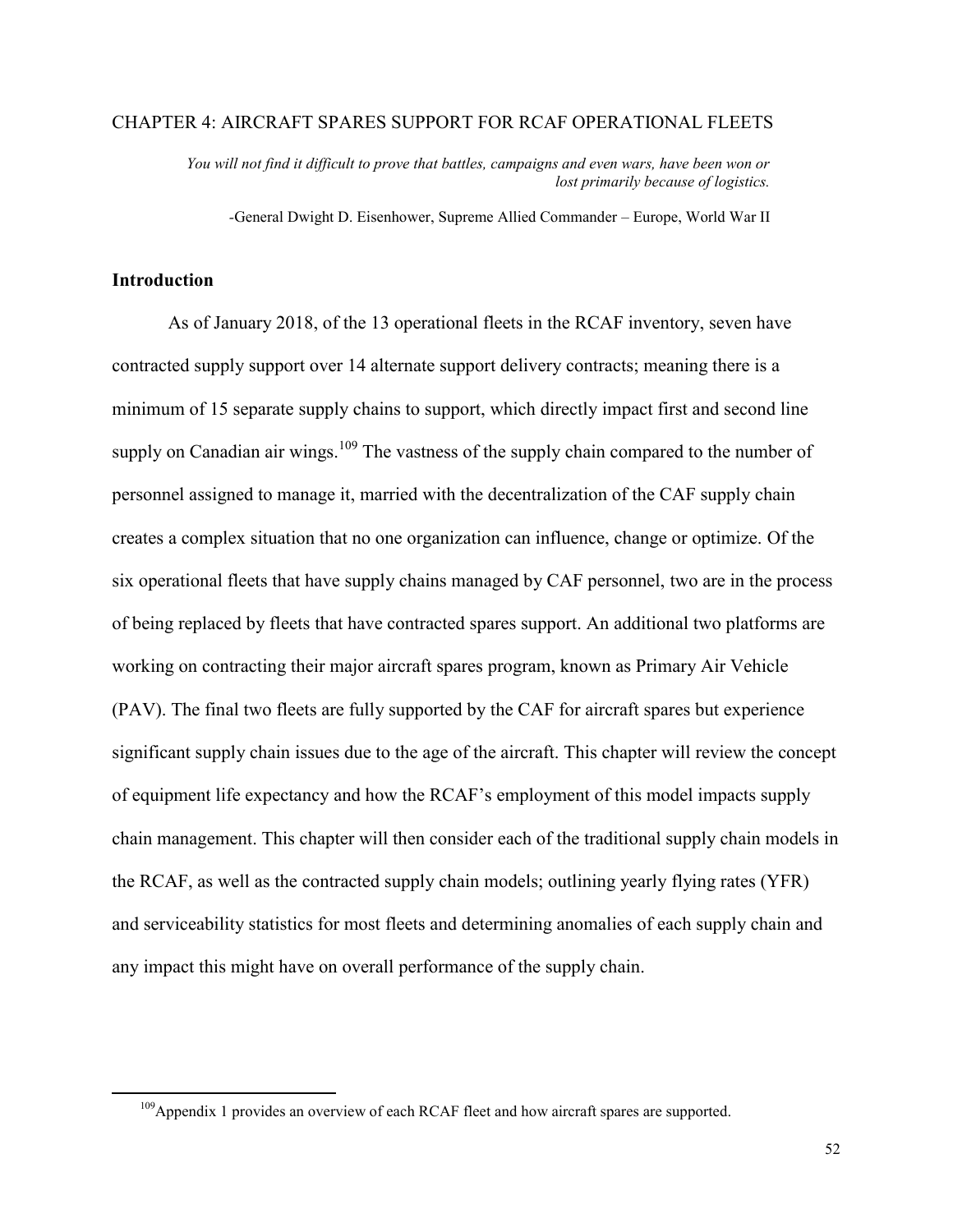# **Equipment Life Expectancy**

 $\overline{a}$ 

The equipment life expectancy (ELE) is an important metric that the RCAF uses for planning support to its platforms. Moreover, it is important to unpack with a supply chain management view as this can be contributed to one of the major factors that weakens the supply chain and thus infringes on the trust CAF members have in CAF sustainment processes. The air force aims to balance the operational utility with the economic value to determine the optimal timeframe to have a platform in service. It should be noted though that political decisions or indecisions can often impact ELE timeframes in that ELEs must often be extended beyond economical or operational means because the Government of Canada tends to value short-term solutions with a long-term  $loss<sup>110</sup>$  which is perhaps due to their inability to adequately manage risk. According to Lieutenant-Colonel Don Hamilton, the RCAF's director of air programmes in 2015, the three factors that are considered when determining ELE is the economic perspective, operational perspective and technical perspective. <sup>111</sup>

Despite the sound checks and balances that appear to exist to determine optimal ELEs for any RCAF platform, the RCAF continues to extend the life of an aircraft well beyond the optimal operational capacity which results in reduced availability and cost effectiveness. This can often be a result of unavailable spares requiring parts to be individually manufactured, creating a scenario where not only do costs escalate significantly but time delays for filling demands are increased exponentially as well.<sup>112</sup> As an example, the CF-188 ELE was recently

<sup>&</sup>lt;sup>110</sup>Shawn Curley, "Fleet Cost and Benefit Optimization: Replace/Extend Decisions in the Age of Accrual Budgeting" (Joint Command and Staff and Staff Programme Course Paper, Canadian Forces College, 2017), 8.

 $<sup>11</sup>$ Royal Canadian Air Force, "Estimated Life Expectancy: ELE and the RCAF," last modified 2 December</sup> 2016, http://www.rcaf-arc.forces.gc.ca/en/article-template-standard.page?doc=estimated-life-expectancy-ele-andthe-rcaf/i6miz740

<sup>&</sup>lt;sup>112</sup>Shawn Curley, "Fleet Cost and Benefit Optimization: Replace/Extend Decisions in the Age of Accrual Budgeting" (Joint Command and Staff and Staff Programme Course Paper, Canadian Forces College, 2017), 16.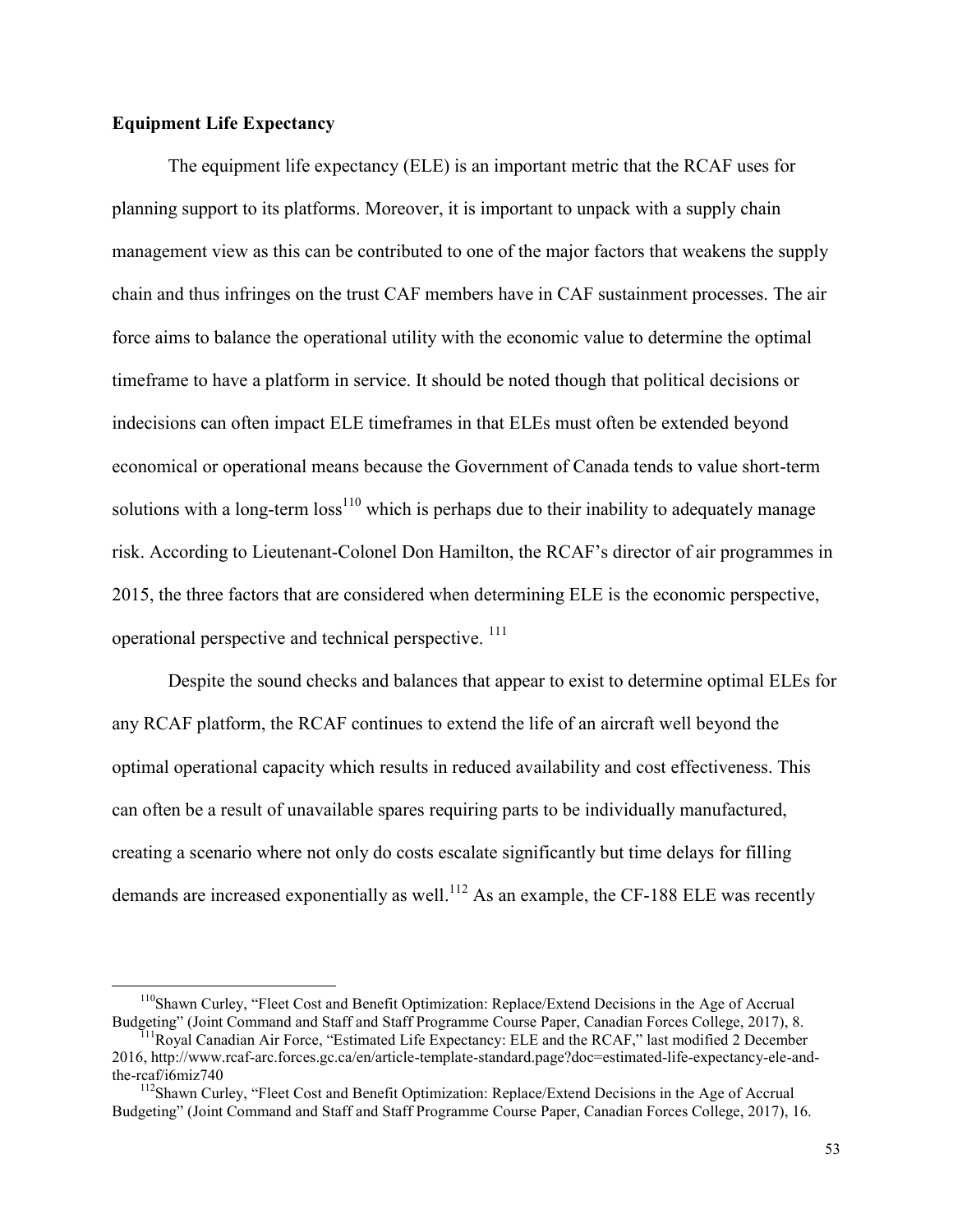extended to  $2025^{113}$  and there is an ongoing study to propose a new ELE of 2032. This is in direct contradiction to Public Services Procurement Canada's assessment in 2014 that identifies an ELE-extension to 2030 would result in a situation where Canada was the only nation still operating this aged fleet, making the sustainment costs associated to entertain this type of timeline unsupportable.<sup>114115</sup> What is unclear is whether negotiations or evaluations were completed to determine the supportability of this timeline from a spare parts perspective. The CF-188 fleet regularly experiences substantial delays in filling parts demands due to obsolescence. Granted, the Hornet replacement subject is an anomaly with the controversy surrounding the initial replacement project that has resulted in a significantly delayed procurement process, other fleets are not precluded from having ELEs extended beyond the three perspectives outlined above.

Thus it can be argued that although the RCAF may have good intentions to plan for the life expectancy of its platforms, initial projections are not necessarily reflective of how the government opts to execute budgetary allocations for replacement fleets. The RCAF acknowledges that parts obsolescence is a consideration when determining an ELE but it must be given additional evaluation to confirm that the supportability is well-understood and to ensure the cost of life extension does not surpass the replacement costs.<sup>116</sup> However, contracted supply support could potentially reduce this conundrum because the contractor will be required to

<sup>&</sup>lt;sup>113</sup>Director General Aerospace Engineering Program Management, "Estimated Life Expectancy (ELE) Change Request and Approval," DGAEPM: AEPM 218, 8 September 2014.

<sup>&</sup>lt;sup>114</sup>Public Services and Procurement Canada, "Summary Report – The Evaluation of Options for the Replacement of the CF-18 Fighter Fleet," last accessed 30 March 2018, https://www.tpsgc-pwgsc.gc.ca/appacq/amd-dp/air/snac-nfps/eorfcf18-eorcf18ff-eng.html.

<sup>&</sup>lt;sup>115</sup>Public Services and Procurement Canada, "Summary Report – The Evaluation of Options for the Replacement of the CF-18 Fighter Fleet," last accessed 30 March 2018, https://www.tpsgc-pwgsc.gc.ca/appacq/amd-dp/air/snac-nfps/eorfcf18-eorcf18ff-eng.html. It should be noted that the original ELE that was determined by the manufacturer based on other users was 2003; accordingly due to proactive fatigue management and structural repairs programs the CAF was initially able to extend the ELE to 2020.

<sup>116</sup>Shawn Curley, "Fleet Cost and Benefit Optimization: Replace/Extend Decisions in the Age of Accrual Budgeting" (Joint Command and Staff and Staff Programme Course Paper, Canadian Forces College, 2017), 24.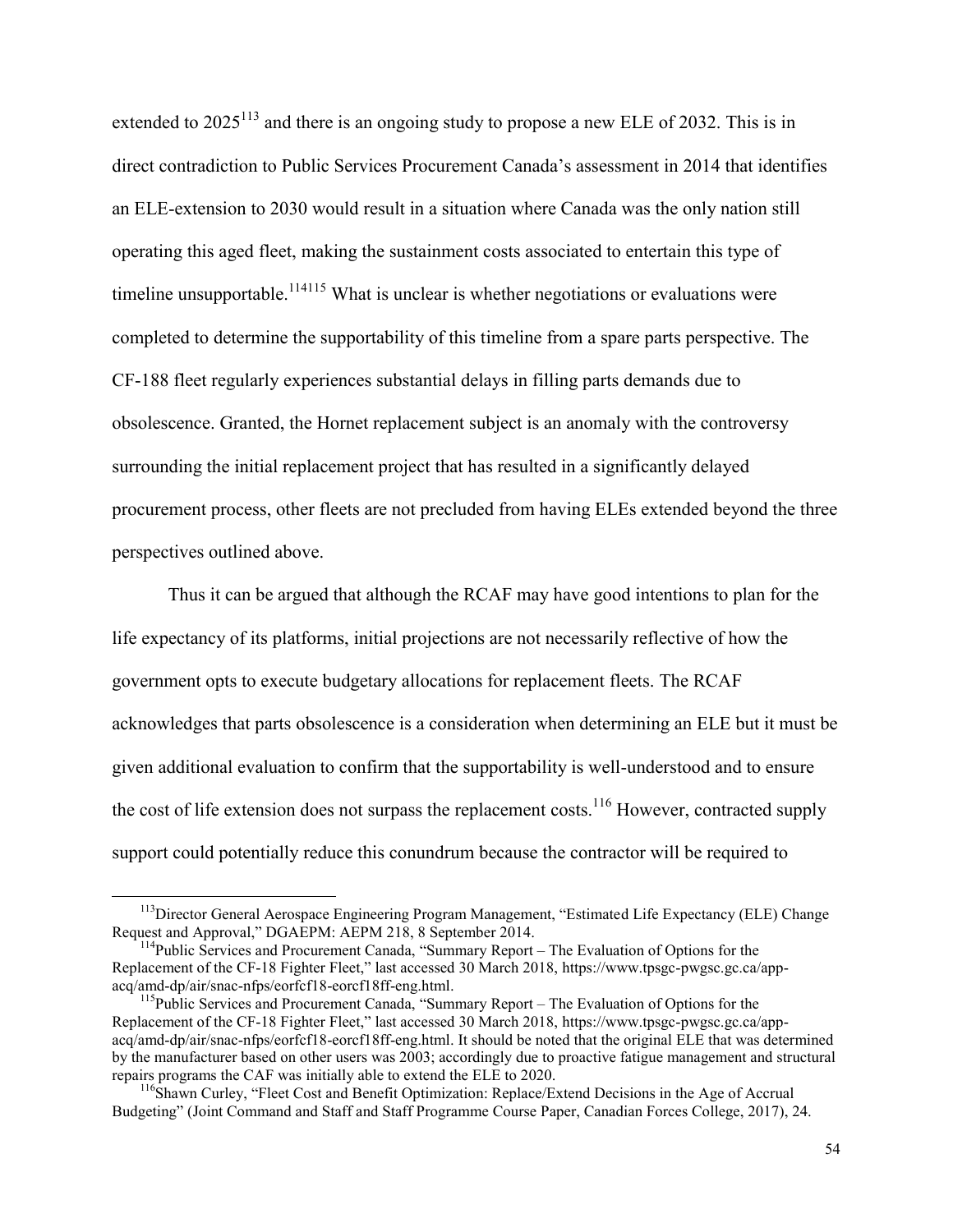maintain the platform at a set serviceability rate, thus mitigating, but not necessarily eradicating, the possibility of parts obsolescence. The following dialogue outlines aircraft availability versus yearly flying rate statistics for the six operational fleets whereby the supply chain is managed by the RCAF, followed by four of our fleets whose supply chain is contracted. Although this assessment is not a full study of either solution, and many other factors must be considered to determine the supportability of either option, it provides a solid foundation to generate discussion and perhaps question the way forward for the RCAF aircraft spares support structure. Of note, all platforms with a traditional supply chain are at least 35 years old and each one of them has had its ELE extended at least once. What does this mean with respect to how the RCAF plans the lifespan of its fleets? What does this say about the priority the government places on supporting its air power capability? One thing is certain; this challenge in and of itself makes it difficult to directly compare serviceability statistics against newer fleets with contracted support.<sup>117</sup>

The serviceability data that was used for this discussion was provided by DGAEPM's Data Analysis and Information Reporting Team and an aircraft is deemed serviceable if there are no outstanding work orders for that tail number. As a result, this does not necessarily mean it was not available for the flying program. Serviceability can be a very subjective number based on numerous variables such as the time of day statistics are given or any waivers that could be applied to a technical specification. By using the data from this section it provides an even playing field for each fleet; consequently, the individual serviceability rate for any given fleet is not important, nor is it necessarily 100% reflective of the serviceability of that fleet during that year, but it provides an equal footing to compare fleets. Additionally, the Supply Health

<sup>&</sup>lt;sup>117</sup>It should be understood that DGAEPM does not manage similar data sets for the CC-150 Airbus and CH-149 Cormorant since these fleets are fully contracted – the RCAF does not provide any support, be it logistics or maintenance, for either of these fleets – thus, the available data on these fleets includes YFR and costs. Also, the CH-148 Cyclone is too new to provide much value for comparison at this time but will still be discussed to outline the support construct for this fleet as it is the newest fleet in RCAF inventory.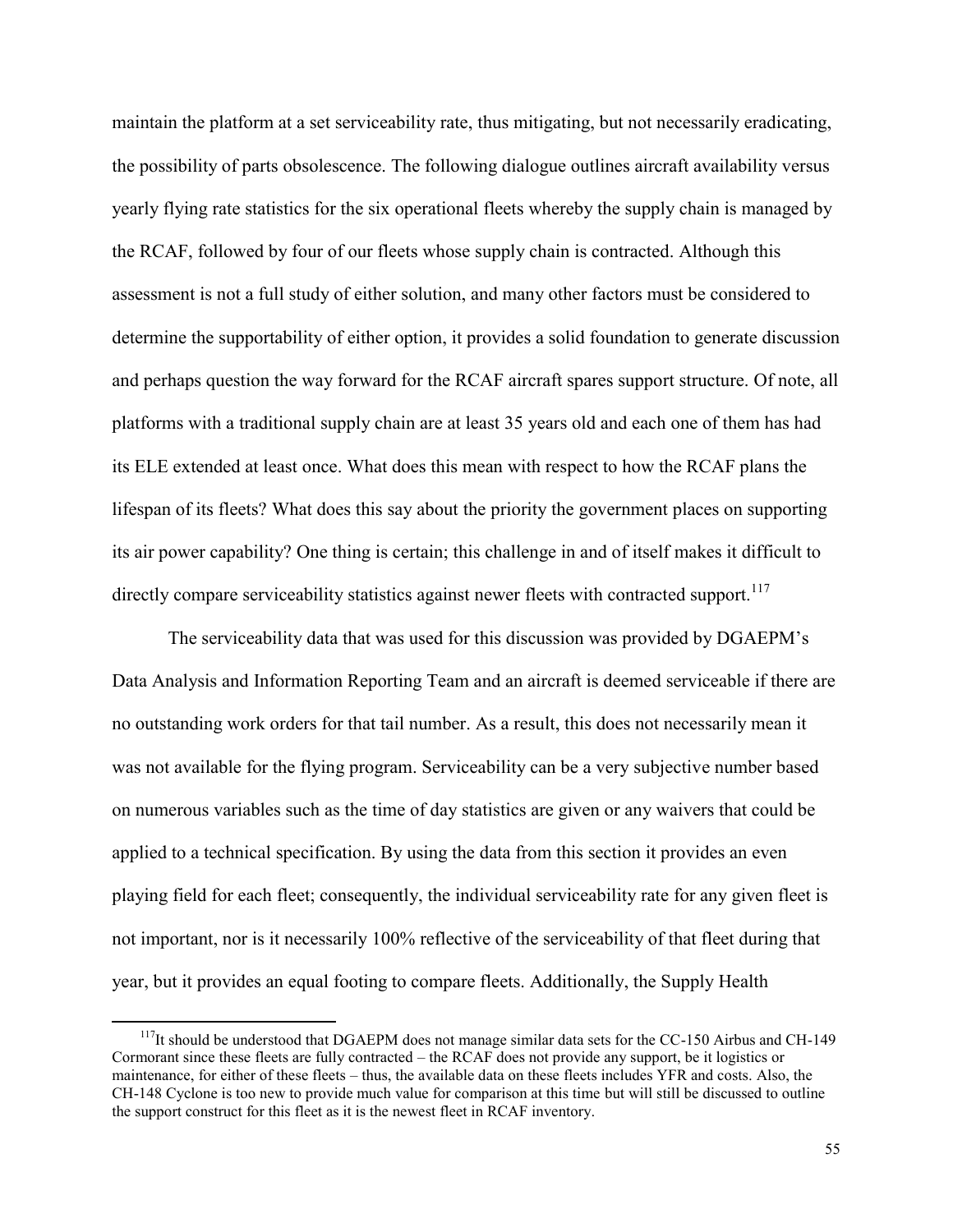Indicator data provided in a quarterly report to DGAEPM board of directors is mostly a qualitative analysis of an individual fleet's assessment of their supply chain. Oftentimes, quantitative data is not available to accurately reflect the current state of affairs so a subjective response is provided. This may is a biased approach to assess a supply chain; however, the perceived performance of a supply chain is equally important because it demonstrates the level of trust that is placed on the supply chain. Moreover, the individuals that are making their potentially subjective assessment of their respective supply chain's performance are often part of the decision-making team to determine future support structures and supply chain models.

#### **Traditional Supply Chain Models**

A traditional supply chain model is applied to most fleets that came in to service pre-1995. This means that these fleets are supported by a military-managed supply chain and spare parts are depot-stocked and each fleet should be supported by a military managed first and second line supply. With a traditional supply chain model, DND is responsible for the end-to-end management of the system, including forecasting requirements, procurement, warehousing and managing of the items. DRMIS is the system of record and is used to track and manage demands and usage. This does not preclude from specific systems having a contracted supply chain, such as the avionics systems for the CF-188 or the engines for the CC-130H, CP-140 and CF-188; however, the main sparing for these fleets are depot-stocked items.

1 Canadian Air Division (1 CAD) A4 Supply recently completed a survey where both supply and maintenance technicians at all rank and experience levels were able to provide feedback on their perception of the RCAF supply chain. This survey demonstrated that 49% of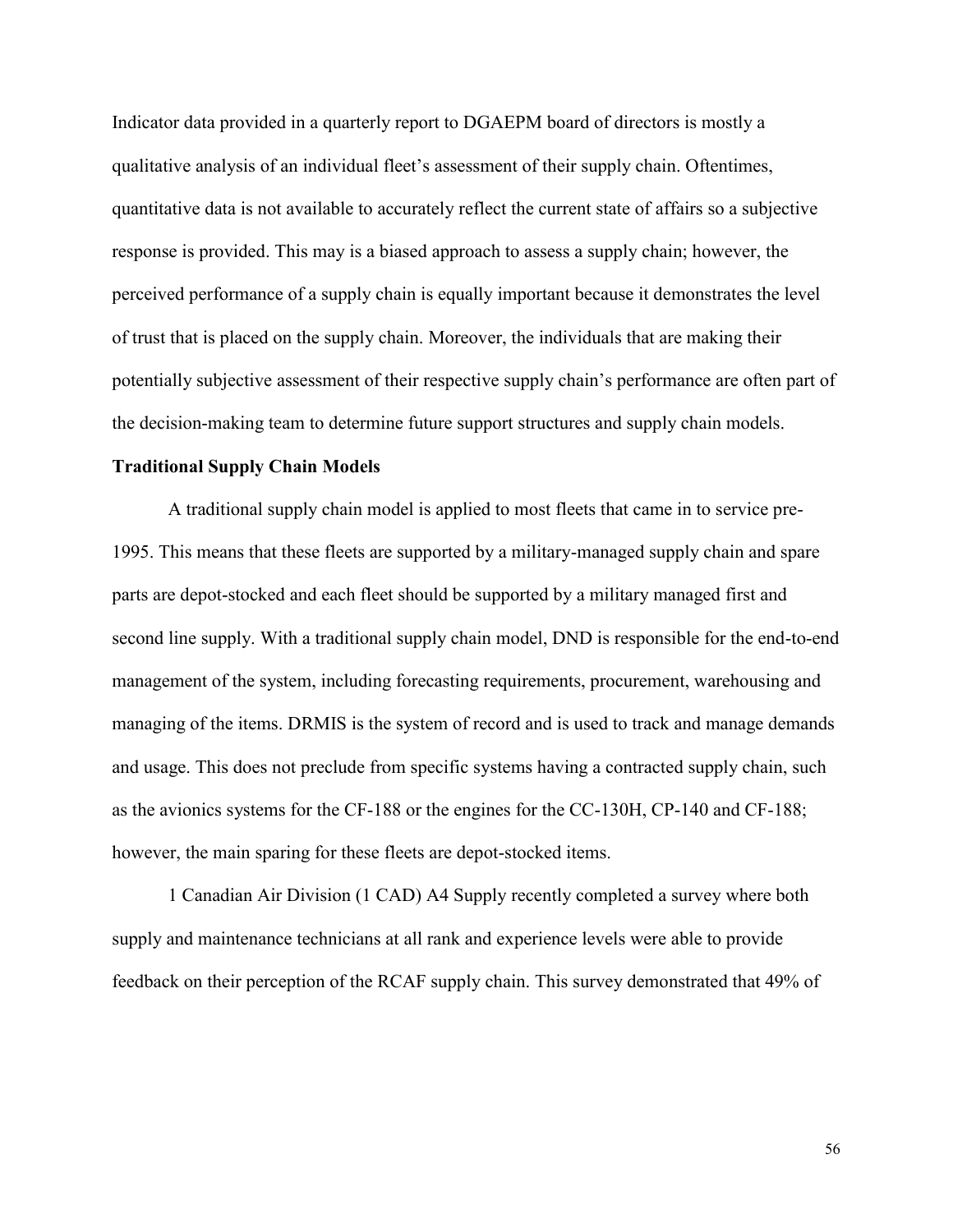respondents did not feel that supply was meeting their needs, with most of this satisfaction a result of parts unavailability or lagging delivery times.<sup>118</sup>

The CC-130H Hercules was procured between 1960 and  $1997<sup>119</sup>$  and will reach its endof-life expectancy (ELE) in 2021. The RCAF is currently conducting an ELE study to extend the fleet's life expectancy until 2025; however, they have already identified that several avionics components are not supportable past 2021 and the primary radar will be obsolete by  $2020$ .<sup>120</sup> The CC-130H, which operates at three main operating bases in Canada, and is being replaced by the CC-130J, is a traditional depot stocked platform meaning that the RCAF and CAF are fully responsible for the fleet's supply chain management. Although this is a fleet that should be fully transparent in DRMIS it is not without its own challenges. For instance, 8 Wing Trenton has historically managed the engines and propellers on a separate account. Consequently, in order to demand either of these items in support of any CC-130 aircraft a supply technician must contact an individual to manually request the items. As a result, the visibility of these parts in particular is low because they are not held on a traditional warehouse account and supply technicians have to manually request items which, since it is not an automated process, can impact the speed in which demands are filled.<sup>121</sup> Perhaps this is just one of the reasons that the CC-130H engines and propellers are now under a contracted support model and managed by Aero Standard.<sup>122</sup>

 Based on data from DGAEPM, this fleet has experienced an average of a 32% serviceability rate between FY10/11 and FY16/17. There was a spike in serviceability but a

<sup>&</sup>lt;sup>118</sup>A.E.M. Clouthier, A4 Supply 2, 1 Canadian Air Division Headquarters, Supply Improvement Questionnaire, Fall 2017.

<sup>119</sup>Government of Canada, "Maintaining Royal Canadian Air Force Aircraft Engines," last accessed 4 April 2018, http://www.rcaf-arc.forces.gc.ca/en/aircraft-current/cc-130.page.

 $120$ Royal Canadian Air Force, "Air Staff ELE Page," last accessed 29 March 2018, http://collaborationairforce.forces.mil.ca/sites/AirStaff/DAirProgramming/ELE/SitePages/Home.aspx.

<sup>&</sup>lt;sup>121</sup>DGAEPM, Supply Health Indicator, FY14/15 Q4 Report, FY15/16Q4 Report, and FY16/17 Q4 Report.

<sup>&</sup>lt;sup>122</sup>Government of Canada, "Maintaining Royal Canadian Air Force Aircraft Engines" last modified 3 February 2017, https://www.canada.ca/en/public-services-procurement/news/2017/02/maintaining-royal-canadian-forceaircraft-engines.html?wbdisable=true.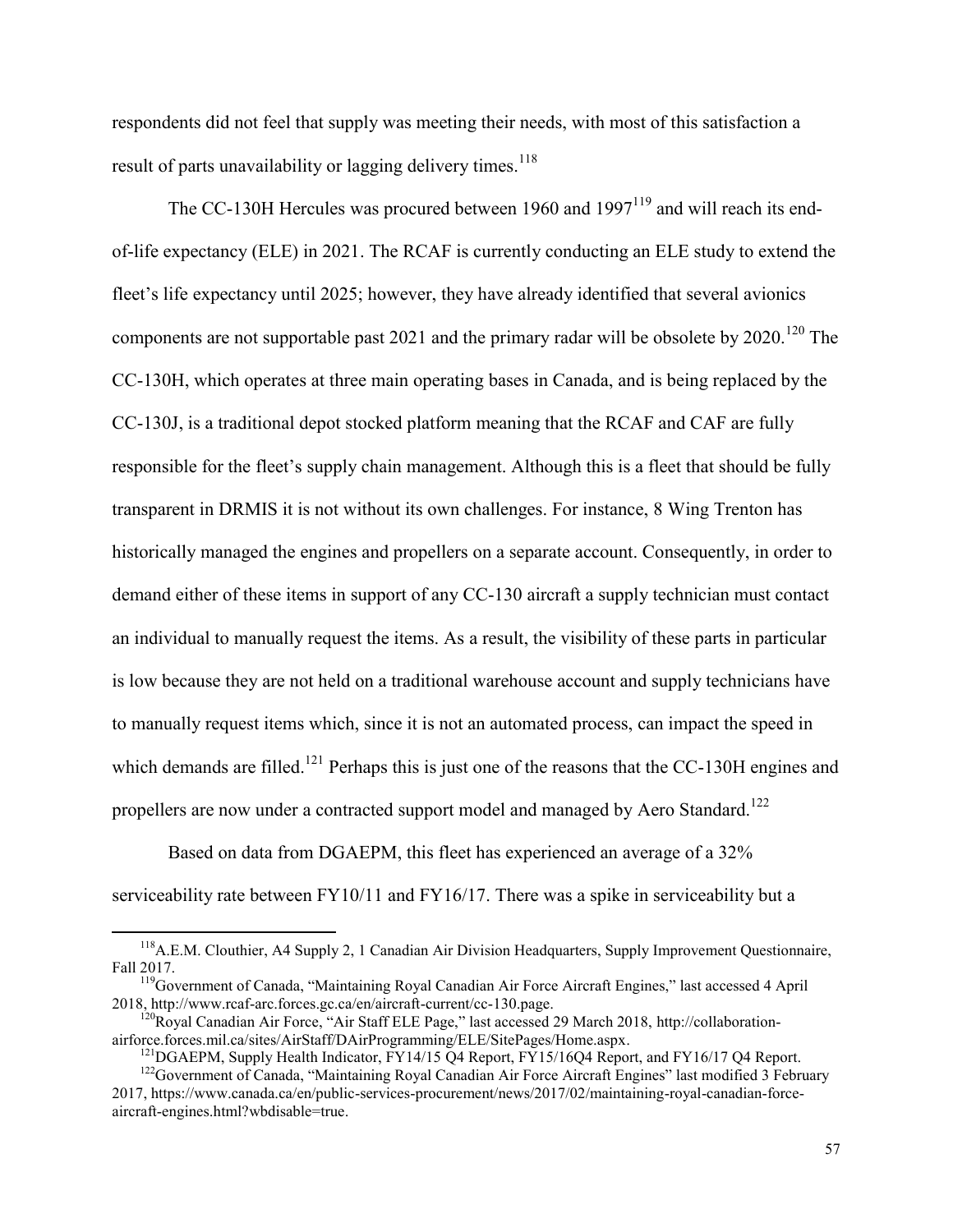slight decrease of YFR flown in FY14/15, which was the second year of service for the CC-130J.<sup>123</sup> The average maintenance hours compared to YFR for this fleet during this 7 year timeframe is 7.1 maintenance hours per flying hour.<sup>124</sup> In comparison to many other fleets of similar age, the supportability of this platform is relatively decent given the extended transition time between the H-model and J-model; in fact, after the CF-188 this fleet has the highest serviceability rate of all traditional supply chain platforms in RCAF inventory. Yet, the cost per flying hour averages  $$10,591.51<sup>125</sup>$  which appears to be value for money given the age of the fleet. It should be noted that this cost will most likely increase with the new propulsion group services contract that is just being implement now to manage the engines and propellers for this platform.

The CH-124 helicopters are between 49 and 55 years old, the oldest fleet in RCAF inventory,<sup>126</sup> yet has a fairly low average flying hour cost compared to other traditionally supported fleets at  $$8,070.32$ .<sup>127</sup> This fleet, whose ELE is 31 December 2018,<sup>128</sup> operates out of two main operating bases. Like the CC-130 Hercules, it is a traditional platform where the endto-end supply chain management for the fleet is performed by uniformed supply technicians; all aircraft spares belong to DND and are depot stocked items.

Based on data from DGAEPM, this fleet has experienced an average of 18.5% serviceability rate between FY10/11 and FY16/17. It should be noted that during this timeframe

<sup>&</sup>lt;sup>123</sup>The CC-130J's support concept will be outlined in the contracted supply chain model portion below.

<sup>&</sup>lt;sup>124</sup>Greg Gagne, Data Analysis and Information Reporting Team Lead, DGAEPM, email correspondence with author, 7 January 2018.

<sup>&</sup>lt;sup>125</sup>Matthew Wereley, Division Business Planner, DGAEPM, email correspondence with author, 21 December 2017.

<sup>126</sup>T.F.J. Leversedge, *Canadian Combat and Support Aircraft: A Military Compendium* (St. Catharines: Vanwell, 2007), 226.

<sup>&</sup>lt;sup>127</sup>Matthew Wereley, Division Business Planner, DGAEPM, email correspondence with author, 21 December 2017.

<sup>&</sup>lt;sup>128</sup>Royal Canadian Air Force, "Air Staff ELE Page," last accessed 29 March 2018, http://collaborationairforce.forces.mil.ca/sites/AirStaff/DAirProgramming/ELE/SitePages/Home.aspx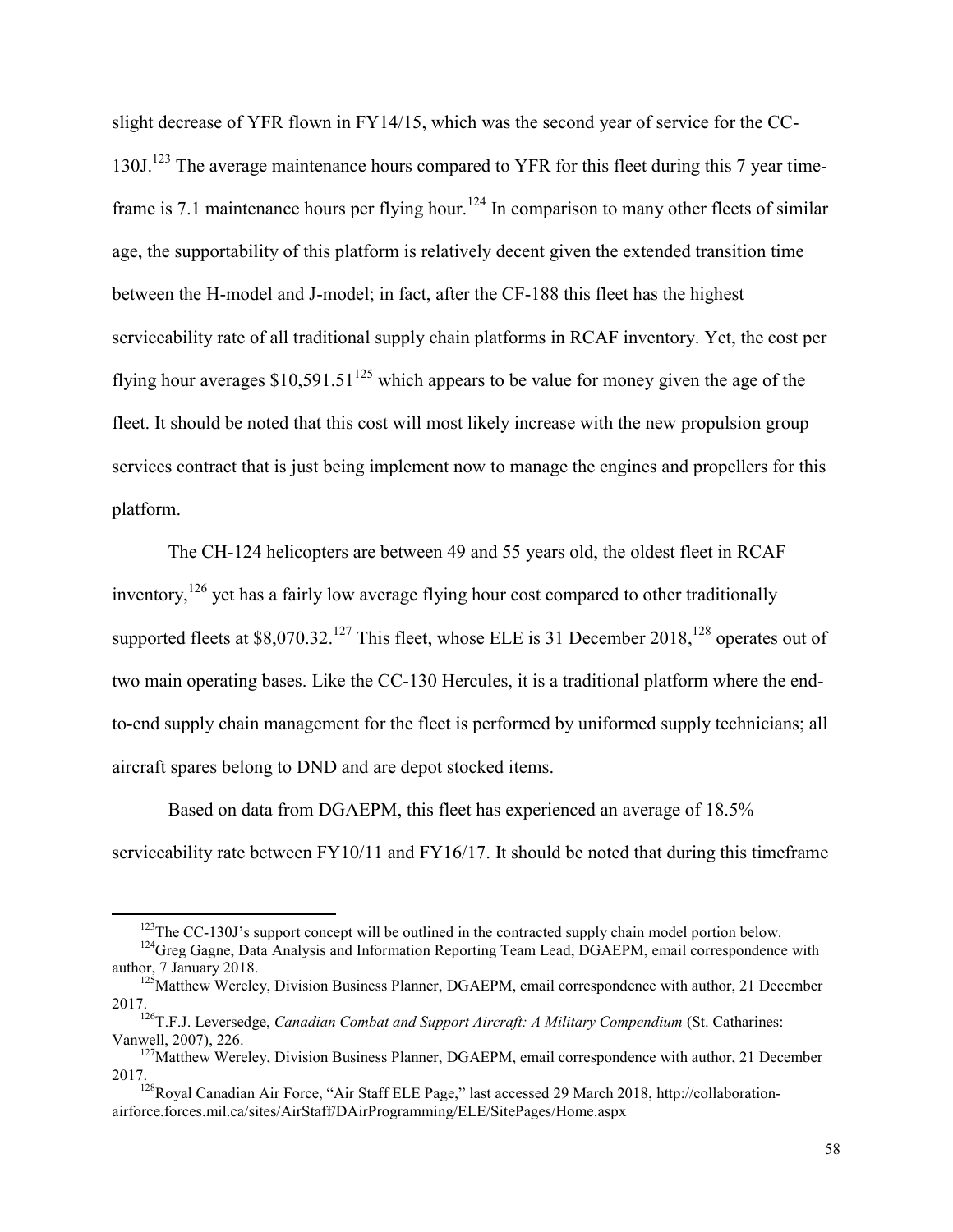the fleet experienced serviceability rates as low as 13.2% while in FY16/17 the serviceability rate was as high as 26.7%. Without further analysis, the reason for this anomaly is unknown. The average YFR flown during this period was still 7487 hours while the maintenance rate is 8.43 maintenance hours to one flying hour.<sup>129</sup> Although the serviceability of this aircraft is low, the age of the fleet must be taken into consideration. The constant pressure on the supply chain to meet demands is a challenge to satisfy as reflected in table 4.1 which demonstrates that this fleet has one of the lowest serviceability stats in the RCAF. However, based on the Q4 Supply Health Indicator reports for the past three fiscal years, the sparing has improved in FY16/17 for this fleet through a lower number of HPRs and shorter HPR response times.<sup>130</sup>

Procured in  $1967<sup>131</sup>$  and with a current fleet of only six, the CC-115 Buffalo can be expected to have supply chain challenges. Yet, given the serviceability status over the past seven fiscal years, the platform has comparatively good statistics. This fleet is over 50 years old, which one could reasonably conclude that it could be difficult to command the aircraft spares support required from industry, especially because the RCAF inventory is so small. This is often a problem for RCAF fleets whose ELEs become extended.<sup>132</sup> Often Original Equipment Manufacturers (OEMs) no longer fabricate the parts required for RCAF platform models or they are unwilling to fabricate the limited quantity the RCAF would require. This can mean that technicians are frequently waiting for several months, if not years, for Life Cycle Materiel

<sup>&</sup>lt;sup>129</sup>Greg Gagne, Data Analysis and Information Reporting Team Lead, DGAEPM, email correspondence with author, 7 January 2018.

<sup>&</sup>lt;sup>130</sup>DGAEPM, Supply Health Indicator, FY14/15 Q4 Report, FY15/16Q4 Report, and FY16/17 Q4 Report. <sup>131</sup>T.F.J. Leversedge, *Canadian Combat and Support Aircraft: A Military Compendium* (St. Catharines: Vanwell, 2007), 144.

<sup>&</sup>lt;sup>132</sup>Royal Canadian Air Force, "Air Staff ELE Page," last accessed 29 March 2018, http://collaborationairforce.forces.mil.ca/sites/AirStaff/DAirProgramming/ELE/SitePages/Home.aspx As of 17 Dec 14 the CC115 Buffalo ELE was extended to 2020. As of December 2014, the ELE for the CC138 Twin Otter was extended from 2015 to 2025.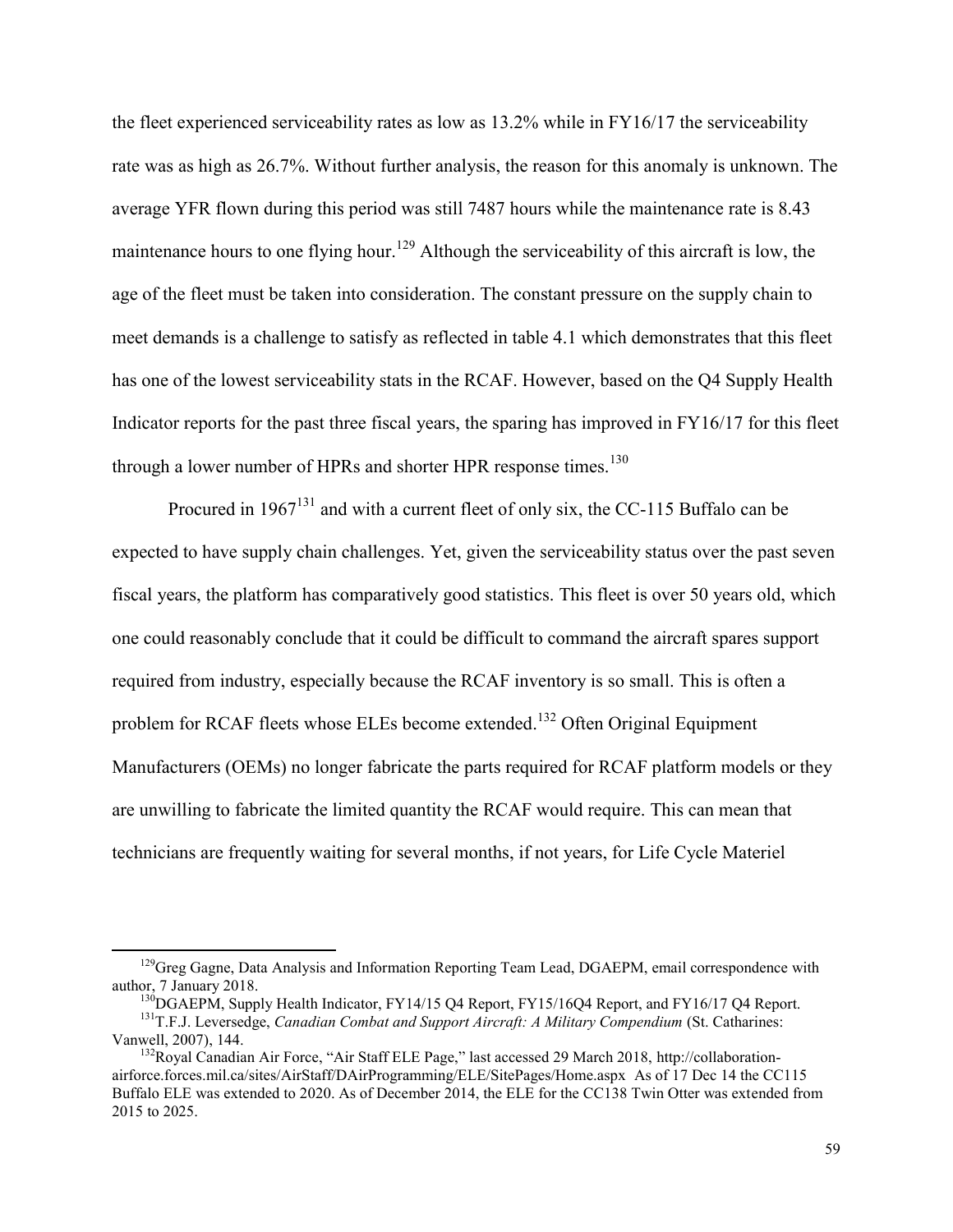Managers (LCMMs) to contract and procure a replacement part.<sup>133</sup> Yet, even with these challenges, this fleet has remained relatively stable in the last seven years due to the WSM team's flexibility and foresight. This fleet does not have qualitative data on the performance of its supply chain; but it has had to have aircraft parts reversed engineered because many parts are no longer fabricated or the OEM has advised alternate or substitute parts due to obsolescence challenges.<sup>134</sup> Based on data from DGAEPM, the CC-115 Buffalo platform showed a serviceability rate of 29.9% with an average of 10.87 maintenance hours per flying hour<sup>135</sup> and the average cost per flying hour over the same seven years was comparatively low at  $$7,600.95$ <sup>136</sup>

In comparison, a fleet with a similar mission and similar age, the CC-138 Twin Otter averaged a 40% serviceability rate with only 2.38 maintenance hours per flying hour.<sup>137</sup> More astonishing is that the average cost per flying hour is unparalleled at just \$1,383.65.<sup>138</sup> This fleet of four aircraft was procured in 1970.<sup>139</sup> With a 48 year life-span currently, it is expected that the Twin Otter would have significant supply chain issues but that is not the case, in comparison to the rest of the RCAF platforms, except for RCAF unique items, parts are readily available for this fleet.<sup>140</sup> With additional time, it would be worthwhile to investigate how this fleet's support arrangement has differed than many of the other traditional supply chain fleets as, given its age and the small fleet size; one could expect to have increased challenges with its supply chain. One

<sup>&</sup>lt;sup>133</sup>DGAEPM, Supply Health Indicator, FY14/15 Q4 Report, FY15/16Q4 Report, and FY16/17 Q4 Report.

<sup>&</sup>lt;sup>134</sup>DGAEPM, Supply Health Indicator, FY14/15 Q4 Report, FY15/16Q4 Report, and FY16/17 Q4 Report.

<sup>&</sup>lt;sup>135</sup>Greg Gagne, Data Analysis and Information Reporting Team Lead, DGAEPM, email correspondence with author, 7 January 2018.

<sup>&</sup>lt;sup>136</sup>Matthew Wereley, Division Business Planner, DGAEPM, email correspondence with author, 21 December 2017.

<sup>&</sup>lt;sup>137</sup>Greg Gagne, Data Analysis and Information Reporting Team Lead, DGAEPM, email correspondence with author, 7 January 2018.

<sup>&</sup>lt;sup>138</sup>Matthew Wereley, Division Business Planner, DGAEPM, email correspondence with author, 21 December 2017.

<sup>139</sup>T.F.J. Leversedge, *Canadian Combat and Support Aircraft: A Military Compendium* (St. Catharines: Vanwell, 2007), 145. This particular model was originally designed for naval use on an aircraft carrier.

<sup>&</sup>lt;sup>140</sup>DGAEPM, Supply Health Indicator, FY14/15 Q4 Report, FY15/16Q4 Report, and FY16/17 Q4 Report.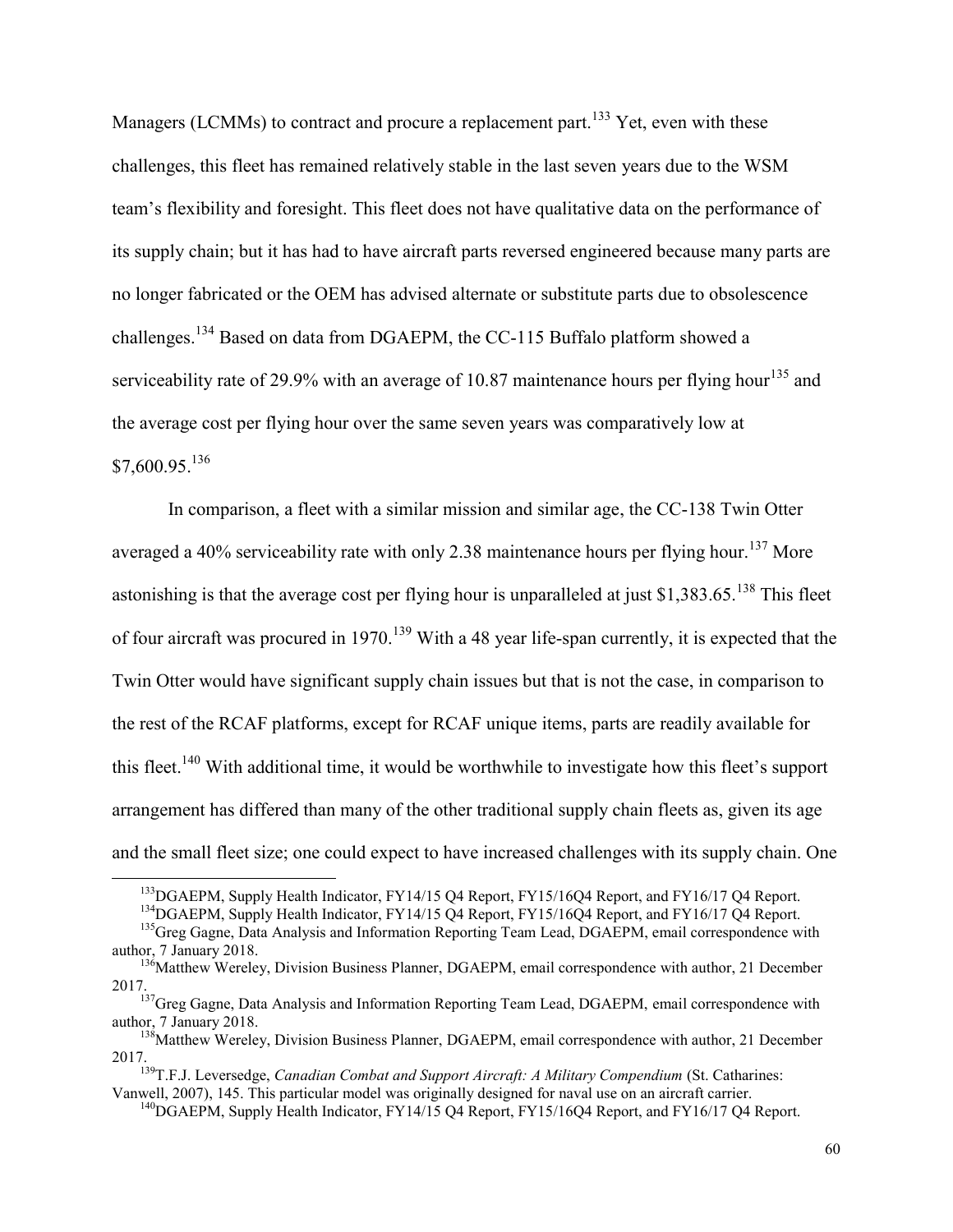reason for this anomaly could be that this fleet is not one with significant RCAF modifications thus there is abundant spares providers. One of the challenges the RCAF faces when supporting its fleets, is the unique modifications that are performed to meet the air force's exact specifications which can create support challenges as the fleets age and other nations to not share the same modifications; this is the situation with the CF-188 Hornet. The CAF required a number of solely Canadian modifications that were incorporated into the contract design such as changes for uniquely Canadian weapons, a power searchlight, a modified survival kit and a land-based landing system.<sup>141</sup>



**Table 4.1 – Average Serviceability Percentage Rates by Fleet from FY10/11 to FY16/17** 

Source: Greg Gagne, Data Analysis and Information Reporting Team Lead, DGAEPM, email correspondence with author, 7 January 2018.

<sup>141</sup>T.F.J. Leversedge, *Canadian Combat and Support Aircraft: A Military Compendium* (St. Catharines: Vanwell, 2007), 208.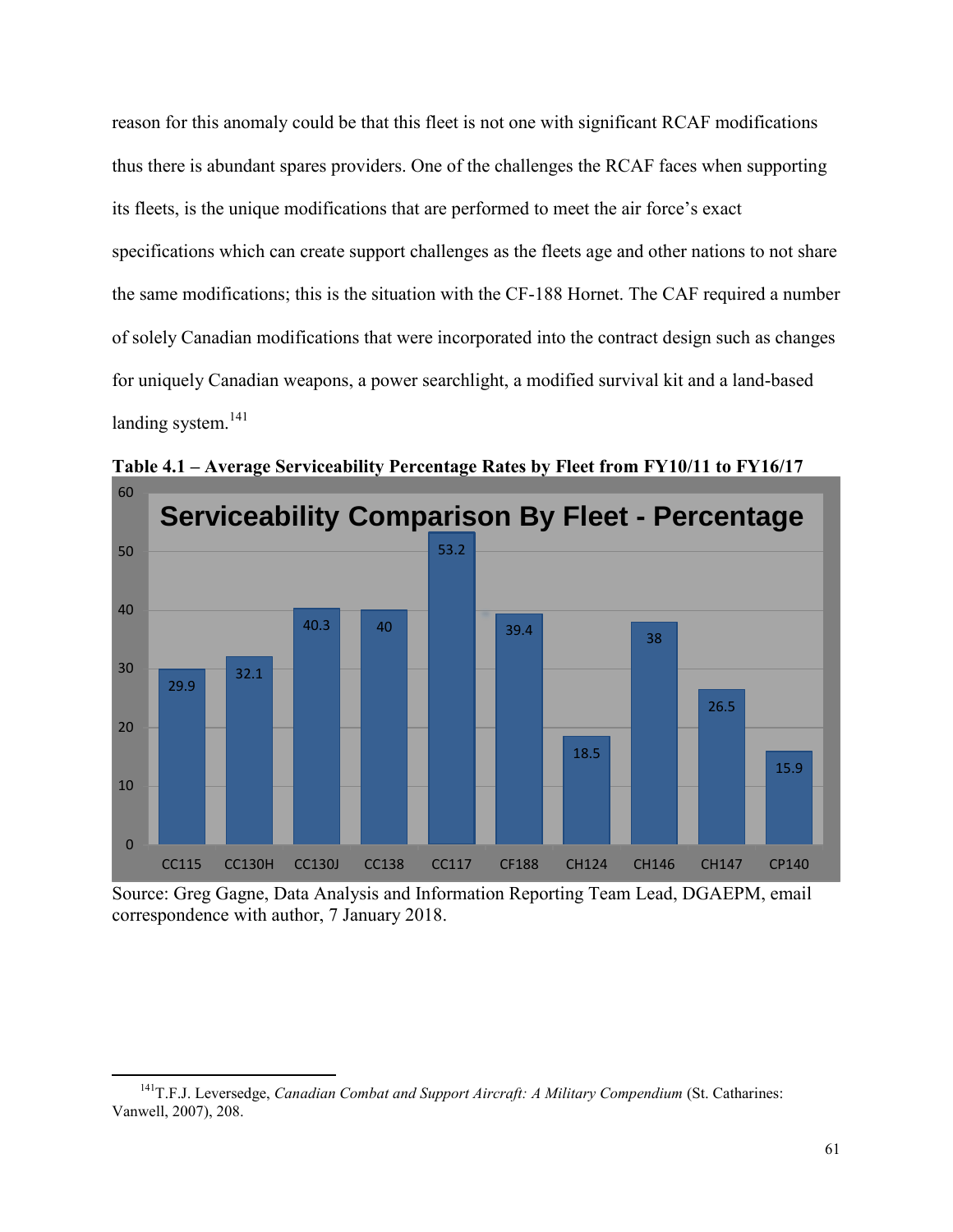Canada was the first export country of  $F/A-18$  Hornet,<sup>142</sup> which came into service from 1982 to 1988 and has already been depleted by almost half over the last 35 years. It is a constant struggle to support this fleet in a timely manner and oftentimes technicians experience unacceptable wait times due to parts unavailability. However, based on table 4.1 this fleet experiences the highest serviceability rates of all traditional supply chain platforms in RCAF inventory; but the cost per flying hour is reflective of this serviceability rate at \$66,440.06.<sup>143</sup> It should be understood that a fighter aircraft is expected to have higher costs due to the technical nature of the systems required for this type of capability. Additionally, due to the extensive avionics and structural upgrades required to allow the platform to meet the extended ELEs, the sustainment costs for the Hornet have increased accordingly. The CF-188 Hornet weapons system management (WSM) team is currently investigating the viability of contracting their Primary Air Vehicle (PAV) support to industry because they are so dissatisfied with the traditional supply chain's ability to be responsive to demands. Yet, since February 2015, the previously used HPR database has been decommissioned, thus qualitative data does not exist on how well the supply chain is performing.<sup>144</sup> It can be noted though that the last qualitative data reported, reflected an average wait time of 6.4 days for an HPR which is not acceptable, assuming all demands were validated as HPRs.<sup>145</sup> However even currently, the CF-188 has segments of its supply chain, such as avionics and engine support, contracted out to industry under the OWSM concept. Under this contract, the CAF still owns and stocks all aircraft spares but the contractor performs the first line support at the respective bases. As a result, the

<sup>142</sup>T.F.J. Leversedge, *Canadian Combat and Support Aircraft: A Military Compendium* (St. Catharines: Vanwell, 2007), 208.

<sup>&</sup>lt;sup>143</sup>Matthew Wereley, Division Business Planner, DGAEPM, email correspondence with author, 21 December 2017.

<sup>&</sup>lt;sup>144</sup>DGAEPM, Supply Health Indicator, FY14/15 Q4 Report, FY15/16Q4 Report, and FY16/17 Q4 Report. <sup>145</sup>DGAEPM, Supply Health Indicator, FY14/15 Q4 Report.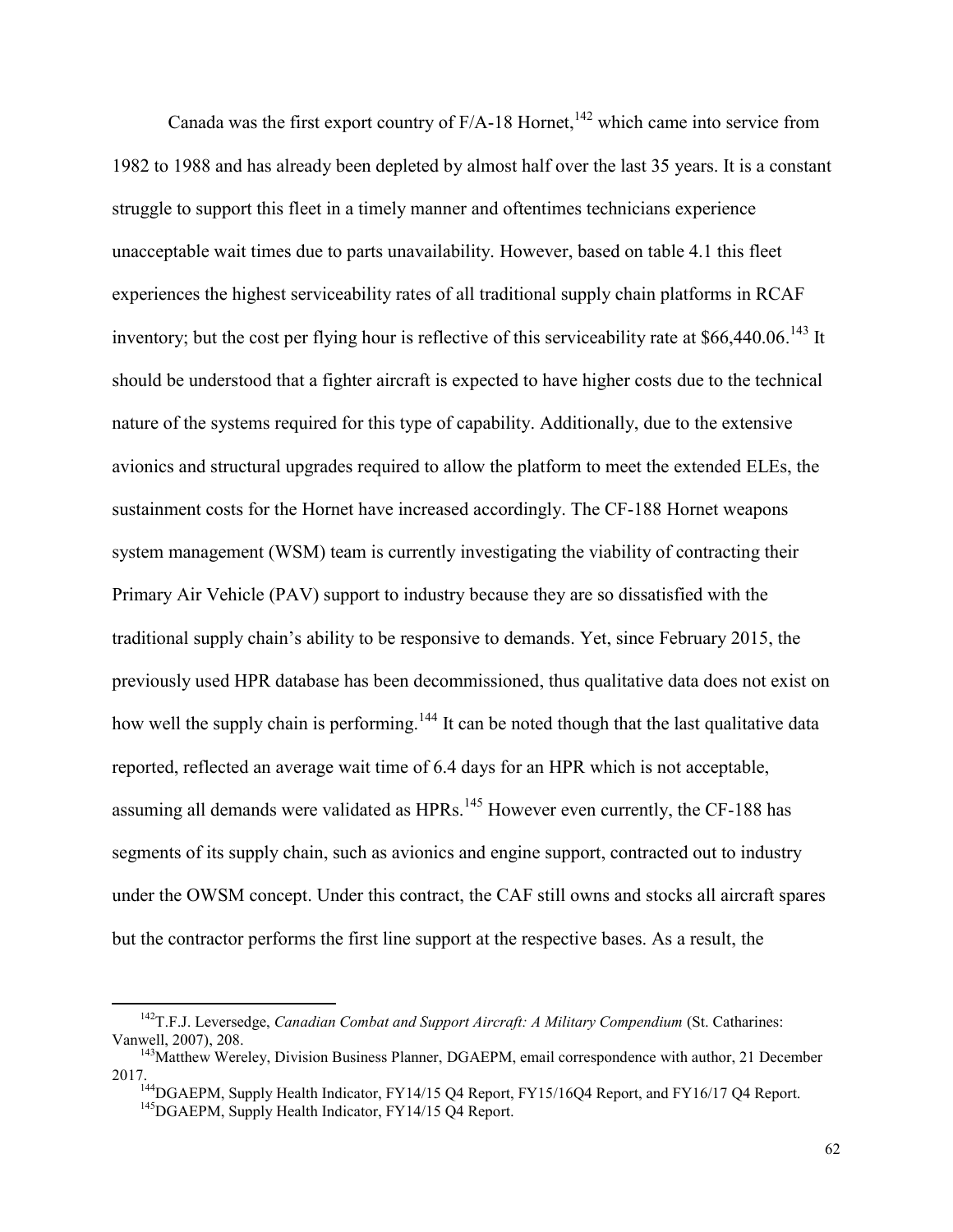maintenance technicians have three separate supply chains to understand and utilize to support a single platform.<sup>146</sup> As mentioned previously, the ELE for this platform is expected to extend the life of this fleet well past 50 years of service thus parts obsolescence, which has been an issue for at least the last decade, will further deteriorate. Based on data from the data analysis and information reporting team at DGAEPM, this fleet has experienced an average of 39.4% serviceability rate over the last 7 fiscal years. The average YFR for this fleet is 13570, which saw a spike in FY11/12 with a YFR of 15049. The fleet requires 15.97 maintenance hours per flying hour.<sup>147</sup> It can be safely expected that this figure will increase as the fleet ages; currently the fleet is expected to operate until 2025 and discussions have begun to propose a new ELE of  $2032$ <sup>148</sup> Given the ELE extension expected for this fleet, a PAV contract may be optimal; however, it is not well understood if a thorough analysis from a spare parts perspective has been completed to determine the viability of this contract.

Operating out of two main operating bases, the CP-140 Aurora is also an aging aircraft that was initially purchased in 1980.<sup>149</sup> As a result, this fleet experiences significant supply chain issues which has negatively impacted operations; reflected with its average of 15.9% serviceability between FY10/11 and FY16/17. The data shows that this fleet requires, on average, 14.99 maintenance hours per flying hour<sup>150</sup> and costs an average of \$18,107.50 per

<sup>&</sup>lt;sup>146</sup>Eric Rheaume, "Towards an Equilibrium Between RCAF and Contracted Maintenance Following the Procurement of the CF-188 Replacement(s)" (Joint Command and Staff Programme Course Paper, Canadian Forces College, 2017), 68.

 $147G$ reg Gagne, Data Analysis and Information Reporting Team Lead, DGAEPM, email correspondence with author, 7 January 2018.

<sup>&</sup>lt;sup>148</sup>Royal Canadian Air Force, "Air Staff ELE Page," last accessed 29 March 2018, http://collaborationairforce.forces.mil.ca/sites/AirStaff/DAirProgramming/ELE/SitePages/Home.aspx

<sup>149</sup>T.F.J. Leversedge, *Canadian Combat and Support Aircraft: A Military Compendium* (St. Catharines: Vanwell, 2007), 195.

<sup>&</sup>lt;sup>150</sup>Greg Gagne, Data Analysis and Information Reporting Team Lead, DGAEPM, email correspondence with author, 7 January 2018.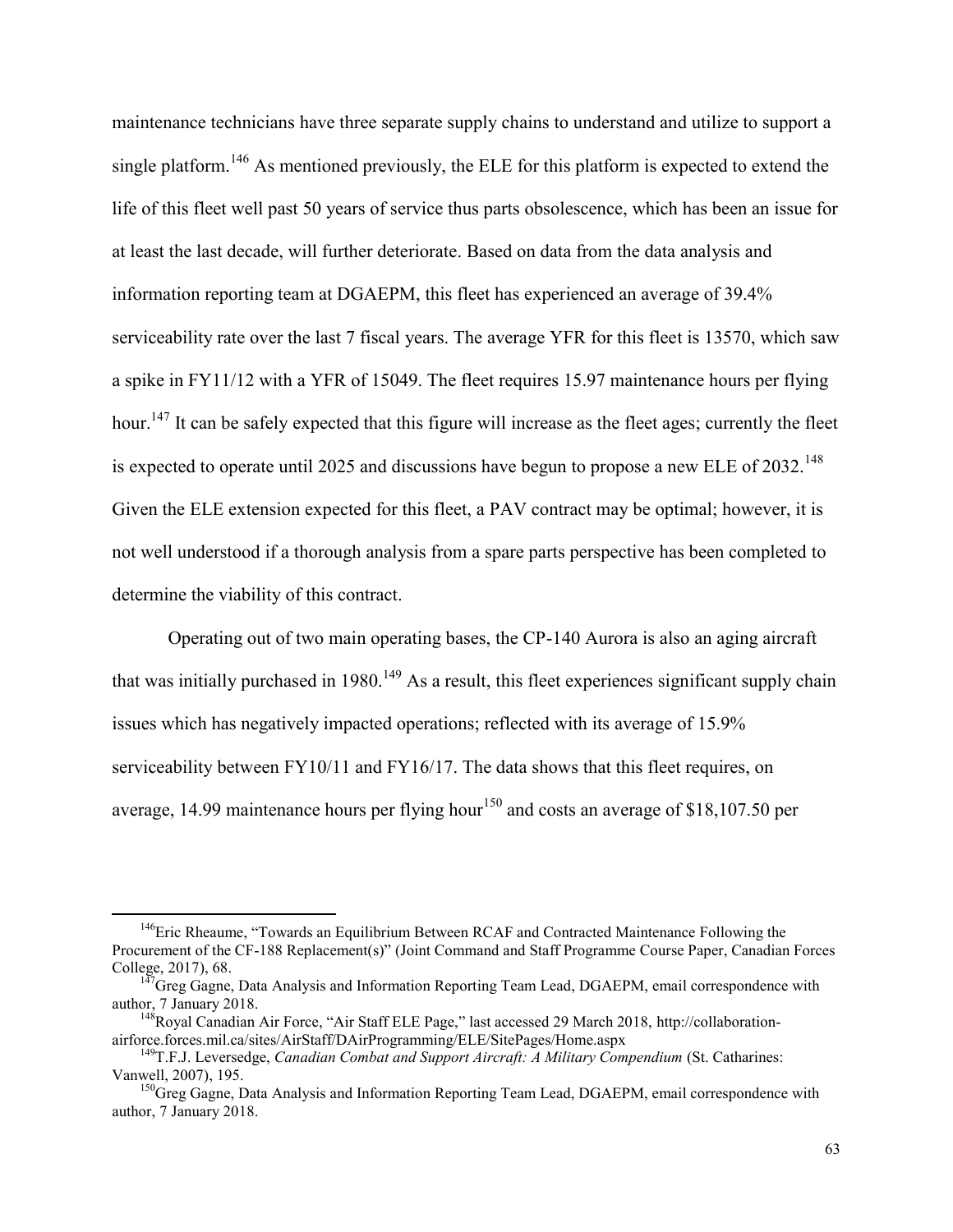flying hour.<sup>151</sup> The operating costs for this fleet are reflective of the highly technical avionics suites required for an intelligence, surveillance and reconnaissance (ISR) platform. Like with the CF-188, DGAEPM is currently re-writing the CP-140 Aurora PAV contract and is analyzing the viability of a contracted supply chain model.

It is difficult for the CAF supply chain to meet the needs of the platforms that use a traditional supply chain because each of these platforms are quite old and spare parts are difficult to source. As a result, it is difficult for anyone to use the current supply chain's perceived performance as a measure of how effective traditional supply chain programs are and to determine if a contracted spares program would provide better support to operations. Every RCAF fleet that operates with a traditional supply chain that is managed end-to-end by DND experiences significant aircraft spares availability challenges due to the age of the fleet. Consequently, it is not as simple as just determining that traditional supply chain support is weak; one must take into consideration all of the contributing factors when making this assessment. Yet it appears that the subjective supply chain data based on aged aircraft plays a large role in determining the supply chain construct for a new capability. It is acknowledged; however, given the weaknesses of DRMIS, it can be exceedingly difficult to verify data and complete a thorough analysis.

There is a belief that contracting spares support is more efficient and cost-effective for the forces but data that is used to determine the efficiency of the supply chain is often qualitative. For instance, DGAEPM produces a quarterly report that includes a Supply Health Indicator that assesses the supply support for each fleet; however, these reports are based on qualitative data vice quantitative data because quantitative data is not readily available for evaluation and

<sup>&</sup>lt;sup>151</sup>Matthew Wereley, Division Business Planner, DGAEPM, email correspondence with author, 21 December 2017.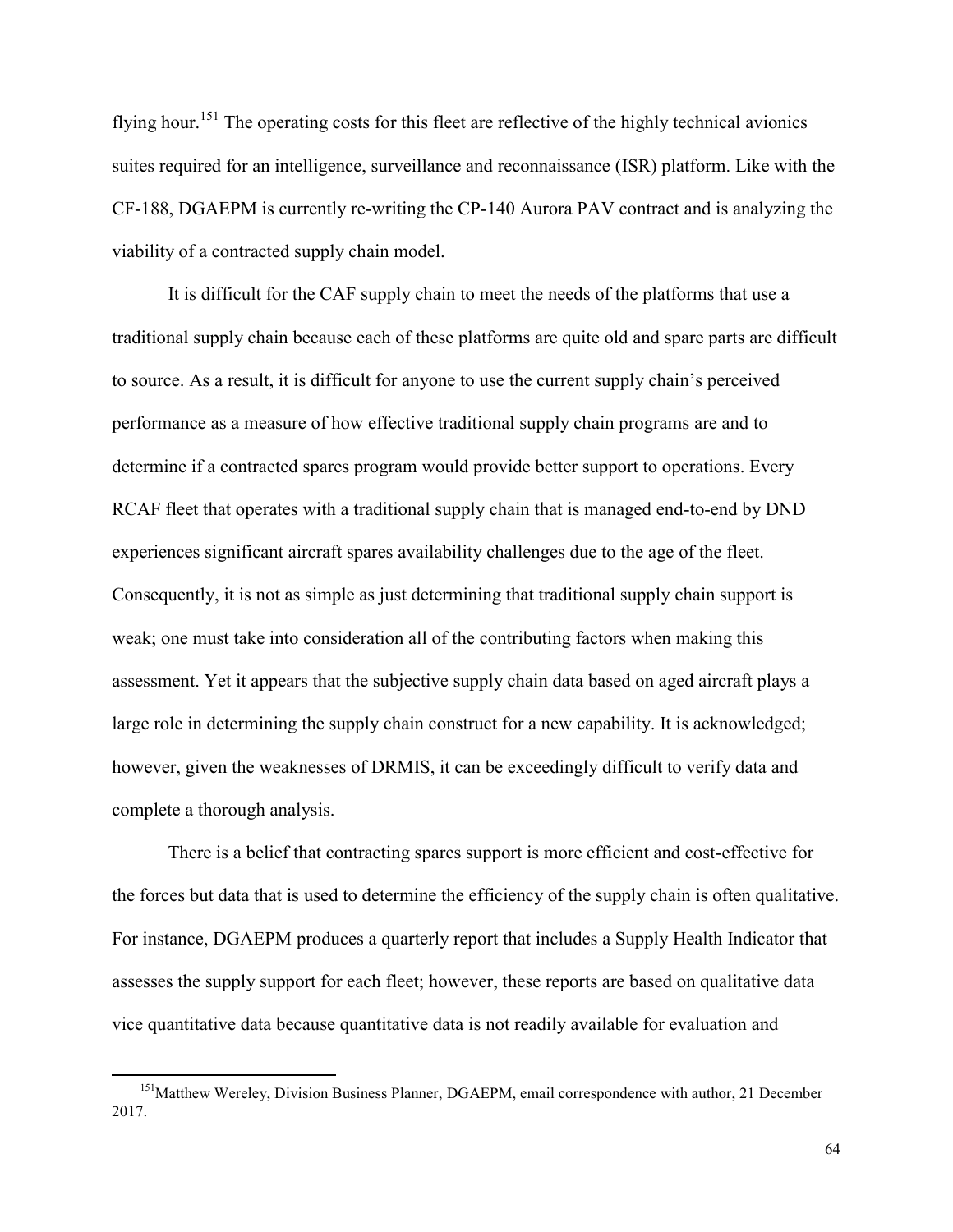measurement. This holds true even for contracted fleets, reinforcing the conundrum of which support construct is optimal for the RCAF. As seen in the next section, there are definite benefits of a contracted support structure; however, there are inherent drawbacks and even weaknesses as well.

#### **Contracted Supply Chain Models**

 $\overline{a}$ 

A contracted supply chain model is one in which a contractor has a primary role at some point in the supply chain. In the CAF there is a desire to have a flexible contracting model; whereby project management offices can determine the optimal level of contract support required based on individual fleet requirements. As a result, the RCAF has fleets where the entire supply chain is contracted, such as the CC-177 or the CH-149. This means that the contractor does not just procure, manage and warehouse the spare parts; they own all of the spares until the RCAF has a requirement. This creates a situation where DND has limited risk from a support perspective and limited upfront costs associated with the initial procurement. Another contract model that is employed is that of the CH-146 where DND owns all the spare parts but Bell Textron performs all second and third line supply activities and is required to ship spare parts anywhere in the world the RCAF requires. In this particular model, the RCAF employs uniformed supply technicians at first line units and any RCAF unique items, referred to as mission kit items, are managed and stocked through the traditional supply chain.<sup>152</sup>

 The varied level of support within each contract creates a layer of complexity for the RCAF because one must have a basic working knowledge of each specific contract versus a

 $152$ It is worthwhile to note that, based on the author's experience as 1 Wing A4 Logistics and DAP 3, mission kits tend to have challenging tracking methods because they are tracked by military supply technicians outside the contractor's IT system. For instance, during the author's posting with 1 Wing Headquarters, she was never able to get a clear list from the WSM, headquarters staff or the first line supply technicians what items were tracked in the Canadian Forces Supply System (CFSS) and what items were strictly managed on the contactor's system. This lack of clarity created additional work for supply technicians.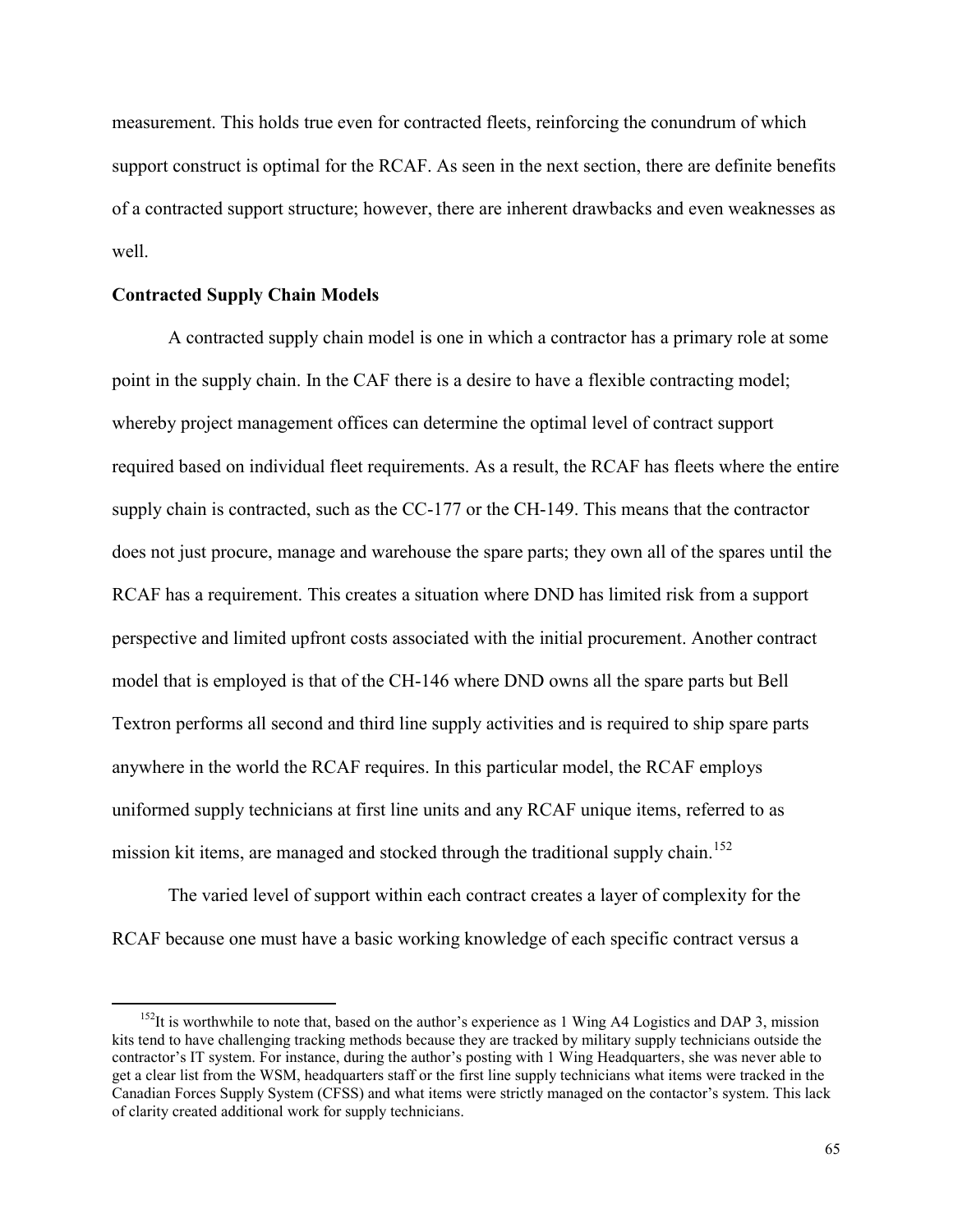generic contracted supply chain model. As mentioned, personnel must learn the support construct for these fleets on-the-job and there is a risk of not developing a level of expertise that is more readily attained when the supply chain is not specific to a platform. The complexity of this model is magnified at first and second line units where members are often not privy to contract details and have pressures to support a commander's mission; decisions can be made locally that contradict a contract or transfer efforts from a contractor to the military, which inherently defeats the purpose of a contracted supply chain. As an example, the author has been in a situation where a contractor was unable to staff a critical second line position and the supported unit requested a military supply technician to fill the interim gap. However, the contract and the contractor's obligation were never provided and it was unclear if the WSM was made aware of the situation to ensure that the contractor was penalized accordingly.<sup>153</sup> Another more generic example that is often experienced is a contractor's inability to expeditiously ship spare parts anywhere in the world, as has been experienced with the Chinook fleet.<sup>154</sup> Repeatedly, because contractors do not have the same customs exemptions that are afforded to the CAF, they cannot meet operational timelines.<sup>155</sup> To solve this, the contractor will thus ship items on CAF resupply flights which ultimately means two things: that the RCAF could be paying for the shipment of those items twice, both directly and indirectly; and that if there are any delays in meeting the specified turnaround time it would be difficult for the RCAF to determine if the contractor met its contractual obligations. As a result, the need to ensure that contractual obligations are not implicated from a military perspective, contractor spares are often given special treatment when

<sup>&</sup>lt;sup>153</sup>Based on author's experiences as Officer Commanding Supply and Foods Services at 4 Wing Cold Lake from July 2011-July 2014.

<sup>&</sup>lt;sup>154</sup>Lyndon Crowder, Director Air Procurement 8-3, DGAEPM, email correspondence with author, 24 April 2018.

<sup>&</sup>lt;sup>155</sup>Based on author's experiences as 1 Wing A4 Logistics from August 2008-November 2009 and at JTF-Afg Wing Logistics Officer from November 2009-September 2010.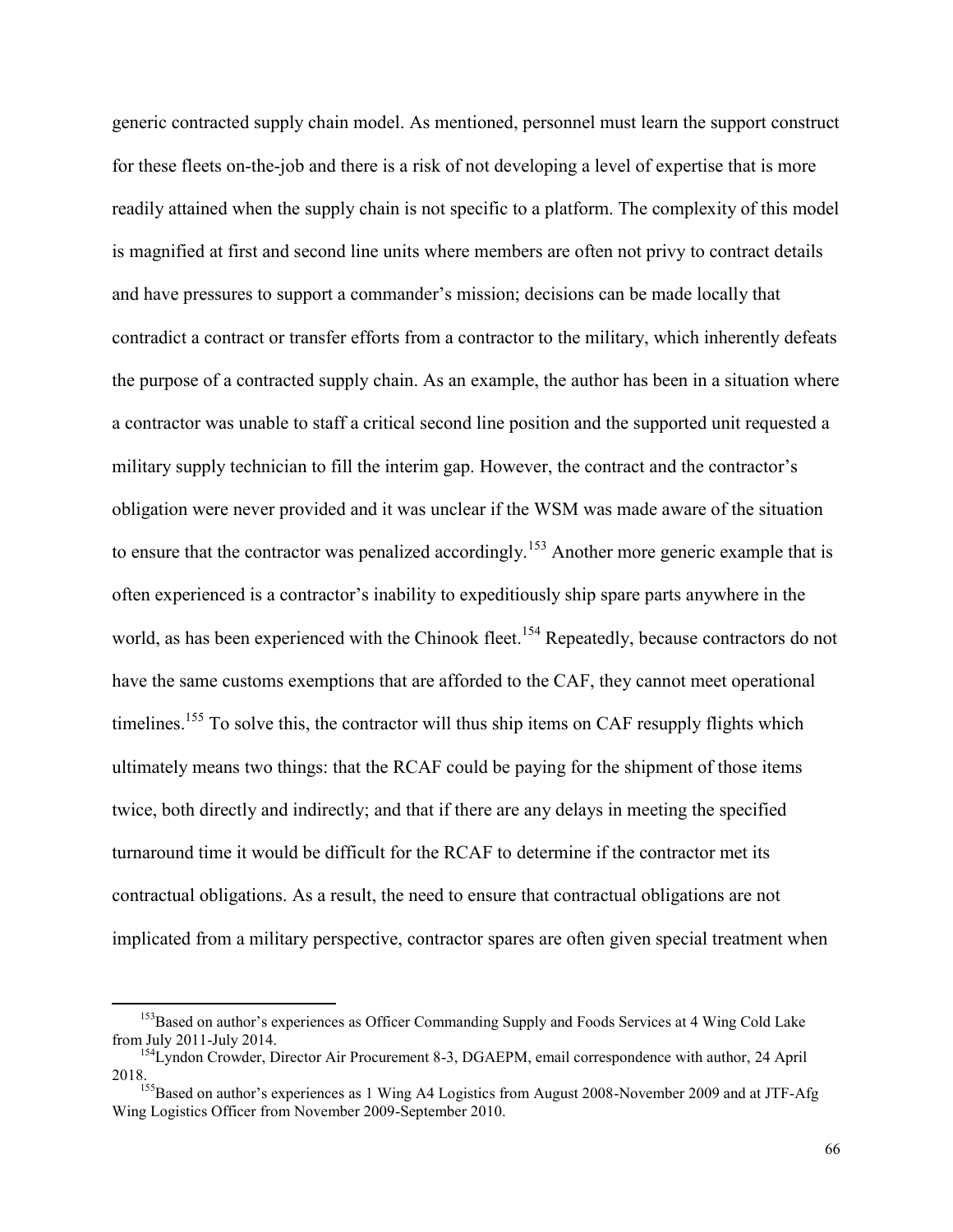being shipped via military means. This results in an advantageous situation for the contractor as it becomes increasingly difficult for the military to assess order fulfilment rates or other performance indicators specified in the contract.

There is a strong desire for any supply chain to succeed and it could be argued that most uniformed personnel would do what was required to ensure a supply chain was not broken, whether or not it was their responsibility. Furthermore, many contractor employees are retired military members who understand the RCAF and continue to have a strong network to facilitate any challenges that may be encountered. As an example, the recent engine contract awarded to Standard Aero was floundering from a supply chain perspective during the first few months of the contract because the contractor was unfamiliar with a DND supply chain approach. To help mitigate this challenge, the contractor has since hired retired military members to bridge the gap and better network with the military community.<sup>156</sup> Without this knowledge or expertise it could be exceedingly difficult for a contractor to be successful when they are embedded in a DND work environment.

 The CH-146 Griffon is the oldest contracted spares fleet in the RCAF inventory and demonstrates consistently high serviceability rates with an average of 38% since FY 10/11.<sup>157</sup> It could be argued that this contract has set the precedent for an aircraft spares support construct where the community is consistently satisfied with contractor performance. Although DND owns all of them, spares are managed and warehoused by the contractor and uniformed supply technicians provide the front line support at all first line units. Unlike most other fleets in the RCAF, this platform performs two separate and distinct primary roles: search and rescue as well as tactical aviation, with the support focus being on the three manoeuver tactical aviation units.

<sup>&</sup>lt;sup>156</sup>Scott Snow, Director Air Procurement 3-2, DGAEPM, email correspondence with author, 23 March 2018.

<sup>&</sup>lt;sup>157</sup>Greg Gagne, Data Analysis and Information Reporting Team Lead, DGAEPM, email correspondence with author, 7 January 2018.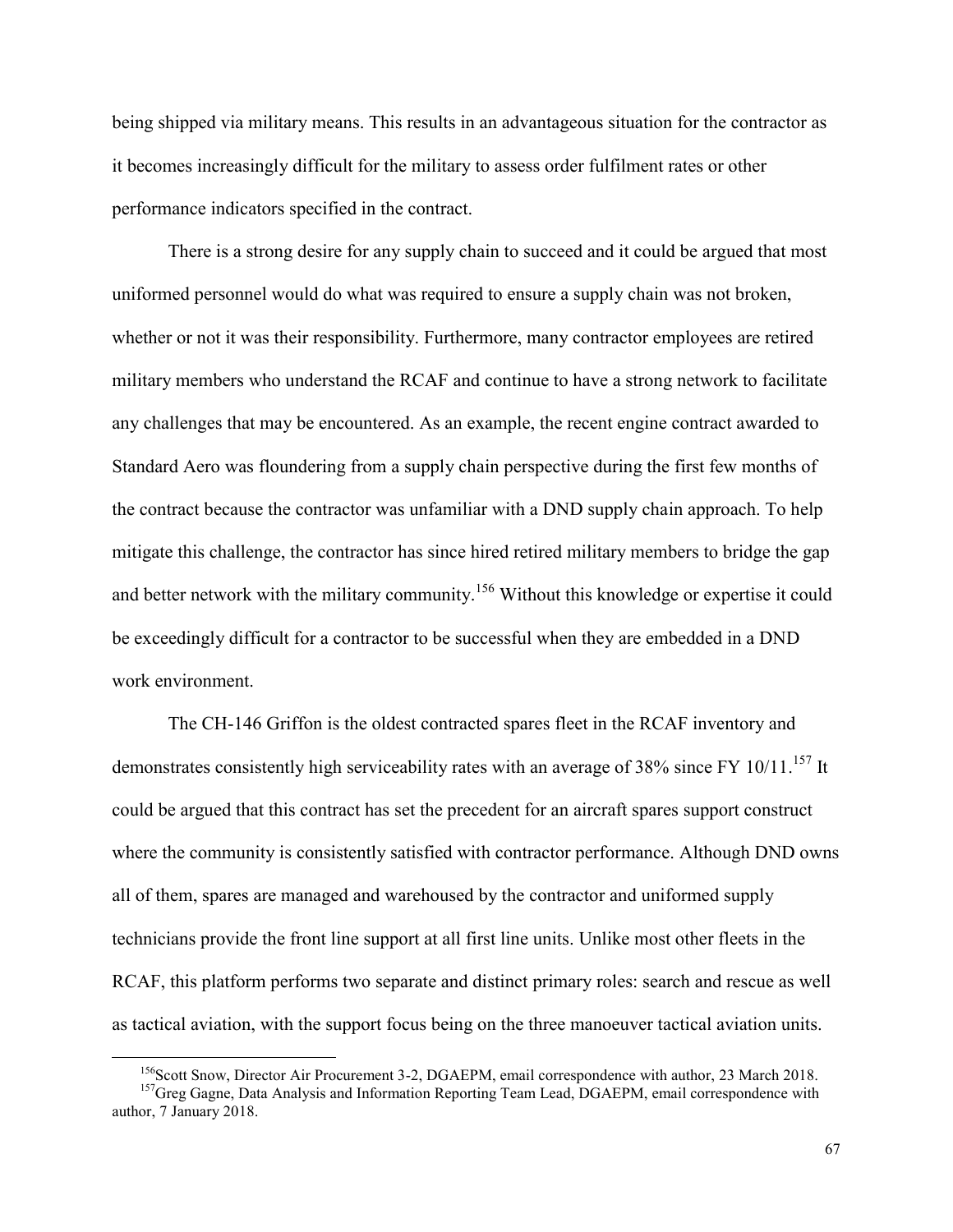Competing priorities for demands through the same supply chain can often create friction; the available data does not provide a breakdown by unit for serviceability to determine the level of friction, if any, is experienced with this fleet. According to DGAEPM's supply health indicator, this fleet is also a victim of obsolescence and required additional funding to increase inventory. Also, although HPR response time was always steady at approximately three days, this metric is no longer evaluated due to the level of effort required.<sup>158</sup> Of note, the current cost per yearly flying hour for this fleet is \$20,152.65; however, this will most likely change in the near future when the contract is renegotiated.



**Table 4.2 Average Cost by Fleet (incl Vote 5 and Ops Costs) from FY10/11 to FY16/17**

Source: Matthew Wereley, Division Business Planner, DGAEPM, email correspondence with author, 21 December 2017.

<sup>&</sup>lt;sup>158</sup>DGAEPM, Supply Health Indicator, FY14/15 Q4 Report, FY15/16Q4 Report, and FY16/17 Q4 Report. When a first line unit does not have the required part and must input a demand to Bell Textron, constitutes an HPR for this fleet. There is a belief amongst the maintenance community that serviceability rates demonstrate how responsive a supply chain is but this is not the most accurate indicator because it does not differentiate between supply and maintenance performance; thus making it difficult to pinpoint a weakness to improve.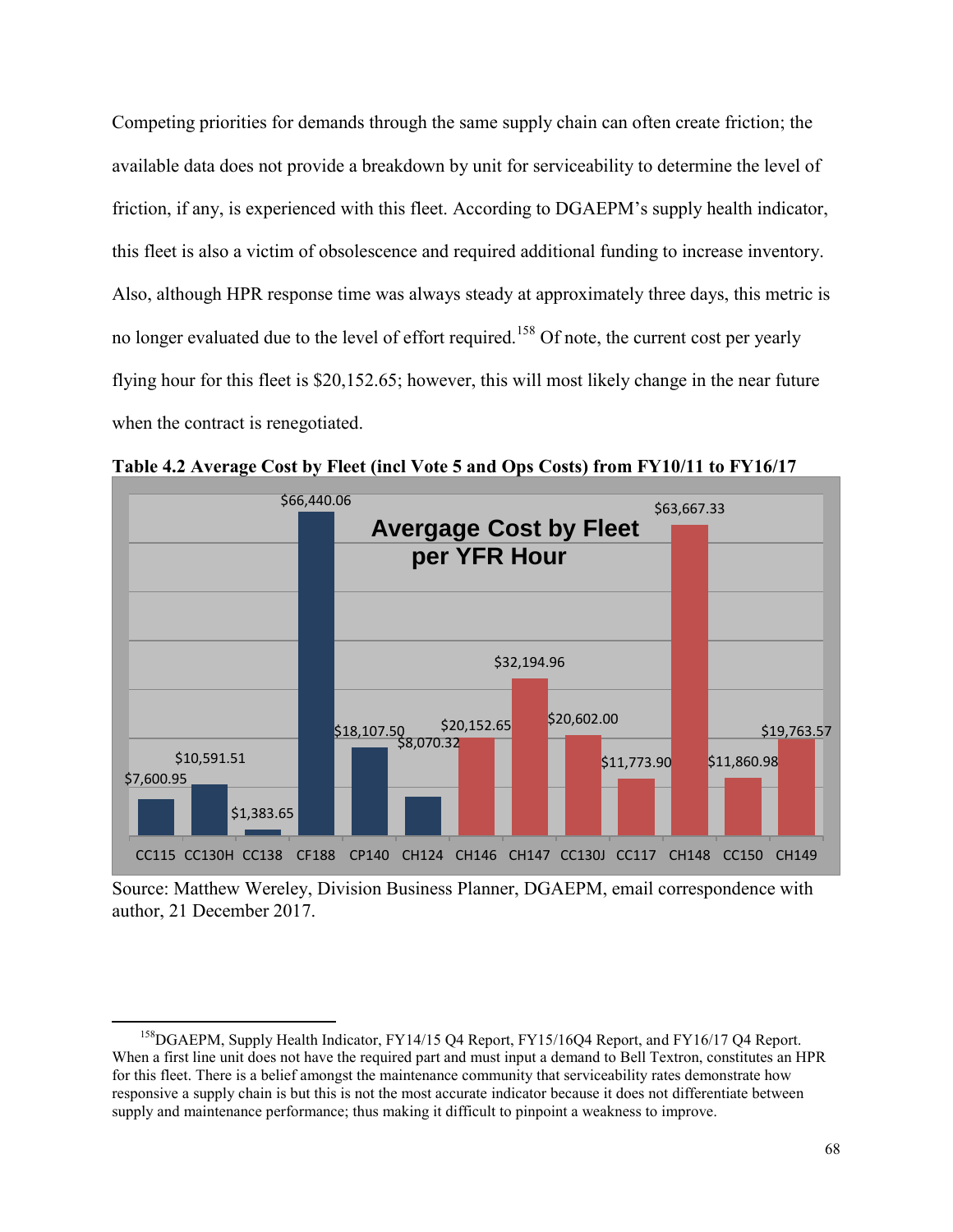The CH-147 Chinook fleet came in to service in  $2013/2014^{159}$  and shows a  $26.5\%$ serviceability rate since its inception.<sup>160</sup> This fleet has a fully contracted support structure where Boeing technicians own and manage the spares at the first line unit; DND only owns an aircraft spare once it is embodied on an aircraft.<sup>161</sup> The serviceability rate is expected to increase as the contract continues but currently it has the lowest serviceability rate of all contracted fleets (that data is available for) and has lower serviceability rates of all traditional supply chain fleets but two. This fleet is an example where contracted support is not always a simple implementation process where money can guarantee a high serviceability rate, as DND is currently paying \$32,194.96 per flying hour for this fleet.<sup>162</sup> Although this figure should decrease as the contract matures; it still demonstrates a potential weakness in the contracting process. Additionally, it should be noted that this fleet has experienced significant operational challenges due to its support contract and the requirement to use DRMIS.<sup>163</sup> Initially Boeing had challenges in meeting its supply parts target in FY15/16 Q4 and FY16/17 Q4 due to inaccuracies of initial provisioning and stock levels.<sup>164</sup> Late in the project phase, it was determined that the engines for this fleet would be removed from the ISSCF concept for cost savings measures. However, there were several costly impacts to the RCAF including ad hoc initial provisioning to ensure requisite sparing was planned, unforecasted supply staff to provide support for items managed outside the contract, and split support concepts that require asset segregation both physically and

<sup>159</sup>Government of Canada, "CH-147F Chinook," last modified 29 June 2017, http://www.rcafarc.forces.gc.ca/en/aircraft-current/ch-147f.page.

<sup>&</sup>lt;sup>160</sup>Greg Gagne, Data Analysis and Information Reporting Team Lead, DGAEPM, email correspondence with author, 7 January 2018.

<sup>&</sup>lt;sup>161</sup>It should be noted that the only anomaly to this statement is for engines; DND owns all spare engines for this fleet as well.

<sup>&</sup>lt;sup>162</sup>Matthew Wereley, Division Business Planner, DGAEPM, email correspondence with author, 21 December 2017.

<sup>&</sup>lt;sup>163</sup>This fleet performs maintenance in DRMIS; however, aircraft spares are still tracked and managed in the contractor's own IT system. This support concept is in contrast to all other RCAF fleets who perform and track maintenance outside DRMIS.

<sup>&</sup>lt;sup>164</sup>DGAEPM, Supply Health Indicator, FY14/15 Q4 Report, FY15/16Q4 Report, and FY16/17 Q4 Report.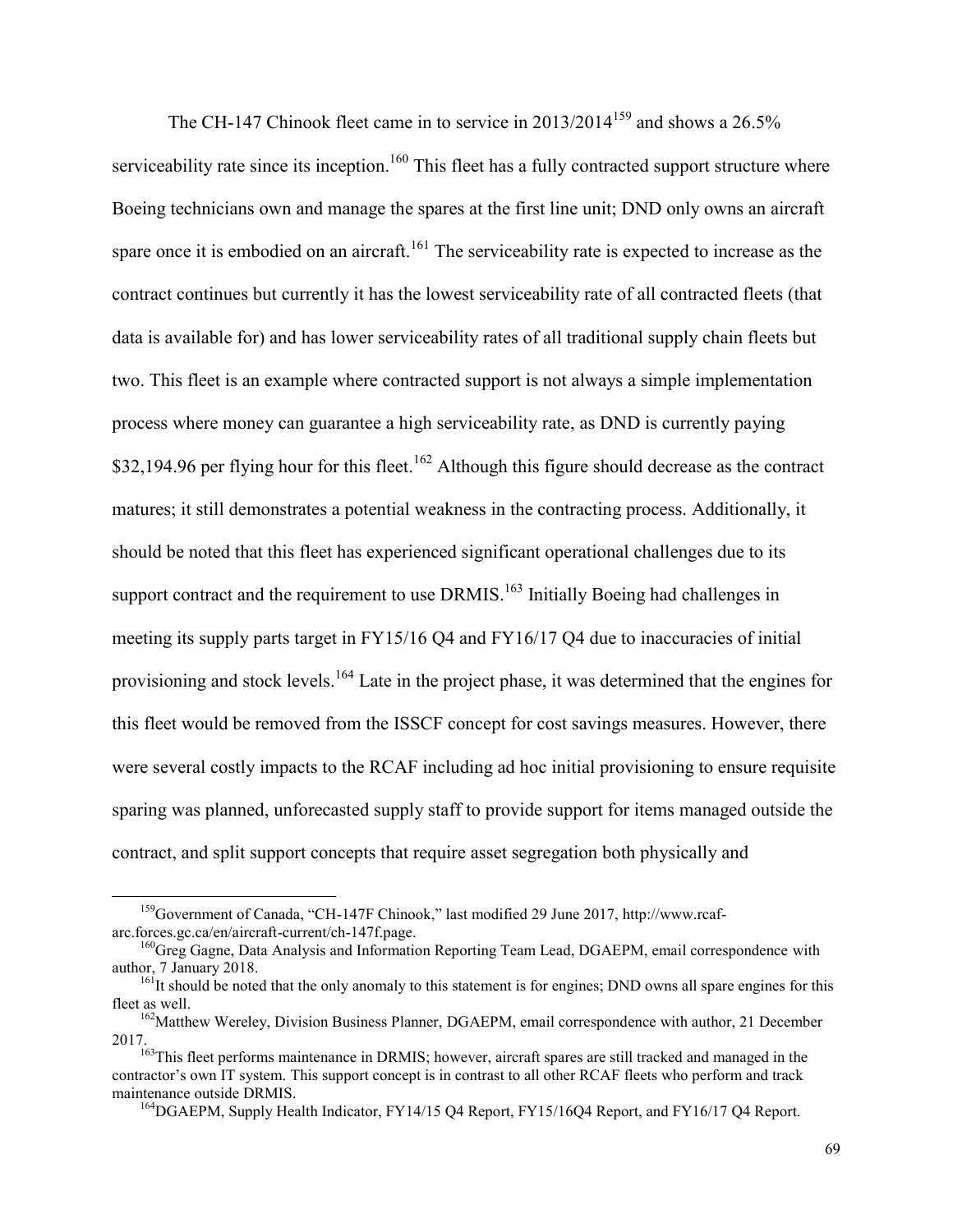electronically. This is an example where a financial decision can have a significant impact on a supply chain if it is not fully understood and analyzed.

The CC-177 Globemaster is a fleet of five, initially procured in 2007,  $165$  which is supported by the Foreign Military Sales (FMS) through the United States Government (USG) whereby DND pays an annual fee to partake in a worldwide CC-177 parts system, referred to as a virtual fleet. The concept of support for this fleet is that there is only one supply chain for all C-17 customers, which allows for specialized expertise on this fleet. All parts and equipment are USG owned, until issued to an RCAF aircraft. Boeing performs as an agent of the USG to manage the supply chain activities for this fleet and manages sub-contractors to accomplish these duties; this is a unique relationship compared to a traditional USG sub-contractor. In general, Boeing has a strong reputation for its responsive supply chain for the CC-177 fleet because of the efficient supply chain management of this fleet. For instance, crews can expect a 48 hour turnaround time for parts delivery for standard demands; which is certainly a force multiplier that the DND supply chain cannot compete with.<sup>166</sup> This lends to the 50.36% serviceability rate that the fleet has experienced on average since its inception. However, there is discontent with some first-line technicians because they must still use two supply chains – one through Boeing and one through USG.<sup>167</sup> Additionally, this fleet costs a mere \$11,773.90 per flying hour which provides a positive outlook for a contracted support model.<sup>168</sup>

The first of the J-model Hercules was delivered in 2010 and was able to quickly ramp up to deploy in an operational theatre. The fleet shows 48.95% average serviceability rate and 3.77

<sup>&</sup>lt;sup>165</sup>Royal Canadian Air Force, "CC-177 Globemaster III," last accessed 4 April 2018, http://www.rcafarc.forces.gc.ca/en/aircraft-current/cc-177.page

<sup>166</sup>Department of Defence, *C-17 Enterprise Supply Chain Sustainment Plan* (Georgia: December 2017), 5. Of note, to access this international parts system, the RCAF could not make any unique modifications to the aircraft. This is also the supply chain model that is being employed by the RAAF for their newly procured P8.

<sup>167</sup>1 Canadian Air Division, A4 Supply, Supply Improvement Questionnaire, Fall 2017.

<sup>&</sup>lt;sup>168</sup>Matthew Wereley, Division Business Planner, DGAEPM, email correspondence with author, 21 December 2017.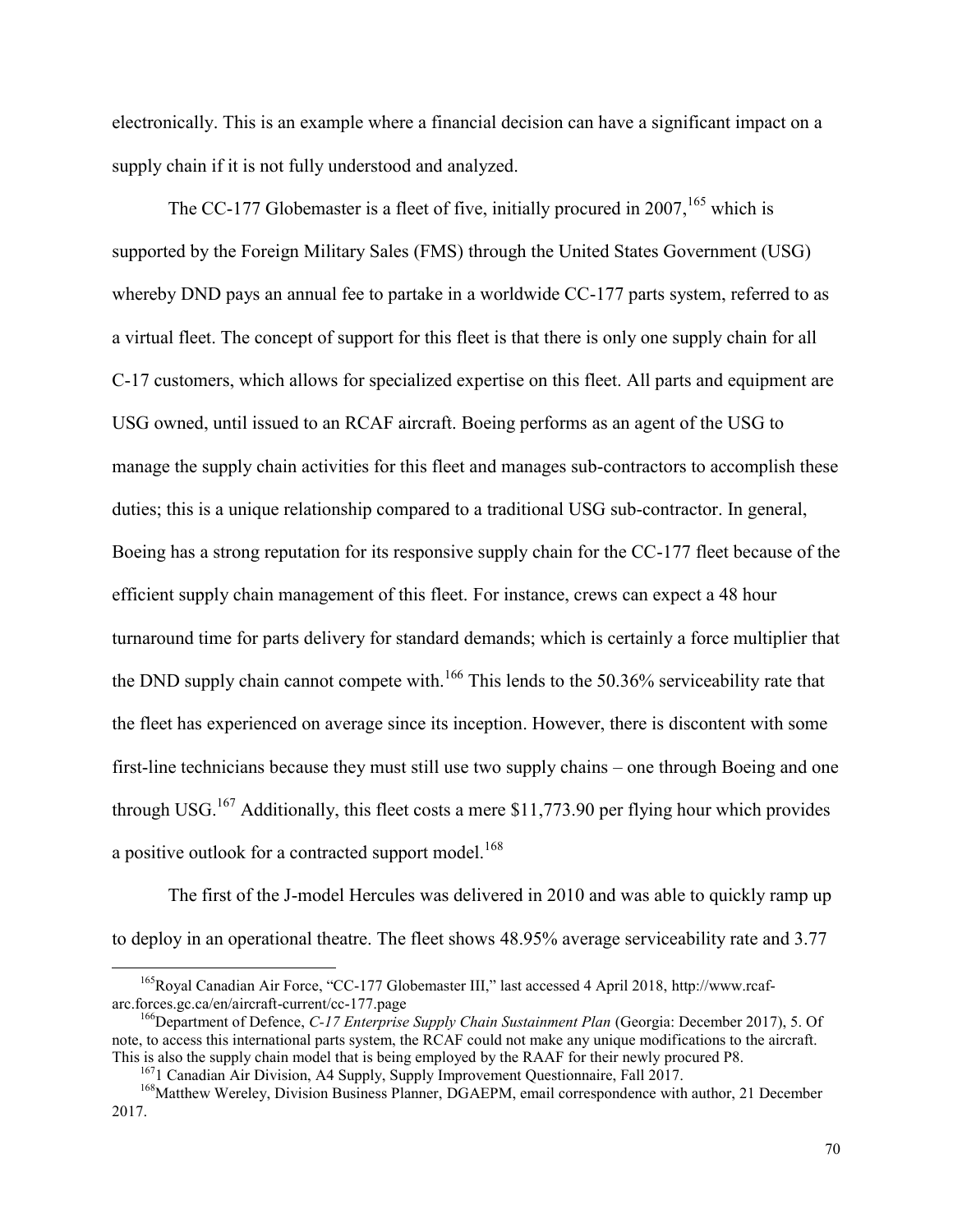maintenance hours. However, it should be noted that data is skewed because of how the contract was developed with respect to expected YFR and there was no maintenance performed for the first FY and only 8 hours performed in the second year of operations. To date, supply chain data for this fleet is not reported on in detail, other than to state that the contractor is meeting its contractual obligations under the established ISSCF.<sup>169</sup> It must be understood that one cannot directly compare data for the CC-130J and the CC-130H because, although these models perform the same function, the CC-130J is a technically superior platform that is capable of flying faster, higher and further with more cargo. $170$ 

The CH-149 Cormorant has been in service since  $2001<sup>171</sup>$  and is a fully contracted platform whereby the contractor manages the entire supply chain and owns all spare parts until they are embodied on an aircraft. This contracted solution is simpler to execute because the Cormorant usually does not deploy to a theatre of operations, instead it is largely a domestic RCAF capability that completes its mission from its main operating bases in Canada. Escalating parts costs, increased repair and overhaul inductions and a weak Canadian dollar are all major influences on the supply chain for this fleet and for all three fiscal years, the WSM has determined that parts related issues are of concern.<sup>172</sup> However, DGAEPM does not track serviceability rates for this fleet because the maintenance is performed by the contractor. This aircraft averages 5,525 YFR at a cost of \$19,763.57 per flying hour.<sup>173</sup>

<sup>&</sup>lt;sup>169</sup>DGAEPM, Supply Health Indicator, FY14/15 Q4 Report, FY15/16Q4 Report, and FY16/17 Q4 Report. <sup>170</sup>Royal Canadian Air Force, "*CC-130J Hercules,"* last accessed 4 April 2018, http://www.rcaf-

arc.forces.gc.ca/en/aircraft-current/cc-130j.page.

<sup>171</sup>T.F.J. Leversedge, *Canadian Combat and Support Aircraft: A Military Compendium* (St. Catharines: Vanwell, 2007), 243.

<sup>&</sup>lt;sup>172</sup> DGAEPM, Supply Health Indicator, FY14/15 Q4 Report, FY15/16Q4 Report, and FY16/17 Q4 Report.

<sup>&</sup>lt;sup>173</sup>Matthew Wereley, Division Business Planner, DGAEPM, email correspondence with author, 21 December 2017.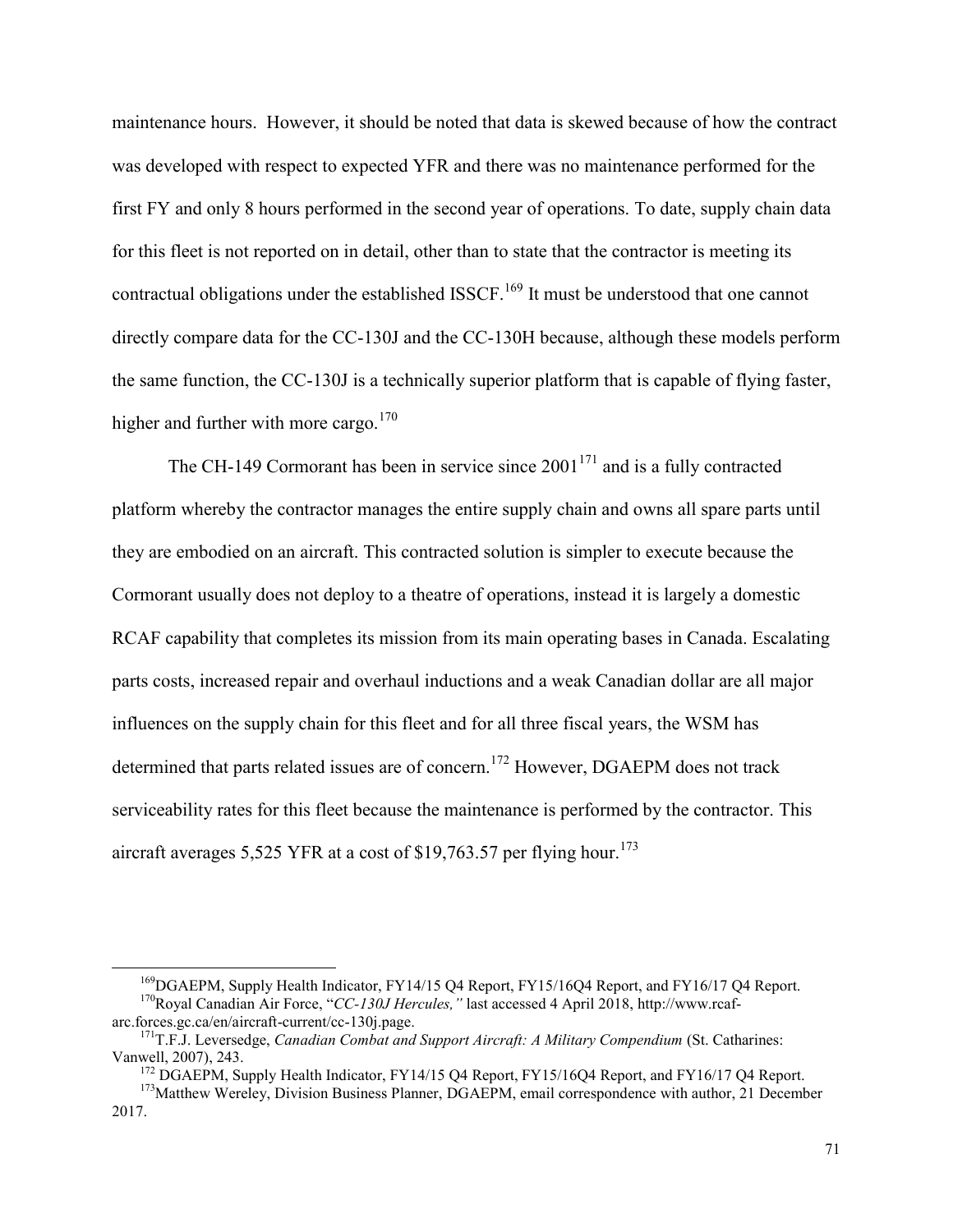Similar to the Cormorant, the CC-150 Polaris is a fully contracted fleet that came into service in 1992/1993 whose main role was long-range passenger and cargo transport.<sup>174</sup> Under an ISSCF, parts are fully owned by DND but they are managed by the contractor (considered government-owned material) in a system outside DRMIS; DND does not have real-time visibility of spares and equipment for this fleet. This aircraft has since been reconfigured as a multi-role tanker transport that performs strategic air-to-air refuelling activities to improve the global deployability of the fighter fleet. As a result of re-rolling this platform, the contract has had to be amended to allow for operations in a high-threat environment. This only took a few months to implement but creates a requirement for operational funding to meet the funding gap. However, there are no limitations or impact to operations as a result of this contract aside from the constant outsourcing risk of the contractor not having employees who volunteer to work in a high-threat environment. The current framework for performance measurement is currently being renegotiated but for all contract years to date, the contractor has surpassed expected performance standards. <sup>175</sup>

### **Conclusion**

 $\overline{a}$ 

The complexity of each of the supply chains within the RCAF needs to be acknowledged to fully appreciate the resources and skill required to adequately support these fleets. This complex supply chain is easier to implement at main operating bases versus an in an expeditionary setting because the platforms, and thus their requirements, are established and constant. Consequently, support staff is locally trained for each supply chain. However, in a deployed concept, the lines of communication for each platform can be exceedingly varied and

<sup>174</sup>T.F.J. Leversedge, *Canadian Combat and Support Aircraft: A Military Compendium* (St. Catharines: Vanwell, 2007), 50.

<sup>&</sup>lt;sup>175</sup>Andrew Langille, Aircraft Engineering Officer CC144/CC150, DGAEPM, email correspondence with author, 6 April 2018.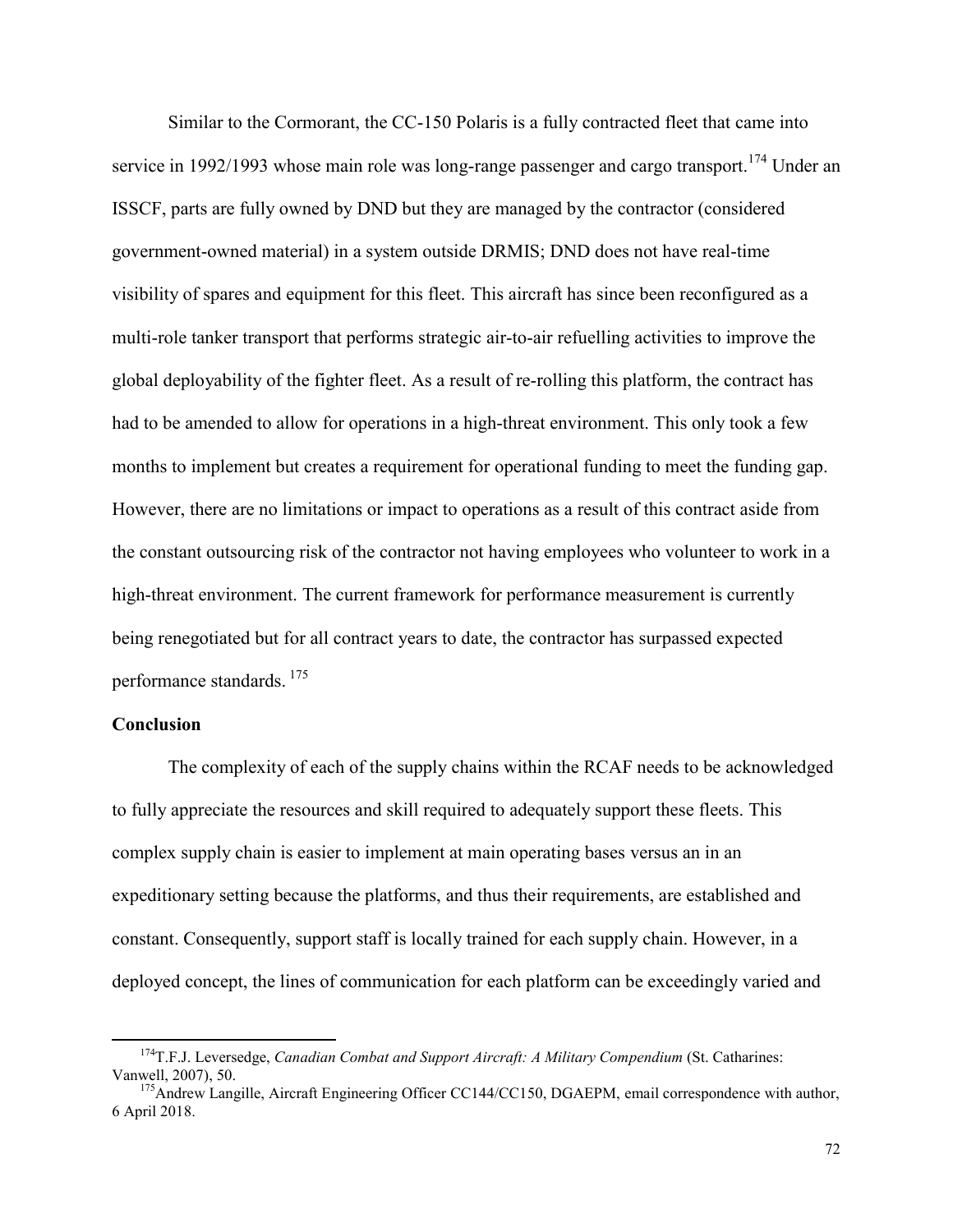without direct knowledge of each fleet it is difficult to plan adequate operational sustainment for each fleet. As a result, support to operations can be impacted due to sustainment plans not being inherent.<sup>176</sup>

Based on this surface analysis, designed to be thought-provoking rather than definitive, one cannot readily conclude if a traditional supply chain model is less or more effective than a contracted method. One could argue that if the RCAF aimed to develop subsequent contracts similar to the CC-177 or the Royal Australian Air Force (RAAF) P8 Poseidon (see footnote 169 above) where an international supply chain is in place at several supply hubs world-wide, it would not limit its agility or responsiveness. Moreover, further consideration should be given to creating a standard contracted support construct so performance measurements and service level expectations could be consistent across all RCAF fleets. Finally, the ELE of an aircraft has a large role to play in how responsive a supply chain can be. Though choosing a contracted model, knowing that Canada tends to extend ELEs, may mitigate the risk of parts obsolescence but it will never eradicate it as one sees with the CH-146 or CH-149 fleets. What is clear is that contracted supply support can be a force enabler if applied appropriately with a sound contracting framework.

<sup>176</sup>Scott A. Boorman, "Fundamentals of Strategy: The Legacy of Henry Eccles." *Naval War College Review* 62, no. 2 (Spring 2009): 102.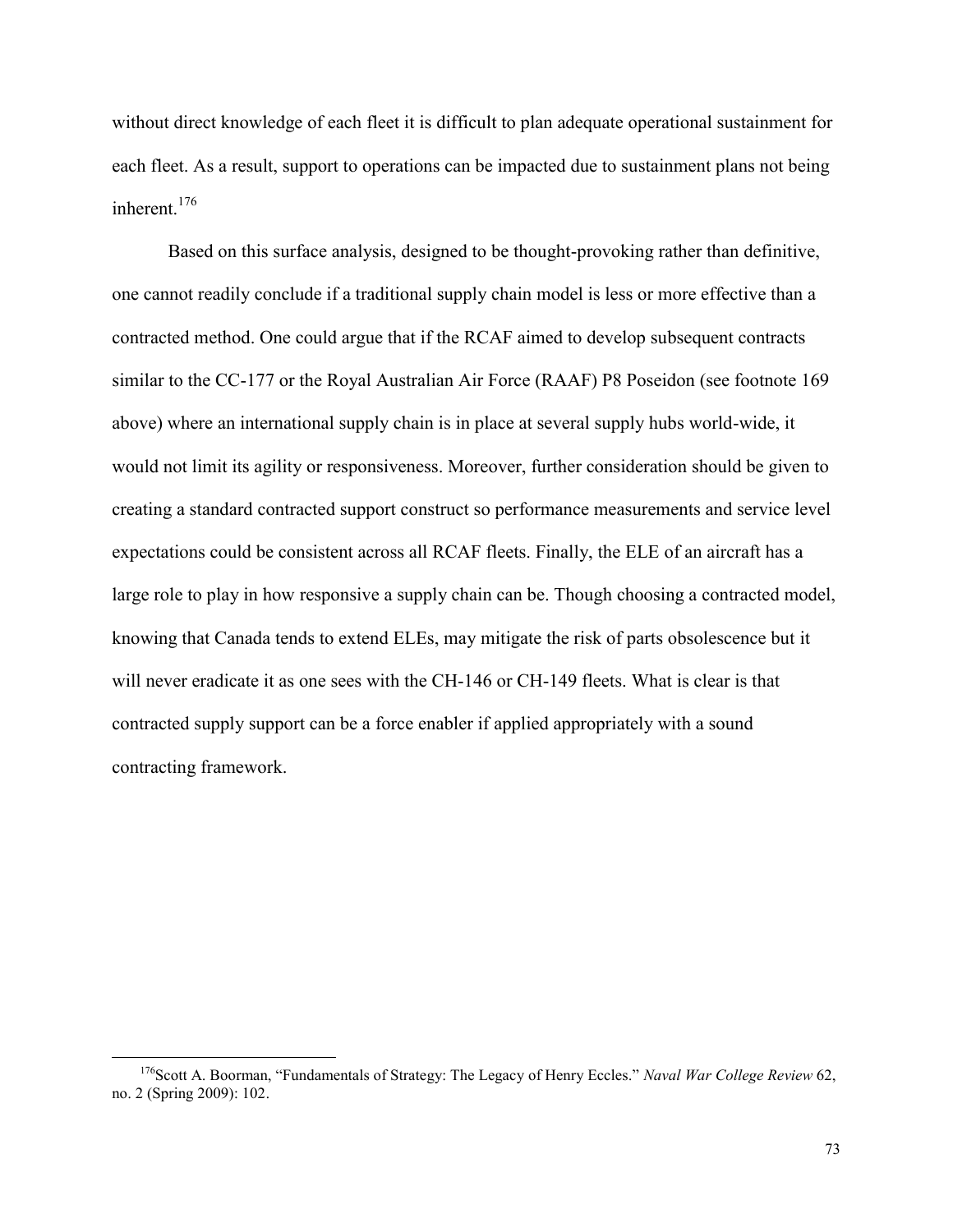# CHAPTER 5: RECOMMENDATIONS AND CONCLUSION

*He who controls the spare parts controls the operations.*  -Scott A. Boorman, *Fundamentals of Strategy*

## **Introduction**

 $\overline{a}$ 

Increasing the efficiency of the entire RCAF supply chain is a daunting task but it is a necessary task. Portions of the supply chain are inadequate when comparing its performance to the needs of the RCAF's mission: an agile and responsive support structure that has the reach to support worldwide operations. RCAF must increase its control of aircraft spares, as Scott Boorman opines, "he who controls the spare parts controls the operations."<sup>177</sup> The level of trust that is placed on the supply chain is inadequate for almost every fleet in the RCAF, according to AEPM's subjective supply health indicator and 1 CAD's supply questionnaire. The sustainment culture needs to improve if one can hope the overall support to operations improves. But the question that the RCAF has struggled with is how to achieve this. Although outsourcing can be seen as innovative and is an attractive option for that reason, simply developing contracted solutions without qualitative data to support decisions is not a supportable course of action. In addition to revamping many limiting supply policies, the RCAF must also review its processes for determining supportable equipment life expectancies and it must develop measurable performance metrics for all fleets.

 The RCAF needs to strike a balance between traditional and contracted spares support where it can be agile and responsive while still being able to operate in a fiscal restraint environment. Supply chain management for any military force is an art in that, "…the military must not only be agile, flexible, robust and effective, but also lean and efficient. Balancing

<sup>177</sup>Scott A. Boorman, "Fundamentals of Strategy: The Legacy of Henry Eccles." *Naval War College Review* 62, no. 2 (Spring 2009): 102.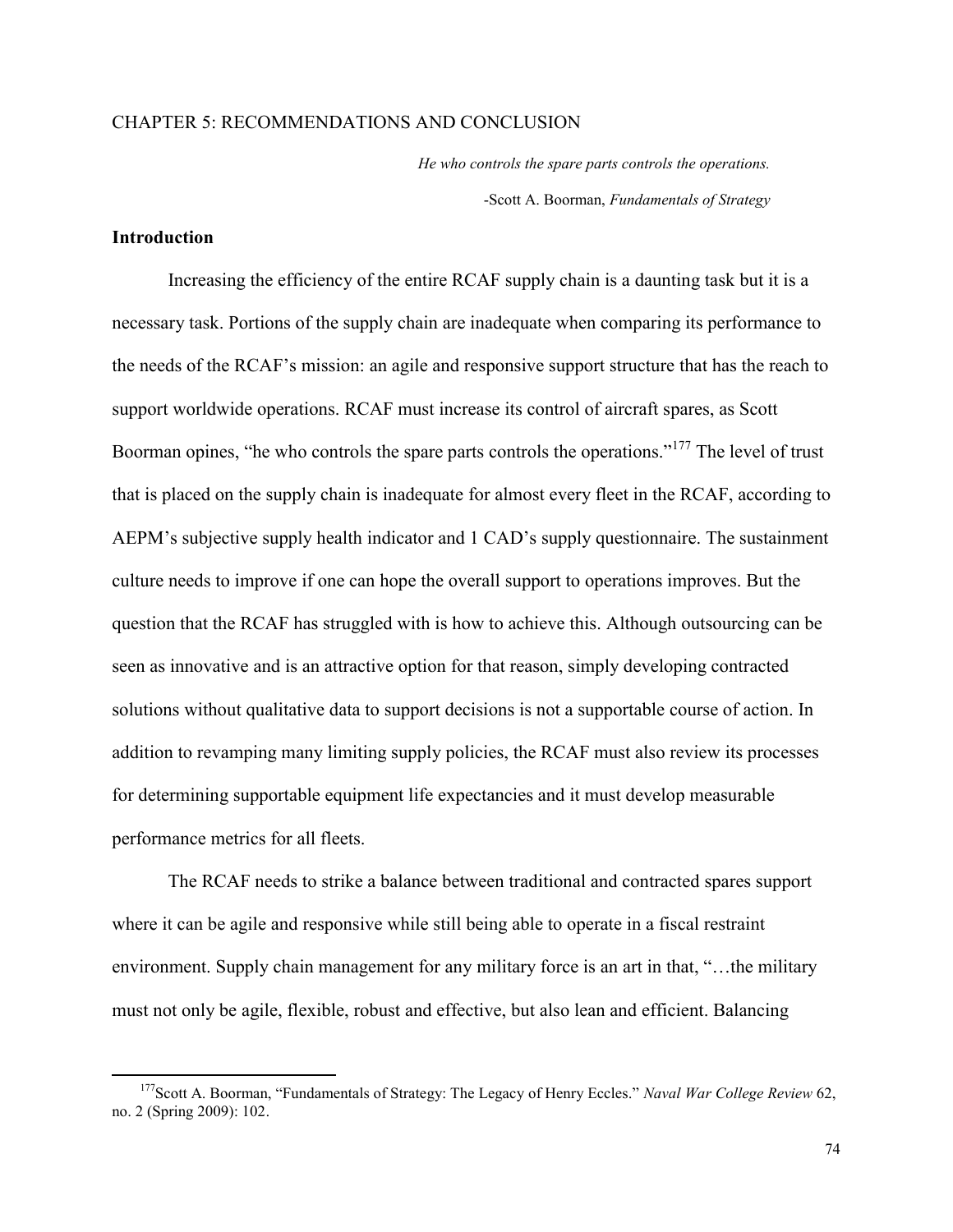military requirements (effectiveness) with economy necessities (efficiency) is one major aspect of optimising military logistics."<sup>178</sup> This is the unique challenge a military faces when its government oftentimes demands effectiveness and efficiency but cannot fund both to equal proportions. Balancing these two characteristics is very much a political decision underpinned on thorough data analysis to determine how best to meet the political goals within the funding envelope provided.

 It is naïve of the CAF to believe that outsourcing its supply chain will alleviate many of the challenges it has experienced over the past three decades. Even in 2018, one can argue that the CAF still has an immature supply chain due to its decentralized approach to supply chain management. The CAF, and thus the RCAF, still lacks the end-to-end ability to evaluate customer relationship management, customer service management, demand management, order fulfillment, and procurement. Until there is an inherent ability to assess these factors the RCAF will not see a drastic increase to its supply chain performance. It almost appears that the RCAF does not really know what it requires and thus cannot communicate the necessary changes to increase its performance. If the RCAF does not know what it needs then the assigned priority is not sufficient to create change.

The RCAF has been significantly challenged with the level of transparency in its supply chain. For items stocked in DRMIS, the system is unable to pull detailed and timely reports to truly evaluate its performance. For many contracts where contractors manage RCAF-owned spare parts, the RCAF has virtually no visibility on these holdings besides an annual spreadsheet denoting the contractor's inventory; thus depicting just a snapshot in time that is cumbersome to validate. Although this is changing with current aircraft spares contracts requiring all RCAF-

<sup>&</sup>lt;sup>178</sup>Andreas Glas, Erik Hofmann, and Michael Eßig, "Performance-Based Logistics: A Portfolio for Contracting Military Supply" *International Journal of Physical Distribution & Logistics Management* 43, no. 2 (Mar 8, 2013): 105.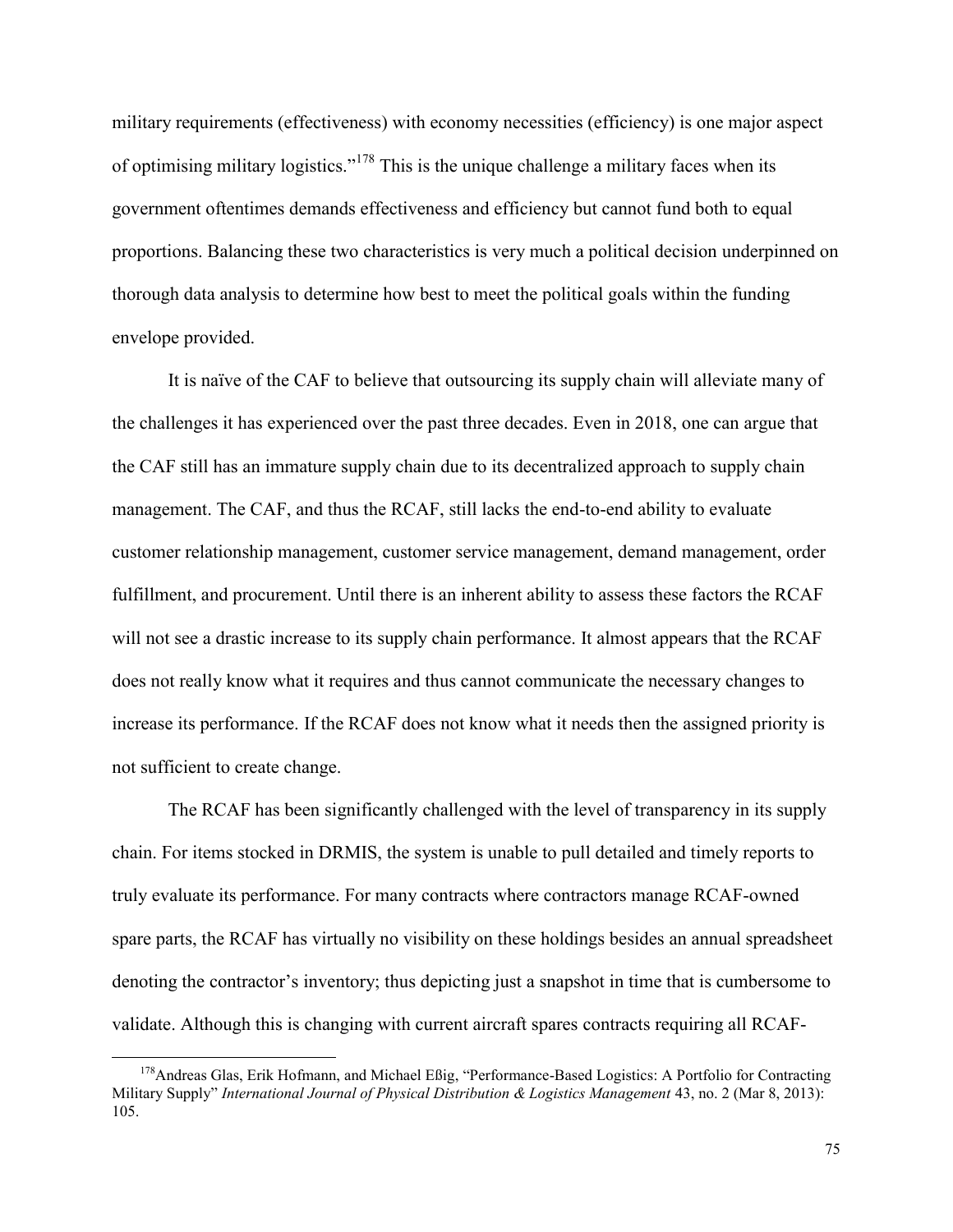owned spare parts to be tracked in DRMIS, this is a challenge still.<sup>179</sup> As outlined in the *Arabian Journal of Business Management and Review*, "Information systems are considered as the nervous system of the supply chain, considerable efforts have been made by companies to integrate information flows internally, but to integrate information from all actors throughout the supply chain is in itself a major challenge."<sup>180</sup> This still poses a significant challenge for the RCAF, and DND as a whole, and impacts the organization's ability to evaluate the performance of the supply chain writ-large. Further pressure, in addition to financial resources, must be applied to contracts currently in place to increase the transparency to allow RCAF to better analyze its supply chain.

If the RCAF is serious about meeting its mission of being an agile and responsive organization it must apply a greater priority to its supply chain and to determining an optimal supply chain model. It must acknowledge the weaknesses in its current methodology and be willing to implement changes for long-term benefit. It could be argued that no matter what type of contracting framework model is applied, the RCAF will not benefit from great efficiencies if it cannot have better oversight of its entire supply chain. Sufficient importance is not placed on supply chain management; the focus is instead on the contracting framework itself.

Although it appears to be a flexible solution for the Sustainment Initiative to develop a unique contracted solution for each capability, this can actually be a weakness by creating added confusion for those at first and second line supply. What is important is to create a contract to better enable the customer, the users at each Wing, rather than develop a contract that is perhaps

 $179$ The Government Owned Materiel project has been put on hold because Director Materiel Group Comptrollership and ADM(Finance) were concerned with how to value the inventory and the documentation that is required for future audits because items have been purchased by contractors and thus they hold all invoices and quotes. Further, many items are more than seven years old, meaning background paperwork to determine prices is not always readily available.

<sup>&</sup>lt;sup>180</sup>Balambo, Mohammed Amine, and Amr MIR, "Maturity of the Supply Chain and Arbitration Between the Internalization and Outsourcing of Logistic Activities" *Arabian Journal of Business and Management Review* 6, no. 10 (Mar 14, 2017): 19.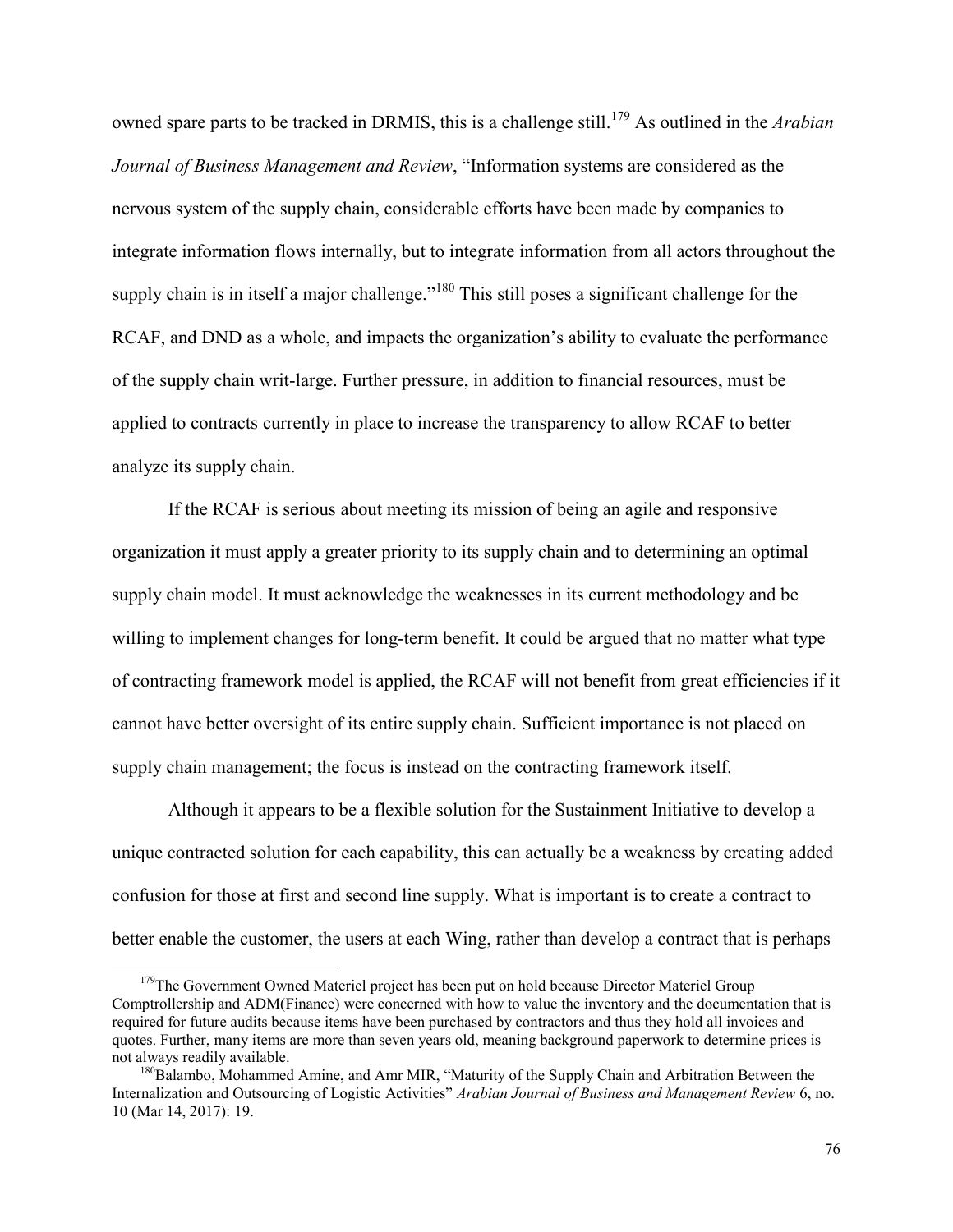simple to negotiate or manage. The effects on the RCAF must always be at the forefront when developing any contracted support mechanism. Granted, some contractors will dictate what the supply chain will look like, and thus the contracting framework, such as the CC-177; what the RCAF and DAEPM must move away from is creating contracts and supply chains unique to Canada. The improvement of the RCAF supply support lies largely in the hands of each weapons system team within AEPM. Or said differently, the future of the supply community is at the mercy of its customers, the aerospace engineering decision-makers in DGAEPM, without a united opportunity to provide feedback or input.

# **Considerations**

Stovepipe assessments appear to be the current practice in the supply community due to the decentralized command; to appreciate a comprehensive view of the supply chain an allencompassing analysis must be done on the full supply chain. The RCAF would benefit from a review of policies as well as a review of its contracting methodologies with a true focus on enabling the RCAF's mission. Without this, the supply community will continue to be marginalized, support will not increase, and trust in the supply chain will continue to be minimal. In particular, warehousing levels and transit methods must be analyzed to move closer to civilian industry standards. Supply policies must encourage flexibility and responsiveness to operational demands. During this analysis the option of a centralized command should be explored because this could minimize stove-piping and maximize efforts to ensure all supply activities are focused on operations rather than business activities. A centralized command would enable a centre of excellence that could develop, oversee and manage lessons learned and best practices. The United States Air Force achieves this through its Air Force Sustainment Center that serves as its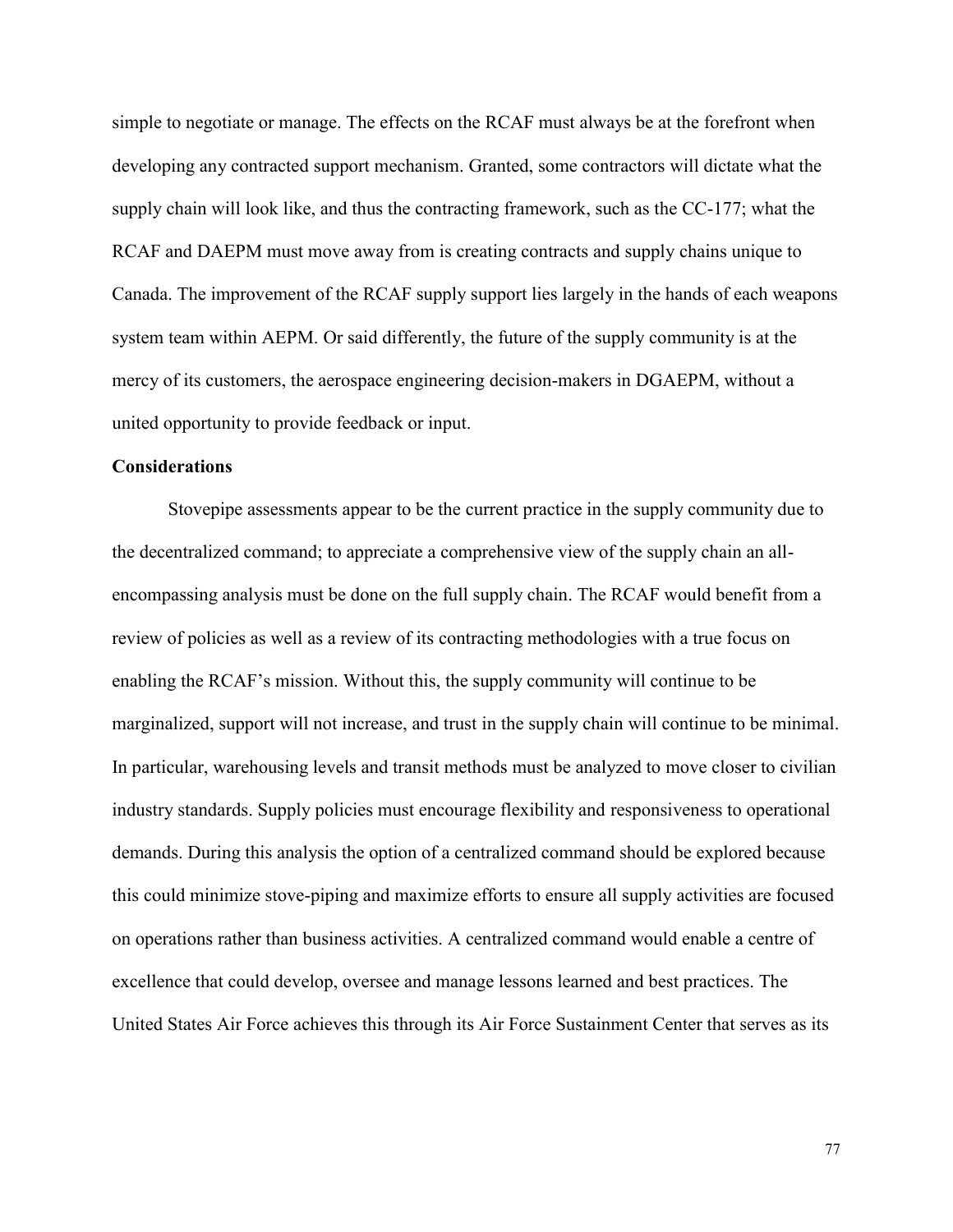hub for supply chain management and could be viewed as a model to explore.<sup>181</sup> Or to compare to a similar-sized force, the Australian Defence Force, employs a Joint Logistics Command who is responsible for all logistics activities and is commanded by a Major-General who is also responsible as Defence Strategic J4.<sup>182</sup> A central command would also be able to provide strategic oversight on contract development and how a proposed contract will impact operations. This solution does not need to command additional personnel resources as, the organizations and personnel exist, they are just scattered amongst various commands.

#### **Near-Term Recommendations**

 $\overline{a}$ 

No matter what type of contracting method that is used, performance metrics must be clear and measurable. More importantly, information systems must be able to produce accurate performance indicators that are accessible to DND at any given time. The current inability for most fleet's supply chains to produce relevant data creates a situation where one can never accurately assess the success of the supply chain; to determine if improvements should be sought. Moreover, developing standard performance metrics for all supply chains will improve DND's ability to ensure that the data is extractable and will also allow Procurement Authorities (PAs) to better assess their contracts. From a traditional supply chain approach, the RCAF is unable to access sufficient data to truly develop a representative depiction of the state of the supply chain. Once this ability is implemented, the supply community would be in a better position to make follow-on decisions and changes. From a contracted supply chain perspective,

<sup>&</sup>lt;sup>181</sup>Department of Defence, *C-17 Enterprise Supply Chain Sustainment Plan* (Georgia: December 2017), 2. AFSC's has three primary functions including enterprise-wide planning of the Air Force supply chain, exercising command and control as a single point of contact for customers to resolve immediate logistics issues; and acts as the single point of entry and authority for enterprise supply chain information. One might challenge that the USAF is a much larger organization that the RCAF cannot emulate but it could be suggested that their command structure could be explored to develop a sustainment command similar to what was developed for MILPERSCOM and CFINTCOM.

<sup>&</sup>lt;sup>182</sup>Australian Government, Department of Defence, "Joint Logistics Command," last accessed 24 April 2018, http://www.defence.gov.au/jlc/.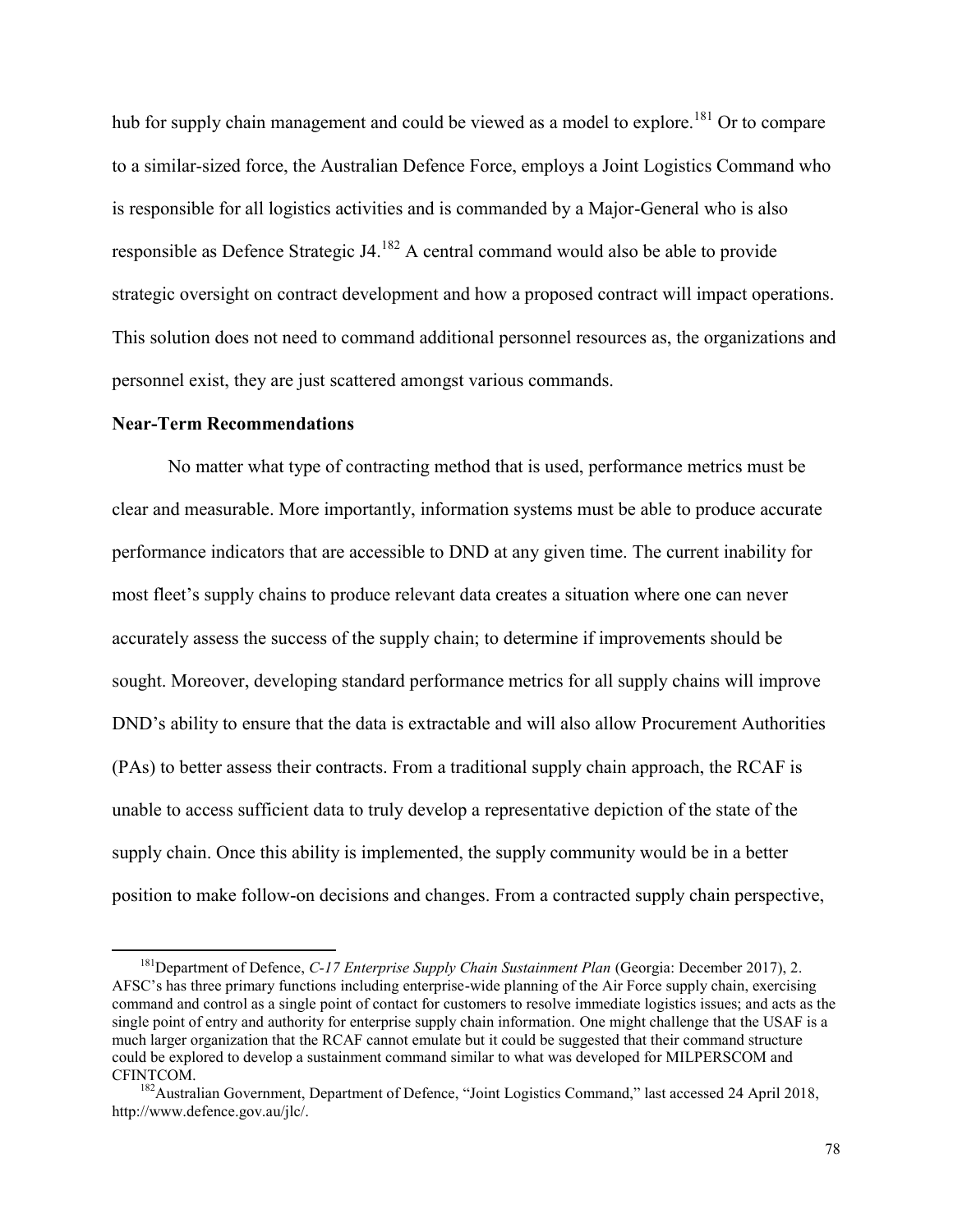the metrics that are used are vastly different between contracts, and oftentimes metrics have been developed without assessing the capabilities of the corresponding information systems. As a result, it is difficult to definitely determine how well the contractor is performing. It would also be ideal to have all contracts measured against the same performance metrics to allow for efficiencies across the AEPM and an increased ability to share best practices and lessons learned. But this will not be useful without proper training of PAs on how to manage and oversee contracts and performance metrics.<sup>183</sup> This could also alleviate the OAG observation of poor contractor accountability. PAs must be comfortable and confident with a contract and what is required of their specific contractor to meet supply chain requirements. More focus is placed on the financial aspect of managing a support contract at the expense of the accuracy and transparency of contractor support to the RCAF.

Supply experts must be involved during the formation and implementation phases of any contract. As previously suggested, this is a critical time where expertise in supply chain management, and how it relates to the RCAF, is critical. This could assist the organization with more accurate in-service support costs, which, as the OAG outlined in a recent audit, the CAF is poor at forecasting. Moreover, the CAF must move away from being prescriptive on how a contractor must do business but rather rely on sound performance measurements to ensure desired service rates are achieved.

Unique modifications to CAF requirements can also be restricting to the long-term support of an aircraft. The CAF must better weigh the pros and cons of installing unique

<sup>&</sup>lt;sup>183</sup>Through her experience as DAP 3-4 at DGAEPM, the author has been told by numerous PAs that they have not been adequately trained on managing contracts from a supply chain perspective. The focus tends to be on contracting itself, and even that, the PAs are typically learning on the job. This creates the opportunity for an organization to have personnel with decision-making authority without the requisite knowledge to accurately execute their tasks.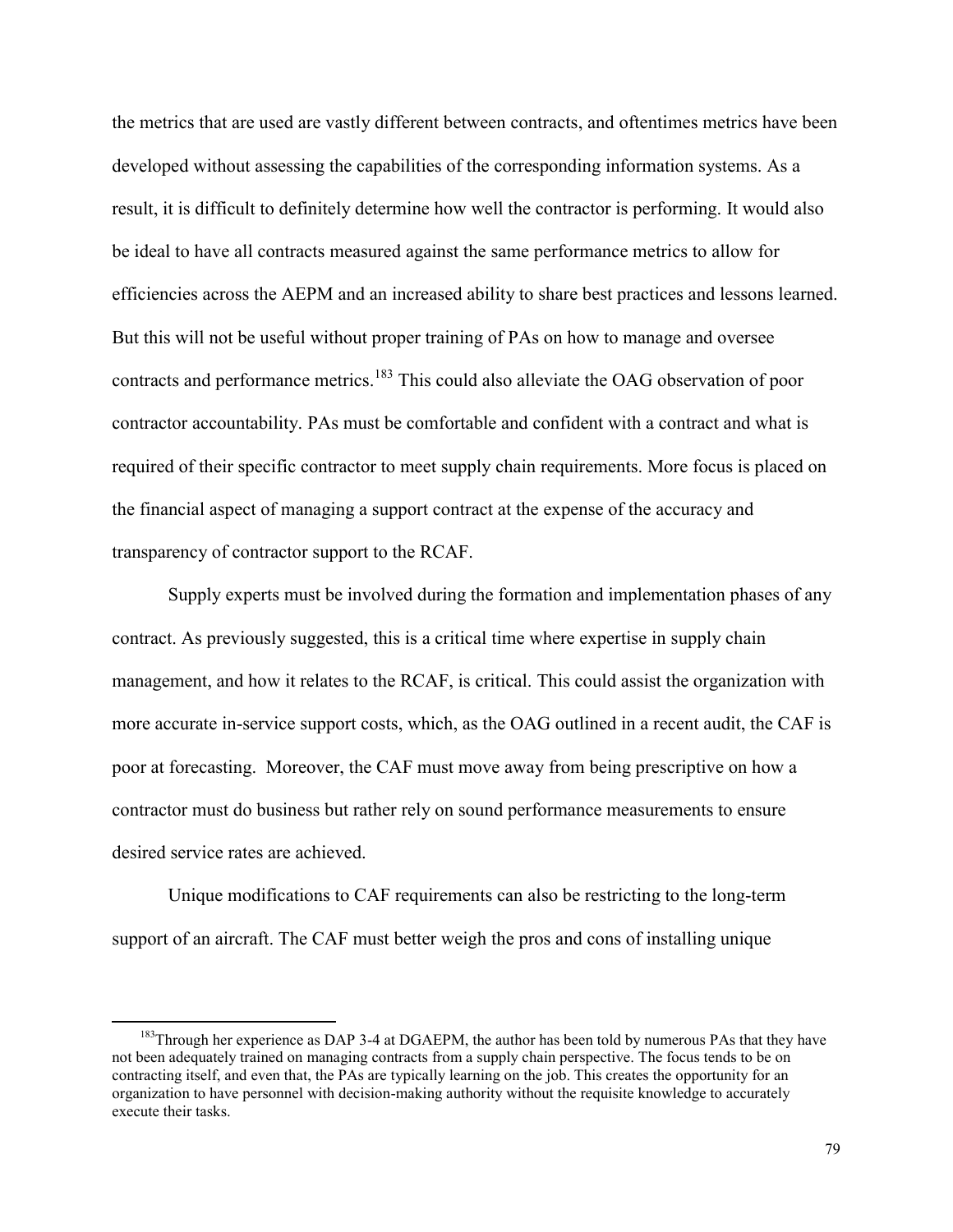modifications, to ensure it is will to take the risk of obsolescence.<sup>184</sup> Being a small air force, the RCAF does not command enough attention from defence industry to negotiate extended manufacturing or repair lines for unique items whose life is extended beyond the initial forecast.

Additional emphasis must be placed on stock levels and forecasting usage. This is a simple activity for most supply chains but requires discipline and a firm understanding of one's supply chain. For instance, parts must be allocated to each depot based on usage to improve turnaround times for parts demands. Stock levels needs to be determined to accurately reflect usage rates to ensure that items are neither overstocked nor understocked. These are all efficiencies that the RCAF has witnessed through its contracted supply chains but is still challenged to implement for its traditional supply chains.

When equipment life expectancies are looking to be extended, an in-depth look at the ability to support the fleet from a supply perspective is paramount. Much of the supply frustration that arises with an aging fleet is parts obsolescence. The RCAF needs to determine the risk it is will to take from a serviceability and parts availability perspective before it proposes an ELE extension. It is realized that ELE extensions are a result of political pressures and funding limitations; however, DND must be able to provide an accurate analysis on forecasted costing. It is also important for a fleet to declare an acceptable level of degradation to ensure expectations are managed. In general, the RCAF does not adhere to initial ELEs and thus, initial costing and sparing levels that are initially forecast become inadequate. The difficulty with ELE is that it becomes a numbers game whereby the military must keep the forecasted costs within a spending envelope to ensure it gets treasury board approval but this is done at the cost of long-term extended support to the fleet. Perhaps clear acknowledgement needs to be presented to again

<sup>&</sup>lt;sup>184</sup>Unique modifications are not military components required to meet capability expectations but rather a unique modification that Canada deems necessary that other militaries are not also employing.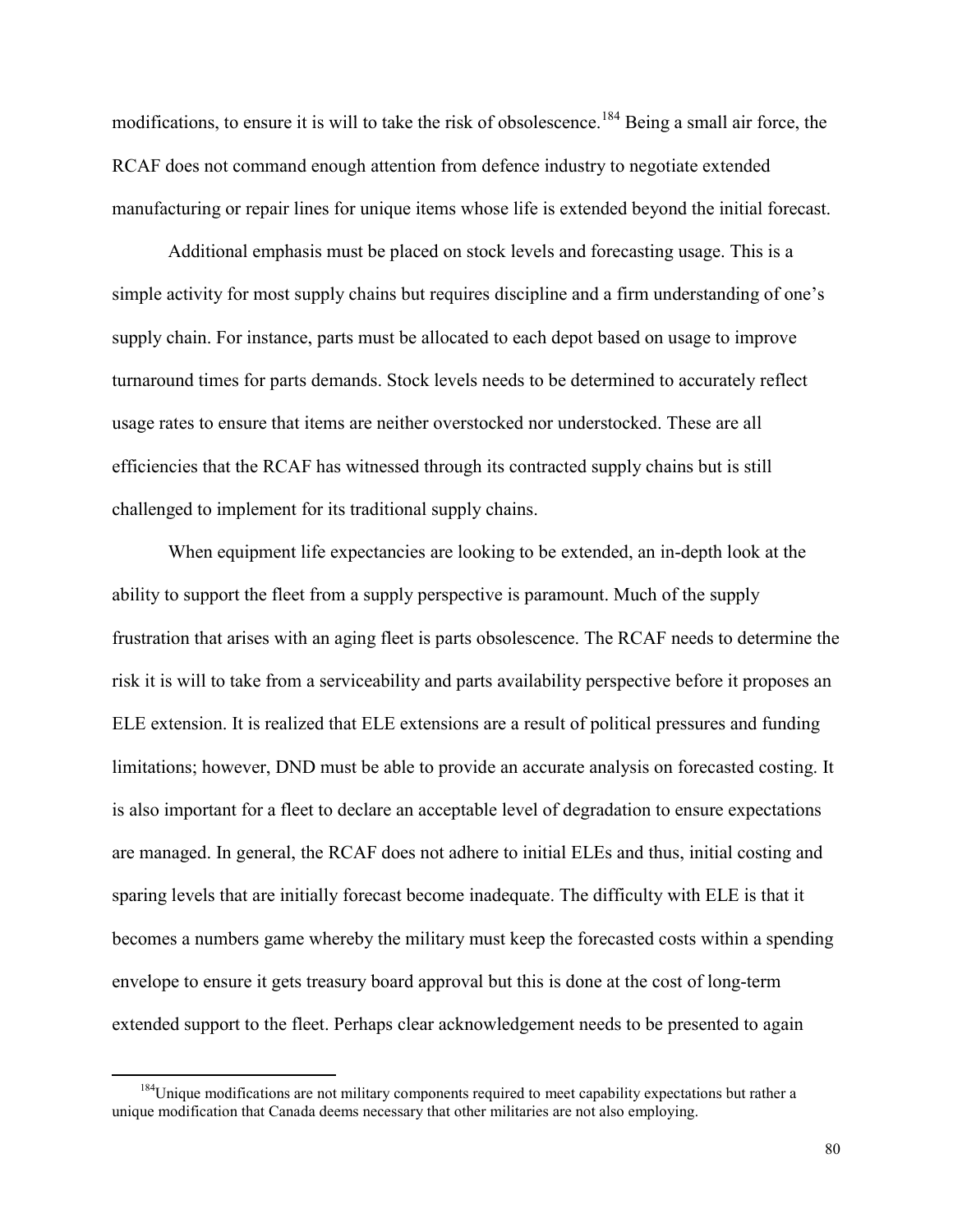ensure that expectations are managed. The supply chain is regularly blamed for insufficient support; yet, it is the result of political decisions that constrains its ability to meet operational demands. By formally acknowledging this and setting lower serviceability rates or demand satisfaction rate, perhaps the trust in the supply system could begin to be restored.

#### **Long-Term Recommendations**

 $\overline{a}$ 

To have a truly efficient supply chain, the RCAF must be able to have an information system that incorporates all data from contractor systems. Without this information, commanders are hindered from making educated decisions. The current IT structure where systems are not interconnected and quality reports cannot be produced fractures the RCAF's agility. What the RCAF would benefit from is having the ability to determine a cost/benefit analysis of any given contract from a supply chain perspective at any given time. This would allow the organization to make objective decisions on how best to support domestic and expeditionary operations.

During the in-depth analysis of the supply chain, an assessment of personnel is required. In 1 CAD's supply survey 70% of respondents indicated that supply was understaffed and overtimes maintenance personnel are performing supply activities in order to minimize delays.<sup>185</sup> Perhaps having minimal personnel to perform supply functions for a supply chain that is not straight forward is impacting the community's ability to meet expected performance levels. The structure of supply organizations in the RCAF have not been examined since it has made a move away from traditional supply chains. There has been an expectation that a contracted supply chain will decrease the level of military supply support required; however, it can be argued that it has instead increased the complexity of the supply chain and warrants additional scrutiny to optimize sustainment.

<sup>&</sup>lt;sup>185</sup>1 Canadian Air Division, A4 Supply, Supply Improvement Questionnaire, Fall 2017.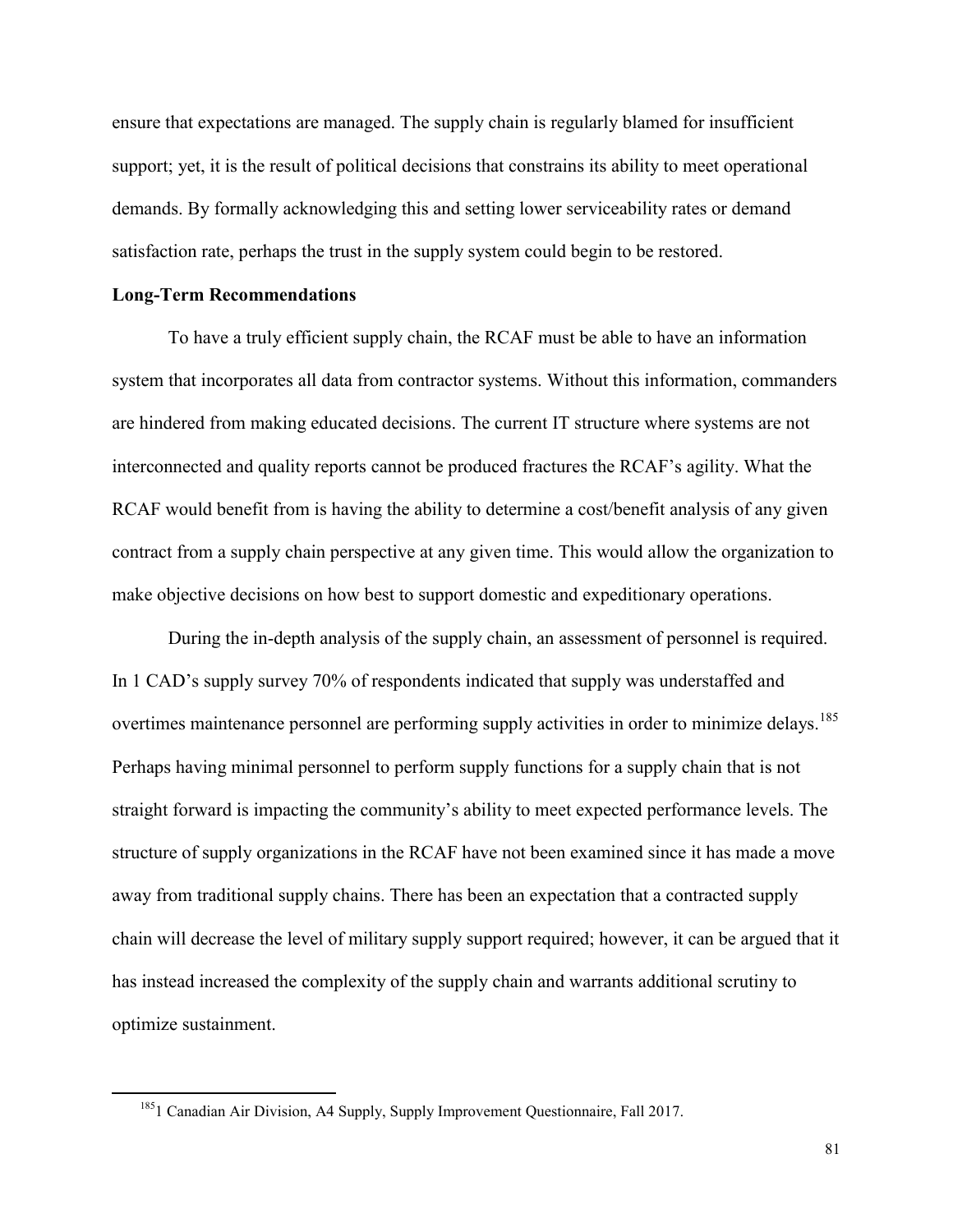The culture of RCAF sustainment must improve to better meet the expectations of its customers. To achieve this, the supply and maintenance communities need to increase crosscommunication and develop a strategy to work towards the same goals at all levels of the organization. Expectations and capabilities on both sides need to be clear to mitigate conflicting priorities. Both communities ultimately have the same goal; to support the RCAF's mission, yet are not always aligned in achieving this goal. If closer coordination can be achieved between these two entities, one could expect a more cohesive environment thus improving the overall culture of the RCAF.

Finally, worth repeating because it is so instrumental to the future of the supply chain, a centralized command structure for sustainment activities is critical to provide a focus for all support personnel and activities. Similar to the Australian's approach to support, a single command to orchestrate sustainment activities will provide a comprehensive approach to better support all CAF operations.

#### **Conclusion**

The RCAF has an opportunity to better the supply support that is currently offered to its platforms to increase its ability to project air power. Sustainment is the foundation to all command functions. Strategic vision from one sustainment command will allow the RCAF to prioritize and repair the identified supply chain weaknesses that leave the RCAF vulnerable. Currently, the RCAF is on a path toward outsourcing its agility and responsiveness because it does not adequately develop and manage its existing aircraft spares contracts. Contracted supply chains have a place in the RCAF; however, they must be better developed and managed. This cannot be a subjective decision based on opinion alone. Additional rigour must be applied to all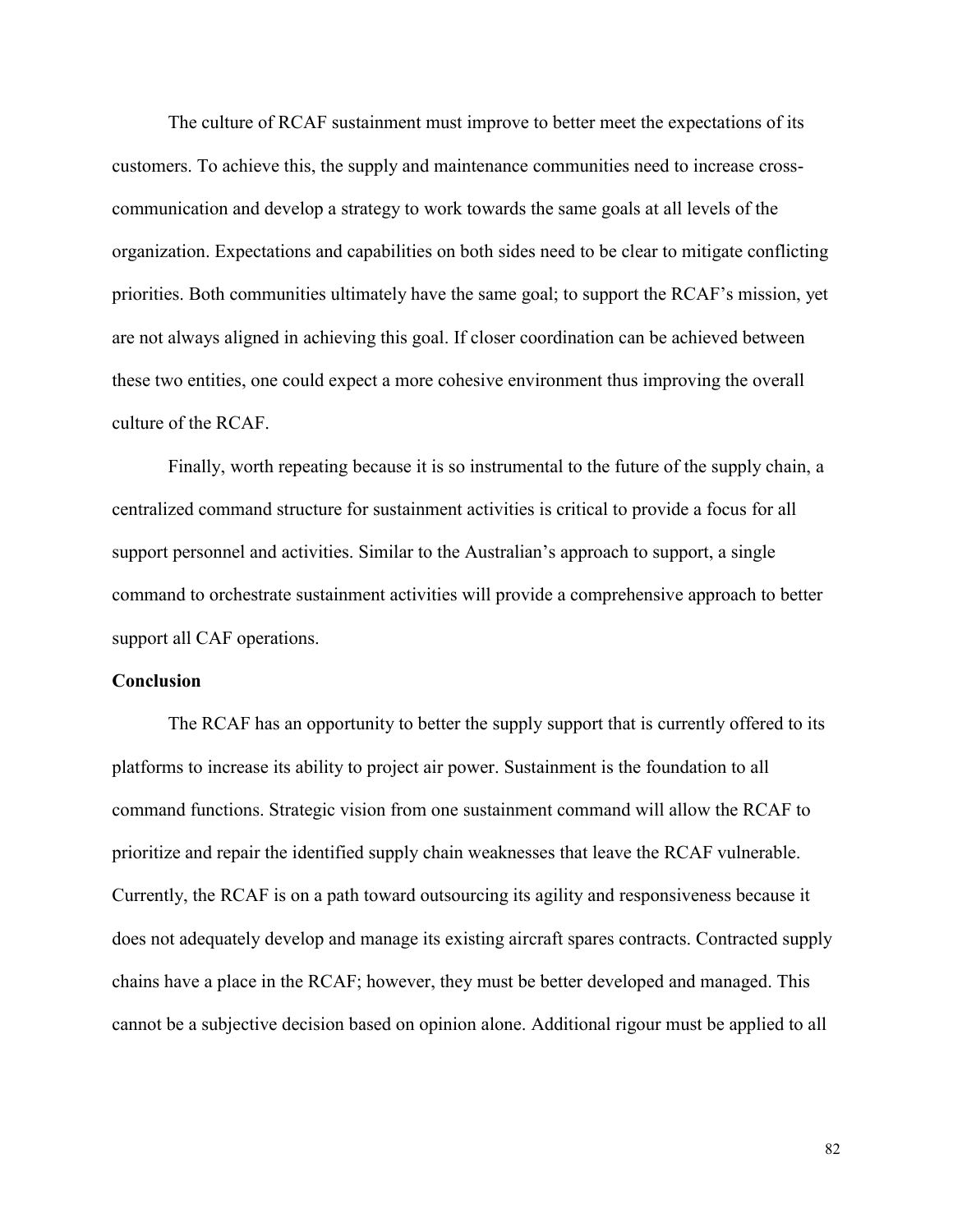spare support contracts because of the high indirect stakes that exist, and ultimately impact the RCAF's ability to achieve its mission.

It is critical that a thorough examination of current practices is completed to position the organization in a manner that will allow the new defence policy to be readily supported. The operational community needs to regain confidence in supply's ability to support operations. Without that, while endeavouring to implement the current defence policy over a 20-year horizon, the supply chain will continue to be fragmented and unresponsive. But is this too little, too late?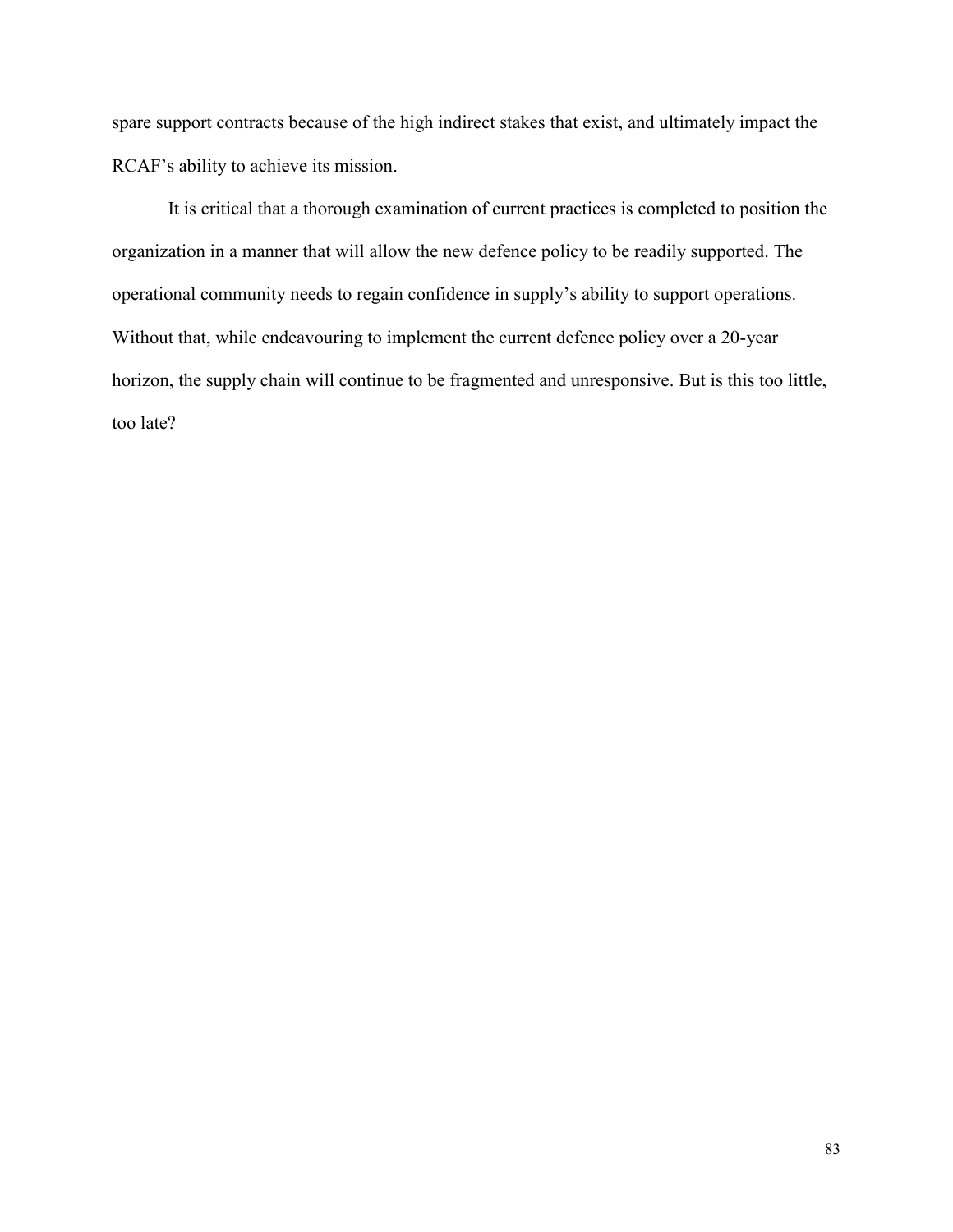# **Appendix 1 – Supply Chains for RCAF Fleets**

| CH-147 Chinook         |                                  |                                                                                       | Available    |                                           |                                                      |
|------------------------|----------------------------------|---------------------------------------------------------------------------------------|--------------|-------------------------------------------|------------------------------------------------------|
|                        | L3 Vertex                        | Consumption Pt -                                                                      | Una vailable | <b>Movement Plan</b><br>Ť<br><b>COLOG</b> | <b>FMS</b>                                           |
|                        | <b>DND Maint</b>                 | <b>DND Supply</b>                                                                     |              | <b>DRMIS</b>                              | <b>Depot Stocked</b>                                 |
|                        | <b>DND Main</b>                  |                                                                                       |              |                                           |                                                      |
| CH-148 Cyclone         | Home<br>晋<br>Contractor          | Contract managed<br>Sup embedded Sup                                                  |              |                                           | Contractor                                           |
|                        | Supporter                        | Techs                                                                                 |              | <b>MAINTENIX</b>                          | owned until<br>installed                             |
|                        | On Ship<br><b>DND Maint</b>      | Maint Maintained PUK contract<br>owned and controlled PUK parts<br>(no suptech touch) |              |                                           |                                                      |
| CC-130 J Hercules      |                                  |                                                                                       |              |                                           |                                                      |
| $\sim$                 | <b>DND Maint</b>                 | <b>LM Managed</b><br>WHSEDND Sup thin<br>front                                        |              | <b>DRMIS</b>                              | <b>Contracted</b><br>owned until<br>receipted by Sup |
| CC-130 Hercules        |                                  |                                                                                       |              |                                           |                                                      |
| <b>Provident</b>       | <b>DND Maint</b>                 | <b>DND Supply</b>                                                                     |              | <b>DRMIS</b>                              | Depot Stocked                                        |
| CC-177 Globemaster III | DN D/Contract or<br><b>Maint</b> | <b>Being Managed WHSE</b><br><b>DND Minimal Line in Hrs</b>                           |              | Gold and DRMIS                            | Contractor<br>provided                               |
|                        |                                  |                                                                                       |              |                                           |                                                      |
| CH-146 Griffon         |                                  |                                                                                       |              |                                           |                                                      |
| <b>STATISTICS</b>      | <b>DND Maint</b>                 | <b>DND Supply</b>                                                                     |              | Bell Coop System                          | Contractor<br>provided spacing                       |
| <b>CT-142 Dash 8</b>   |                                  |                                                                                       |              |                                           |                                                      |
|                        | <b>DND Maint</b>                 | <b>DND Supply</b>                                                                     |              | <b>DRMIS</b>                              | <b>Depot Stocked</b>                                 |
| CH-124 Sea King        |                                  |                                                                                       |              |                                           |                                                      |
| <b>SALES AND STATE</b> | <b>DND Maint</b>                 | <b>DND Supply</b>                                                                     |              | <b>DRMIS</b>                              | Depot Stocked                                        |
| CI-114 Tutor           | <b>DND Maint</b>                 | <b>DND Supply</b>                                                                     |              | <b>DRMIS</b>                              | <b>Depot Stocked</b>                                 |
| <b>CF-18 Hornet</b>    | <b>DND Maint</b>                 | <b>DND Supply</b>                                                                     |              |                                           |                                                      |
|                        |                                  |                                                                                       |              | <b>DRMIS</b>                              | <b>Depot Stocked</b>                                 |
|                        | <b>DND Maint</b>                 | Contractor Supply                                                                     |              |                                           |                                                      |
| CT-155 Hawk            | <b>Contractor Maint</b>          | <b>Contractor Sup</b>                                                                 |              | Contractor<br>System                      | Contractor<br>Owned                                  |
| CT-156 Harvard II      |                                  |                                                                                       |              |                                           |                                                      |
|                        | Contractor Maint -               | <b>Contractor Sup</b>                                                                 |              | Contractor<br>System                      | Contractor<br>Owned                                  |
| CC-115 Buffalo         | <b>DND Maint</b>                 | <b>Contractor Sup</b>                                                                 |              | <b>DRMIS</b>                              | <b>Depot Stocked</b>                                 |
| CC-144 Challenger      |                                  |                                                                                       |              |                                           |                                                      |
|                        | Contractor Maint -               | Contractor Sup -                                                                      |              | Contractor<br>System                      | Depot Owned                                          |
| CH-149 Cormorant       |                                  |                                                                                       |              |                                           |                                                      |
|                        | Contractor Maint -               | <b>Contractor Sup</b>                                                                 |              | Contractor<br>System                      | Contractor<br>Owned                                  |
| CC-150 Polaris         |                                  |                                                                                       |              |                                           |                                                      |
|                        | <b>Contractor Maint -</b>        | Contractor Sup                                                                        |              | Contractor<br>System                      | Contractor<br>Owned                                  |
| CC-138 Twin Otter      |                                  |                                                                                       |              |                                           |                                                      |

# **Aircraft Supply Chain**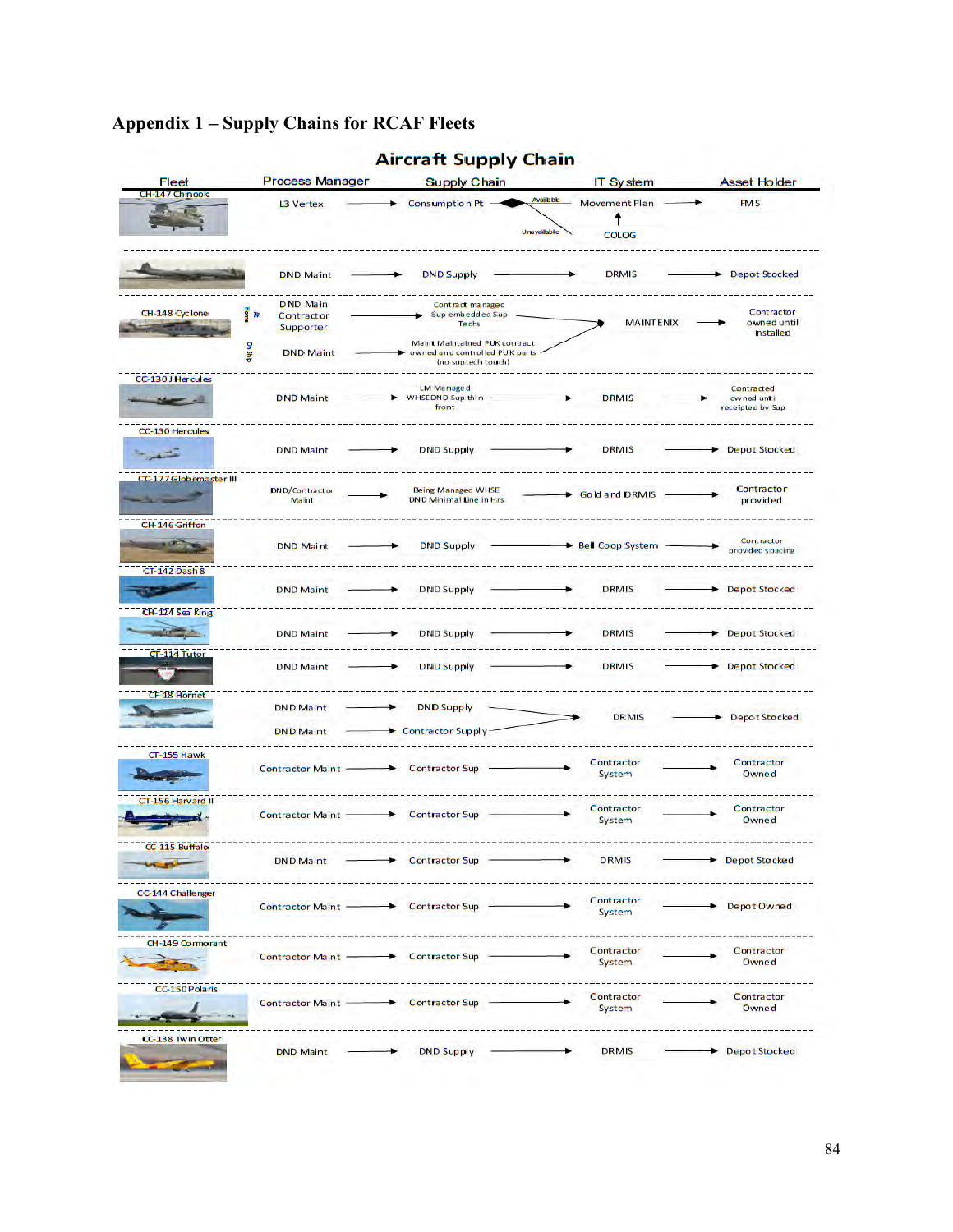| <b>Assumption</b>                                                                                     | <b>Actual situation and impact</b>                                                                                                                                                                                                                                                                                                                | <b>Examples</b>                                                                                                                                                                                                                                                                                                                                                                                                                                                            |
|-------------------------------------------------------------------------------------------------------|---------------------------------------------------------------------------------------------------------------------------------------------------------------------------------------------------------------------------------------------------------------------------------------------------------------------------------------------------|----------------------------------------------------------------------------------------------------------------------------------------------------------------------------------------------------------------------------------------------------------------------------------------------------------------------------------------------------------------------------------------------------------------------------------------------------------------------------|
| Support costs for new<br>equipment will be the<br>same or less than for<br>the previous<br>equipment. | Support costs were as much as<br>two to three times more than<br>those of previous equipment due<br>to enhanced operational<br>capability and additional<br>contractor responsibilities.                                                                                                                                                          | The support contract to maintain the<br>Cyclone helicopter includes some services<br>that were previously performed by National<br>Defence, such as managing spare parts and<br>warehousing, support, and maintenance for<br>training programs. The contract will be<br>about \$5.8 billion to 2038<br>(plus departmental operating costs), about<br>three times the cost of supporting the 50-<br>year old Sea King helicopter.                                           |
|                                                                                                       | Impact: These costs put pressure<br>on availability of funds to<br>support other types of<br>equipment.                                                                                                                                                                                                                                           | The support costs to maintain the CC-130J<br>Hercules aircraft is approximately<br>\$18,000 per flying hour compared with<br>\$11,000 per flying hour for the previous<br>Hercules model.                                                                                                                                                                                                                                                                                  |
| Equipment will be<br>delivered on schedule.                                                           | Some delivery schedules were<br>significantly delayed.<br>Impact: These delays resulted in<br>increased costs for such things<br>as extending the life of the<br>previous equipment, and<br>increased personnel costs to<br>support old and new equipment.<br>It also resulted in not having the<br>new equipment for training and<br>operations. | The Cyclone helicopters' expected delivery<br>date of 2008 was delayed to 2018 for<br>helicopters meeting all stated requirements.<br>This required the reversal of modifications<br>to ships that will house the Cyclone. It also<br>required \$2.3 billion more in support costs<br>to align the contract with the revised<br>delivery schedule for an additional 10 years<br>to 2038. The delay will also result in<br>reduced capacity for training and<br>operations. |
| Personnel will come<br>from crews operating<br>and servicing existing<br>equipment.                   | Insufficient personnel were<br>allocated to operate and support<br>the equipment.                                                                                                                                                                                                                                                                 | To support the Chinook helicopter, the<br>Royal Canadian Air Force initially<br>estimated 641 members, was approved<br>for 482, and allocated 403 to operate and<br>support the helicopter. However, as of<br>July 2016, it had filled only 322 positions.<br>There were not enough maintenance<br>personnel, pilots, and crew to support and<br>fly at the level that was originally planned.                                                                             |
|                                                                                                       | Impact: The shortage of<br>personnel reduced the level of<br>equipment usage, availability,<br>and maintenance that could be<br>carried out.                                                                                                                                                                                                      | Furthermore, there were 34 percent fewer<br>pilots than planned.                                                                                                                                                                                                                                                                                                                                                                                                           |
| New equipment will<br>operate as planned or<br>at the same level as                                   | Equipment operated less due to<br>funding and personnel<br>constraints.                                                                                                                                                                                                                                                                           | The CC-130J Hercules aircraft, Chinook<br>helicopter, and Globemaster aircraft were<br>flying less than originally planned                                                                                                                                                                                                                                                                                                                                                 |

**Appendix 2 – Planning Assumptions for Support Contracts**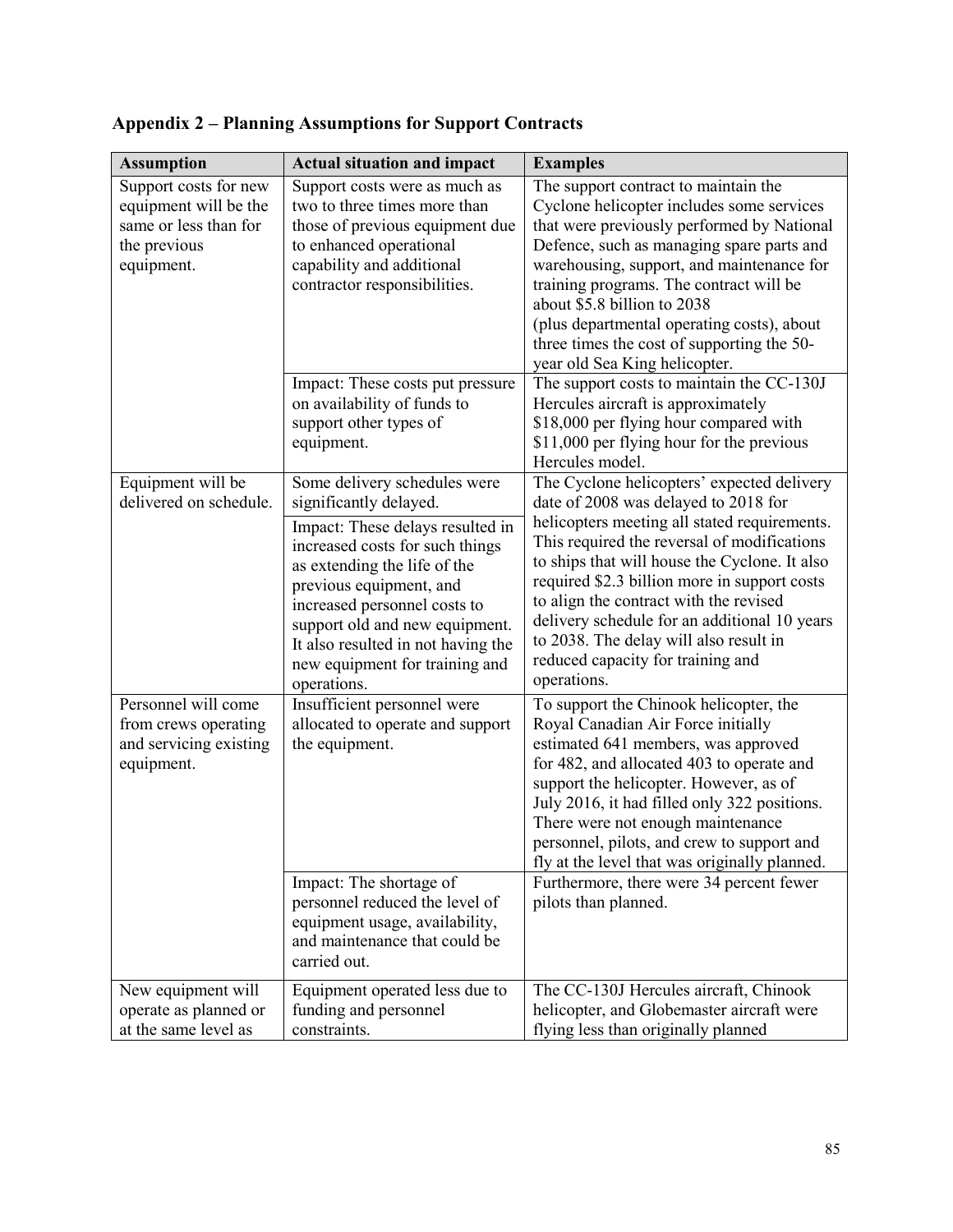| Impact: National Defence paid<br>previous equipment.<br>for a level of service it did not<br>use, could not meet all<br>operational and training<br>requirements, and had excess<br>capacity. | (Exhibit 7.3). |
|-----------------------------------------------------------------------------------------------------------------------------------------------------------------------------------------------|----------------|
|-----------------------------------------------------------------------------------------------------------------------------------------------------------------------------------------------|----------------|

Source: Office of the Auditor General. *Chapter 7 Operating and Maintenance Support for Military Equipment – National Defence.*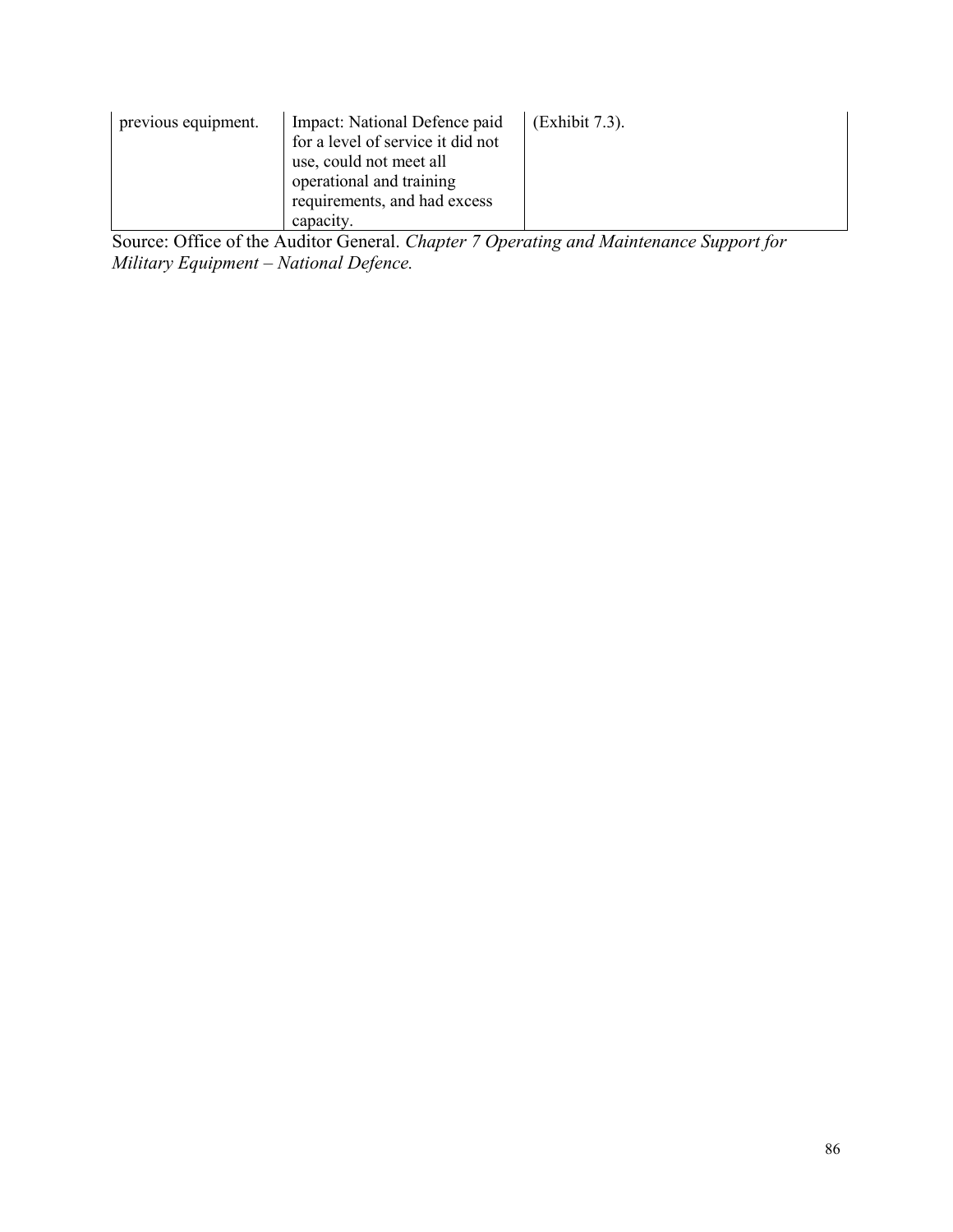## **Bibliography**

- Arkes, Jeremy, Mary E. Chenoweth, Rand Corporation, and Project Air Force. *Estimating the Benefits of the Air Force Purchasing and Supply Chain Management Initiative*. Vol. MG-584. Santa Monica, CA: RAND Corporation, 2007.
- Australian Government. Department of Defence. "Joint Logistics Command." Last accessed 24 April 2018. http://www.defence.gov.au/jlc/.
- Australian National Audit Office. *Defence's Management of Materiel Sustainment: Department of Defence.* Canberra: Australian Auditor General Office, 2017.
- Baily, Peter J. H. *Procurement Principles and Management*. 11th ed. Harlow, Eng.: Pearson Education, 2015.
- Balambo, Mohammed Amine, and Amr MIR. "Maturity of the Supply Chain and Arbitration Between the Internalization and Outsourcing of Logistic Activities." *Arabian Journal of Business and Management Review* 6, no. 10 (Mar 14, 2017).
- Beare, Mark B. *The Department of National Defence and Canadian Armed Forces Supply Chain: Public Administration Challenges and Opportunities*. Toronto, Ont.: Canadian Forces College.
- Biddle, Stephen. "Military Effectiveness." *The International Studies Encyclopedia.* Denemark, Robert A. Blackwell Publishing, 2010.
- Boone, Christopher A., Christopher W. Craighead, Joe B. Hanna, and Anand Nair. "Implementation of a System Approach for Enhanced Supply Chain Continuity and Resiliency: A Longitudinal Study." *Journal of Business Logistics* 34, no. 3 (Sep, 2013): 222-235.
- Boorman, Scott A. "Fundamentals of Strategy: The Legacy of Henry Eccles." *Naval War College Review* 62, no. 2 (Spring 2009): 91-115.
- Canada. Chief of Review Services. *Audit of Contractor-Held Inventory.* Ottawa: CRS Canada, May 2008.
- Canada. Chief of Review Services. *Evaluation of Aerospace Equipment Maintenance.* Ottawa: CRS Canada, February 2013.
- Canada. Department of National Defence. A-GA-007-000/AF-008, *Air Force Vectors – Abridged Version.* Ottawa: DND Canada, 2014.
- Canada. Department of National Defence. A-LM-007-100/AG-001, *Supply Administration Manual.* Ottawa: DND Canada, June 2017.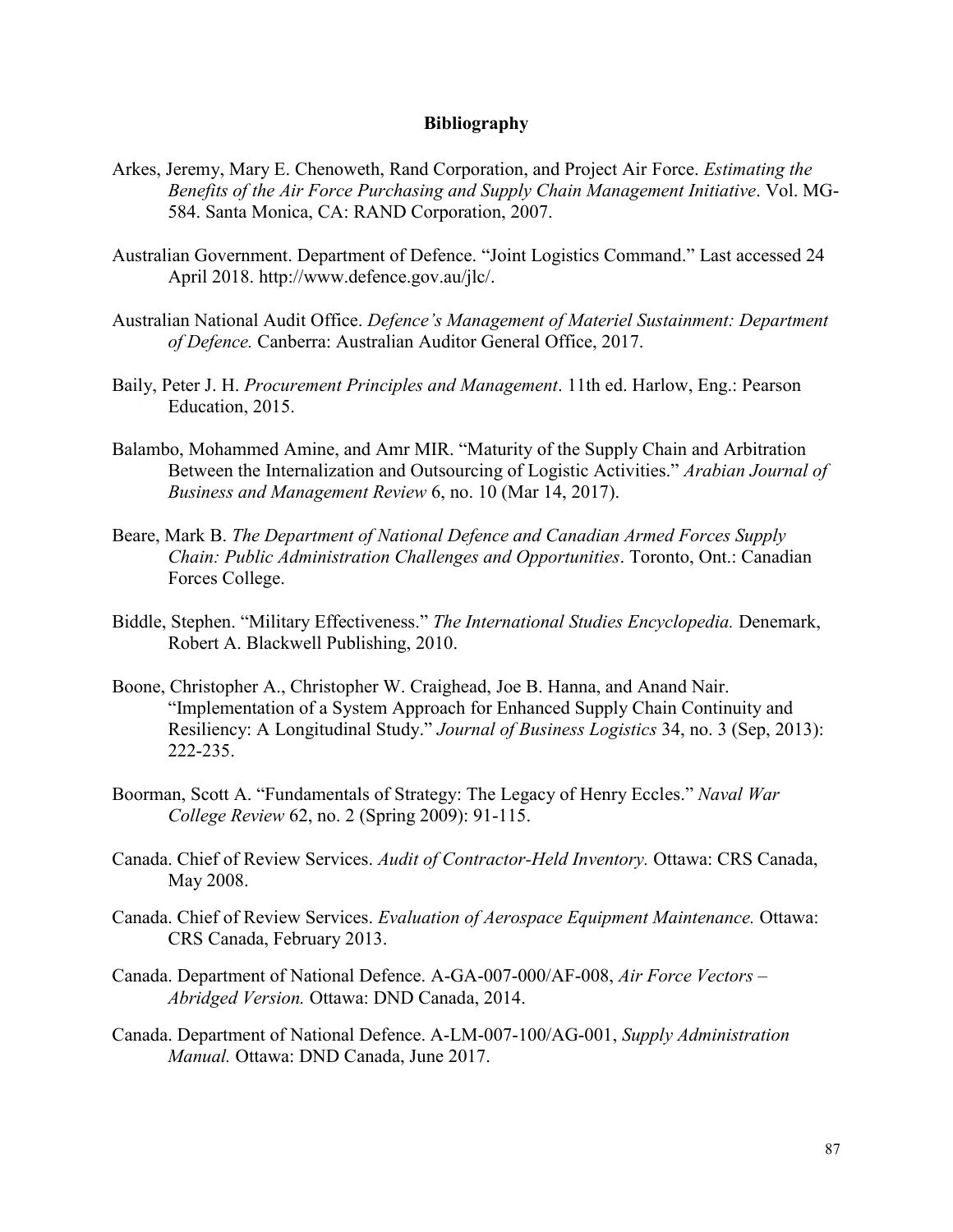- Canada. Department of National Defence. B-GA-400-000/AF-000, *Out of the Sun: aerospace doctrine for the Canadian Forces.* Ottawa, DND Canada, 1997.
- Canada. Department of National Defence. B-GA-400-000/FP-000, *Canadian Forces Aerospace Doctrine,* 2 nd Edition. Ottawa, DND Canada, 2010.
- Canada. Department of National Defence. B-GA-400-000/FP-001, *Canadian Forces Aerospace Doctrine,* 3 rd Edition. Ottawa, DND Canada, 2016.
- Canada. Department of National Defence. B-GA-402-003/FP-001, *Royal Canadian Air Force Doctrine: Force Sustainment.* Ottawa: DND Canada, July 2017.
- Canada. Department of National Defence. B-GA-406-000/FP-001, *Canadian Forces Aerospace Sustain Doctrine*. Ottawa: DND Canada, October 2011.
- Canada. Department of National Defence. B-GL-005-400/FP-001, *Canadian Forces Joint Publication, CFJP 4-0 Support.* Ottawa: DND Canada, October 2016.
- Canada. Department of National Defence. *Defence Renewal Charter*. Ottawa: DND Canada, 2013.
- Canada. Department of National Defence. *Strong. Secure. Engaged. Canada's Defence Policy.* Ottawa: DND Canada, 2017.
- Canada. Office of the Auditor General. *Chapter 2 Support to Overseas Deployments.* Ottawa: OAG Canada, May 2008.
- Clark, Charles S. "House Rejects Outsourcing of Federal Jobs in Vote to Block Revival of Circular A-76." *Government Executive.* Last modified 28 July 2017. http://www.govexec.com/contracting/2017/07/house-rejects-outsourcing-federal-jobsvote-block-revival-circular-76/139829/
- Curley, Shawn. "Fleet Cost and Benefit Optimization: Replace/Extend Decisions in the Age of Accrual Budgeting." Joint Command and Staff and Staff Programme Course Paper, Canadian Forces College, 2017.
- Campbell, Scott. "Civilians on Operations Canada Can Learn from the Past." Joint Command and Staff Program, Canadian Forces College, 2010.
- Chenoweth, Mary E., Clifford A. Grammich, and Project Air Force. *The F100 Engine Purchasing and Supply Chain Management Demonstration: Findings from Air Force Spend Analyses*. Santa Monica, CA: Rand, 2006.
- Chenoweth, Mary E. and National Defense Research Institute. *Applying Best Practices to Military Commercial-Derivative Aircraft Engine Sustainment: Assessment of using Parts Manufacturer Approval (PMA) Parts and Designated Engineering Representative (DER) Repairs*. Vol. RR-1020/1-OSD. Santa Monica, Calif.: Rand Corporation, 2016.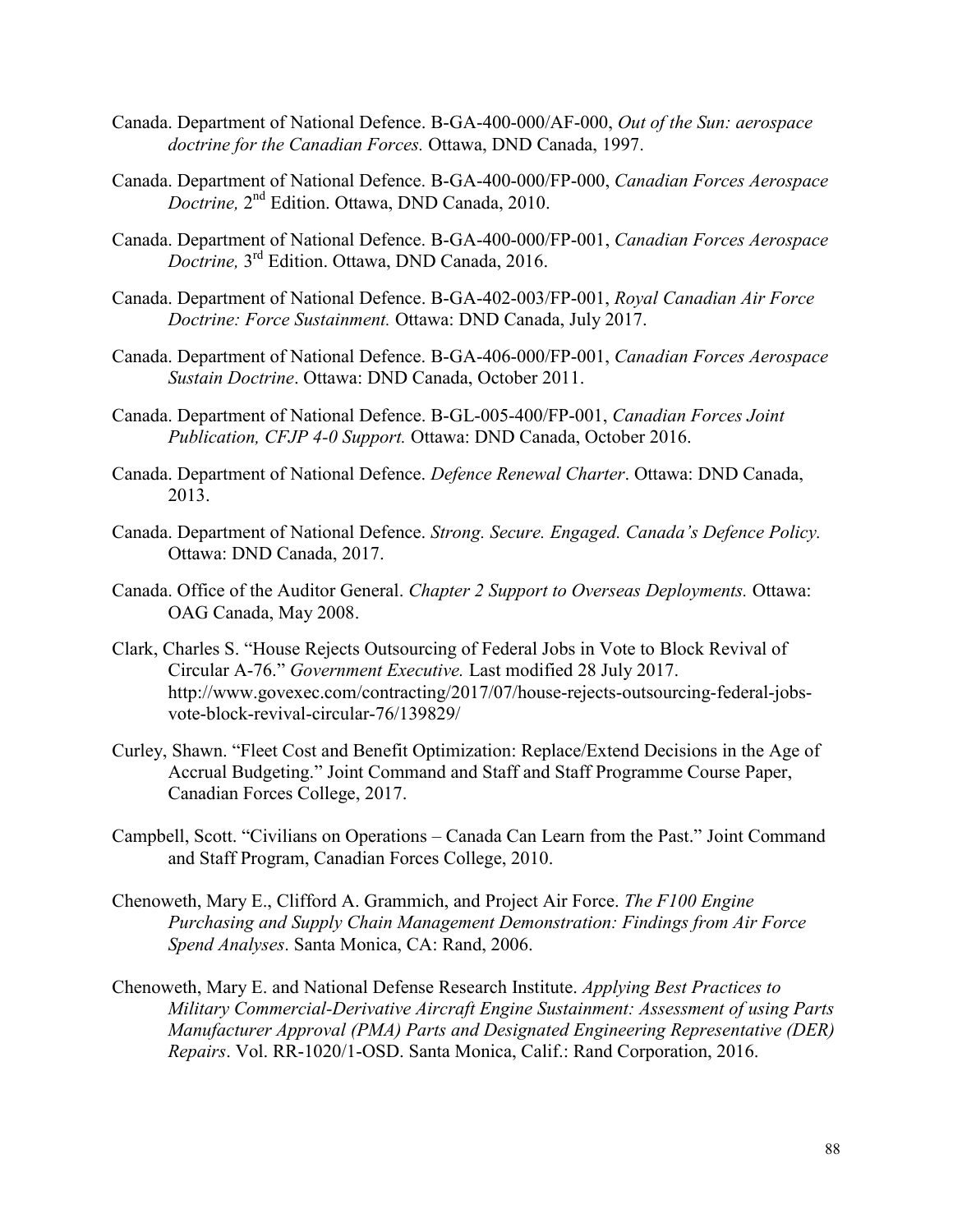- Director General Aerospace Engineering Program Management. "Estimated Life Expectancy (ELE) Change Request and Approval." DGAEPM: AEPM 218, 8 September 2014.
- Director General Materiel Systems and Supply Chain. *Government Owned Materiel Project: Project Charter.* National Defence Headquarters: Version 0.9, June 2016.
- English, Allan D. *Understanding Military Culture: A Canadian Perspective*. Montreal, Que: MQUP, 2004. *eBook Collection (EBSCOhost)*, EBSCO*host* (accessed March 27, 2018).
- Figg, Jonathan. "Outsourcing: A runaway train." *The Internal Auditor* 57, no. 3 (Jun 2000): 49 55.
- Getso, Robert. "Department of Defense Civilian Contractors and the Global War on Terrorism," Master's thesis, Excelsior College, 2009.
- Glas, Andreas, Erik Hofmann, and Michael Eßig. "Performance-Based Logistics: A Portfolio for Contracting Military Supply." *International Journal of Physical Distribution & Logistics Management* 43, no. 2 (Mar 8, 2013): 97-115.
- Government of Canada. "CH-147F Chinook." Last modified 29 June 2017. http://www.rcafarc.forces.gc.ca/en/aircraft-current/ch-147f.page.
- Government of Canada. "Defence Resource Management Information System In-Service-Support." Last accessed 4 April 2018. http://www.forces.gc.ca/en/business-defenceacquisition-guide-2015/joint-and-other-systems-899.page.
- Government of Canada. "Maintaining Royal Canadian Air Force Aircraft Engines." Last modified 3 February 2017. https://www.canada.ca/en/public-servicesprocurement/news/2017/02/maintaining-royal-canadian-force-aircraftengines.html?wbdisable=true.
- Government of Canada. "The Sustainment Initiative: How government is modernizing defence procurement." Last modified 3 February 2017. https://www.canada.ca/en/departmentnational-defence/news/2017/02/sustainment-initiative-government-modernizing-defenceprocurement.html.
- Hayward, Keith, Michael Codner, and Royal United Services Institute for Defence Studies. *Avionics and Mission Systems: A Key Element in Delivering through-Life Capability*. Vol. 3-06. London: Royal United Services Institute, 2006.
- Johnson, Thomas, Mickey Howard, and Joe Miemczyk. "UK Defence Change and the Impact on Supply Relationships." *Supply Chain Management: An International* Journal 14 no . 4 (2009): 270-279.
- König, Alexander and Stefan Spinler. "The Effect of Logistics Outsourcing on the Supply Chain Vulnerability of Shippers." *The International Journal of Logistics Management* 27, no. 1 (May 9, 2016): 122-141.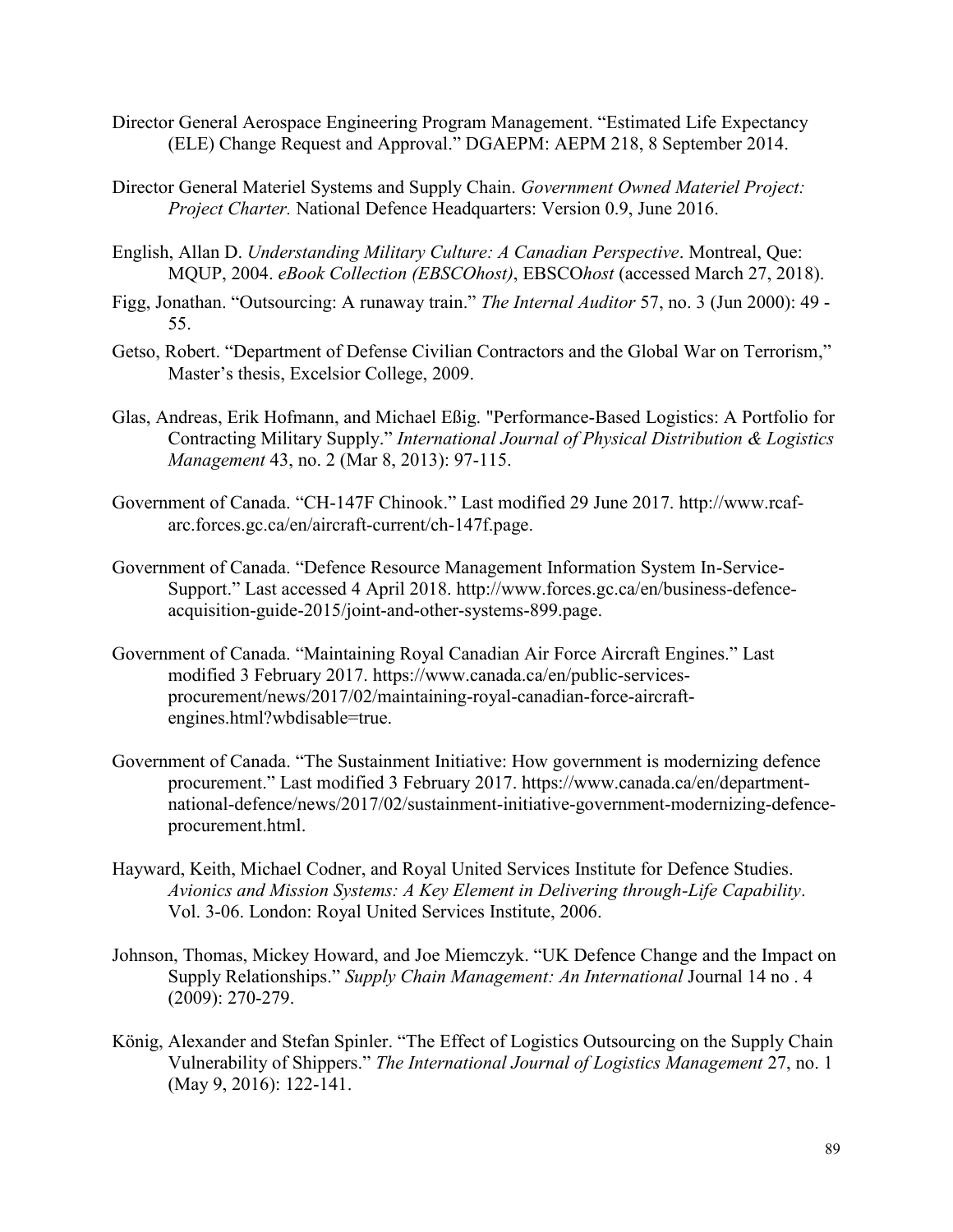- Lam, Albert and Patricia Moorhead. *Future Utilization of RFID Technology in the DND Supply and Distribution System.* Ottawa, DND Canada, 2007.
- Leversedge, T.F.J. *Canadian Combat and Support Aircraft: A Military Compendium.* St. Catharines: Vanwell, 2007.
- Maillet, R. and Canadian Forces College. *Alternate Service Delivery: A Threat to Canadian Forces Operational Capability*. Toronto: Canadian Forces College, 1999.
- Marilena-Miorica Morosan. "Planning the Logistic Support at Operational Level for Nato Operations." National Defence University, Jan 1, 2014.
- Markowski, Stefan, Peter Hall, and Robert Wylie. *Defence Procurement and Industry Policy: A Small Country Perspective*. New York: Routledge, 2009.
- Marquis, Karla. "Insourcing and Outsourcing for U.S. Department of Defense IT Projects: A Model." *CSC Papers:* 2011, 2. Last accessed 8 April 2018. http://www.dtic.mil/dtic/tr/fulltext/u2/a549027.pdf.
- Mathaisel, Dennis F. X., Joel Manary, and Clare L. Comm. *Enterprise Sustainability: Enhancing the Military's Ability to Perform its Mission*. Boca Raton: Taylor & Francis, 2010.
- Mills, Ken. "Logistics: Reducing Friction Through Understanding, Integration, and Ownership." Joint Command and Staff Programme Course Paper, Canadian Forces College, 2014.
- Mohammed Amine Balambo and Amr Mir. "Maturity of the Supply Chain and Arbitration between the Internalization and Outsourcing of Logistic Activities." *Arabian Journal of Business and Management Review (Oman Chapter)* 6, no. 10 (Jan 1, 2017): 16-22.
- Moore, Nancy Y., Elvira N. Loredo, Amy G. Cox, and Clifford A. Grammich*. Identifying and Managing Acquisition and Sustainment Supply Chain Risks*: RAND Corporation, 2015.
- Mouton, Christopher A., National Defense Research Institute, and Rand Corporation. *Cost-Effective Helicopter Options for Partner Nations*. Vol. RR-141/1-OSD. Santa Monica, Calif.: RAND Corporation, 2015.
- Mouton, Christopher A., David T. Orletsky, Michael Kennedy, Fred Timson, Adam Grissom, and Akilah Wallace*. Cost-Effective Helicopter Options for Partner Nations*: RAND Corporation, 2015.
- National Defence and the Canadian Armed Forces. "Optimized Weapons System Management for the CC130 Hercules Fleet Airframe." Last modified 25 October 2005. http://www.forces.gc.ca/en/news/article.page?doc=optimized-weapon-systemmanagement-for-cc-130-hercules-fleet-airframe/hnocfod6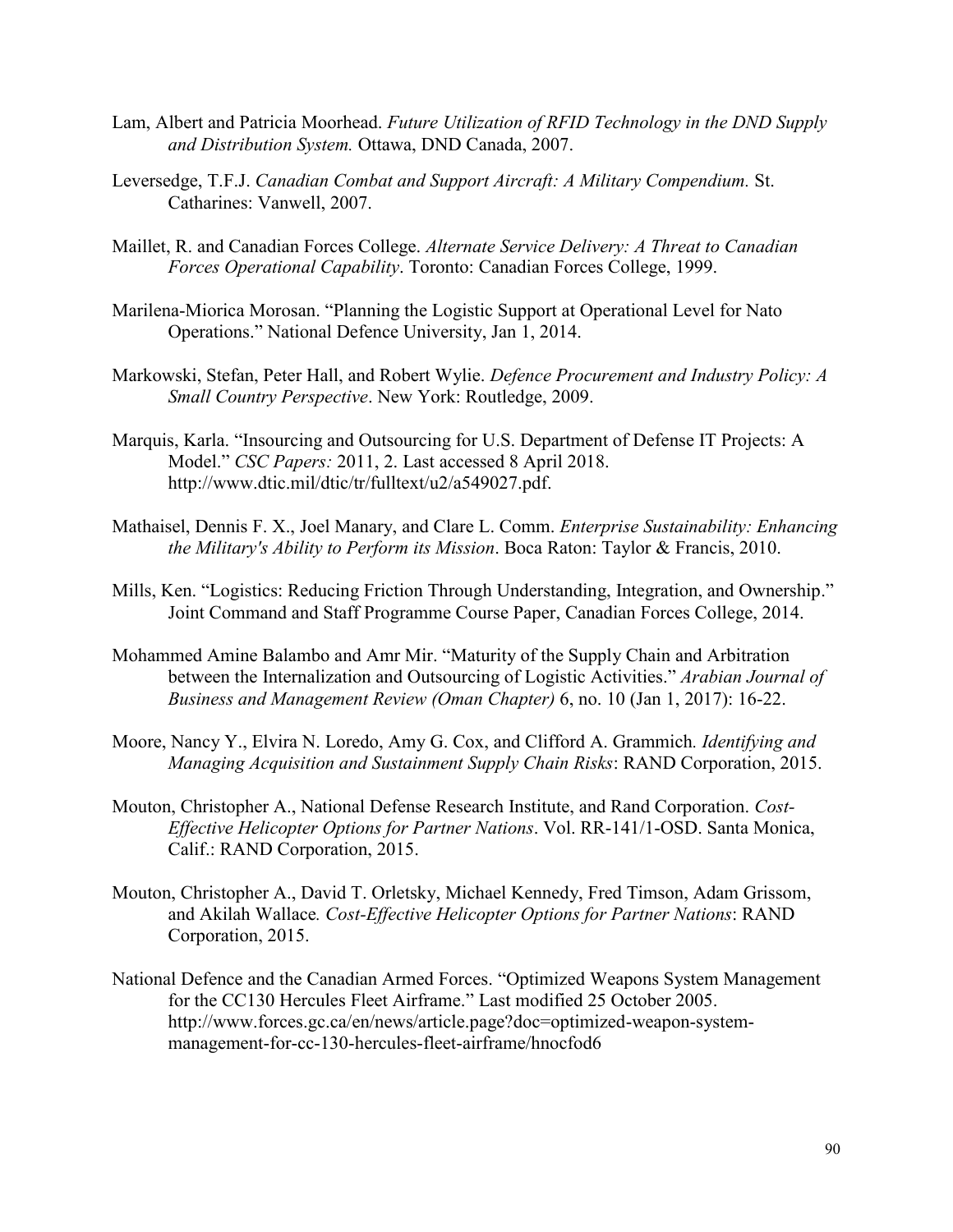- Nicosia, Nancy, Nancy Y. Moore, and Rand Corporation. *Implementing Purchasing and Supply Chain Management: Best Practices in Market Research*. Vol. MG-473. Santa Monica, CA: RAND Project Air Force, 2006.
- Office of the Auditor General. "Chapter 5 Maintaining and Repairing Military Equipment." Last Accessed 25 February 2018. http://www.oagbvg.gc.ca/internet/English/parl\_oag\_201111\_05\_e\_35937.html#hd4b.
- Office of the Auditor General. "Chapter 7 Operating and Maintenance Support for Military Equipment – National Defence." Last accessed 20 March 2018. http://www.oagbvg.gc.ca/internet/English/parl\_oag\_201611\_07\_e\_41836.html
- Public Services and Procurement Canada. "Summary Report The Evaluation of Options for the Replacement of the CF-18 Fighter Fleet." Last accessed 30 March 2018. https://www.tpsgc-pwgsc.gc.ca/app-acq/amd-dp/air/snac-nfps/eorfcf18-eorcf18ffeng.html
- Public Works and Government Services Canada. "Defence Procurement Sustainment Initiative." Last modified 19 October 2016. https://buyandsell.gc.ca/policy-andguidelines/policy-notifications/PN-118.
- Peltz, Eric, Amy G. Cox, Edward W. Chan, George E. Hart, Daniel Sommerhauser, Caitlin Hawkins, and Kathryn Connor*. Improving DLA Supply Chain Agility: Lead Times, Order Quantities, and Information Flow*: RAND Corporation, 2015.
- Peltz, Eric, Marygail K. Brauner, Edward G. Keating, Evan Saltzman, Daniel Tremblay, and Patricia Boren. *DoD Depot-Level Reparable Supply Chain Management:* RAND Corporation, 2014.
- Rheaume, Eric. "Towards an Equilibrium Between RCAF and Contracted Maintenance Following the Procurement of the CF-188 Replacement(s)." Joint Command and Staff Programme Course Paper, Canadian Forces College, 2017.
- Sloan, Elinor. *Something has to Give: Why Delays are the New Reality of Canada's Defence Procurement Strategy*. University of Calgary, Centre for Military and Strategic Studies: October 2014.
- Sokri, A. Defence R&D Canada. DRDC CORA TM 2009-27. *An Economic Evaluation for CP-140 Aircraft Replacement.* Ottawa: Centre for Operational Research and Analysis, 2009.
- Thompson, Loren B. "Defense: Outsourcing: The Coming Revolution." *Sea Power* 40, no. 2 (Feb 1997): 31-34.
- Tripp, Robert S., Kristin F. Lynch, Daniel M. Romano, William Shelton, John A. Ausink, Chelsea Kaihoi Duran, Robert G. DeFeo, David W. George, Raymond E. Conley, Bernard Fox, and Jerry M. Sollinger. *Air Force Materiel Command Reorganization Analysis:* RAND Corporation, 2012.